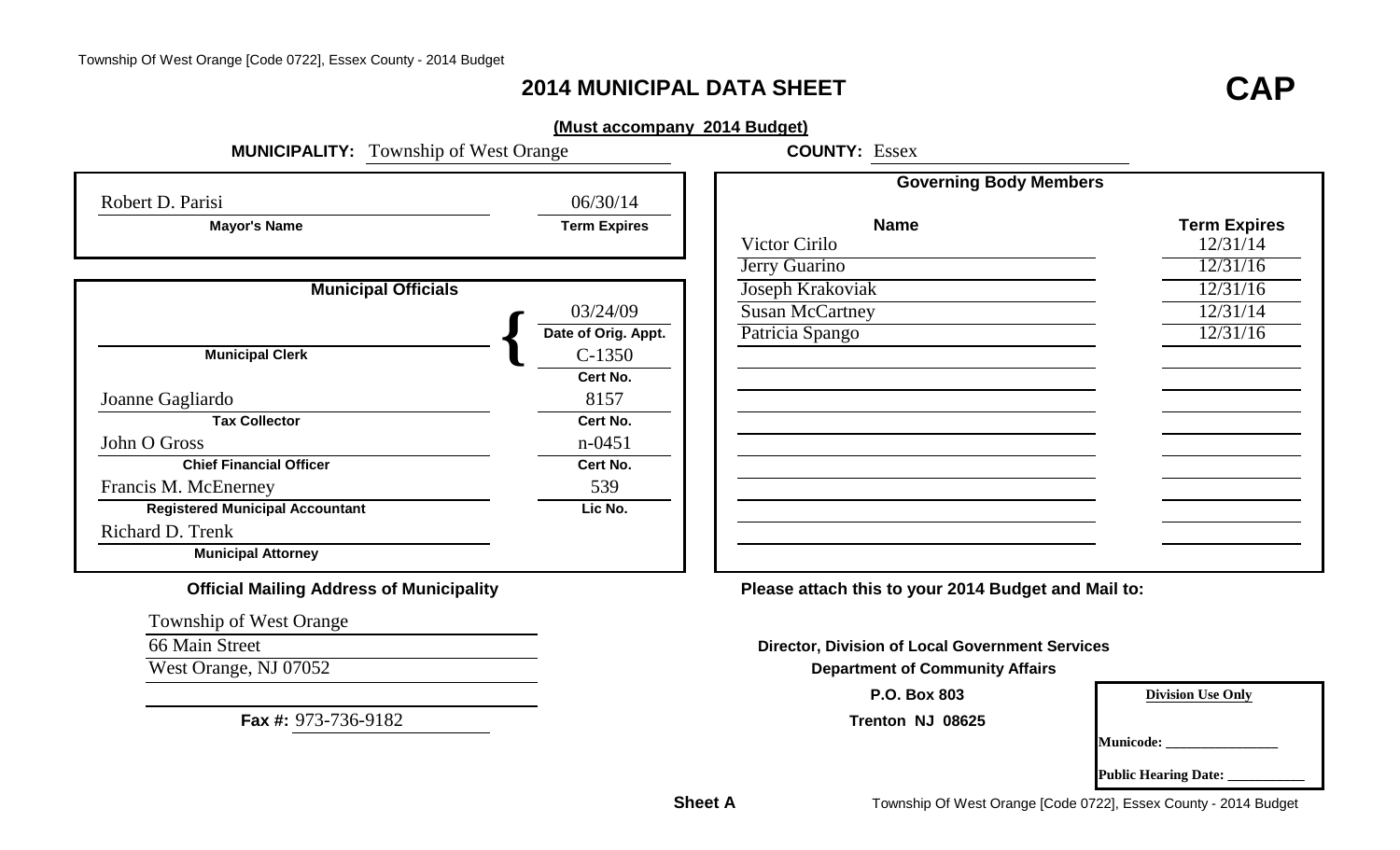## **2014 MUNICIPAL BUDGET**

| Municipal Budget of the Township                                                                                                                                                                                                            |                                        | οf               | <b>West Orange</b>                                                                                                                                                                                                                                                                                          |                                          | , County of                                                | Essex  |                                          |                                |                                                                                  | for the Fiscal Year 2014.                                                                                                                                                                                                                                                                  |
|---------------------------------------------------------------------------------------------------------------------------------------------------------------------------------------------------------------------------------------------|----------------------------------------|------------------|-------------------------------------------------------------------------------------------------------------------------------------------------------------------------------------------------------------------------------------------------------------------------------------------------------------|------------------------------------------|------------------------------------------------------------|--------|------------------------------------------|--------------------------------|----------------------------------------------------------------------------------|--------------------------------------------------------------------------------------------------------------------------------------------------------------------------------------------------------------------------------------------------------------------------------------------|
|                                                                                                                                                                                                                                             |                                        |                  | It is hereby certified that the Budget and Capital budget annexed hereto and hereby made a part<br>hereof is a true copy of the Budget and Capital Budget approved by resolution of the Governing Body on the                                                                                               |                                          |                                                            |        |                                          | 66 Main Street                 | <b>Clerk</b>                                                                     |                                                                                                                                                                                                                                                                                            |
| 25 <sub>th</sub><br>day of                                                                                                                                                                                                                  | March                                  |                  | , 2014                                                                                                                                                                                                                                                                                                      |                                          |                                                            |        |                                          |                                | Address                                                                          |                                                                                                                                                                                                                                                                                            |
|                                                                                                                                                                                                                                             |                                        |                  | and that public advertisement will be made in accordance with the provisions of N.J.S. 40A:4-6 and                                                                                                                                                                                                          |                                          |                                                            |        |                                          |                                | West Orange, NJ 07052                                                            |                                                                                                                                                                                                                                                                                            |
| N.J.A.C. 5:30-4.4(d).                                                                                                                                                                                                                       |                                        |                  |                                                                                                                                                                                                                                                                                                             |                                          |                                                            |        |                                          |                                | Address                                                                          |                                                                                                                                                                                                                                                                                            |
|                                                                                                                                                                                                                                             | Certified by me, this                  | 25 <sub>th</sub> | day of                                                                                                                                                                                                                                                                                                      | March                                    |                                                            | , 2014 |                                          | $(973)$ 325-4155               |                                                                                  |                                                                                                                                                                                                                                                                                            |
|                                                                                                                                                                                                                                             |                                        |                  |                                                                                                                                                                                                                                                                                                             |                                          |                                                            |        |                                          |                                | <b>Phone Number</b>                                                              |                                                                                                                                                                                                                                                                                            |
| is an exact copy of the original on file with the Clerk of the Governing Body, that all additions<br>are correct, all statements contained herein are in proof and the total of anticipated revenues<br>equals the total of appropriations. |                                        |                  | It is hereby certified that the approved Budget annexed hereto and hereby made a part                                                                                                                                                                                                                       |                                          |                                                            |        |                                          |                                | equals the total of appropriations and the budget is in full compliance with the | It is hereby certified that the approved Budget annexed hereto and hereby made a part<br>is an exact copy of the original on file with the Clerk of the Governing Body, that all additions<br>are correct, all statements contained herein are in proof, the total of anticipated revenues |
| Certified by me, this                                                                                                                                                                                                                       | 25 <sub>th</sub>                       | day of           | March                                                                                                                                                                                                                                                                                                       | , 2014                                   |                                                            |        | Local Budget Law, N.J.S. 40A:4-1 et seq. |                                |                                                                                  |                                                                                                                                                                                                                                                                                            |
|                                                                                                                                                                                                                                             |                                        |                  |                                                                                                                                                                                                                                                                                                             |                                          | Certified by me, this                                      |        | 25 <sup>th</sup>                         |                                | day of                                                                           | March                                                                                                                                                                                                                                                                                      |
| Francis M. McEnerney                                                                                                                                                                                                                        |                                        |                  | 293 Eisenhower Parkway                                                                                                                                                                                                                                                                                      |                                          |                                                            |        |                                          |                                |                                                                                  |                                                                                                                                                                                                                                                                                            |
|                                                                                                                                                                                                                                             | Registered Municipal Accountant        |                  | Address                                                                                                                                                                                                                                                                                                     |                                          |                                                            |        |                                          |                                |                                                                                  |                                                                                                                                                                                                                                                                                            |
| Livingston, NJ 07039                                                                                                                                                                                                                        |                                        |                  | $(973) 535 - 2880$                                                                                                                                                                                                                                                                                          |                                          |                                                            |        |                                          | <b>Chief Financial Officer</b> |                                                                                  |                                                                                                                                                                                                                                                                                            |
|                                                                                                                                                                                                                                             | Address                                |                  | Phone Number                                                                                                                                                                                                                                                                                                |                                          |                                                            |        |                                          |                                |                                                                                  |                                                                                                                                                                                                                                                                                            |
|                                                                                                                                                                                                                                             |                                        |                  |                                                                                                                                                                                                                                                                                                             |                                          | DO NOT USE THESE SPACES                                    |        |                                          |                                |                                                                                  |                                                                                                                                                                                                                                                                                            |
|                                                                                                                                                                                                                                             |                                        |                  |                                                                                                                                                                                                                                                                                                             |                                          |                                                            |        |                                          |                                |                                                                                  |                                                                                                                                                                                                                                                                                            |
|                                                                                                                                                                                                                                             |                                        |                  |                                                                                                                                                                                                                                                                                                             |                                          |                                                            |        |                                          |                                |                                                                                  |                                                                                                                                                                                                                                                                                            |
|                                                                                                                                                                                                                                             |                                        |                  |                                                                                                                                                                                                                                                                                                             |                                          |                                                            |        |                                          |                                |                                                                                  |                                                                                                                                                                                                                                                                                            |
|                                                                                                                                                                                                                                             | <b>CERTIFICATION OF ADOPTED BUDGET</b> |                  |                                                                                                                                                                                                                                                                                                             | Do Not Advertise This Certification Form |                                                            |        |                                          |                                |                                                                                  | <b>CERTIFICATION OF APPROVED BUDGET</b>                                                                                                                                                                                                                                                    |
|                                                                                                                                                                                                                                             |                                        |                  | It is hereby certified that the amount to be raised by taxation for local purposes has been compared<br>with the approved Budget previously certified by me and any changes required as a condition to<br>such approval have been made. The adopted budget is certified with respect to the foregoing only. |                                          | of law, and approval is given pursuant to N.J.S. 40A:4-79. |        |                                          |                                |                                                                                  | It is hereby certified that the Approved Budget made part hereof complies with the requirements                                                                                                                                                                                            |
|                                                                                                                                                                                                                                             |                                        |                  | <b>STATE OF NEW JERSEY</b><br><b>Department of Community Affairs</b><br>Director of the Division of Local Government Services                                                                                                                                                                               |                                          |                                                            |        |                                          |                                | <b>STATE OF NEW JERSEY</b><br><b>Department of Community Affairs</b>             | Director of the Division of Local Government Services                                                                                                                                                                                                                                      |
| Dated:                                                                                                                                                                                                                                      | , 2014                                 | By:              |                                                                                                                                                                                                                                                                                                             |                                          | Dated:                                                     |        |                                          | 2014                           | By:                                                                              |                                                                                                                                                                                                                                                                                            |
|                                                                                                                                                                                                                                             |                                        |                  |                                                                                                                                                                                                                                                                                                             | Shoot 1                                  |                                                            |        |                                          |                                |                                                                                  | Township Of West Orange [Cade 0700] Feesy County                                                                                                                                                                                                                                           |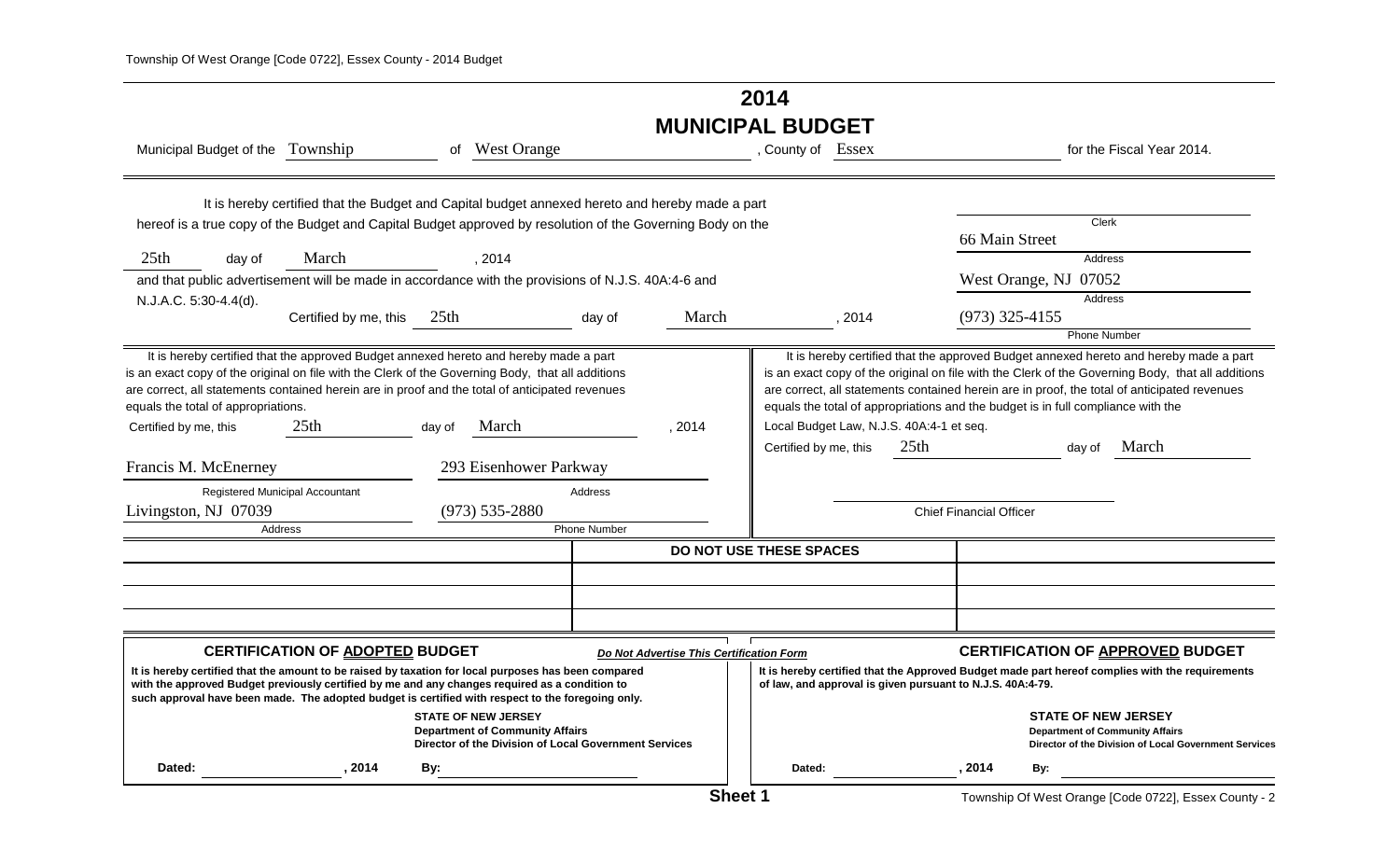## **MUNICIPAL BUDGET NOTICE**

#### **Section 1.**

|    | <b>Municipal Budget of the</b>                                                                                                   | Township    | of                 | <b>West Orange</b>                                                                                                       | , County of                                                          | Essex              |                  |          | for the Fiscal Year 2014. |
|----|----------------------------------------------------------------------------------------------------------------------------------|-------------|--------------------|--------------------------------------------------------------------------------------------------------------------------|----------------------------------------------------------------------|--------------------|------------------|----------|---------------------------|
|    | Be it resolved, that the following statements of revenues and appropriations shall constitute the Municipal Budget for the year; |             |                    |                                                                                                                          |                                                                      |                    |                  |          |                           |
|    | Be It Further Resolved, that said Budget be published in the West Orange Chronicle                                               |             |                    |                                                                                                                          |                                                                      |                    |                  |          |                           |
|    | April 10th<br>In the issue of                                                                                                    | , 2014.     |                    |                                                                                                                          |                                                                      |                    |                  |          |                           |
|    | The Governing Body of the                                                                                                        | Township    | of                 | <b>West Orange</b>                                                                                                       | , does hereby approve the following as the Budget for the year 2014: |                    |                  |          |                           |
|    |                                                                                                                                  |             | * fill in name     |                                                                                                                          |                                                                      |                    |                  |          | * fill in name            |
|    |                                                                                                                                  |             | * fill in name     |                                                                                                                          | * fill in name                                                       |                    | <b>Abstained</b> |          | * fill in name            |
|    | <b>RECORDED VOTE</b>                                                                                                             |             | * fill in name     |                                                                                                                          | * fill in name                                                       |                    |                  |          |                           |
|    | (Insert last name)                                                                                                               | <b>Ayes</b> | * fill in name     | <b>Nays</b>                                                                                                              | * fill in name                                                       |                    |                  |          |                           |
|    |                                                                                                                                  |             | * fill in name     |                                                                                                                          | * fill in name                                                       |                    |                  |          | * fill in name            |
|    |                                                                                                                                  |             | * fill in name     |                                                                                                                          | * fill in name                                                       |                    | <b>Absent</b>    |          | * fill in name            |
|    |                                                                                                                                  |             | * fill in name     |                                                                                                                          |                                                                      |                    |                  |          |                           |
|    | Notice is hereby given that the Budget and Tax Resolution was approved by the Governing Body                                     |             |                    |                                                                                                                          |                                                                      |                    | of the           | Township |                           |
| of | <b>West Orange</b>                                                                                                               | , County of | Essex              | . on                                                                                                                     | March 25th                                                           | , 2014.            |                  |          |                           |
|    | A Hearing on the Budget and Tax Resolution will be held at                                                                       |             | * fill in location |                                                                                                                          |                                                                      | April 22nd<br>. on |                  | . 2014   | at                        |
|    | (A.M.)<br>7:00<br>o'clock<br>(P.M.)<br>(Cross out one)<br>interested persons.                                                    |             |                    | at which time and place objections to said Budget and Tax Resolution for the year may be presented by taxpayers or other |                                                                      |                    |                  |          |                           |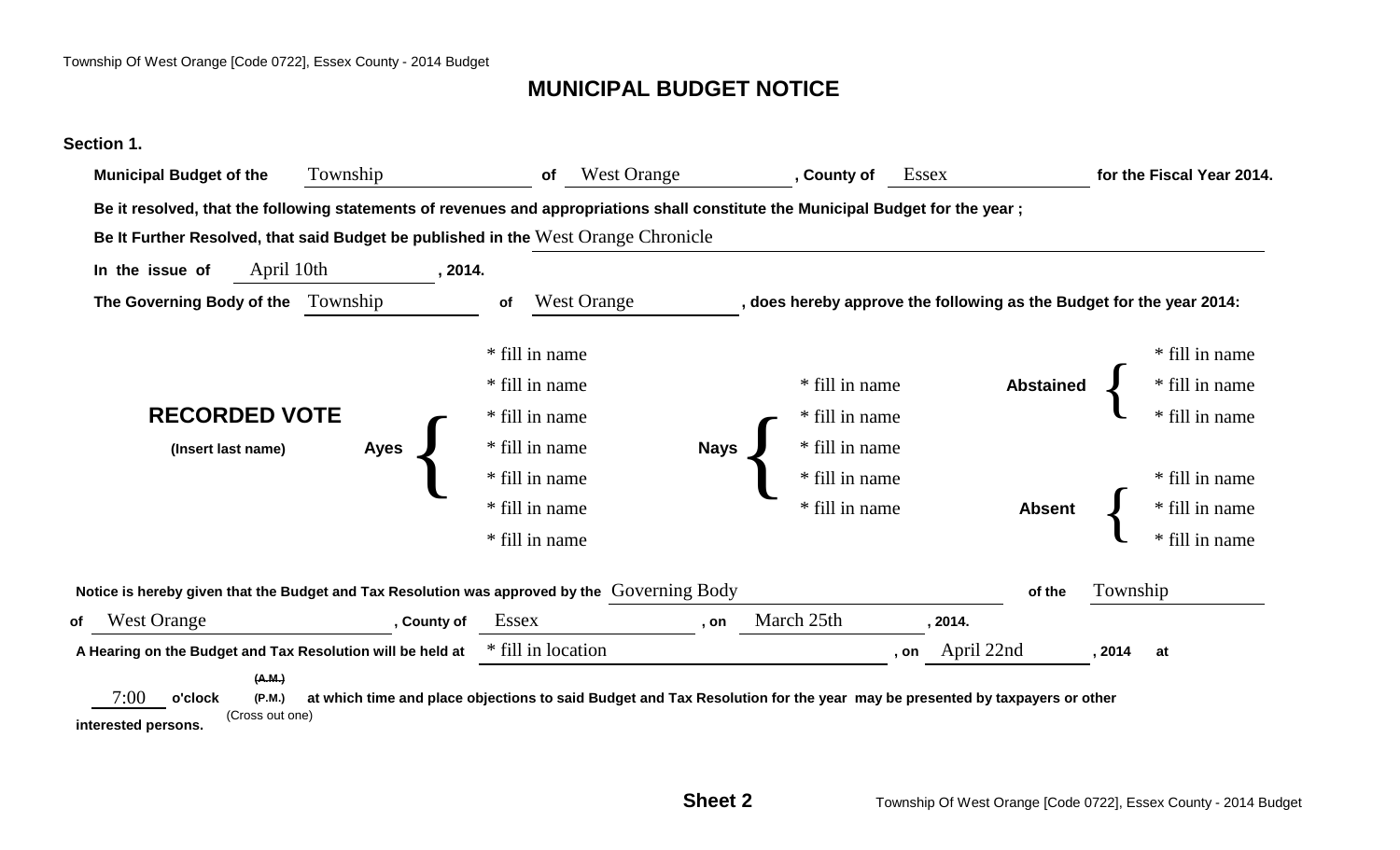#### **EXPLANATORY STATEMENTSUMMARY OF CURRENT FUND SECTION OF APPROVED BUDGET**

|                                                                                                                                                               |                                                        |                          |              | <b>YEAR 2014</b>    |
|---------------------------------------------------------------------------------------------------------------------------------------------------------------|--------------------------------------------------------|--------------------------|--------------|---------------------|
| General Appropriations For: (Reference to item and sheet number should be omitted in advertised budget)                                                       |                                                        |                          |              | XXXXXXXXX.XX        |
| 1. Appropriations within "CAPS"                                                                                                                               |                                                        |                          |              | XXXXXXXXX.XX        |
| (a) Municipal Purposes {(Item H-1, Sheet 19)(N.J.S. 40A:4-45.2)}                                                                                              |                                                        |                          |              | 55,997,397.49       |
| 2. Appropriations excluded from "CAPS"                                                                                                                        |                                                        |                          |              | <b>XXXXXXXXX.XX</b> |
| (a) Municipal Purposes {(Item H-2, Sheet 28)(N.J.S. 40A:4-45.3 as amended)}                                                                                   |                                                        |                          |              | 14,412,263.99       |
| (b) Local School District Purposes in Municipal Budget (Item K, Sheet 29)                                                                                     |                                                        |                          |              | 0.00                |
| Total General Appropriations excluded from "CAPS" (Item O, Sheet 29)                                                                                          |                                                        |                          |              | 14,412,263.99       |
| 3. Reserve for Uncollected Taxes (Item M, Sheet 29) - Based on Estimated                                                                                      | 0.0% Percent of Tax Collections                        |                          |              | 2,887,057.99        |
| 4. Total General Appropriations (Item 9, Sheet 29)                                                                                                            | <b>Building Aid Allowance</b><br>for Schools-State Aid | $2014 - $$<br>$2013 - $$ | 0.00<br>0.00 | 73,296,719.47       |
| 5. Less: Anticipated Revenues Other Than Current Property Tax (Item 5, Sheet 11)<br>(i.e. Surplus, Miscellaneous Revenues and Receipts from Delinquent Taxes) |                                                        |                          |              | 21,468,539.98       |
| 6. Difference: Amounts to be Raised by Taxes for Support of Municipal Budget (as follows)                                                                     |                                                        |                          |              | XXXXXXXXX.XX        |
| (a) Local Tax for Municipal Purposes Including Reserve for Uncollected Taxes (Item 6(a), Sheet 11)                                                            |                                                        |                          |              | 49,895,482.90       |
| (b) Addition to Local District School Tax (Item 6(b), Sheet 11)                                                                                               |                                                        |                          |              | 0.00                |
| (c) Minimum Library Tax                                                                                                                                       |                                                        |                          |              | 1,932,696.59        |
|                                                                                                                                                               |                                                        |                          |              |                     |
|                                                                                                                                                               |                                                        |                          |              |                     |
|                                                                                                                                                               |                                                        |                          |              |                     |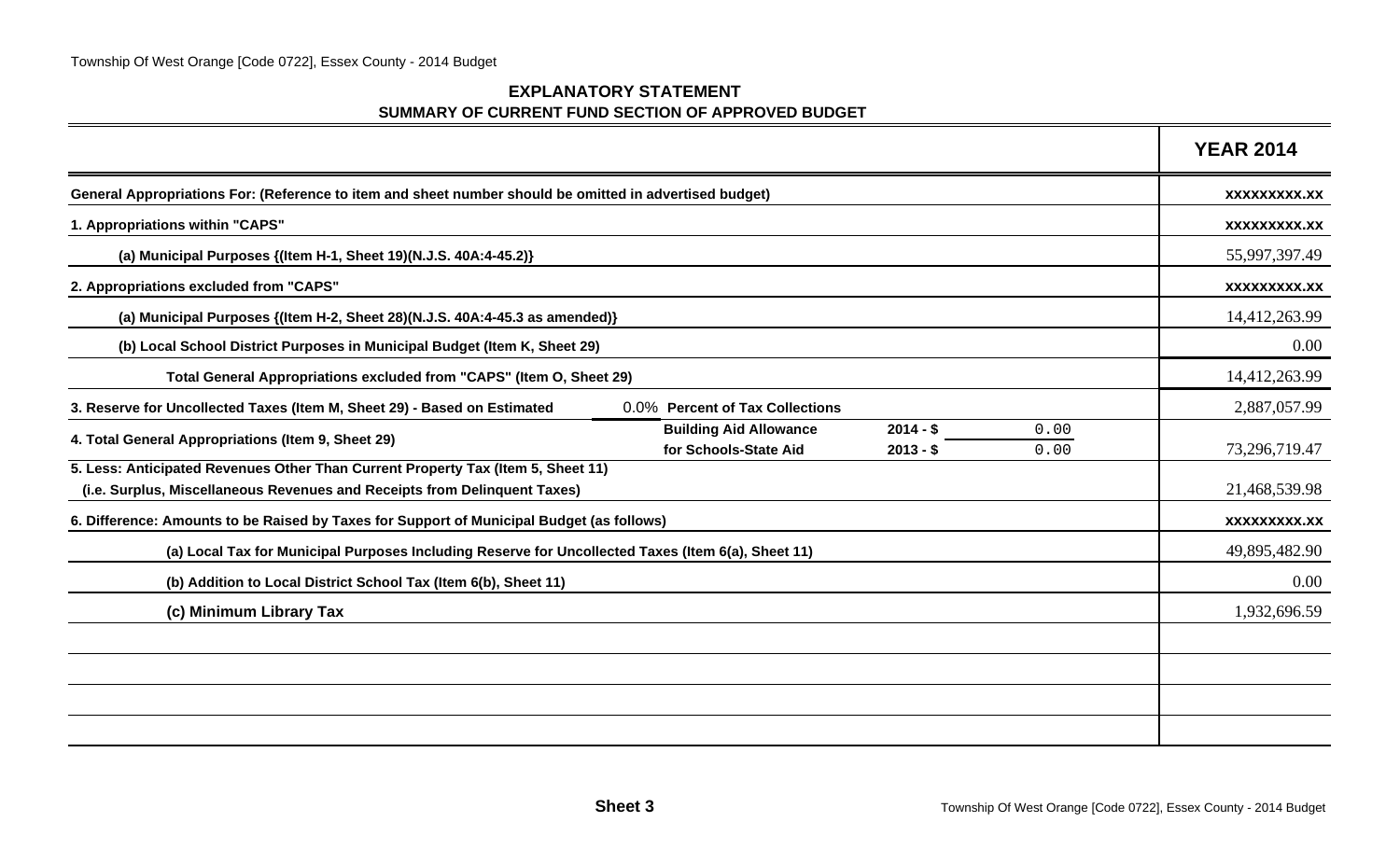### **EXPLANATORY STATEMENT - (Continued)**

#### **SUMMARY OF 2013 APPROPRIATIONS EXPENDED AND CANCELED**

|                                                                                             | <b>General Budget</b> | <b>First Utility</b> | <b>Swimming Pool</b><br><b>Utility</b> | Third<br><b>Utility</b> | Fourth<br><b>Utility</b> |
|---------------------------------------------------------------------------------------------|-----------------------|----------------------|----------------------------------------|-------------------------|--------------------------|
| <b>Budget Appropriations - Adopted Budget</b>                                               | 73,296,719.47         | 0.00                 | 253,337.00                             | 0.00                    | $0.00\,$                 |
| Budget Appropriations Added by N.J.S. 40A:4-87                                              | 0.00                  | 0.00                 | 0.00                                   | 0.00                    | $0.00\,$                 |
| <b>Emergency Appropriations</b>                                                             | 0.00                  | 0.00                 | 0.00                                   | 0.00                    | $0.00\,$                 |
| <b>Total Appropriations</b>                                                                 | 73,296,719.47         | 0.00                 | 253,337.00                             | 0.00                    | 0.00                     |
| <b>Expenditures:</b><br>Paid or Charged (Including Reserve for<br><b>Uncollected Taxes)</b> | 68,862,348.20         | 0.00                 | 219,372.97                             | 0.00                    | $0.00\,$                 |
| <b>Reserved</b>                                                                             | 3,577,744.45          | 0.00                 | 33,964.03                              | 0.00                    | 0.00                     |
| <b>Unexpended Balances Cancelled</b>                                                        | 856,626.82            | 0.00                 | 0.00                                   | 0.00                    | $0.00\,$                 |
| <b>Total Expenditures and Unexpended</b>                                                    |                       |                      |                                        |                         |                          |
| <b>Balances Cancelled</b>                                                                   | 73,296,719.47         | 0.00                 | 253,337.00                             | 0.00                    | 0.00                     |
| Overexpenditures *                                                                          | 0.00                  | 0.00                 | 0.00                                   | 0.00                    | $0.00\,$                 |

 **\* See Budget appropriation Items so marked to the right of column "Expended 2013 Reserved."**

**Explanation of Appropriations for "Other Expenses"**

**The amounts appropriated under the title of "Other Expenses" are for operating costs other than "Salaries & Wages"**

**Some of the items included in "Other Expenses" are:**

**Materials, supplies and non-bondable equipment;**

**Repairs and maintenance of buildings, equipment, roads, etc.,**

**Contractual services for garbage and trash removal, fire hydrant service, aid to volunteer fire companies, etc.;**

**Printing and advertising, utility services, Insurance and many other items essential to the services rendered by municipal government.**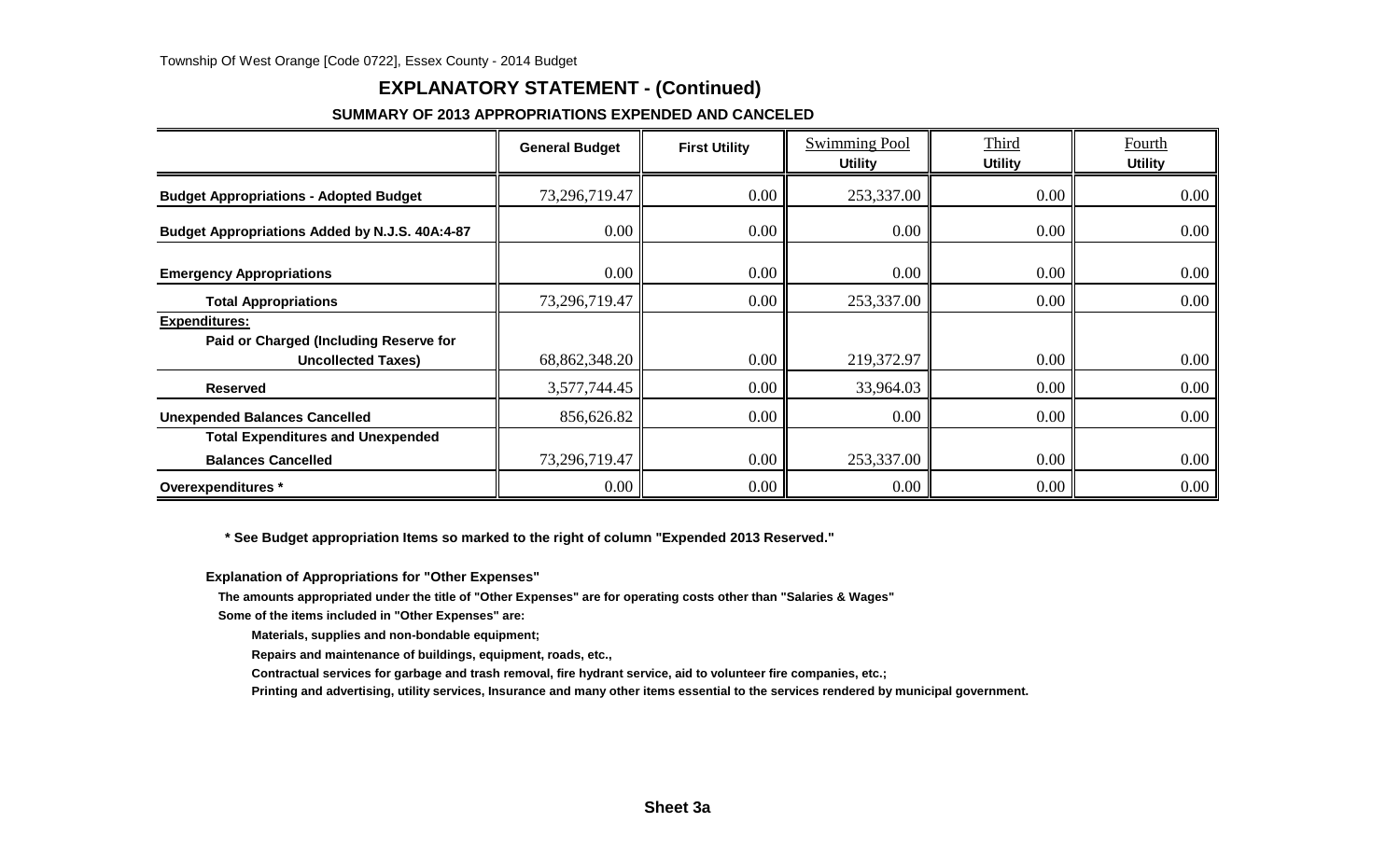Township Of West Orange [Code 0722], Essex County - 2014 Budget

| <b>EXPLANATORY STATEMENT - (Continued)</b>                                                                     |                                                                                                                                                                                                                                                                                                                                              |                                                                                            |                                                                                                                                                                                                                                             |               |  |  |  |
|----------------------------------------------------------------------------------------------------------------|----------------------------------------------------------------------------------------------------------------------------------------------------------------------------------------------------------------------------------------------------------------------------------------------------------------------------------------------|--------------------------------------------------------------------------------------------|---------------------------------------------------------------------------------------------------------------------------------------------------------------------------------------------------------------------------------------------|---------------|--|--|--|
|                                                                                                                |                                                                                                                                                                                                                                                                                                                                              |                                                                                            | <b>BUDGET MESSAGE</b>                                                                                                                                                                                                                       |               |  |  |  |
|                                                                                                                | Chapter 89, Public Laws of 1990, as amended by Chapter 95, Public Laws of<br>1990, places limits on certain Municipal Expenditures. The limit for this year is the<br>Federal Implicit Inflator for State and and Local Government Purchases of Goods<br>and Services, determined below. The Governing Body has decided to continue to limit |                                                                                            | Additional (cont)<br><b>Assessed Valuation of New Construction</b><br>per Assessor's Certification                                                                                                                                          | 91,075.27     |  |  |  |
|                                                                                                                | the pertinent appropriation to an overall increase for this year asindicated below.                                                                                                                                                                                                                                                          |                                                                                            | <b>Total Additions</b>                                                                                                                                                                                                                      | 1,922,890.19  |  |  |  |
| established by law.                                                                                            | The limit is generally referred as the Appropriation "CAP", is calculated by methods                                                                                                                                                                                                                                                         |                                                                                            | Total Allowable Appropriations Within 'CAPS"-Current Yea                                                                                                                                                                                    | 61,454,133.01 |  |  |  |
| CAP to 3.5%.                                                                                                   | The Township plans to adopt a COLA Rate Ordinance, which will increase the<br>The following schedule, subject to the review and approval by the Division<br>of Local Government Services in the Department of Community affairs,                                                                                                             |                                                                                            | This Budget indicates that the total general appropriations for<br>municipal purposes within CAP is the sum of<br>and is within the Statutory CAP limit as indicated above.                                                                 | 55,997,397.49 |  |  |  |
| subject to the Appropriation "CAP".                                                                            | shows the computataion of the maximum amount of increase allowable in the                                                                                                                                                                                                                                                                    | Budget for this year, over that of the previous year Adopted Budget for the appropriations | The estimated tax levy for Municipal Purposes for Current<br>year changes as indicated :<br>Increase(Decrease) %                                                                                                                            | 0.0%          |  |  |  |
| <b>CAP CALCULATION</b>                                                                                         |                                                                                                                                                                                                                                                                                                                                              |                                                                                            | Current Year Increase (Decrease) in Appropriations<br>Current Year Increase(Decrease) in General Revenues<br>Net Increase in Amount to be Raised by Taxes                                                                                   |               |  |  |  |
| Less: Exceptions<br>Amount on Which CAP is Applied                                                             | Total General Appropriations for the Previous Year                                                                                                                                                                                                                                                                                           | 73,296,719.00<br>15,778,610.00<br>57,518,109.00                                            | Subtract: Decrease in Reserve for Uncollected Taxes<br>Net Change in Amount to be Raised by Taxes                                                                                                                                           |               |  |  |  |
| <b>Current Year CAP</b><br><b>COLA Rate Ordinance</b>                                                          | 0.5%<br>3.5%                                                                                                                                                                                                                                                                                                                                 | 287,590.55<br>1,725,543.27                                                                 | After deliberations, by the Mayor and Township on the details of the<br>department requests, operating appropriations have been set at minimum levels<br>to continue to provide needed services. In this connection, it is pointed out that |               |  |  |  |
| Allowable Operating Appropriations before Additional<br>Exceptions per N.J.S.A. 40A:4-45.3<br>59, 531, 242. 82 |                                                                                                                                                                                                                                                                                                                                              |                                                                                            | a substantial portion of operating expenses are determined by contractural<br>obligations for swalary and other expense elements, over which the Governing<br>Body has little or no control.                                                |               |  |  |  |
| Additional<br><b>Available from Banking</b>                                                                    | 2013                                                                                                                                                                                                                                                                                                                                         | 1,831,814.92                                                                               |                                                                                                                                                                                                                                             |               |  |  |  |
|                                                                                                                |                                                                                                                                                                                                                                                                                                                                              |                                                                                            |                                                                                                                                                                                                                                             |               |  |  |  |

**NOTE:MANDATORY MINIMUM BUDGET MESSAGE MUST INCLUDE A SUMMARY OF:** **Sheet 3b**

Township Of West Orange [Code 0722], Essex County - 2014 Budget

**1. HOW THE LEVY AND APPROPRIATION "CAP" WAS CALCULATED. (Explain in words what the "CAPS" mean and show the figures.)**

**2. A SUMMARY BY FUNCTION OF THE APPROPRIATIONS THAT ARE SPREAD AMONG MORE THAN ONE OFFICIAL LINE ITEM (e.g. if Police S & W appears in the regular section and also under "Operations Excluded from "CAPS"" section, combine the** (See Management secton of Budget Manual)  **figures for purposes of citizen understanding.)**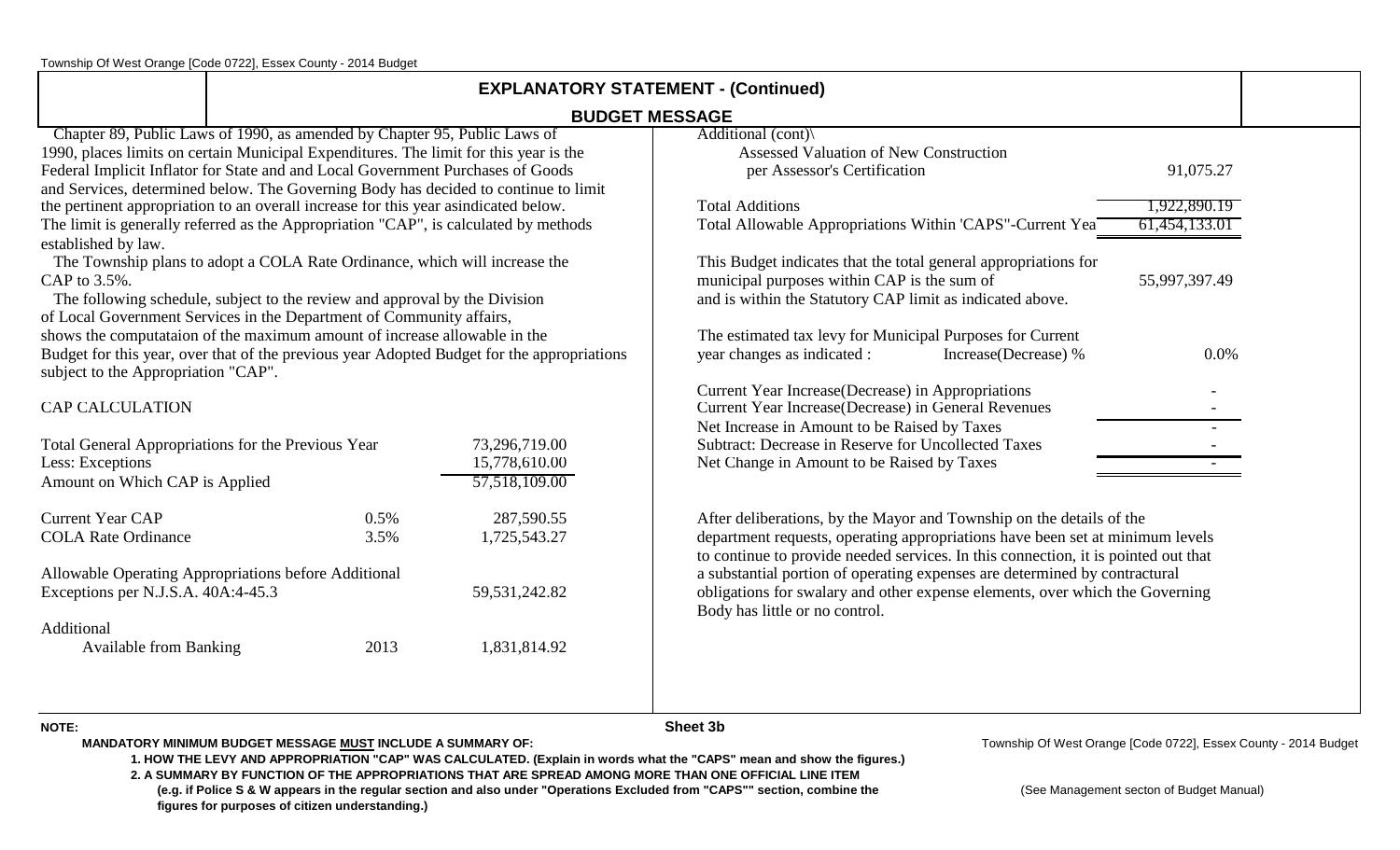### Township Of West Orange [Code 0722], Essex County - 2014 Budget

| [Extra Sheet]                                                                                                                                                                   | <b>EXPLANATORY STATEMENT - (Continued)</b>                                                                                                                                                                                                                                                                                                                         |                                        |                                                                                                                 |  |  |
|---------------------------------------------------------------------------------------------------------------------------------------------------------------------------------|--------------------------------------------------------------------------------------------------------------------------------------------------------------------------------------------------------------------------------------------------------------------------------------------------------------------------------------------------------------------|----------------------------------------|-----------------------------------------------------------------------------------------------------------------|--|--|
|                                                                                                                                                                                 |                                                                                                                                                                                                                                                                                                                                                                    |                                        | <b>BUDGET MESSAGE</b>                                                                                           |  |  |
|                                                                                                                                                                                 | Chapter 44 of the Public Laws of 2010, places limits on Municipal Tax Increases. The law<br>(N.J.S.A. 40A:4-45.44 through 45.47) establishes a formula that limits increases in the Local<br>Municipal Amount to be Raised by Taxation (Tax Levy) for each local unit budget. The levy CAP is<br>in addition to the existing appropriation CAP for municipalities. |                                        | The Budget indicated that the tax levy for municipal Purposes is<br>within the Statutory Levy CAP as indicated. |  |  |
| <b>CURRENT YEAR LEVY CAP CALCULATION</b>                                                                                                                                        |                                                                                                                                                                                                                                                                                                                                                                    |                                        |                                                                                                                 |  |  |
| Less: Prior Year Minimum Library Appropriation                                                                                                                                  | Prior Year amount to be Raised by Taxation for Municipal Purposes<br>Less: Prior year deferred Charges to Future Taxation Unfunded                                                                                                                                                                                                                                 | 51,828,179<br>(209,780)<br>(1,989,173) |                                                                                                                 |  |  |
| Plus: 2% Cap increase<br>ADJUSTED TAX LEVY PRIOR TO EXCLUSIONS                                                                                                                  | Net Prior Year Tax Levy for Municipal Purpose Tax for CAP Calculation                                                                                                                                                                                                                                                                                              | 49,629,227<br>992,585<br>50,621,811    |                                                                                                                 |  |  |
| Exclusions<br>Less: Cancelled or Unexpended Exclusions                                                                                                                          |                                                                                                                                                                                                                                                                                                                                                                    | 485,607                                |                                                                                                                 |  |  |
| <b>ADJUSTED TAX LEVY AFTER EXCLUSIONS</b><br>Additions<br>New Ratables-Increase in Valuations<br>New Construction and Additions)<br>Prior year Local Municipal Tax Rate (\$100) |                                                                                                                                                                                                                                                                                                                                                                    | 51,107,419<br>0.92                     |                                                                                                                 |  |  |
| Amount to be Raised by Taxation for Municipal Purposes                                                                                                                          | <b>Maximum Allowable Amount to be Raised by Taxation</b>                                                                                                                                                                                                                                                                                                           | 51,107,419<br>49,895,483               |                                                                                                                 |  |  |
| Available for Banking (CY 2014 - CY 2016)<br>Available for Banking (CY 2013 - CY 2015)<br>Available for Banking (CY 2013 - CY 2014)                                             |                                                                                                                                                                                                                                                                                                                                                                    | 997,903<br>2,101,490<br>3,874,014      |                                                                                                                 |  |  |

**NOTE:**

**Sheet 3b\_i** [Extra Sheet]

**MANDATORY MINIMUM BUDGET MESSAGE MUST INCLUDE A SUMMARY OF:** 

Township Of West Orange [Code 0722], Essex County - 2014 Budget

**1. HOW THE LEVY AND APPROPRIATION "CAP" WAS CALCULATED. (Explain in words what the "CAPS" mean and show the figures.)**

**2. A SUMMARY BY FUNCTION OF THE APPROPRIATIONS THAT ARE SPREAD AMONG MORE THAN ONE OFFICIAL LINE ITEM (e.g. if Police S & W appears in the regular section and also under "Operations Excluded from "CAPS"" section, combine the** (See Management section of Budget Manual)  **figures for purposes of citizen understanding.)**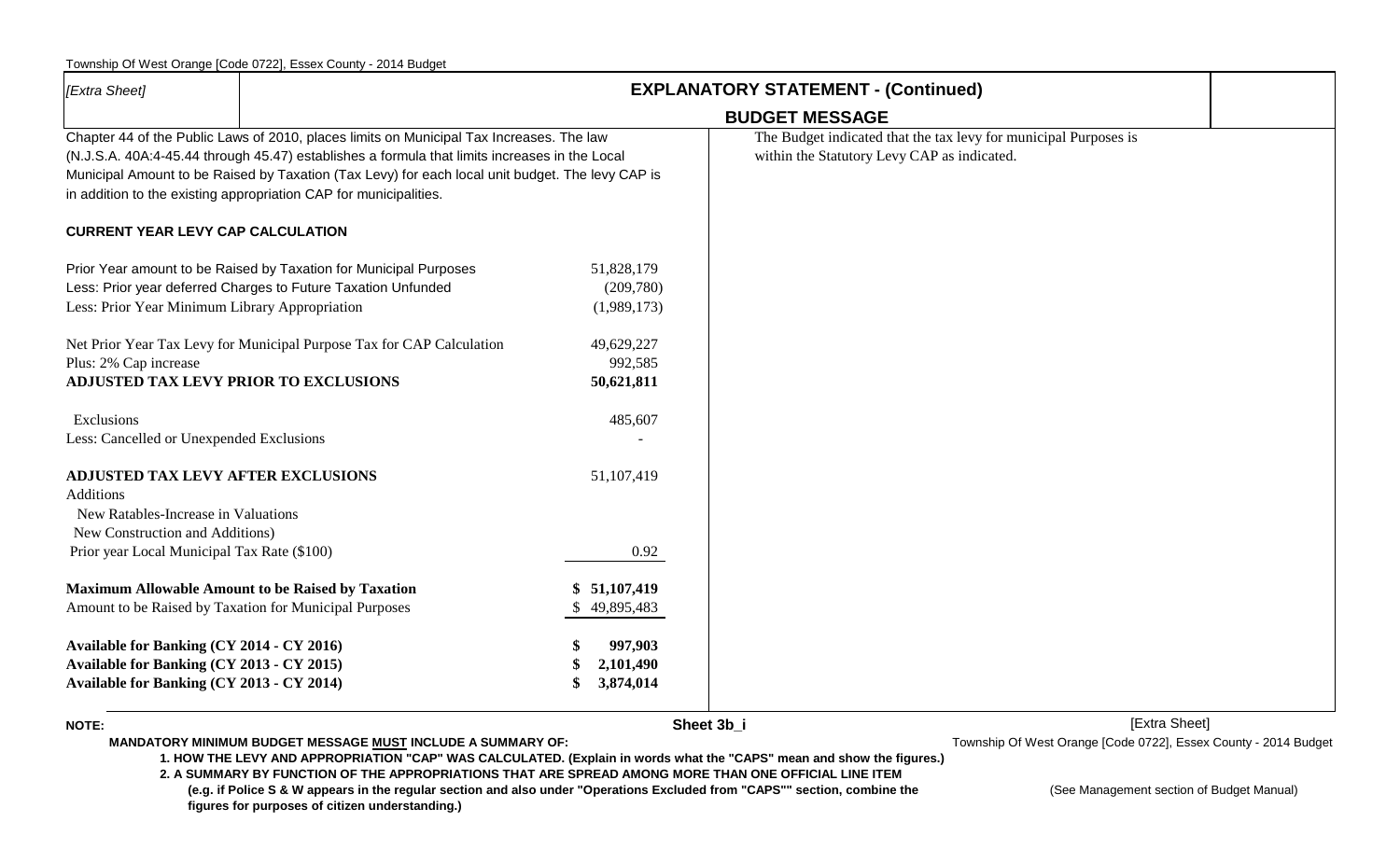| [Extra Sheet]                                                             |                       |                       |                        | <b>EXPLANATORY STATEMENT - (Continued)</b>                                                                                         |                                |                                |                                 |  |
|---------------------------------------------------------------------------|-----------------------|-----------------------|------------------------|------------------------------------------------------------------------------------------------------------------------------------|--------------------------------|--------------------------------|---------------------------------|--|
|                                                                           |                       |                       |                        | <b>BUDGET MESSAGE</b>                                                                                                              |                                |                                |                                 |  |
| General Revenues Anticipated for the Current Year is detailed as follows: |                       |                       |                        | Appropriations for "Municipal Purposes" exclusive of "Reserve for Uncollected Taxes,<br>are indicated in the following tabulation: |                                |                                |                                 |  |
|                                                                           | 2014<br><b>Budget</b> | 2013<br><b>Budget</b> | Increase<br>(Decrease) |                                                                                                                                    | 2014<br><b>Budget</b>          | 2013<br><b>Budget</b>          | Increase<br>(Decrease)          |  |
| <b>Surplus Anticiapted</b>                                                | 2,898,302.12          | 2,898,302.12          |                        |                                                                                                                                    |                                |                                |                                 |  |
| Miscellaneous Revenues                                                    |                       |                       |                        | Within "CAPS"<br>Operations                                                                                                        |                                |                                |                                 |  |
| Energy Receipts Tax<br><b>Consolidated Municipal</b>                      | 4,651,070.84          | 4,651,070.84          |                        | Salaries and Wages<br>Other Expenses                                                                                               | 29,300,835.81<br>20,619,394.18 | 29,618,130.16<br>21,712,088.64 | (317, 294.35)<br>(1,092,694.46) |  |
| Property Tax Relief                                                       | 40,181.00             | 40,181.00             |                        | <b>Statutory Expenses</b>                                                                                                          | 6,077,167.50                   | 6,187,890.36                   | (110, 722.86)                   |  |
| Watershed Moaratorium<br><b>Offset Aid</b>                                | 5,217.00              | 5,217.00              |                        | Total Within "CAPS"                                                                                                                | 55,997,397.49                  | 57,518,109.16                  | (1,520,711.67)                  |  |
|                                                                           |                       |                       |                        | Excluded from "CAPS"                                                                                                               |                                |                                |                                 |  |
|                                                                           |                       |                       |                        | Operations                                                                                                                         | 6,323,575.18                   | 6,465,769.67                   | (142, 194.49)                   |  |
| Other Miscellaneous                                                       |                       |                       |                        | Capital Improvements                                                                                                               | 350,715.00                     | 250,715.00                     | 100,000.00                      |  |
| Revenue                                                                   | 11,589,855.18         | 11,623,769.02         | (33,913.84)            | Debt Service                                                                                                                       | 6,450,693.81                   | 5,965,287.65                   | 485,406.16                      |  |
|                                                                           |                       |                       |                        | Deferred Charges                                                                                                                   | 1,287,280.00                   | 209,780.00                     | 1,077,500.00                    |  |
| Sub-Total                                                                 | 19,184,626.14         | 19,218,539.98         | (33,913.84)            |                                                                                                                                    |                                |                                |                                 |  |
| Receipts from Delinquer                                                   | 2,283,913.84          | 2,250,000.00          | 33,913.84              | Total Excluded from<br>"CAPS"                                                                                                      | 14,412,263.99                  | 12,891,552.32                  | 1,520,711.67                    |  |
|                                                                           |                       |                       |                        | <b>Total General</b>                                                                                                               |                                |                                |                                 |  |
| <b>Total General Revenues</b>                                             | 21,468,539.98         | 21,468,539.98         |                        | Appropriations                                                                                                                     | 70,409,661.48                  | 70,409,661.48                  |                                 |  |

**2. A SUMMARY BY FUNCTION OF THE APPROPRIATIONS THAT ARE SPREAD AMONG MORE THAN ONE OFFICIAL LINE ITEM**

**(e.g. if Police S & W appears in the regular section and also under "Operations Excluded from "CAPS"" section, combine the <b>CAPS and CAPS"** section of Sudget Manual) (See Management section of Budget Manual)  **figures for purposes of citizen understanding.)**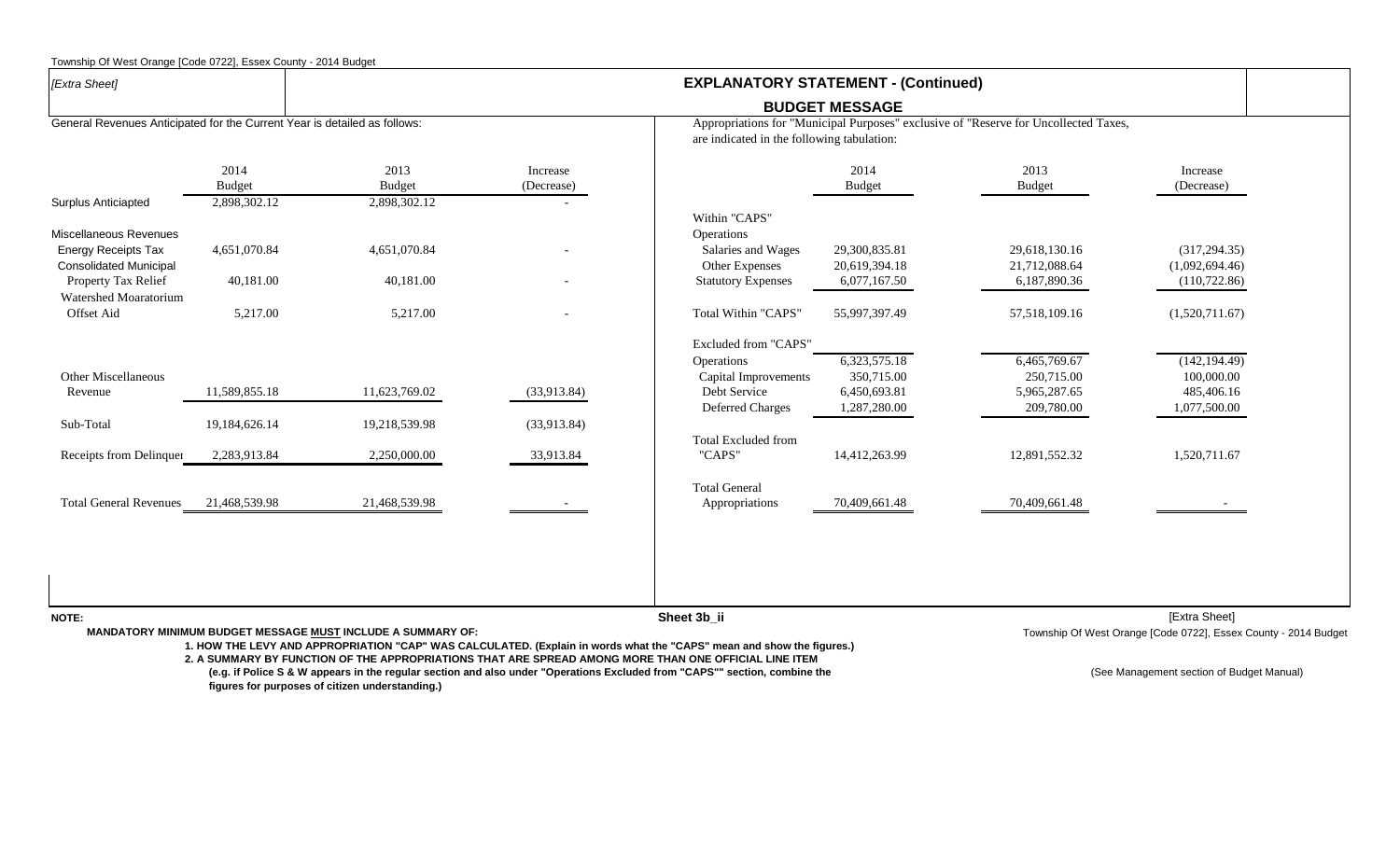|                                                | Township Of West Orange [Code 0722], Essex County - 2014 Budget               |                                                                                                                                                                                                                                                                                             |                        |                                                                                                                       |                          |                                                                                                  |                                                                 |
|------------------------------------------------|-------------------------------------------------------------------------------|---------------------------------------------------------------------------------------------------------------------------------------------------------------------------------------------------------------------------------------------------------------------------------------------|------------------------|-----------------------------------------------------------------------------------------------------------------------|--------------------------|--------------------------------------------------------------------------------------------------|-----------------------------------------------------------------|
| [Extra Sheet]                                  |                                                                               |                                                                                                                                                                                                                                                                                             |                        | <b>EXPLANATORY STATEMENT - (Continued)</b>                                                                            |                          |                                                                                                  |                                                                 |
|                                                |                                                                               |                                                                                                                                                                                                                                                                                             |                        | <b>BUDGET MESSAGE</b>                                                                                                 |                          |                                                                                                  |                                                                 |
|                                                | An estimated tax rate and assessed valuation for the Current year is detailed |                                                                                                                                                                                                                                                                                             |                        |                                                                                                                       | RECAP OF SPLIT FUNCTIONS |                                                                                                  |                                                                 |
| in the following tabulation                    |                                                                               |                                                                                                                                                                                                                                                                                             |                        |                                                                                                                       |                          | In order to comply with statutory and regulatory requirements, the amounnts appropriated         |                                                                 |
|                                                | 2014                                                                          | 2013                                                                                                                                                                                                                                                                                        | Increase<br>(Decrease) |                                                                                                                       |                          | for certain departments or functions, have been split, and their parts appear in several places. |                                                                 |
| Municipal Tax Levy                             | 49,895,482.90                                                                 | 49,839,006.84                                                                                                                                                                                                                                                                               | 56,476.06              | Those appropriations which have been split, add up as follows;                                                        |                          |                                                                                                  |                                                                 |
|                                                |                                                                               |                                                                                                                                                                                                                                                                                             |                        |                                                                                                                       | Within                   | <b>Excluded</b> from                                                                             |                                                                 |
| <b>Assessed Valuation</b>                      | 5,593,737,800                                                                 | 5,635,365,603                                                                                                                                                                                                                                                                               | (41,627,803)           |                                                                                                                       | CAPS"                    | CAPS"                                                                                            | Total                                                           |
| as of 3/22/11<br>Municipal Tax Rate            | 0.892                                                                         | 0.884                                                                                                                                                                                                                                                                                       | 0.008                  | General Health                                                                                                        |                          |                                                                                                  |                                                                 |
|                                                |                                                                               |                                                                                                                                                                                                                                                                                             |                        | Salaries and Wages                                                                                                    | 537,958.00               | 10,269.00                                                                                        | 548,227.00                                                      |
| <b>Average Assessed</b><br>Value-Single Family |                                                                               |                                                                                                                                                                                                                                                                                             |                        | Police                                                                                                                |                          |                                                                                                  |                                                                 |
| Home                                           | 339,808                                                                       | 338,615                                                                                                                                                                                                                                                                                     | 1,193                  | Other Expenses                                                                                                        | 398,100.00               | 5,018.53                                                                                         | 403,118.53                                                      |
| Average Municipal<br>Taxes-Single Family       |                                                                               |                                                                                                                                                                                                                                                                                             |                        |                                                                                                                       |                          |                                                                                                  |                                                                 |
| Home                                           | 3,031                                                                         | 2,995                                                                                                                                                                                                                                                                                       | 36                     |                                                                                                                       |                          |                                                                                                  |                                                                 |
| by the Division of Local Government Services.  |                                                                               | The exact tax rate is not determinable at this time, and will not be final until certified by the<br>County Board of Taxation, at a later date. The requirement for a local school tax is based on<br>the amount submitted to the commissioner of Education, and the County Tax is approved |                        |                                                                                                                       |                          |                                                                                                  |                                                                 |
|                                                | The Township of West Orange Revalued all Property effective 2012.             |                                                                                                                                                                                                                                                                                             |                        |                                                                                                                       |                          |                                                                                                  |                                                                 |
|                                                |                                                                               | See Sheet 3b_iv for the Library Tax Levy that was signed into law on 3/21/11.<br>The Minimum Library Tax Levy is not reflected in the Current Year Municipal Tax Levy.                                                                                                                      |                        |                                                                                                                       |                          |                                                                                                  |                                                                 |
| <b>NOTE:</b>                                   |                                                                               |                                                                                                                                                                                                                                                                                             |                        | Sheet 3b_iii                                                                                                          |                          |                                                                                                  | [Extra Sheet]                                                   |
|                                                |                                                                               | MANDATORY MINIMUM BUDGET MESSAGE MUST INCLUDE A SUMMARY OF:                                                                                                                                                                                                                                 |                        | 1. HOW THE LEVY AND APPROPRIATION "CAP" WAS CALCULATED. (Explain in words what the "CAPS" mean and show the figures.) |                          |                                                                                                  | Township Of West Orange [Code 0722], Essex County - 2014 Budget |
|                                                |                                                                               | 2. A SUMMARY BY FUNCTION OF THE APPROPRIATIONS THAT ARE SPREAD AMONG MORE THAN ONE OFFICIAL LINE ITEM<br>to a 14 Belles O.O. W announce to the acquitance of the control of Documbers Englished from HOADOUI excitent                                                                       |                        |                                                                                                                       |                          |                                                                                                  |                                                                 |

**(e.g. if Police S & W appears in the regular section and also under "Operations Excluded from "CAPS"" section, combine the metal componer the metal of See Management section of Budget Manual) figures for purposes of citizen understanding.)**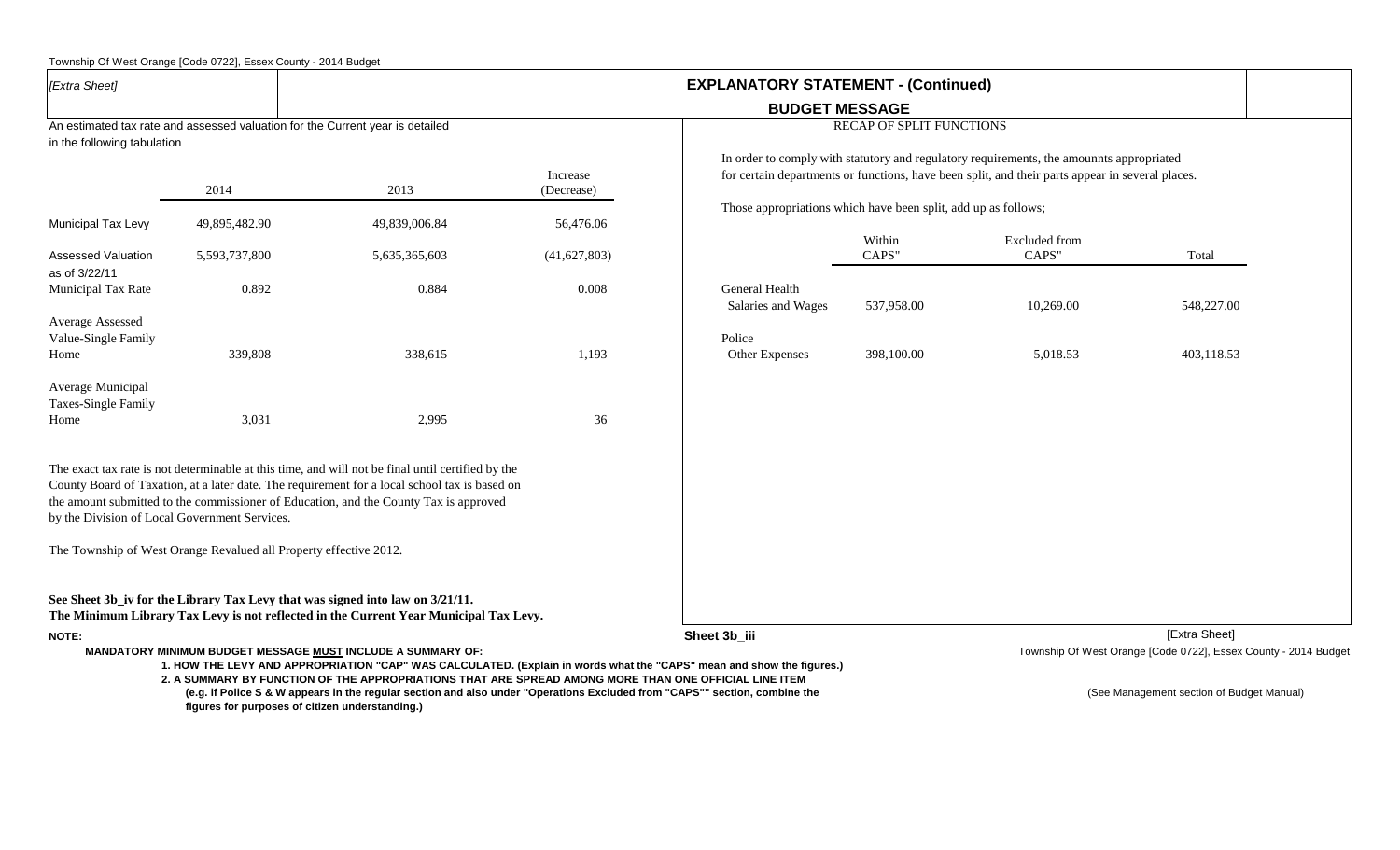| [Extra Sheet]                            |                                                                    |                | <b>EXPLANATORY STATEMENT - (Continued)</b>                                        |                                                                                             |  |  |  |  |
|------------------------------------------|--------------------------------------------------------------------|----------------|-----------------------------------------------------------------------------------|---------------------------------------------------------------------------------------------|--|--|--|--|
|                                          |                                                                    |                | <b>BUDGET MESSAGE</b>                                                             |                                                                                             |  |  |  |  |
|                                          | Estimated Employee Hospitalization and Prescription Summary        |                |                                                                                   | On March 21, 2011, Governor Christie enacted P.L. 2011, c. 38 (S-2068). This law takes      |  |  |  |  |
|                                          |                                                                    |                |                                                                                   | effect immediately and provides a dedicated line item on the property tax bill to fund      |  |  |  |  |
| <b>Retiree Health Benefits</b>           |                                                                    | 3,241,161.41   |                                                                                   | free and joint free libraries. It does not result in any increased taxes, but changes the   |  |  |  |  |
| <b>Retiree Prescription Benefits</b>     |                                                                    | 1,519,276.32   | way the minimum library appropriation is displayed to the public.                 |                                                                                             |  |  |  |  |
| Medicare Reimbursement-Retirees          |                                                                    | 350,000.00     |                                                                                   |                                                                                             |  |  |  |  |
| <b>Health Benefits-Active Employees</b>  |                                                                    | 3,126,631.74   |                                                                                   | The implementation procedure maintains budgeting the minimum 1/3 mill of                    |  |  |  |  |
| Prescription-Active Employees            |                                                                    | 1,449,822.60   |                                                                                   | equalized value in a budget appropriation, but deducts that amount from the tax levy        |  |  |  |  |
| <b>Dental-Active Employees</b>           |                                                                    | 288,631.08     |                                                                                   | in the calculation of the Amount to be Raised by Taxes for Support of the Municipal         |  |  |  |  |
| Health Benefit Waivers-Active Employees  |                                                                    | 247,992.00     | Budget. This reduces the municipal tax levy and rate, creates a new line item and |                                                                                             |  |  |  |  |
| Actuary                                  |                                                                    | 10,000.00      |                                                                                   | tax rate on the tax bill for municipal library purposes, maintains a neutral cap levy,      |  |  |  |  |
| Grants                                   |                                                                    |                |                                                                                   | and maintains the library appropriation as part of the municipal budget to facilitate       |  |  |  |  |
|                                          | RDS Reimbursement for Retiree Prescription                         | (225,000.00)   | library related transactions.                                                     |                                                                                             |  |  |  |  |
| <b>Employee Contribution</b>             |                                                                    | (1,226,867.52) |                                                                                   |                                                                                             |  |  |  |  |
|                                          |                                                                    |                |                                                                                   | An estimate of the Minimum Library Levy of \$0.0367 per \$100 of assessed valuation for the |  |  |  |  |
| Net Employee Health Benefit Cost         |                                                                    | 8,695,253.80   | Current year is detailed in the following tabulation:                             |                                                                                             |  |  |  |  |
| Summary                                  |                                                                    |                | Minimum Library Tax                                                               | 1,932,696.59                                                                                |  |  |  |  |
| Employee Hospitalization and Prscription |                                                                    |                | <b>Assessed Valuation</b>                                                         | 5,593,737,800                                                                               |  |  |  |  |
| Inside CAP                               |                                                                    | 8,695,253.80   |                                                                                   |                                                                                             |  |  |  |  |
| Outside CAP                              |                                                                    |                | Library Tax Rate                                                                  | $\mathbb{S}$<br>0.0346                                                                      |  |  |  |  |
|                                          |                                                                    |                | Average Assessed Value-                                                           |                                                                                             |  |  |  |  |
|                                          |                                                                    |                | Single family Home                                                                | 339,808.00                                                                                  |  |  |  |  |
| Total Employee Health Benefit Cost       |                                                                    | 8,695,253.80   | Minimum Libray Tax-                                                               |                                                                                             |  |  |  |  |
|                                          |                                                                    |                | Single Family Home                                                                | 117.41<br>$\mathcal{S}$                                                                     |  |  |  |  |
|                                          |                                                                    |                |                                                                                   |                                                                                             |  |  |  |  |
|                                          |                                                                    |                |                                                                                   |                                                                                             |  |  |  |  |
| <b>NOTE:</b>                             |                                                                    |                | Sheet 3b_iv                                                                       | [Extra Sheet]                                                                               |  |  |  |  |
|                                          | <b>MANDATORY MINIMUM BUDGET MESSAGE MUST INCLUDE A SUMMARY OF:</b> |                |                                                                                   | Township Of West Orange [Code 0722], Essex County - 2014 Budget                             |  |  |  |  |

**1. HOW THE LEVY AND APPROPRIATION "CAP" WAS CALCULATED. (Explain in words what the "CAPS" mean and show the figures.)**

**2. A SUMMARY BY FUNCTION OF THE APPROPRIATIONS THAT ARE SPREAD AMONG MORE THAN ONE OFFICIAL LINE ITEM (e.g. if Police S & W appears in the regular section and also under "Operations Excluded from "CAPS"" section, combine the** (See Management section of Budget Manual)  **figures for purposes of citizen understanding.)**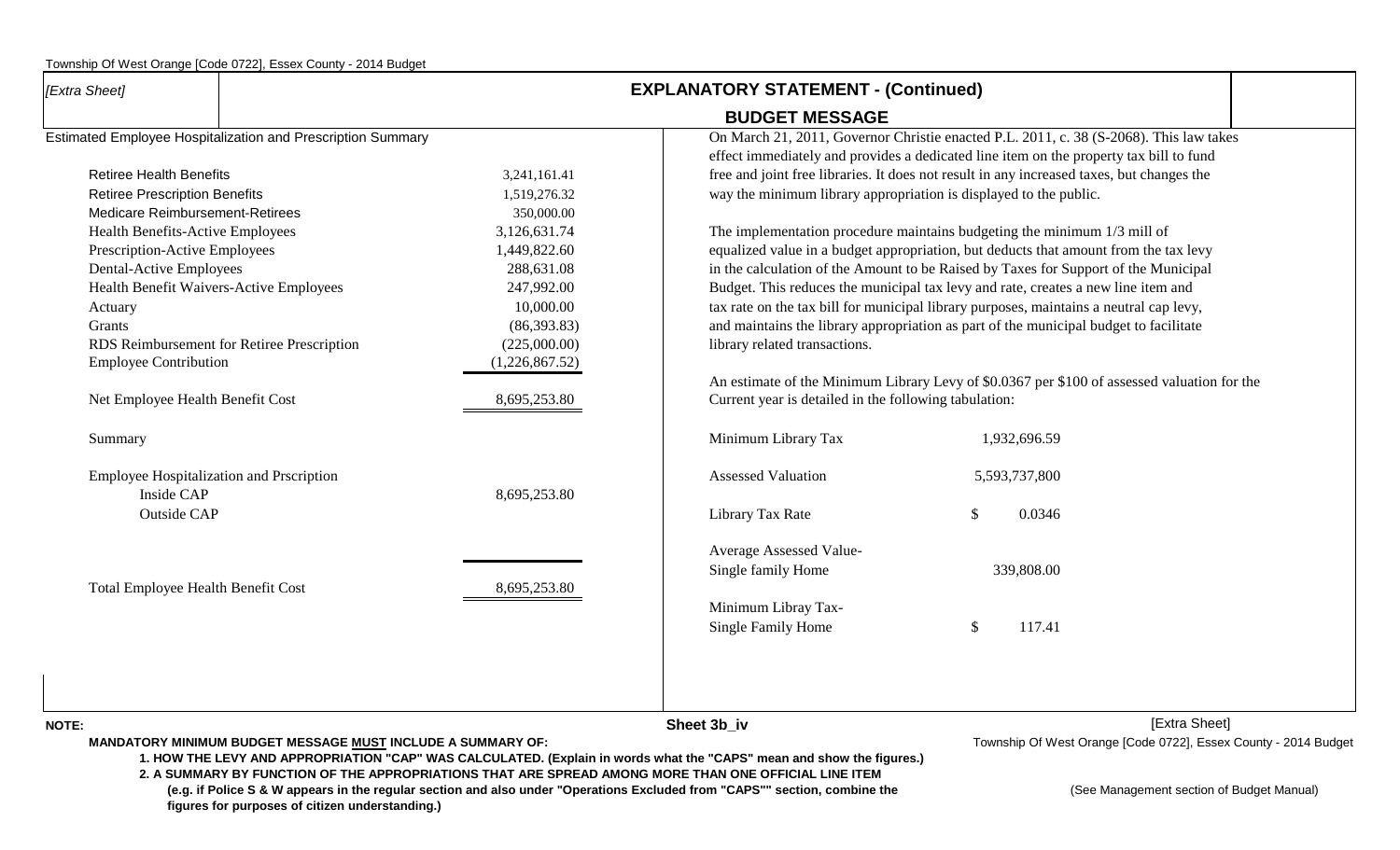**2014**

### **EXPLANATORY STATEMENTBUDGET MESSAGE - STRUCTURAL BUDGET IMBALANCES**

|             | Revenues at Risk | <b>Montecuring curies and operations</b><br><b>Little Year Applement Reception</b><br><b>Since the air model of the Conservation of the Conservation of the Conservation of the Conservation of the Conservation of the Conservation of the Conservation of the Conservation of the Conservation of the Conservation o</b><br><b>Line Item</b><br>Put "X" in cell to the left that<br>corresponds to the type of imbalance | \$ Amount | <b>Comment / Explanation</b>                                                                         |
|-------------|------------------|----------------------------------------------------------------------------------------------------------------------------------------------------------------------------------------------------------------------------------------------------------------------------------------------------------------------------------------------------------------------------------------------------------------------------|-----------|------------------------------------------------------------------------------------------------------|
| $\bigtimes$ |                  | <b>Surplus Anticipated</b>                                                                                                                                                                                                                                                                                                                                                                                                 |           | 2,898,302.12 Tighter budgeting of appropriations and revenues may impact the regeneration of surplus |
|             |                  | <b>Trust Fund Surplus</b>                                                                                                                                                                                                                                                                                                                                                                                                  |           | 113,290.47 Tighter budgeting of appropriations and revenues may impact the regeneration of surplus   |
|             |                  |                                                                                                                                                                                                                                                                                                                                                                                                                            |           |                                                                                                      |
|             |                  |                                                                                                                                                                                                                                                                                                                                                                                                                            |           | $\Omega$                                                                                             |
|             |                  |                                                                                                                                                                                                                                                                                                                                                                                                                            |           |                                                                                                      |
|             |                  | Various Salary & Wages                                                                                                                                                                                                                                                                                                                                                                                                     |           | 586,568.80 Future Negotiated Salary & Wages Increasees                                               |
|             |                  | Various Other Expenses                                                                                                                                                                                                                                                                                                                                                                                                     |           | 318,707.85 Future Cost Escalation of Other Expenses                                                  |
|             |                  | 2014 Debt Service                                                                                                                                                                                                                                                                                                                                                                                                          |           | 310,000.00 Estimated additional principle paydown in 2014 and converting BANS to Bonds               |
|             |                  | 2014 Severance Liabilities                                                                                                                                                                                                                                                                                                                                                                                                 |           | 240,000.00 Estimated 2014 Liability payable in 2015                                                  |
|             |                  | 2014 Tax Appeal Liabilities                                                                                                                                                                                                                                                                                                                                                                                                |           | 837,500.00 Estimated 2014 Liability payable in 2015                                                  |
|             |                  | PY Tax Appeal Liabilities                                                                                                                                                                                                                                                                                                                                                                                                  |           | (465,000.00) Estimated 2014 Liability payable in 2015                                                |
|             |                  |                                                                                                                                                                                                                                                                                                                                                                                                                            |           |                                                                                                      |
|             |                  |                                                                                                                                                                                                                                                                                                                                                                                                                            |           |                                                                                                      |
|             |                  |                                                                                                                                                                                                                                                                                                                                                                                                                            |           |                                                                                                      |
|             |                  |                                                                                                                                                                                                                                                                                                                                                                                                                            |           |                                                                                                      |
|             |                  |                                                                                                                                                                                                                                                                                                                                                                                                                            |           |                                                                                                      |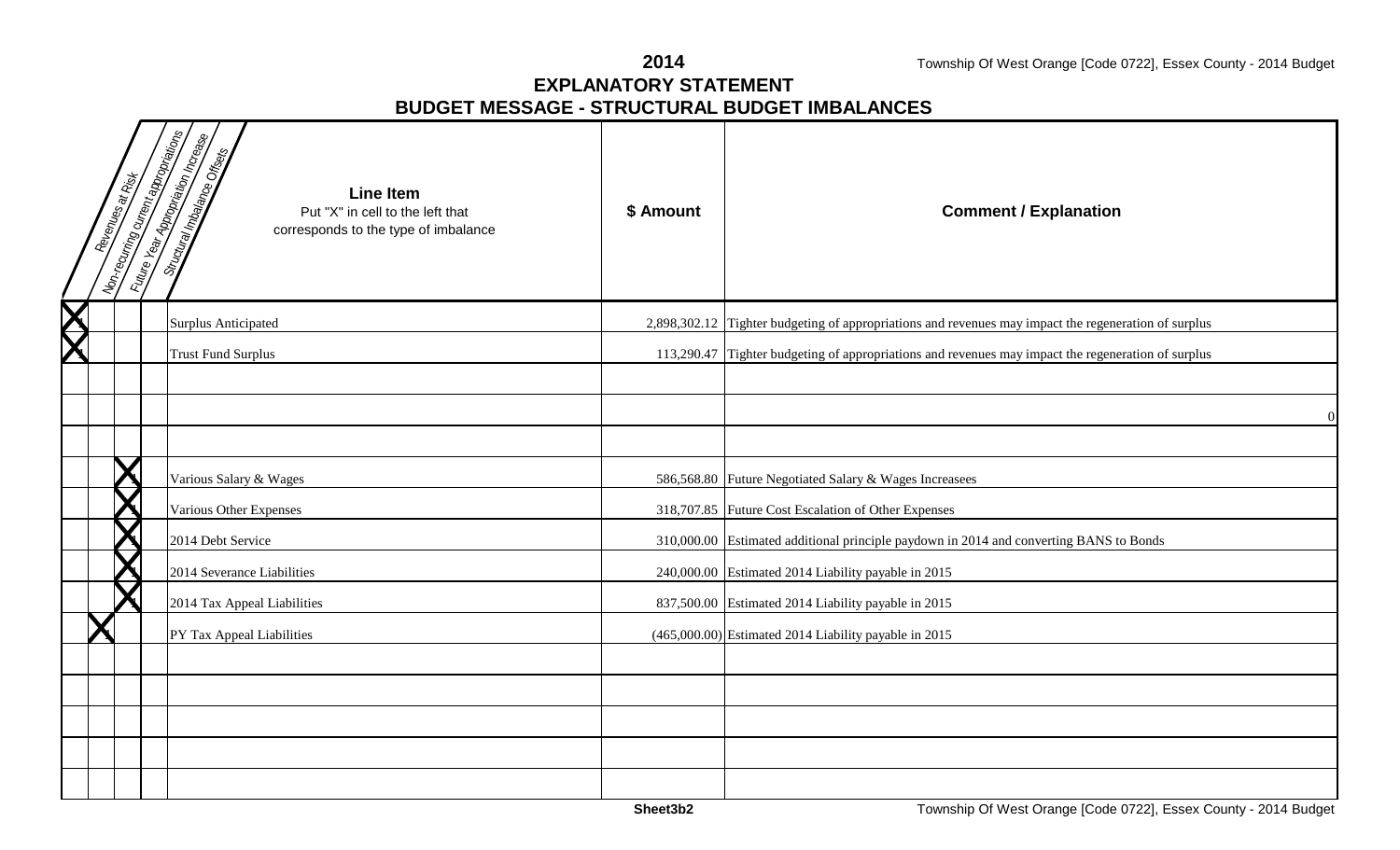## **CURRENT FUND - ANTICIPATED REVENUES**

|                                                                                            |                 | Anticipated          | <b>Realized in</b>   |                     |
|--------------------------------------------------------------------------------------------|-----------------|----------------------|----------------------|---------------------|
| <b>GENERAL REVENUES</b>                                                                    | <b>FCOA</b>     | 2014                 | 2013                 | <b>Cash in 2013</b> |
| 1. Surplus Anticipated                                                                     | 08-101          | 2,898,302.12         | 2,898,302.12         | 2,898,302.12        |
| 2. Surplus Anticipated with Prior Written Consent of Director of Local Government Services | 08-102          |                      |                      |                     |
| <b>Total Surplus Anticipated</b>                                                           | 08-100          | 2,898,302.12         | 2,898,302.12         | 2,898,302.12        |
| 3. Miscellaneous Revenues - Section A: Local Revenues                                      | <b>XXXXXXXX</b> | <b>XXXXXXXXX.XX</b>  | <b>XXXXXXXXXX.XX</b> | xxxxxxxxxx.xx       |
| Licenses:                                                                                  | <b>XXXXXXXX</b> | <b>XXXXXXXXXX.XX</b> | <b>XXXXXXXXXX.XX</b> | xxxxxxxxxx.xx       |
| <b>Alcoholic Beverages</b>                                                                 | 08-103          | 70,397.12            | 70,911.60            | 70,397.12           |
| Other                                                                                      | 08-104          | 55,084.00            | 77,887.49            | 55,084.00           |
| <b>Fees and Permits</b>                                                                    | 08-105          | 243,108.46           | 211,193.64           | 243,108.46          |
| Fines and Costs:                                                                           | <b>XXXXXXXX</b> | <b>XXXXXXXXXX.XX</b> | <b>XXXXXXXXXX.XX</b> | XXXXXXXXX.XX        |
| <b>Municipal Court</b>                                                                     | 08-110          | 428,121.29           | 451,549.74           | 428,121.29          |
| Other                                                                                      | 08-109          |                      |                      |                     |
| Interest and Costs on Taxes                                                                | 08-112          | 618,065.56           | 764,331.21           | 618,065.56          |
| Interest and Costs on Assessments                                                          | 08-115          |                      |                      |                     |
| <b>Parking Meters</b>                                                                      | 08-111          | 24,419.21            | 28,886.19            | 24,419.21           |
| Interest on Investments and Deposits                                                       | 08-113          | 32,563.75            | 36,754.64            | 32,563.75           |
| <b>Anticipated Utility Operating Surplus</b>                                               | 08-114          |                      |                      |                     |
|                                                                                            |                 |                      |                      |                     |
|                                                                                            |                 |                      |                      |                     |
|                                                                                            |                 |                      |                      |                     |
|                                                                                            |                 |                      |                      |                     |
|                                                                                            |                 |                      |                      |                     |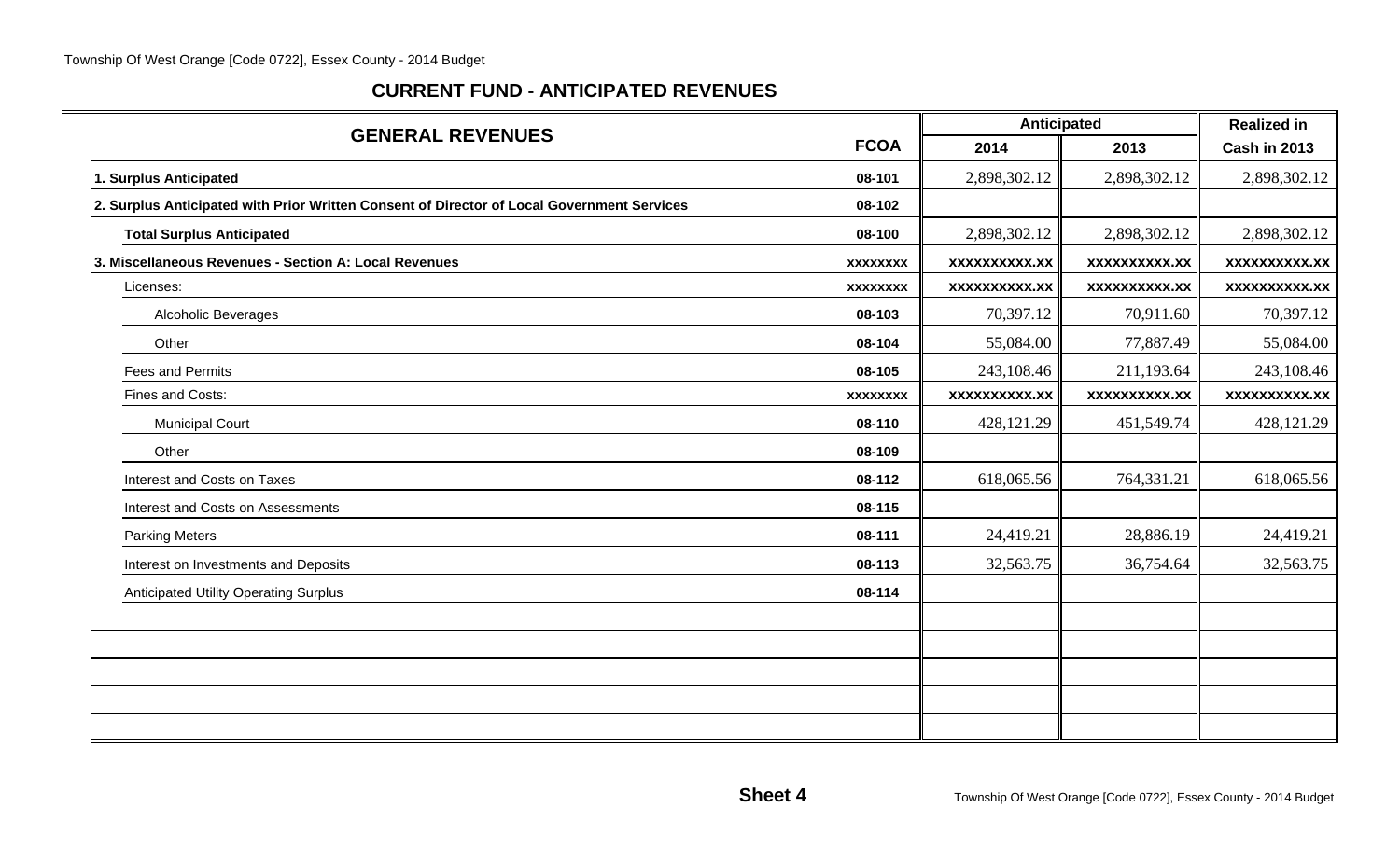#### Township Of West Orange [Code 0722], Essex County - 2014 Budget

| <b>GENERAL REVENUES</b>                                                          |             | Anticipated  |              | <b>Realized in</b>  |
|----------------------------------------------------------------------------------|-------------|--------------|--------------|---------------------|
|                                                                                  | <b>FCOA</b> | 2014         | 2013         | <b>Cash in 2013</b> |
| 3. Miscellaneous Revenues - Section A: Local Revenues (Continued):               |             |              |              |                     |
| Payments in Lieu of Taxes                                                        |             |              |              |                     |
| West Orange Senior Citizen Housing                                               | 08-100      | 99,360.00    | 60,000.00    | 99,360.00           |
| Jewish Federation Plaza                                                          | 08-100      | 86,474.64    | 76,644.00    | 86,474.64           |
| Eagle Rock Senior Citizen Housing                                                | 08-100      | 60,407.00    | 60,407.00    | 60,407.00           |
| <b>Woodland Valley</b>                                                           | 08-100      | 31,318.95    | 30,589.00    | 31,318.95           |
| St. Barnabas                                                                     | 08-100      | 286,545.08   | 286,688.00   | 286,545.08          |
| Sewer User Charges                                                               | 08-100      | 4,856,244.42 | 5,043,821.00 | 4,856,244.42        |
|                                                                                  |             |              |              |                     |
|                                                                                  |             |              |              |                     |
|                                                                                  |             |              |              |                     |
|                                                                                  |             |              |              |                     |
|                                                                                  |             |              |              |                     |
|                                                                                  |             |              |              |                     |
|                                                                                  |             |              |              |                     |
|                                                                                  |             |              |              |                     |
|                                                                                  |             |              |              |                     |
|                                                                                  |             |              |              |                     |
|                                                                                  |             |              |              |                     |
|                                                                                  |             |              |              |                     |
|                                                                                  |             |              |              |                     |
| Total Section A: Local Revenue - Includes Total of "Group 3." items from Sheet 4 | 08-001      | 6,892,109.48 | 7,199,663.51 | 6,892,109.48        |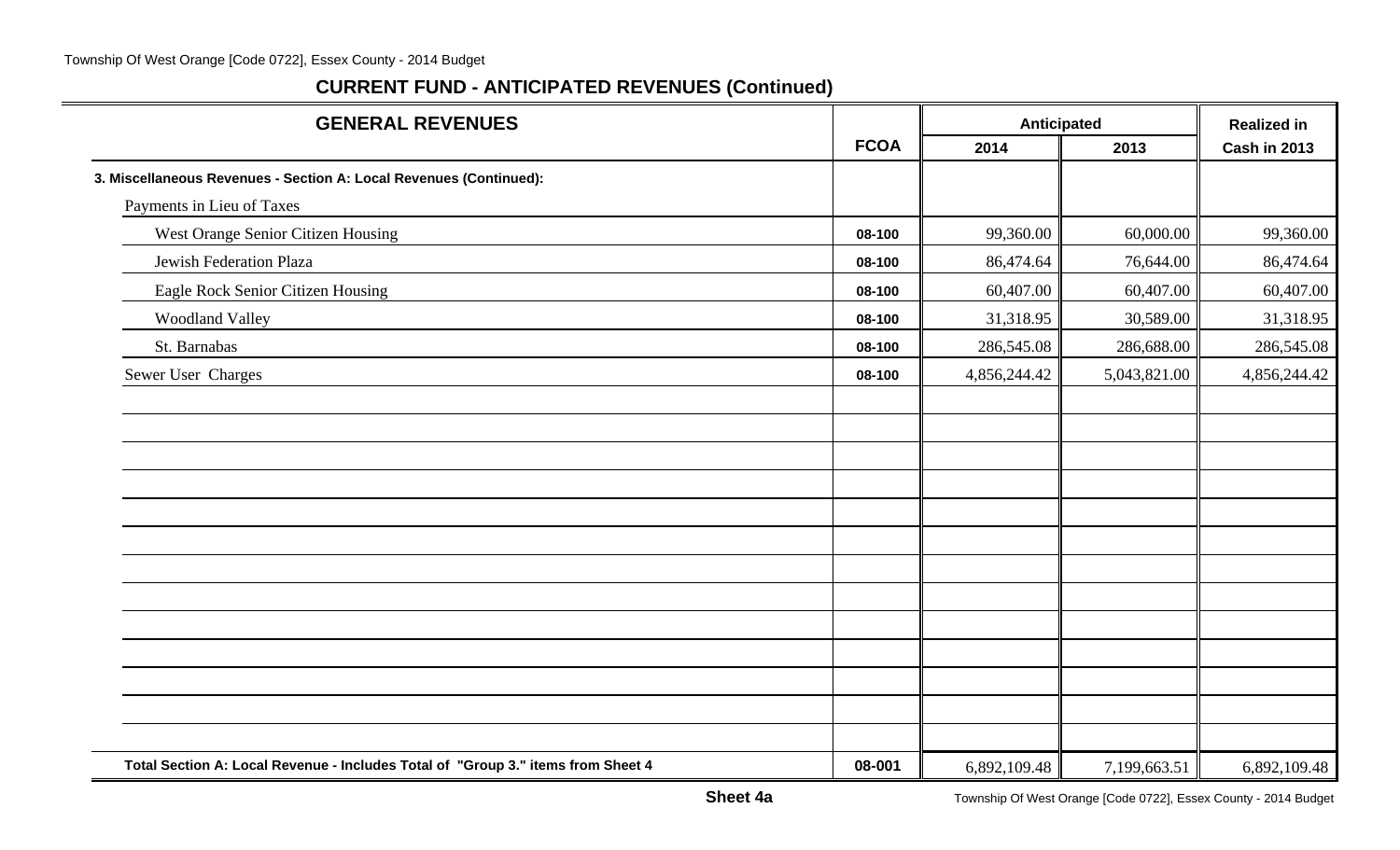#### Township Of West Orange [Code 0722], Essex County - 2014 Budget

| <b>GENERAL REVENUES</b>                                                            |             | Anticipated  |              | <b>Realized in</b>  |  |
|------------------------------------------------------------------------------------|-------------|--------------|--------------|---------------------|--|
|                                                                                    | <b>FCOA</b> | 2014         | 2013         | <b>Cash in 2013</b> |  |
| 3. Miscellaneous Revenues - Section B: State Aid Without Offsetting Appropriations |             |              |              |                     |  |
| Legislative Initiative Municipal Block Grant                                       | 09-201      |              |              |                     |  |
| Extraordinary Aid (N.J.S.A. 52:27D-118.35)                                         | 09-204      |              |              |                     |  |
| Consolidated Municipal Property Tax Relief Aid                                     | 09-200      | 40,181.00    | 40,181.00    | 40,181.00           |  |
| Energy Receipts Tax (P.L. 1997, Chapters 162 & 167)                                | 09-202      | 4,651,070.84 | 4,651,071.00 | 4,651,070.84        |  |
| Supplemental Energy Receipts Tax                                                   | 09-203      |              |              |                     |  |
| Municipal Property Tax Assistance                                                  | 09-212      |              |              |                     |  |
| Municipal Homeland Security Assistance Aid                                         | 09-208      |              |              |                     |  |
| Garden State Trust                                                                 | 09-210      |              |              |                     |  |
| Reserve: Watershed Moratorium Offset Aid                                           | 09-207      |              |              |                     |  |
| Watershed Moratorium Offset Aid                                                    | 09-207      | 5,217.00     | 5,217.00     | 5,217.00            |  |
|                                                                                    |             |              |              |                     |  |
|                                                                                    |             |              |              |                     |  |
|                                                                                    |             |              |              |                     |  |
|                                                                                    |             |              |              |                     |  |
|                                                                                    |             |              |              |                     |  |
|                                                                                    |             |              |              |                     |  |
| <b>Total Section B: State Aid Without Offsetting Appropriations</b>                | 09-001      | 4,696,468.84 | 4,696,469.00 | 4,696,468.84        |  |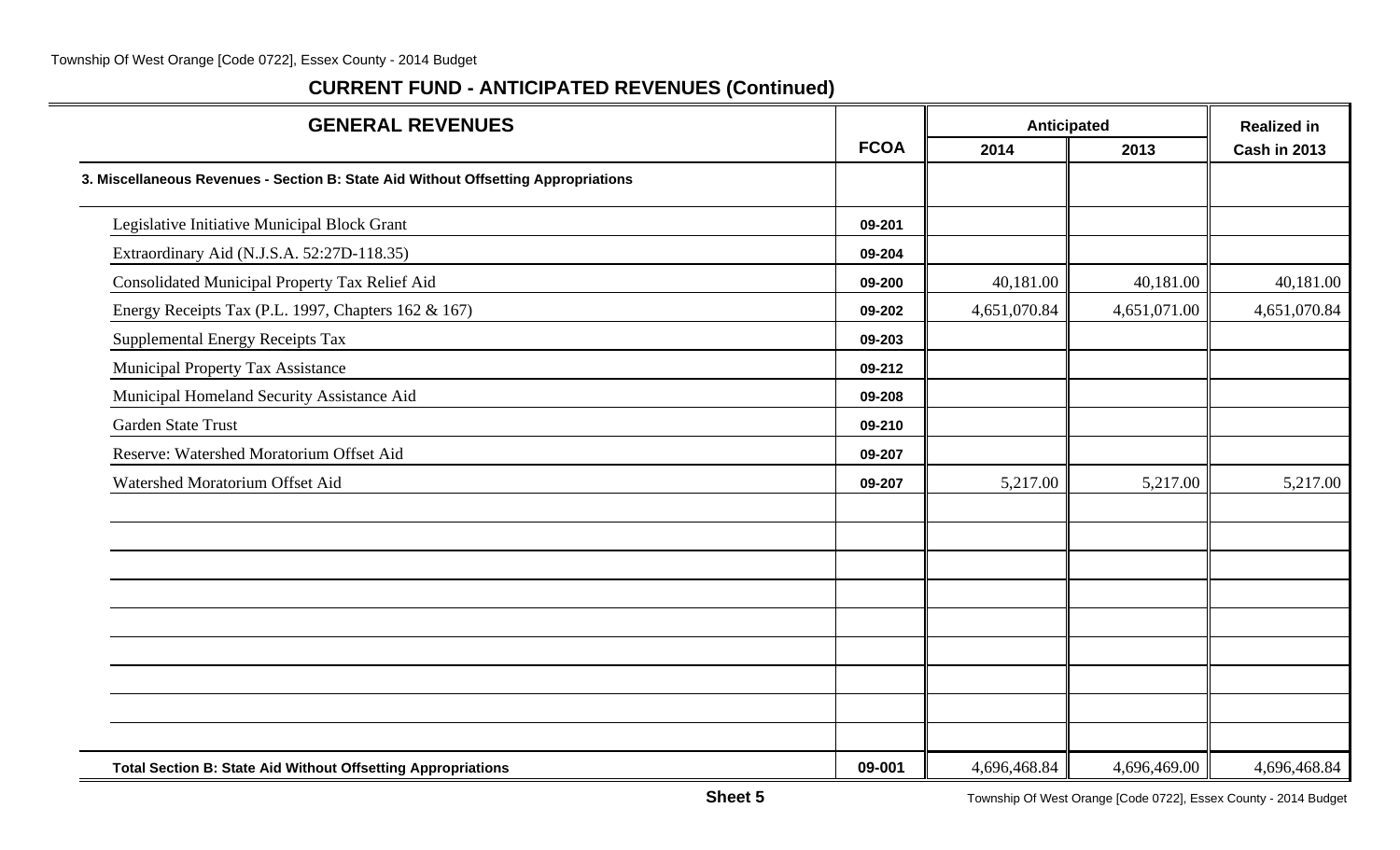| <b>GENERAL REVENUES</b>                                                                                                    |               | Anticipated          |                      | <b>Realized in</b>   |  |
|----------------------------------------------------------------------------------------------------------------------------|---------------|----------------------|----------------------|----------------------|--|
|                                                                                                                            | <b>FCOA</b>   | 2014                 | 2013                 | <b>Cash in 2013</b>  |  |
| 3. Miscellaneous Revenues - Section C: Dedicated Uniform Construction Code Fees                                            |               |                      |                      |                      |  |
| Offset with Appropriations (N.J.S. 40A:4-36 and N.J.A.C. 5:23-4.17)                                                        | <b>XXXXXX</b> | <b>XXXXXXXXXX.XX</b> | <b>XXXXXXXXXX.XX</b> | <b>XXXXXXXXX.XX</b>  |  |
| <b>Uniform Construction Code Fees</b>                                                                                      | 08-160        | 710,096.00           | 611,857.00           | 710,096.00           |  |
|                                                                                                                            |               |                      |                      |                      |  |
|                                                                                                                            |               |                      |                      |                      |  |
|                                                                                                                            |               |                      |                      |                      |  |
|                                                                                                                            |               |                      |                      |                      |  |
|                                                                                                                            |               |                      |                      |                      |  |
|                                                                                                                            |               |                      |                      |                      |  |
| Special Item of General Revenue Anticipated with Prior Written<br><b>Consent of Director of Local Government Services:</b> |               |                      |                      |                      |  |
| Additional Dedicated Uniform Construction Code Fees offset with Appropriations                                             | <b>XXXXXX</b> | <b>XXXXXXXXXX.XX</b> | <b>XXXXXXXXXX.XX</b> | <b>XXXXXXXXXX.XX</b> |  |
| (N.J.S. 40A:4-45.3h and N.J.S.A. 5:23-4.17):                                                                               | <b>XXXXXX</b> | XXXXXXXXXX.XX        | <b>XXXXXXXXXX.XX</b> | <b>XXXXXXXXXX.XX</b> |  |
| <b>Uniform Construction Code Fees</b>                                                                                      | 08-160        |                      |                      |                      |  |
|                                                                                                                            |               |                      |                      |                      |  |
|                                                                                                                            |               |                      |                      |                      |  |
|                                                                                                                            |               |                      |                      |                      |  |
|                                                                                                                            |               |                      |                      |                      |  |
|                                                                                                                            |               |                      |                      |                      |  |
|                                                                                                                            |               |                      |                      |                      |  |
|                                                                                                                            |               |                      |                      |                      |  |
| Total Section C: Dedicated Uniform Construction Code Fees Offset with Appropriations                                       | 08-002        | 710,096.00           | 611,857.00           | 710,096.00           |  |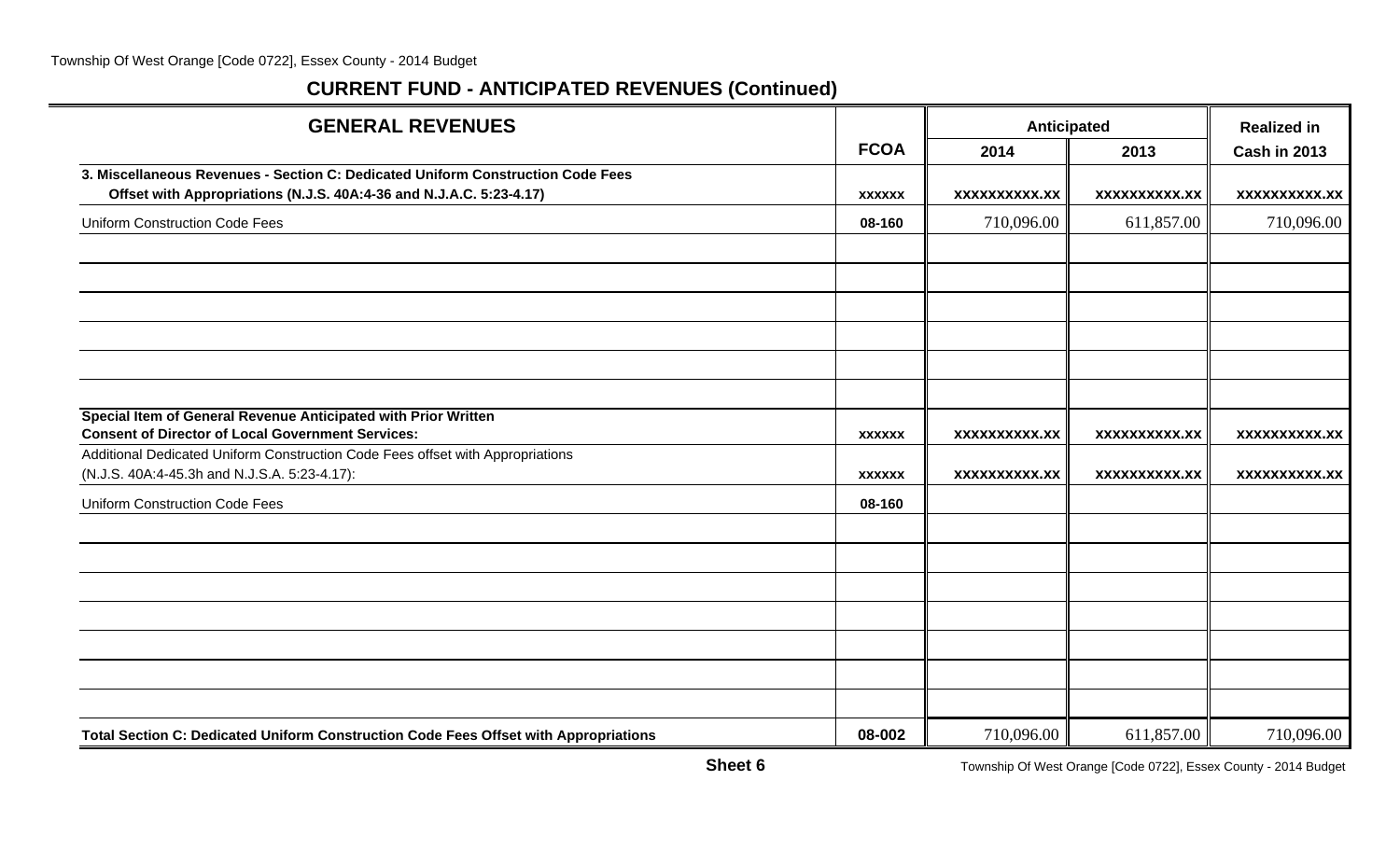| <b>GENERAL REVENUES</b>                                                                                                                                                                                                          |               | Anticipated         | <b>Realized in</b>  |                     |
|----------------------------------------------------------------------------------------------------------------------------------------------------------------------------------------------------------------------------------|---------------|---------------------|---------------------|---------------------|
|                                                                                                                                                                                                                                  | <b>FCOA</b>   | 2014                | 2013                | <b>Cash in 2013</b> |
| 3. Miscellaneous Revenues - Section D: Special Items of General Revenue Anticipated with<br>Prior Written Consent of the Director of Local Government Services -<br><b>Shared Service Agreements Offset With Appropriations:</b> | <b>XXXXXX</b> | <b>XXXXXXXXX.XX</b> | <b>XXXXXXXXX.XX</b> | <b>XXXXXXXXX.XX</b> |
| School Board Election (N.J.S.A. 19:60-12)                                                                                                                                                                                        | 11-120        |                     |                     |                     |
| Borough of Roseland-Tax Assessor                                                                                                                                                                                                 | 11-150        |                     |                     |                     |
| <b>Essex Fells ILSA</b>                                                                                                                                                                                                          |               | 10,269.00           | 10,068.00           | 10,469.00           |
|                                                                                                                                                                                                                                  |               |                     |                     |                     |
|                                                                                                                                                                                                                                  |               |                     |                     |                     |
|                                                                                                                                                                                                                                  |               |                     |                     |                     |
|                                                                                                                                                                                                                                  |               |                     |                     |                     |
|                                                                                                                                                                                                                                  |               |                     |                     |                     |
|                                                                                                                                                                                                                                  |               |                     |                     |                     |
|                                                                                                                                                                                                                                  |               |                     |                     |                     |
|                                                                                                                                                                                                                                  |               |                     |                     |                     |
|                                                                                                                                                                                                                                  |               |                     |                     |                     |
|                                                                                                                                                                                                                                  |               |                     |                     |                     |
|                                                                                                                                                                                                                                  |               |                     |                     |                     |
|                                                                                                                                                                                                                                  |               |                     |                     |                     |
|                                                                                                                                                                                                                                  |               |                     |                     |                     |
|                                                                                                                                                                                                                                  |               |                     |                     |                     |
|                                                                                                                                                                                                                                  |               |                     |                     |                     |
| Total Section D: Interlocal Municipal Service Agreements Offset With Appropriations                                                                                                                                              | 11-001        | 10,269.00           | 10,068.00           | 10,469.00           |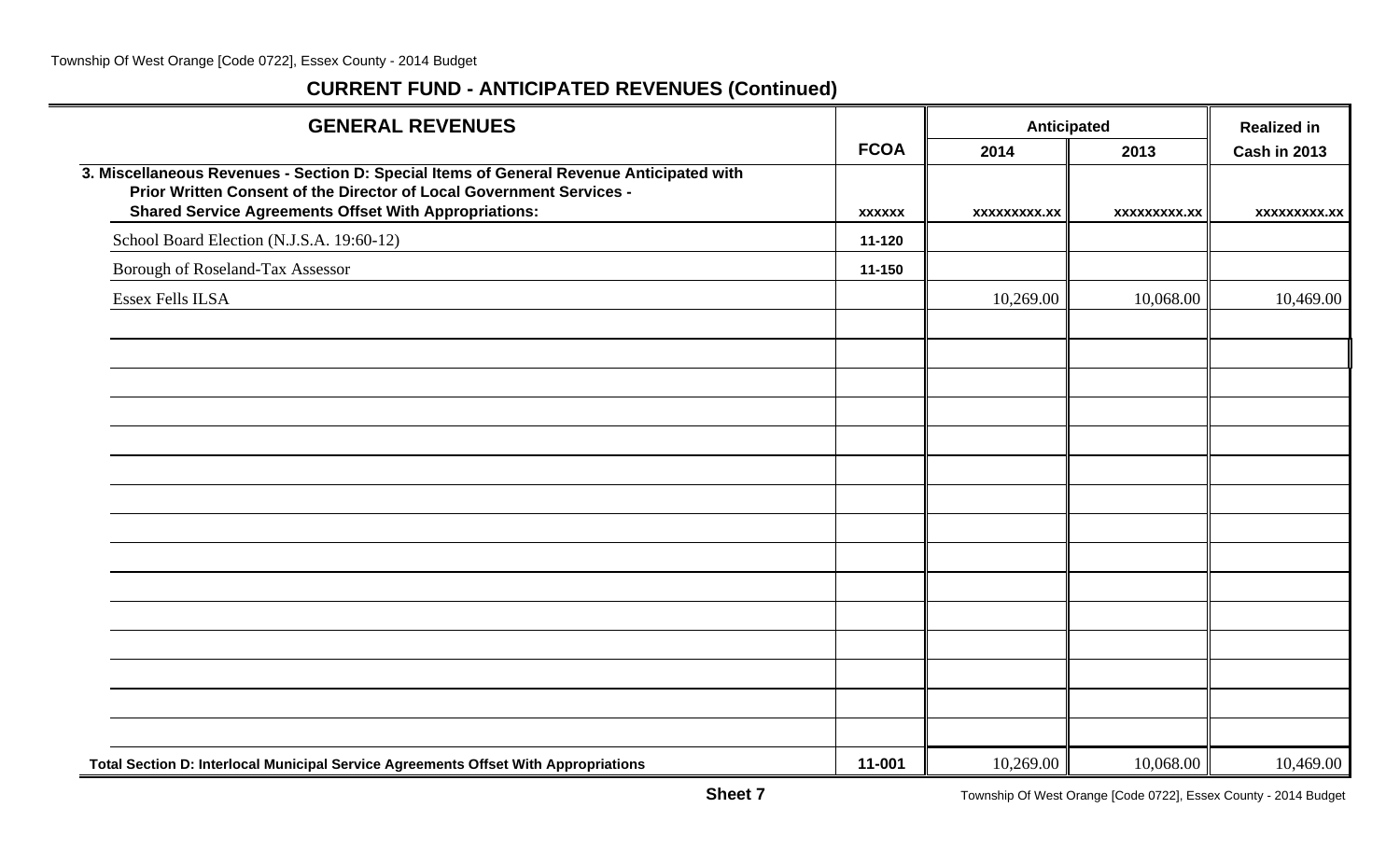| <b>GENERAL REVENUES</b>                                                                                                                                                 |               |                     | Anticipated         | <b>Realized in</b>  |
|-------------------------------------------------------------------------------------------------------------------------------------------------------------------------|---------------|---------------------|---------------------|---------------------|
|                                                                                                                                                                         | <b>FCOA</b>   | 2014                | 2013                | <b>Cash in 2013</b> |
| 3. Miscellaneous Revenues - Section E: Special Items of General Revenue Anticipated<br>with Prior Written Consent of Director of Local Government Services - Additional |               |                     |                     |                     |
| Revenue Offset with Appropriations (N.J.S.A. 40A:4-45.3h):                                                                                                              | <b>XXXXXX</b> | <b>XXXXXXXXX.XX</b> | <b>XXXXXXXXX.XX</b> | xxxxxxxxx.xx        |
|                                                                                                                                                                         |               |                     |                     |                     |
|                                                                                                                                                                         |               |                     |                     |                     |
|                                                                                                                                                                         |               |                     |                     |                     |
|                                                                                                                                                                         |               |                     |                     |                     |
|                                                                                                                                                                         |               |                     |                     |                     |
|                                                                                                                                                                         |               |                     |                     |                     |
|                                                                                                                                                                         |               |                     |                     |                     |
|                                                                                                                                                                         |               |                     |                     |                     |
|                                                                                                                                                                         |               |                     |                     |                     |
|                                                                                                                                                                         |               |                     |                     |                     |
|                                                                                                                                                                         |               |                     |                     |                     |
|                                                                                                                                                                         |               |                     |                     |                     |
|                                                                                                                                                                         |               |                     |                     |                     |
|                                                                                                                                                                         |               |                     |                     |                     |
|                                                                                                                                                                         |               |                     |                     |                     |
|                                                                                                                                                                         |               |                     |                     |                     |
|                                                                                                                                                                         |               |                     |                     |                     |
| Total Section E: Special Item of General Revenue Anticipated with Prior Written Consent                                                                                 | <b>XXXXXX</b> | <b>XXXXXXXXX.XX</b> | xxxxxxxxx.xx        | xxxxxxxxx.xx        |
| of Director of Local Government Services - Additional Revenues<br>[Sheet Not Used]                                                                                      | 08-003        | $0.00\,$            | 0.00                | 0.00                |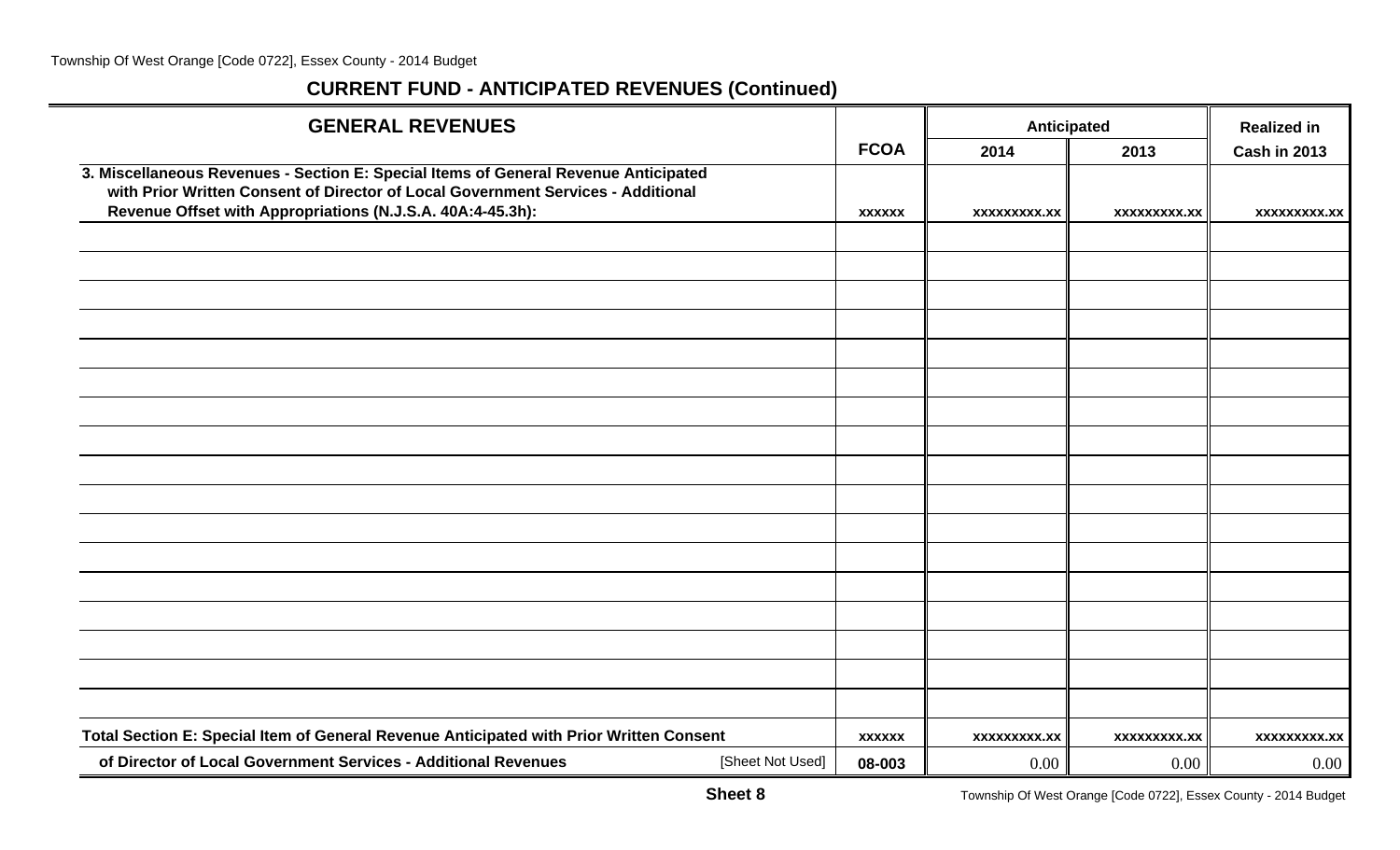| <b>GENERAL REVENUES</b>                                                                                                                                                                                                        |               | Anticipated  | <b>Realized in</b> |                     |
|--------------------------------------------------------------------------------------------------------------------------------------------------------------------------------------------------------------------------------|---------------|--------------|--------------------|---------------------|
|                                                                                                                                                                                                                                | <b>FCOA</b>   | 2014         | 2013               | <b>Cash in 2013</b> |
| 3. Miscellaneous Revenues - Section F: Special Items of General Revenue Anticipated with<br>Prior Written Consent of Director of Local Government Services - Public and<br><b>Private Revenues Offset with Appropriations:</b> | <b>XXXXXX</b> | XXXXXXXXX.XX | XXXXXXXXX.XX       | <b>XXXXXXXXX.XX</b> |
| Public Health Priority Funding - 1987                                                                                                                                                                                          | 10-785        |              |                    |                     |
| N.J. Transportation Trust Fund Authority Act                                                                                                                                                                                   | 10-865        | 200,715.00   | 200,715.00         | 200,715.00          |
| <b>Recycling Tonnange Grant</b>                                                                                                                                                                                                | 10-701        | 52,009.07    | 52,009.07          | 52,009.07           |
| Drunk Driving Enforcement Fund                                                                                                                                                                                                 | 10-745        |              |                    |                     |
| <b>Clean Communities Program</b>                                                                                                                                                                                               | 10-770        | 69,098.00    | 69,098.00          | 69,098.00           |
| Alcohol Education and Rehabilitation Fund                                                                                                                                                                                      | 10-702        |              |                    |                     |
| Municipal Alliance on Alcoholism and Drug Abuse                                                                                                                                                                                | 10-703        | 59,800.00    | 59,800.00          | 59,800.00           |
| Safe and Secure Communities Program - P.L. 1994, Chapter 220                                                                                                                                                                   | 10-704        |              |                    |                     |
| Neighborhood Preservation - Balanced Housing                                                                                                                                                                                   | 10-705        |              |                    |                     |
| Recreational Opportunities for Individuals with Disabilities                                                                                                                                                                   | 10-706        |              |                    |                     |
| <b>ABC</b> Grant                                                                                                                                                                                                               |               | 14,652.03    | 14,652.03          | 14,652.03           |
| <b>Body Armor Replacement Fund</b>                                                                                                                                                                                             |               | 8,641.61     | 8,641.61           | 8,641.61            |
| NJ Transit-Community Shuttle Grant                                                                                                                                                                                             | 10-713        |              |                    |                     |
| <b>Edward Byrne Memorial Justice Assistance Grant</b>                                                                                                                                                                          | 10-738        |              |                    |                     |
| <b>Sustainable Jersey Small Grant</b>                                                                                                                                                                                          | 10-739        |              |                    |                     |
| NJ DEP-No Net Loss Tree Planting Project                                                                                                                                                                                       | 10-725        |              |                    |                     |
| Essex County Division on Aging-Title III -Older Americans Act                                                                                                                                                                  | 10-709        | 17,171.00    | 17,171.00          | 17,171.00           |
| <b>SAFER Grant</b>                                                                                                                                                                                                             |               | 659,625.00   | 659,625.00         | 659,625.00          |
| St. Cloud Historic Preservation Survey                                                                                                                                                                                         |               | 24,500.00    | 24,500.00          | 24,500.00           |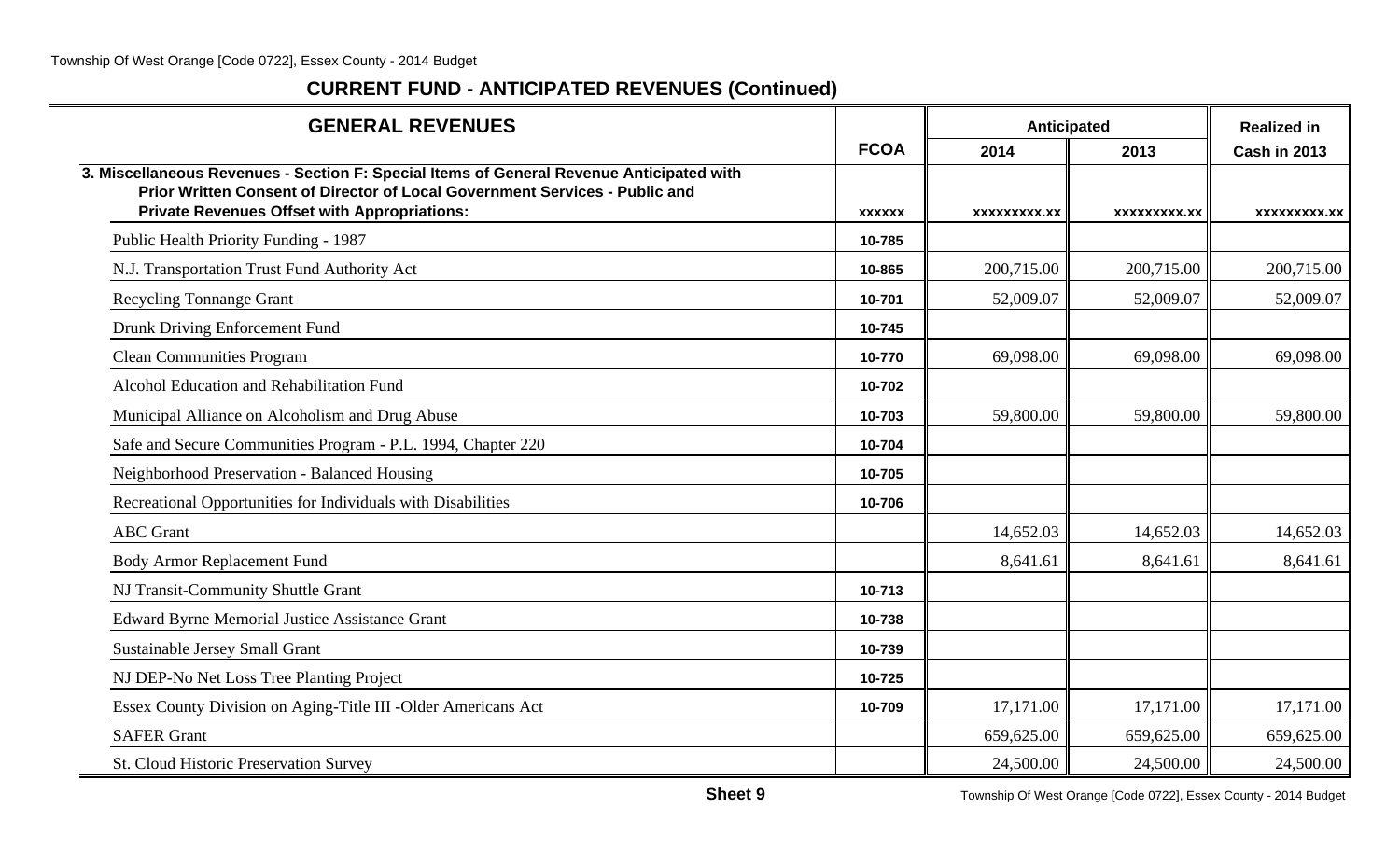| <b>GENERAL REVENUES</b>                                                                                                                                                                                                             |               | Anticipated  |                     | <b>Realized in</b>  |  |
|-------------------------------------------------------------------------------------------------------------------------------------------------------------------------------------------------------------------------------------|---------------|--------------|---------------------|---------------------|--|
|                                                                                                                                                                                                                                     | <b>FCOA</b>   | 2014         | 2013                | <b>Cash in 2013</b> |  |
| 3. Miscellaneous Revenues - Section F: Special Items of General Revenue Anticipated with<br>Prior Written Consent of Director of Local Government Services - Public and<br>Private Revenues Offset with Appropriations (continued): | <b>XXXXXX</b> | XXXXXXXX.XX  | XXXXXXXXX.XX        | XXXXXXXXX.XX        |  |
|                                                                                                                                                                                                                                     |               |              |                     |                     |  |
| Assistance to Firefighters Grant                                                                                                                                                                                                    | 10-710        |              |                     |                     |  |
| PSE&G Grant                                                                                                                                                                                                                         |               | 128,593.00   | 128,593.00          | 128,593.00          |  |
| <b>EMMA Assistance - Fire</b>                                                                                                                                                                                                       |               | 5,000.00     | 5,000.00            | 5,000.00            |  |
| <b>US Department of Energy</b>                                                                                                                                                                                                      |               |              |                     |                     |  |
| Energy Efficiency and Conservation Block Grant                                                                                                                                                                                      | 10-748        |              |                     |                     |  |
| Property Lease Payment-Board of Education                                                                                                                                                                                           | 10-727        |              |                     |                     |  |
| NJHOA-H1N1 Corrective Action                                                                                                                                                                                                        | 10-716        |              |                     |                     |  |
| NJDHHS- Influenza- H1N1 Virus                                                                                                                                                                                                       | 10-742        |              |                     |                     |  |
| County of Essex-Delinquency Prevention Grant                                                                                                                                                                                        | 10-743        | 18,563.00    | 18,563.00           | 18,563.00           |  |
| County of Essex-ILEA Grant                                                                                                                                                                                                          | 10-743        |              |                     |                     |  |
| <b>Bullet Proof Vest Program Grant</b>                                                                                                                                                                                              |               | 14,875.00    | 14,875.00           | 14,875.00           |  |
| NJ Dept. of Law and Public Safety-Cops in Shops                                                                                                                                                                                     | 10-746        |              |                     |                     |  |
| <b>CTTEC Grant</b>                                                                                                                                                                                                                  |               | 34,106.62    | 34,106.62           | 34,106.62           |  |
| NJ Dept. of Law and Public Safety-Body Armor Replacement Fund                                                                                                                                                                       | 10-708        |              |                     |                     |  |
| NJ Dept. of Law and Public Safety-Pedestrian Safety Grant                                                                                                                                                                           | 10-717        |              |                     |                     |  |
| NJ Clean Energy Program                                                                                                                                                                                                             |               |              |                     |                     |  |
| Total Section F: Special Item of General Revenue Anticipated with Prior Written                                                                                                                                                     | <b>XXXXXX</b> | XXXXXXXXX.XX | <b>XXXXXXXXX.XX</b> | XXXXXXXXX.XX        |  |
| <b>Consent of Director of Local Government Services - Public and Private Revenues</b>                                                                                                                                               | 10-001        | 1,307,349.33 | 1,307,349.33        | 1,307,349.33        |  |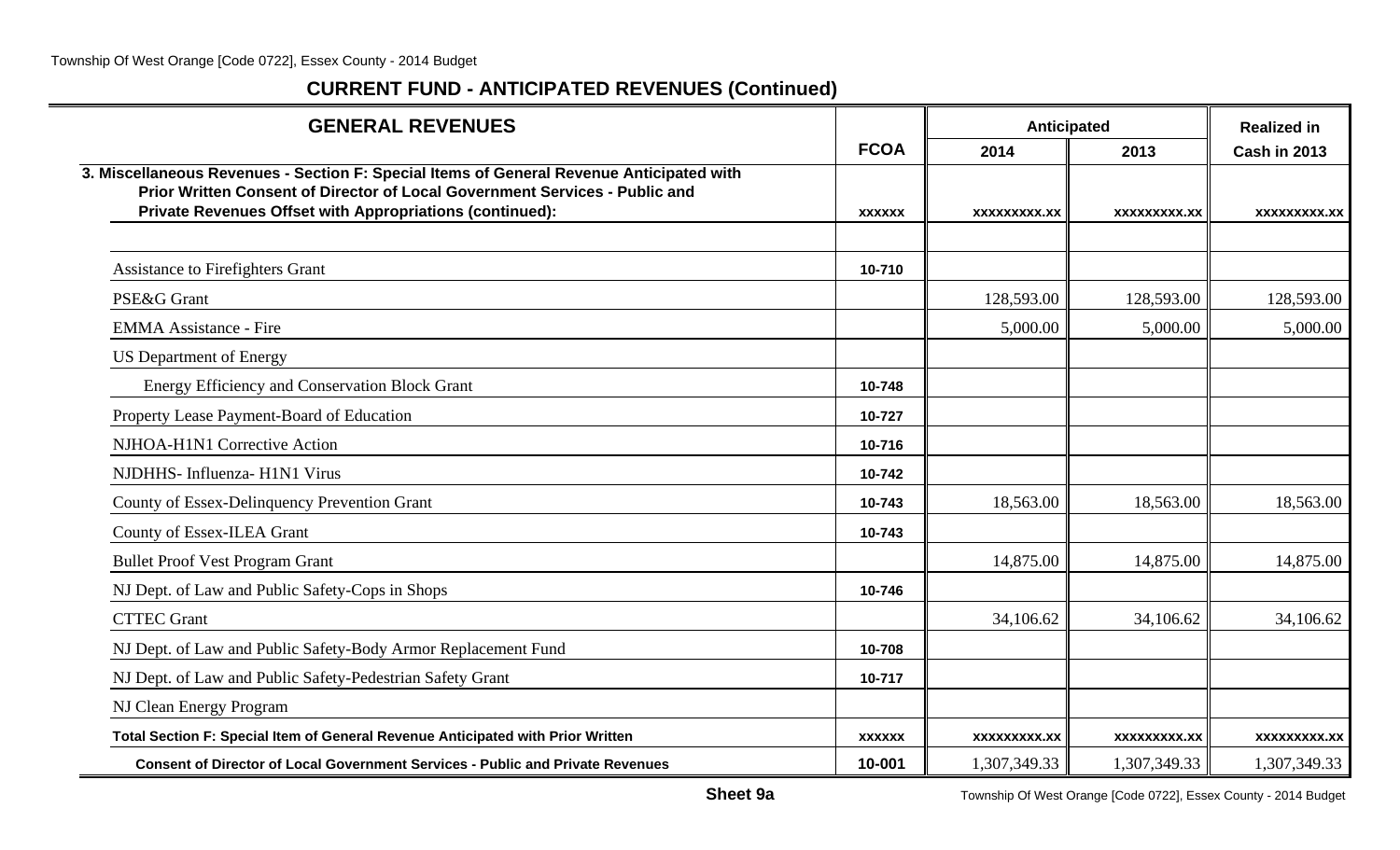| <b>GENERAL REVENUES</b>                                                                                                                                                              |               | Anticipated  |              | <b>Realized in</b>  |
|--------------------------------------------------------------------------------------------------------------------------------------------------------------------------------------|---------------|--------------|--------------|---------------------|
|                                                                                                                                                                                      | <b>FCOA</b>   | 2014         | 2013         | <b>Cash in 2013</b> |
| 3. Miscellaneous Revenues - Section G: Special Items of General Revenue Anticipated with<br>Prior Written Consent of Director of Local Government Services - Other Special<br>Items: |               |              |              |                     |
|                                                                                                                                                                                      | <b>XXXXXX</b> | XXXXXXXXX.XX | XXXXXXXXX.XX | <b>XXXXXXXXX.XX</b> |
| Utility Operating Surplus of Prior Year                                                                                                                                              | 08-116        |              |              |                     |
| Uniform Fire Safety Act                                                                                                                                                              | 08-106        | 68,633.18    | 56,307.86    | 68,633.18           |
| <b>General Capital Fund Balance</b>                                                                                                                                                  | 08-180        | 138,957.04   | 127,787.97   | 127,787.97          |
| Reimbursement Reserve-Joint Maintenance Outlet Sewer                                                                                                                                 | 08-100        |              |              |                     |
| <b>Supplemental Sewer Fees</b>                                                                                                                                                       | 08-100        | 51,466.00    | 44,766.00    | 51,466.00           |
| <b>Comcast Cable TV</b>                                                                                                                                                              | 08-100        | 589,393.01   | 573,708.85   | 589,393.01          |
| <b>Summer Playground Program</b>                                                                                                                                                     | 08-100        |              |              |                     |
| <b>Ground Leases</b>                                                                                                                                                                 | 08-100        | 142,532.45   | 136,747.43   | 142,532.45          |
| <b>Hotel Tax</b>                                                                                                                                                                     | 08-100        | 487, 437. 22 | 431,629.26   | 487, 437. 22        |
| Sale of Land                                                                                                                                                                         | 08-100        |              |              |                     |
| Open Space Trust Fund-Debt Service Payments                                                                                                                                          | 08-100        |              |              |                     |
| <b>Medical Transport Billing Services</b>                                                                                                                                            | 08-100        | 736,860.64   | 570,164.07   | 736,860.64          |
| Reserve to Pay Debt Service                                                                                                                                                          | 08-100        | 134,739.15   | 134,739.15   | 134,739.15          |
| <b>Assessment Trust Fund Balance</b>                                                                                                                                                 | 08-100        | 13,888.05    | 23,091.98    | 23,091.98           |
| <b>Rental-Environmental Center</b>                                                                                                                                                   | 08-100        | 102,072.00   | 90,000.00    | 91,000.00           |
| Sale of Lease Revenues-Cell Towers                                                                                                                                                   | 08-100        |              |              |                     |
| <b>Trust Fund Balance</b>                                                                                                                                                            | 08-100        | 113,290.47   | 192,292.74   | 192,292.74          |
| <b>Swim Pool Fund Balance</b>                                                                                                                                                        | 08-100        | 0.00         | 25,000.00    | 25,000.00           |
| <b>Unemployment Tax Fund Balance</b>                                                                                                                                                 | 08-100        | 0.00         | 4,869.85     | 4,869.85            |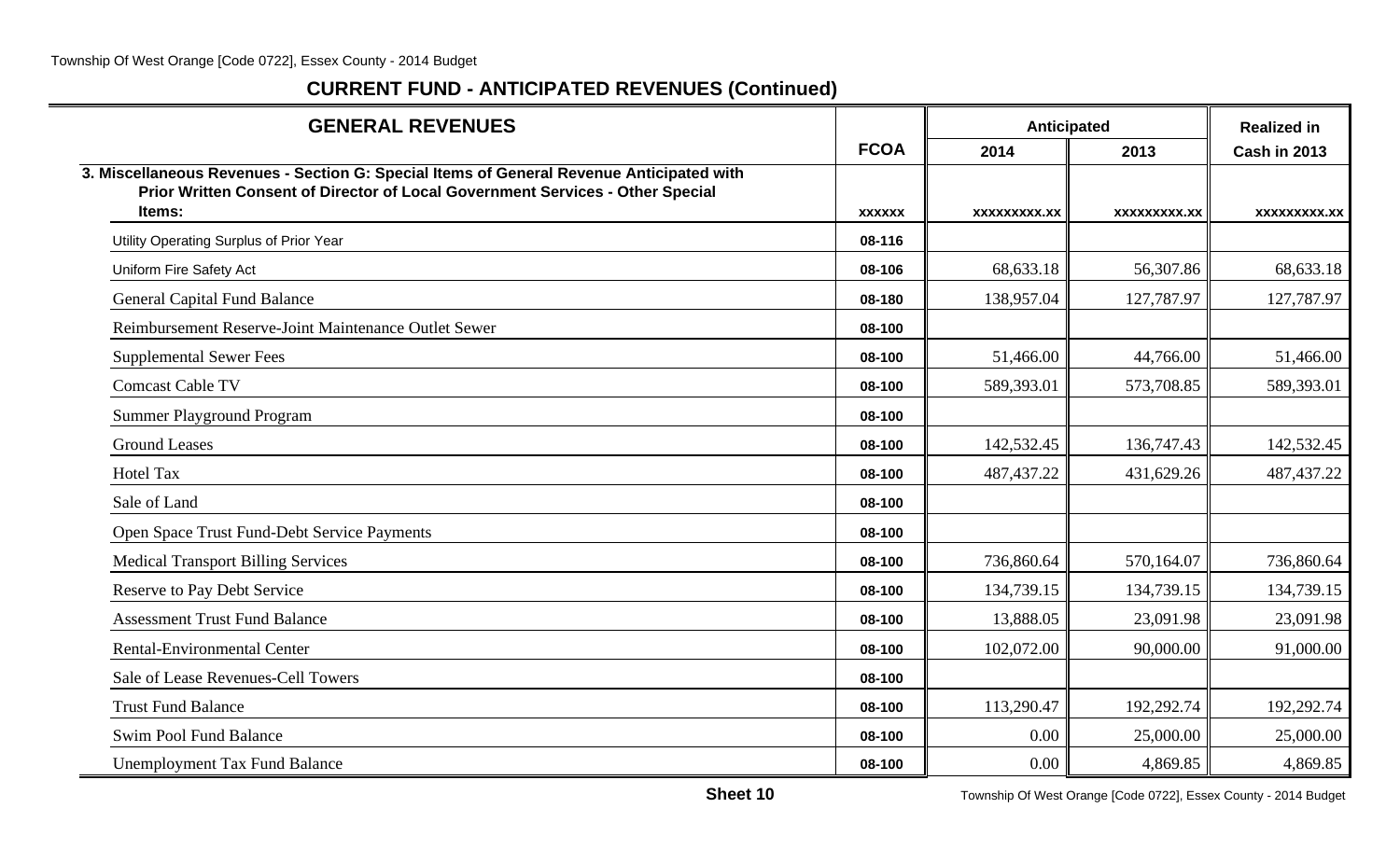| <b>GENERAL REVENUES</b>                                                                                                                                                                          |               | Anticipated         | <b>Realized in</b>  |                     |
|--------------------------------------------------------------------------------------------------------------------------------------------------------------------------------------------------|---------------|---------------------|---------------------|---------------------|
|                                                                                                                                                                                                  | <b>FCOA</b>   | 2014                | 2013                | <b>Cash in 2013</b> |
| 3. Miscellaneous Revenues - Section G: Special Items of General Revenue Anticipated with<br>Prior Written Consent of Director of Local Government Services - Other Special<br>Items (continued): | <b>XXXXXX</b> | <b>XXXXXXXXX.XX</b> | xxxxxxxxx.xx        | xxxxxxxxx.xx        |
|                                                                                                                                                                                                  |               |                     |                     |                     |
| <b>Deferred Sewer Revenues</b>                                                                                                                                                                   |               |                     | 462.85              | 462.85              |
| Extra Duty Admin Fee                                                                                                                                                                             |               | 90,762.16           | 83,263.01           | 90,762.16           |
|                                                                                                                                                                                                  |               |                     |                     |                     |
|                                                                                                                                                                                                  |               |                     |                     |                     |
|                                                                                                                                                                                                  |               |                     |                     |                     |
|                                                                                                                                                                                                  |               |                     |                     |                     |
|                                                                                                                                                                                                  |               |                     |                     |                     |
|                                                                                                                                                                                                  |               |                     |                     |                     |
|                                                                                                                                                                                                  |               |                     |                     |                     |
|                                                                                                                                                                                                  |               |                     |                     |                     |
|                                                                                                                                                                                                  |               |                     |                     |                     |
|                                                                                                                                                                                                  |               |                     |                     |                     |
|                                                                                                                                                                                                  |               |                     |                     |                     |
|                                                                                                                                                                                                  |               |                     |                     |                     |
|                                                                                                                                                                                                  |               |                     |                     |                     |
|                                                                                                                                                                                                  |               |                     |                     |                     |
| Total Section G: Special Item of General Revenue Anticipated with Prior Written                                                                                                                  | <b>XXXXXX</b> | <b>XXXXXXXXX.XX</b> | <b>XXXXXXXXX.XX</b> | <b>XXXXXXXXX.XX</b> |
| <b>Consent of Director of Local Government Services - Other Special Items</b>                                                                                                                    | 08-004        | 2,670,031.37        | 2,494,831.02        | 2,766,329.20        |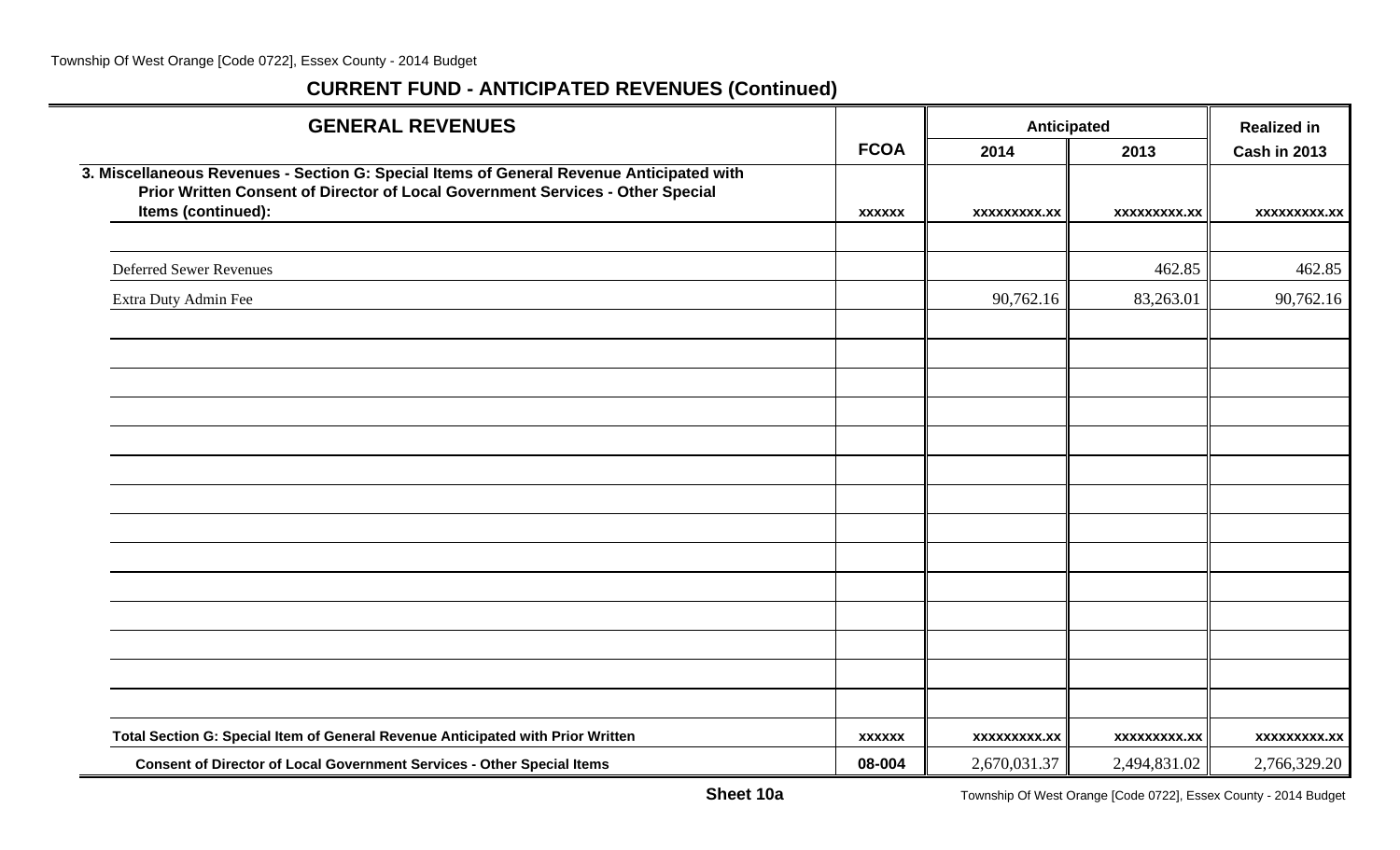#### Township Of West Orange [Code 0722], Essex County - 2014 Budget

| <b>GENERAL REVENUES</b>                                                                                                                                                      |               | Anticipated         | <b>Realized in</b>  |                     |
|------------------------------------------------------------------------------------------------------------------------------------------------------------------------------|---------------|---------------------|---------------------|---------------------|
|                                                                                                                                                                              | <b>FCOA</b>   | 2014                | 2013                | <b>Cash in 2013</b> |
| <b>SUMMARY OF REVENUES</b>                                                                                                                                                   | <b>XXXXXX</b> | <b>XXXXXXXXX.XX</b> | <b>XXXXXXXXX.XX</b> | <b>XXXXXXXXX.XX</b> |
| 1. Surplus Anticipated (Sheet 4, #1)                                                                                                                                         | 08-101        | 2,898,302.12        | 2,898,302.12        | 2,898,302.12        |
| 2. Surplus Anticipated with Prior Written Consent of Director of Local Government Services (Sheet 4, #2)                                                                     | 08-102        | $0.00\,$            | 0.00                | 0.00                |
| 3. Miscellaneous Revenues:                                                                                                                                                   | <b>XXXXXX</b> | XXXXXXXXX.XX        | <b>XXXXXXXXX.XX</b> | <b>XXXXXXXXX.XX</b> |
| Total Section A: Local Revenues                                                                                                                                              | 08-001        | 6,892,109.48        | 7,199,663.51        | 6,892,109.48        |
| Total Section B: State Aid Without Offsetting Appropriations                                                                                                                 | 09-001        | 4,696,468.84        | 4,696,469.00        | 4,696,468.84        |
| Total Section C: Dedicated Uniform Construction Code Fees Offset with Appropriations                                                                                         | 08-002        | 710,096.00          | 611,857.00          | 710,096.00          |
| Special Items of General Revenue Anticipated with Prior Written Consent of<br>Total Section D:<br>Director of Local Government Service-Shared Services Agreements            | 11-001        | 10,269.00           | 10,068.00           | 10,469.00           |
| Special Items of General Revenue Anticipated with Prior Written Consent of<br><b>Total Section E:</b><br>Director of Local Government Services - Additional Revenues         | 08-003        | 0.00                | 0.00                | 0.00                |
| Special Items of General Revenue Anticipated with Prior Written Consent of<br><b>Total Section F:</b><br>Director of Local Government Services - Public and Private Revenues | 10-001        | 1,307,349.33        | 1,307,349.33        | 1,307,349.33        |
| Special Items of General Revenue Anticipated with Prior Written Consent of<br><b>Total Section G:</b><br>Director of Local Government Services - Other Special Items         | 08-004        | 2,670,031.37        | 2,494,831.02        | 2,766,329.20        |
| <b>Total Miscellaneous Revenues</b>                                                                                                                                          | 13-099        | 16,286,324.02       | 16,320,237.86       | 16,382,821.85       |
| 4. Receipts from Delinquent Taxes                                                                                                                                            | 15-499        | 2,283,913.84        | 2,250,000.00        | 2,590,316.12        |
| 5. Subtotal General Revenues (Items 1,2,3 and 4)                                                                                                                             | 13-199        | 21,468,539.98       | 21,468,539.98       | 21,871,440.09       |
| 6. Amount to be Raised by Taxes for Support of Municipal Budget:                                                                                                             | <b>XXXXXX</b> |                     |                     |                     |
| a) Local Tax for Municipal Purposes Including Reserve for Uncollected Taxes                                                                                                  | 07-190        | 49,895,482.90       | 49,839,006.84       | <b>XXXXXXXXX.XX</b> |
| b) Addition to Local District School Tax                                                                                                                                     | 07-191        |                     |                     | <b>XXXXXXXXX.XX</b> |
| c) Minimum Library Tax                                                                                                                                                       | 07-192        | 1,932,696.59        | 1,989,172.65        | XXXXXXXXX.XX        |
| Total Amount to be Raised by Taxes for Support of Municipal Budget                                                                                                           | 07-199        | 51,828,179.49       | 51,828,179.49       | 51,625,036.52       |
| <b>7. Total General Revenues</b>                                                                                                                                             | 13-299        | 73,296,719.47       | 73,296,719.47       | 73,496,476.61       |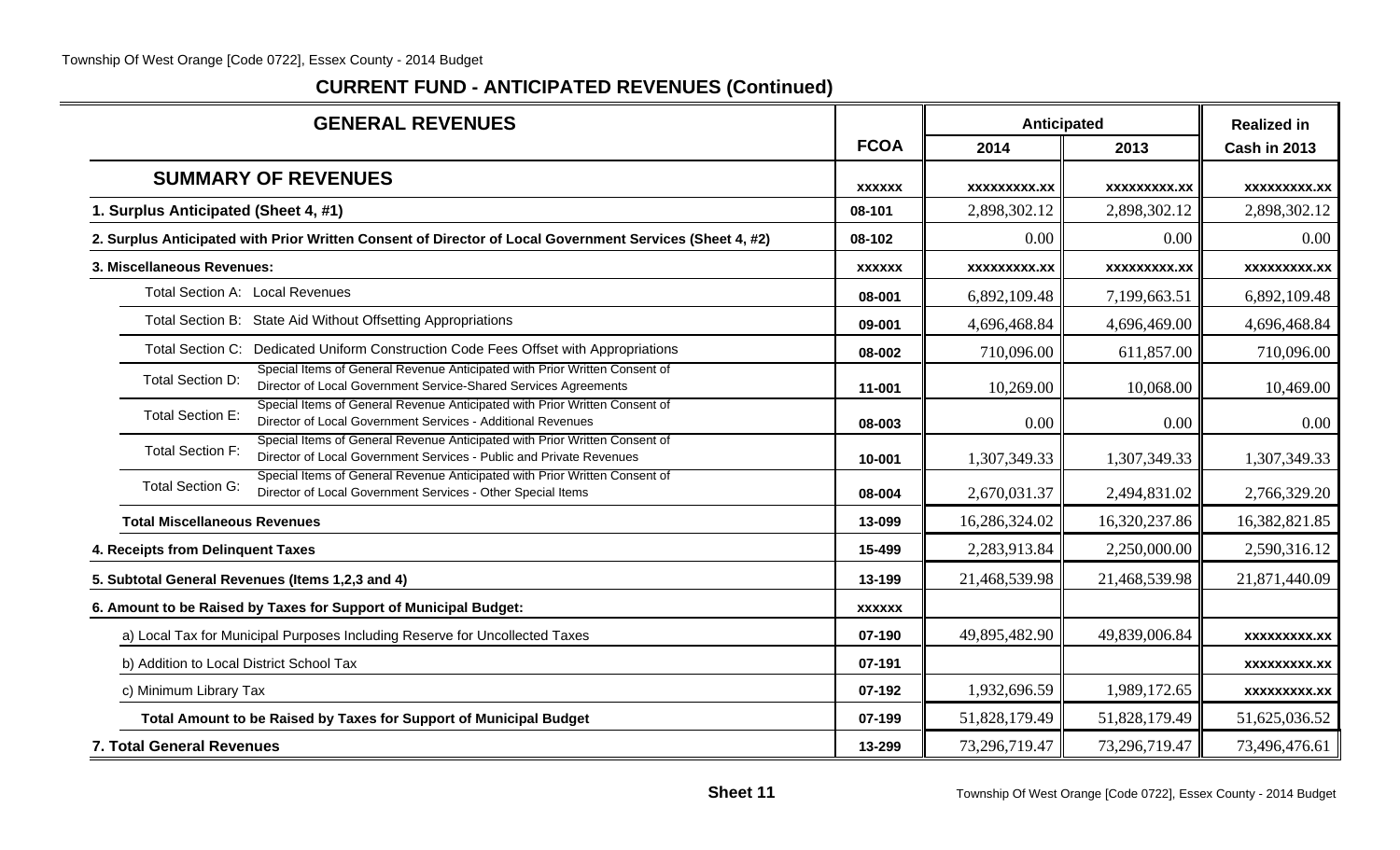| <b>8. GENERAL APPROPRIATIONS</b>     |             |            | Appropriated |                                                  | Expended 2013                                                   |                           |                 |
|--------------------------------------|-------------|------------|--------------|--------------------------------------------------|-----------------------------------------------------------------|---------------------------|-----------------|
| (A) Operations - within "CAPS"       | <b>FCOA</b> | for 2014   | for 2013     | for 2013 By<br><b>Emergency</b><br>Appropriation | Total for 2013<br><b>As Modified By</b><br><b>All Transfers</b> | Paid or<br><b>Charged</b> | <b>Reserved</b> |
| EXECUTIVE AND LEGISLATIVE DEPARTMENT |             |            |              |                                                  |                                                                 |                           |                 |
| Office of the Mayor and Agencies     |             |            |              |                                                  |                                                                 |                           |                 |
| Office of the Mayor                  |             |            |              |                                                  |                                                                 |                           |                 |
| Salaries and Wages                   | 20-110-1    | 75,637.50  | 76,120.00    |                                                  | 77,084.56                                                       | 77,084.56                 | 0.00            |
| Other Expenses                       | 20-110-2    | 21,446.00  | 21,446.00    |                                                  | 21,446.00                                                       | 875.33                    | 20,570.67       |
| <b>Public Information Officer</b>    |             |            |              |                                                  |                                                                 |                           |                 |
| Other Expenses                       | 20-110-2    | 595.00     | 595.00       |                                                  | 595.00                                                          | 0.00                      | 595.00          |
| Governing Body                       |             |            |              |                                                  |                                                                 |                           |                 |
| <b>Town Council</b>                  |             |            |              |                                                  |                                                                 |                           |                 |
| Salaries and Wages                   | 20-110-1    | 62,435.00  | 62,435.00    |                                                  | 62,435.00                                                       | 62,433.80                 | 0.00            |
| <b>Advertising Expenses</b>          | 20-110-2    | 0.00       | 4,000.00     |                                                  | 4,000.00                                                        |                           | 4,000.00        |
| Other Expenses                       | 20-110-2    | 32,400.00  | 30,650.00    |                                                  | 30,650.00                                                       | 19,223.40                 | 11,426.60       |
| Alcoholic Beverage Control           |             |            |              |                                                  |                                                                 |                           |                 |
| Salaries and Wages                   | 20-120-1    | 700.00     | 700.00       |                                                  | 700.00                                                          | 0.00                      | 700.00          |
| Other Expenses                       | 20-120-2    | 250.00     | 250.00       |                                                  | 250.00                                                          | 204.00                    | 46.00           |
| <b>Litigation Expenses</b>           |             |            |              |                                                  |                                                                 |                           |                 |
| Other Expenses                       | 20-155-2    | 275,000.00 | 275,000.00   |                                                  | 290,000.00                                                      | 259,712.25                | 30,287.75       |
| Office of the Township Clerk         |             |            |              |                                                  |                                                                 |                           |                 |
| Township Clerk                       |             |            |              |                                                  |                                                                 |                           |                 |
| Salaries and Wages                   | 20-120-1    | 229,030.00 | 261,421.24   |                                                  | 261,421.24                                                      | 255,753.72                | 0.00            |
| Other Expenses                       | 20-120-2    | 2,000.00   | 3,000.00     |                                                  | 3,000.00                                                        | 790.18                    | 2,209.82        |
| Elections                            |             |            |              |                                                  |                                                                 |                           |                 |
| Salaries and Wages                   | 20-120-1    | 4,000.00   | 5,000.00     |                                                  | 5,000.00                                                        | 2,980.88                  | 0.00            |
| Other Expenses                       | 20-120-2    | 17,500.00  | 17,500.00    |                                                  | 17,500.00                                                       | 15,725.68                 | 1,774.32        |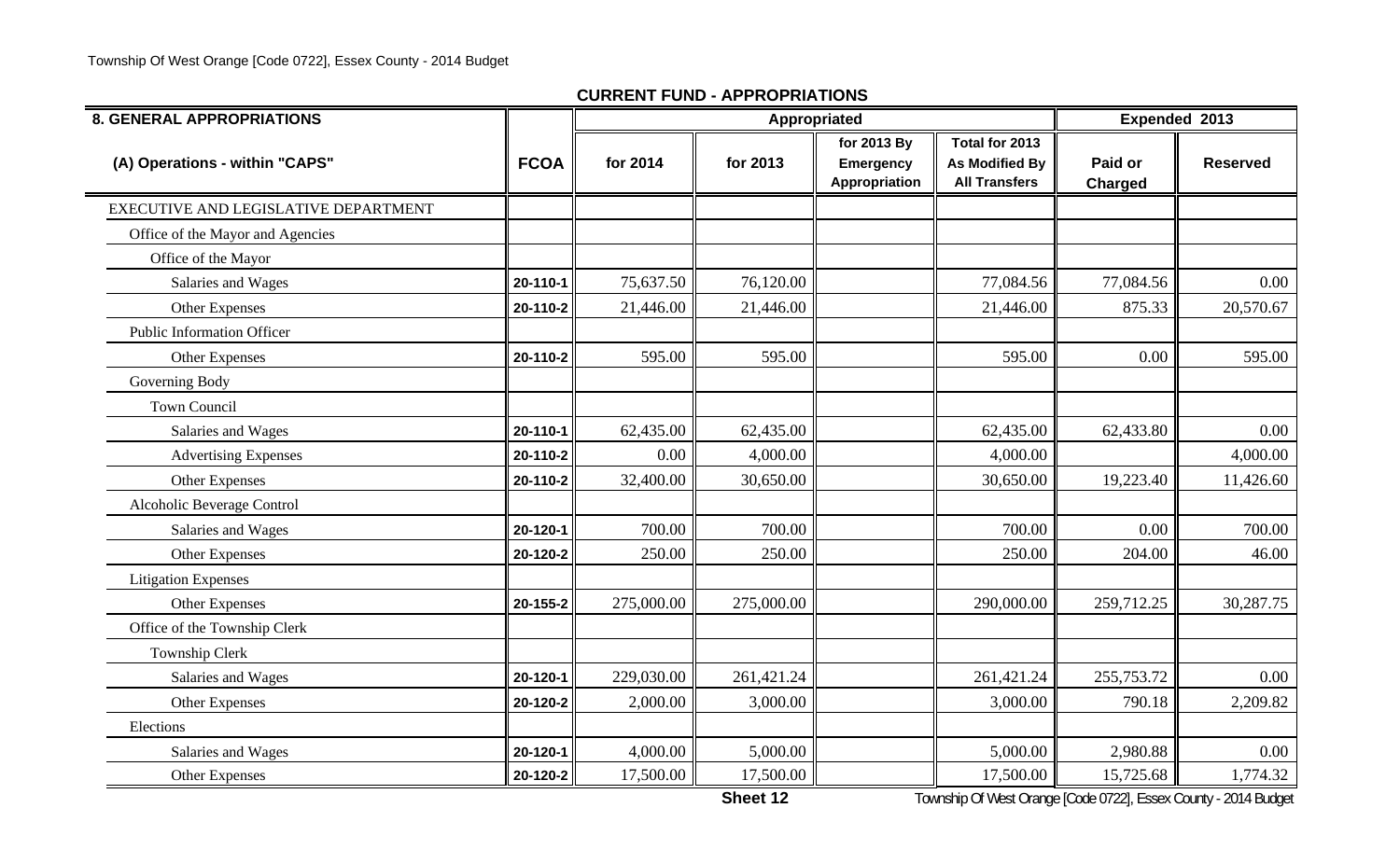| <b>8. GENERAL APPROPRIATIONS</b>             |                |            | Appropriated |                                                  |                                                          |                           | Expended 2013   |
|----------------------------------------------|----------------|------------|--------------|--------------------------------------------------|----------------------------------------------------------|---------------------------|-----------------|
| (A) Operations - within "CAPS" - (continued) | <b>FCOA</b>    | for 2014   | for 2013     | for 2013 By<br><b>Emergency</b><br>Appropriation | Total for 2013<br>As Modified By<br><b>All Transfers</b> | Paid or<br><b>Charged</b> | <b>Reserved</b> |
| Office of the Township Attorney              |                |            |              |                                                  |                                                          |                           |                 |
| Township Attorney                            |                |            |              |                                                  |                                                          |                           |                 |
| Salaries and Wages                           | $20 - 155 - 1$ | 74,000.00  | 74,000.00    |                                                  | 74,000.00                                                | 73,999.12                 | 0.00            |
| Other Expenses                               | 20-155-2       | 61,440.00  | 38,400.00    |                                                  | 64,450.00                                                | 62,700.00                 | 1,750.00        |
| Human Relations Commission                   |                |            |              |                                                  |                                                          |                           |                 |
| Other Expenses                               | 20-110-2       | 5,100.00   | 5,100.00     |                                                  | 5,100.00                                                 | 1,863.98                  | 3,236.02        |
| <b>Statutory Agencies</b>                    |                |            |              |                                                  |                                                          |                           |                 |
| Planning Board                               |                |            |              |                                                  |                                                          |                           |                 |
| Salaries and Wages                           | $21 - 180 - 1$ | 5,250.00   | 5,250.00     |                                                  | 5,250.00                                                 | 5,249.40                  | 0.00            |
| Other Expenses                               | 21-180-2       | 10,400.00  | 10,400.00    |                                                  | 10,400.00                                                | 4,333.43                  | 6,066.57        |
| <b>Board of Adjustment</b>                   |                |            |              |                                                  |                                                          |                           |                 |
| Salaries and Wages                           | 21-185-1       | 5,250.00   | 5,250.00     |                                                  | 5,250.00                                                 | 5,249.40                  | 0.00            |
| Other Expenses                               | 21-185-2       | 4,530.00   | 3,730.00     |                                                  | 3,730.00                                                 | 3,432.21                  | 297.79          |
| <b>Board of Appeals</b>                      |                |            |              |                                                  |                                                          |                           |                 |
| Other Expenses                               | 20-110-2       | 0.00       | 0.00         |                                                  | 0.00                                                     | 0.00                      |                 |
| Waste Management                             |                |            |              |                                                  |                                                          |                           |                 |
| Salaries and Wages                           | 26-305-1       | 0.00       | 5,300.00     |                                                  | 5,300.00                                                 | (7,300.00)                | 0.00            |
| Other Expenses                               | 26-305-2       | 259,103.00 | 281,528.00   |                                                  | 281,528.00                                               | 224,944.67                | 56,583.33       |
| <b>Municipal Court</b>                       |                |            |              |                                                  |                                                          |                           |                 |
| Salaries and Wages                           | 43-490-1       | 360,076.20 | 353,195.74   |                                                  | 362,504.72                                               | 362,504.72                | 0.00            |
| Other Expenses                               | 43-490-2       | 31,300.00  | 34,800.00    |                                                  | 34,800.00                                                | 11,924.70                 | 22,875.30       |
| Public Defender (P.L. 1997, C.256)           |                |            |              |                                                  |                                                          |                           |                 |
| Salaries and Wages                           | 43-495-1       | 18,200.00  | 18,200.00    |                                                  | 19,250.00                                                | 19,250.00                 | 0.00            |
| Other Expenses                               |                | 6,000.00   | 6,000.00     |                                                  | 6,000.00                                                 | 0.00                      | 6,000.00        |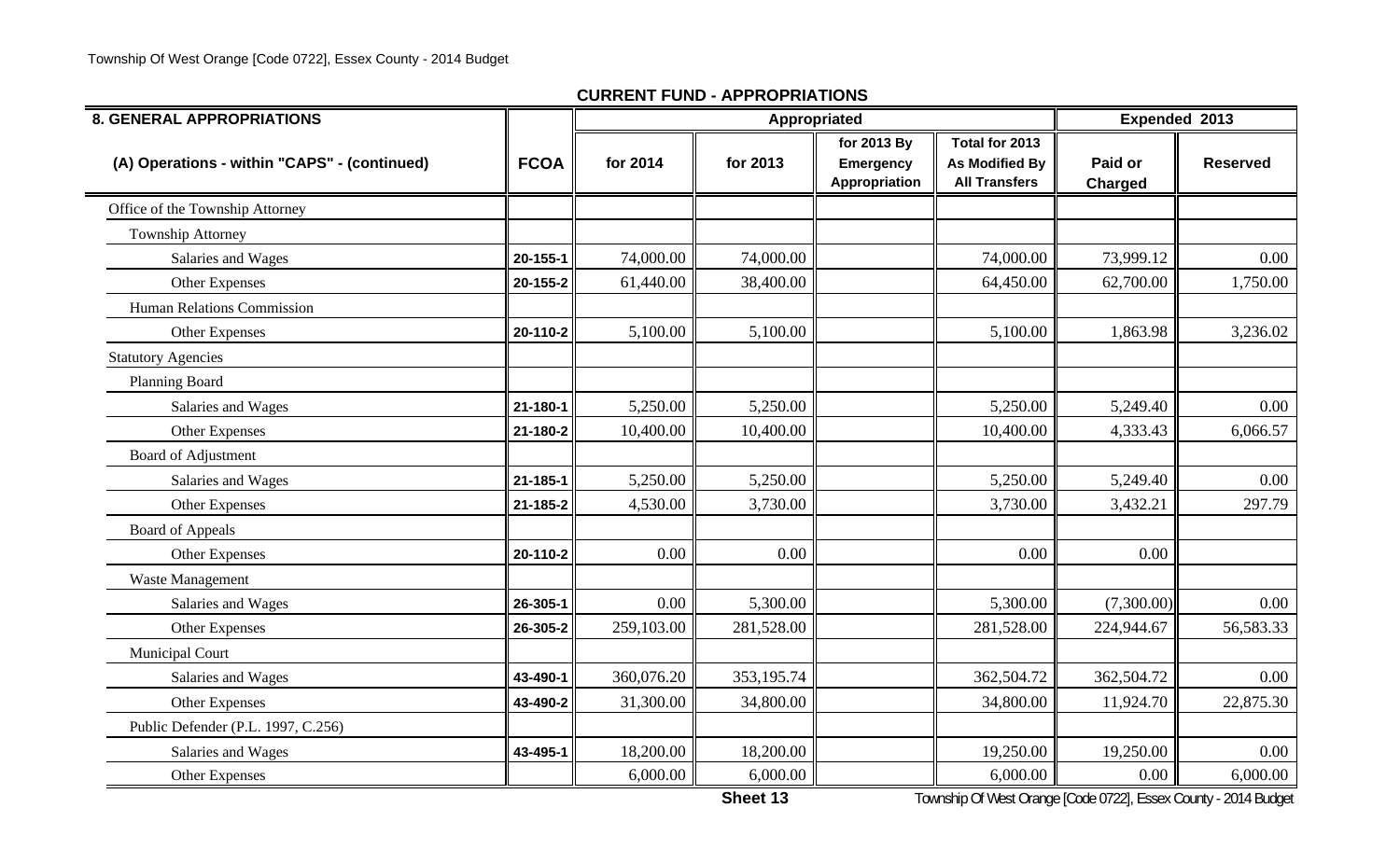| <b>8. GENERAL APPROPRIATIONS</b>                   |             |              | Appropriated |                                                  |                                                                 | Expended 2013             |                 |  |
|----------------------------------------------------|-------------|--------------|--------------|--------------------------------------------------|-----------------------------------------------------------------|---------------------------|-----------------|--|
| (A) Operations - within "CAPS" - (continued)       | <b>FCOA</b> | for 2014     | for 2013     | for 2013 By<br><b>Emergency</b><br>Appropriation | Total for 2013<br><b>As Modified By</b><br><b>All Transfers</b> | Paid or<br><b>Charged</b> | <b>Reserved</b> |  |
| Open Space Recreation and Environmental Commission |             |              |              |                                                  |                                                                 |                           |                 |  |
| $(N.J.S.A. 40:56A-1)$                              |             |              |              |                                                  |                                                                 |                           |                 |  |
| Other Expenses                                     | 27-335-2    | 150.00       | 150.00       |                                                  | 150.00                                                          | 41.20                     | 108.80          |  |
| Rent Leveling Board                                |             |              |              |                                                  |                                                                 |                           |                 |  |
| Salaries and Wages                                 | 22-195-1    | 0.00         | 0.00         |                                                  | 0.00                                                            |                           |                 |  |
| Other Expenses                                     | 22-195-2    | 75.00        | 75.00        |                                                  | 75.00                                                           | 4.68                      | 70.32           |  |
| TOTAL EXECUTIVE AND LEGISLATIVE DEPT.              |             | 1,561,867.70 | 1,599,495.98 |                                                  | 1,599,495.98                                                    |                           |                 |  |
| DEPT. OF ADMINISTRATION AND FINANCE                |             |              |              |                                                  |                                                                 |                           |                 |  |
| Office of the Business Administrator               |             |              |              |                                                  |                                                                 |                           |                 |  |
| Director                                           |             |              |              |                                                  |                                                                 |                           |                 |  |
| Salaries and Wages                                 | 20-100-1    | 243,755.88   | 239,834.85   |                                                  | 247,412.02                                                      | 247,412.02                | 0.00            |  |
| Other Expenses                                     | 20-100-2    | 173,200.00   | 173,200.00   |                                                  | 173,200.00                                                      | 134,174.55                | 39,025.45       |  |
| Administration of Township Owned Property          |             |              |              |                                                  |                                                                 |                           |                 |  |
| Other Expenses                                     | 26-312-2    | 1,000.00     | 1,000.00     |                                                  | 1,000.00                                                        | 762.00                    | 238.00          |  |
| Division of Administration                         |             |              |              |                                                  |                                                                 |                           |                 |  |
| <b>Central Purchasing</b>                          |             |              |              |                                                  |                                                                 |                           |                 |  |
| Salaries and Wages                                 | 20-100-1    | 152,627.80   | 143,373.00   |                                                  | 144,535.88                                                      | 144,535.88                | 0.00            |  |
| Other Expenses                                     | 20-100-2    | 38,400.00    | 38,500.00    |                                                  | 38,500.00                                                       | 28,080.04                 | 10,419.96       |  |
| <b>Central Printing and Supplies</b>               |             |              |              |                                                  |                                                                 |                           |                 |  |
| Salaries and Wages                                 | 20-100-1    | 0.00         | 0.00         |                                                  | 0.00                                                            |                           |                 |  |
| Other Expenses                                     | 20-100-2    | 27,700.00    | 27,700.00    |                                                  | 27,700.00                                                       | 14,326.02                 | 13,373.98       |  |
| Central Telephone                                  |             |              |              |                                                  |                                                                 |                           |                 |  |
| Other Expenses                                     | 31-430-2    | 235,000.00   | 235,000.00   |                                                  | 235,000.00                                                      | 189,580.74                | 45,419.26       |  |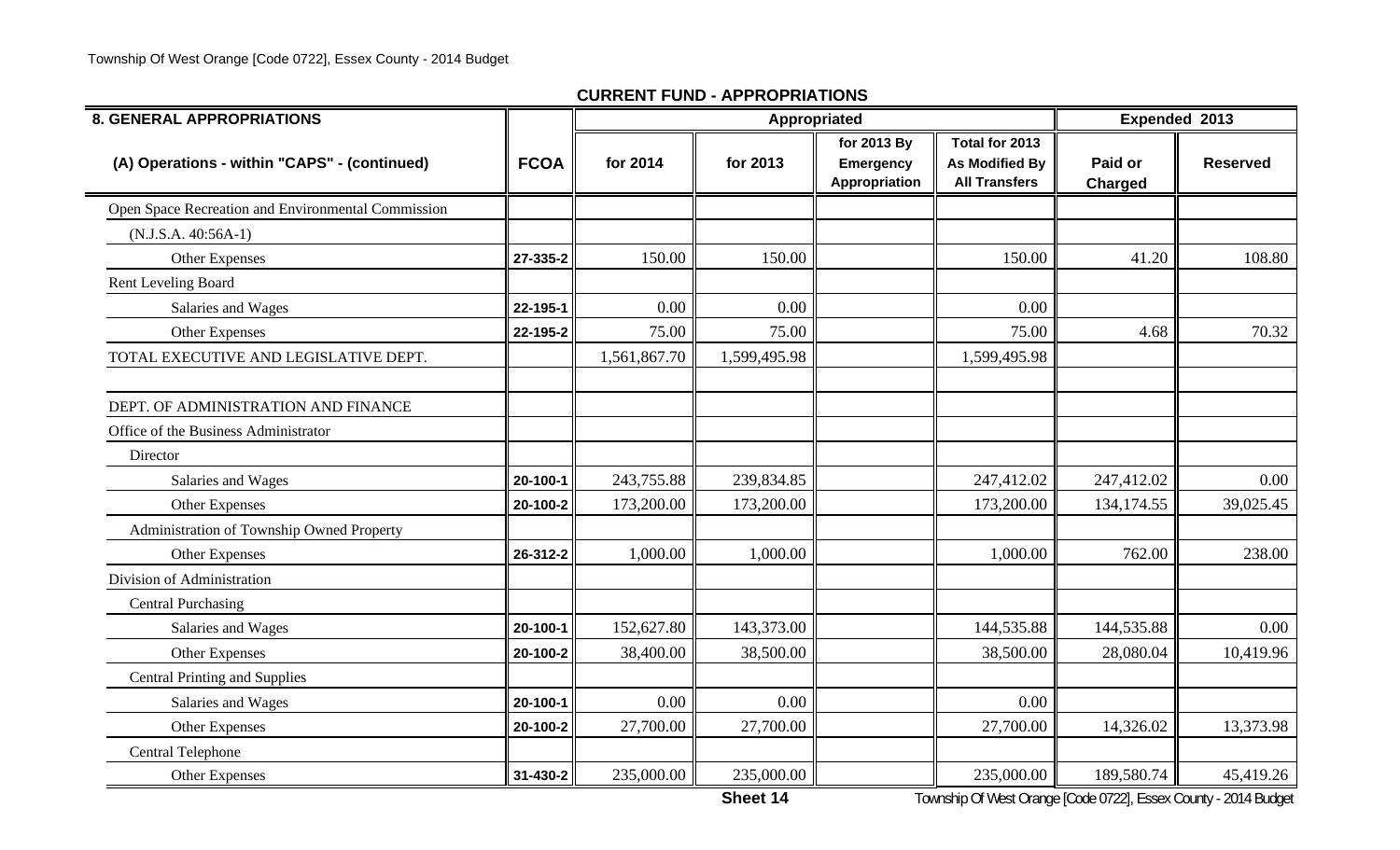| <b>8. GENERAL APPROPRIATIONS</b>             |             |              |              | Appropriated                                     |                                                          | Expended 2013             |                 |
|----------------------------------------------|-------------|--------------|--------------|--------------------------------------------------|----------------------------------------------------------|---------------------------|-----------------|
| (A) Operations - within "CAPS" - (continued) | <b>FCOA</b> | for 2014     | for 2013     | for 2013 By<br><b>Emergency</b><br>Appropriation | Total for 2013<br>As Modified By<br><b>All Transfers</b> | Paid or<br><b>Charged</b> | <b>Reserved</b> |
| Central Insurance                            |             |              |              |                                                  |                                                          |                           |                 |
| <b>Unemployment Compensation Insurance</b>   | 23-225-2    | 100.00       | 100.00       |                                                  | 100.00                                                   | (5,771.93)                | 5,871.93        |
| Insurance Administration S&W                 |             | 2,400.00     | 2,400.00     |                                                  | 2,400.00                                                 |                           | 2,400.00        |
| General Liability                            | 23-210-2    | 850,000.00   | 850,000.00   |                                                  | 850,000.00                                               | 848,123.00                | 1,877.00        |
| <b>Workers Compensation</b>                  | 23-215-2    | 491,778.38   | 500,000.00   |                                                  | 500,000.00                                               | 491,778.38                | 8,221.62        |
| <b>Employee Group Health</b>                 | 23-220-2    | 8,695,253.80 | 9,671,644.14 |                                                  | 9,671,644.14                                             | 9,301,752.03              | 48,646.22       |
| <b>Negotiation Reserve</b>                   |             | 500,000.00   | 900,000.00   |                                                  | 867,409.25                                               | 96,744.00                 | 770,665.25      |
| <b>Central Mailing Service</b>               |             |              |              |                                                  |                                                          |                           |                 |
| Other Expenses                               | 20-100-2    | 73,750.00    | 73,750.00    |                                                  | 73,750.00                                                | 64,948.46                 | 8,801.54        |
| Township Physician                           |             |              |              |                                                  |                                                          |                           |                 |
| Salaries and Wages                           | 20-100-1    | 0.00         | 1,000.00     |                                                  | 1,000.00                                                 | 0.00                      | 0.00            |
| Other Expenses                               | 20-100-2    | 9,365.00     | 9,365.00     |                                                  | 9,365.00                                                 | 7,666.00                  | 1,699.00        |
| Division of Treasury                         |             |              |              |                                                  |                                                          |                           |                 |
| <b>Collector's Office</b>                    |             |              |              |                                                  |                                                          |                           |                 |
| Salaries and Wages                           | 20-145-1    | 193,313.00   | 185,601.06   |                                                  | 185,674.46                                               | 185,674.46                | 0.00            |
| Other Expenses                               | 20-145-2    | 20,900.00    | 24,200.00    |                                                  | 24,200.00                                                | 14,936.99                 | 9,263.01        |
| <b>Township Treasurer</b>                    |             |              |              |                                                  |                                                          |                           |                 |
| Other Expenses                               | 20-130-2    | 9,900.00     | 9,900.00     |                                                  | 9,900.00                                                 | 5,408.09                  | 4,491.91        |
| Division of Accounts and Control             |             |              |              |                                                  |                                                          |                           |                 |
| Comptroller's Office                         |             |              |              |                                                  |                                                          |                           |                 |
| Salaries and Wages                           | 20-130-1    | 467,298.89   | 446,513.75   |                                                  | 446,513.75                                               | 446,137.75                | $0.00\,$        |
| Other Expenses                               | 20-130-2    | 142,025.00   | 142,025.00   |                                                  | 142,025.00                                               | 86,786.42                 | 55,238.58       |
| TOTAL DEPARTMENT OF ADMINISTRATION AND       |             | 12,327,767.8 | 13,675,106.8 |                                                  | 13,675,106.80                                            |                           |                 |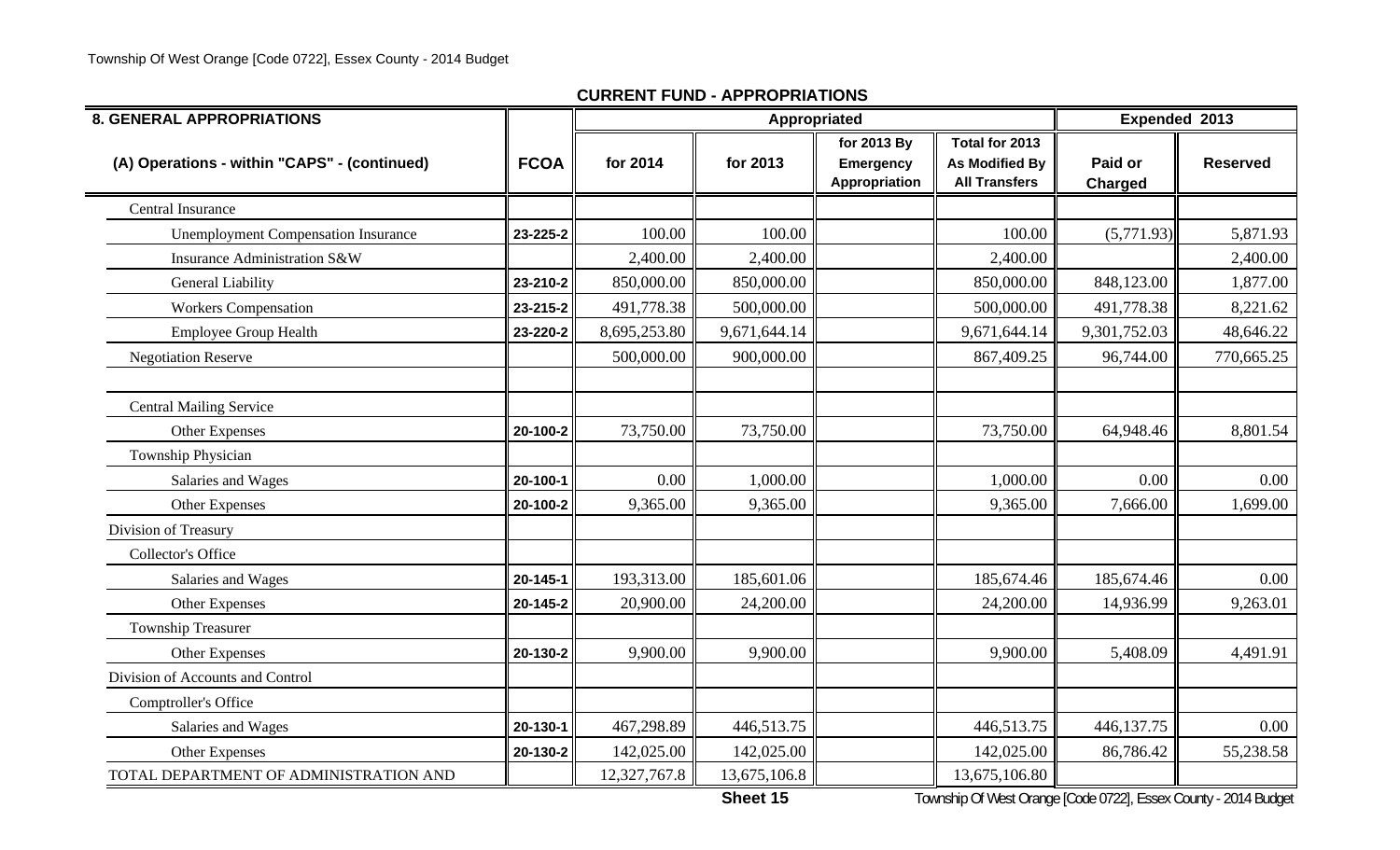|                                              |                | <b>CURRENT FUND - APPROPRIATIONS</b> | [Extra Sheet] |                                                         |                                                          |                           |                 |
|----------------------------------------------|----------------|--------------------------------------|---------------|---------------------------------------------------------|----------------------------------------------------------|---------------------------|-----------------|
| <b>8. GENERAL APPROPRIATIONS</b>             |                |                                      | Appropriated  |                                                         |                                                          | Expended 2013             |                 |
| (A) Operations - within "CAPS" - (continued) | <b>FCOA</b>    | for 2014                             | for 2013      | for 2013 By<br><b>Emergency</b><br><b>Appropriation</b> | Total for 2013<br>As Modified By<br><b>All Transfers</b> | Paid or<br><b>Charged</b> | <b>Reserved</b> |
| DEPARTMENT OF PLANNING AND DEVELOPMENT       |                |                                      |               |                                                         |                                                          |                           |                 |
| Director                                     |                |                                      |               |                                                         |                                                          |                           |                 |
| <b>Planning Department</b>                   |                |                                      |               |                                                         |                                                          |                           |                 |
| Salaries and Wages                           | $21 - 180 - 1$ | 288,478.00                           | 299,838.73    |                                                         | 299,838.73                                               | 242,510.71                | 0.00            |
| Other Expenses                               | 21-180-2       | 32,045.00                            | 32,095.00     |                                                         | 32,095.00                                                | 23,671.48                 | 8,423.52        |
| Housing Code Enforcement                     |                |                                      |               |                                                         |                                                          |                           |                 |
| Salaries and Wages                           | 22-195-1       | 248,362.00                           | 203,320.00    |                                                         | 203,320.00                                               | 202,673.64                | 0.00            |
| Other Expenses                               | 22-195-2       | 5,725.00                             | 5,725.00      |                                                         | 5,725.00                                                 | 5,610.60                  | 114.40          |
| Historic Preservation Commission             |                |                                      |               |                                                         |                                                          |                           |                 |
| (N.J.S.A. 40A:55D-107)                       |                |                                      |               |                                                         |                                                          |                           |                 |
| Other Expenses                               | 20-175-2       | 1,500.00                             | 1,500.00      |                                                         | 1,500.00                                                 | 132.13                    | 1,367.87        |
| Arts Council                                 |                |                                      |               |                                                         |                                                          |                           |                 |
| Other Expenses                               | 20-170-2       | 1,500.00                             | 1,500.00      |                                                         | 1,500.00                                                 | 1,500.00                  | 0.00            |
| Downtown West Orange Alliance                |                |                                      |               |                                                         |                                                          |                           |                 |
| Salaries and Wages                           | 20-170-1       | 0.00                                 | 0.00          |                                                         |                                                          |                           |                 |
| Other Expenses                               | 20-170-2       | 42,509.00                            | 42,509.00     |                                                         | 42,509.00                                                | 42,167.12                 | 341.88          |
| <b>Energy Commission</b>                     |                |                                      |               |                                                         |                                                          |                           |                 |
| Other Expenses                               | 20-170-2       | 1,000.00                             | 1,000.00      |                                                         | 1,000.00                                                 | 0.00                      | 1,000.00        |
| TOTAL DEPARTMENT OF PLANNING AND             |                |                                      |               |                                                         |                                                          |                           |                 |
| <b>DEVELOPMENT</b>                           |                | 621,119.00                           | 587,487.73    |                                                         | 587,487.73                                               |                           |                 |
|                                              |                |                                      |               |                                                         |                                                          |                           |                 |
|                                              |                |                                      |               |                                                         |                                                          |                           |                 |
|                                              |                |                                      |               |                                                         |                                                          |                           |                 |
|                                              |                |                                      |               |                                                         |                                                          |                           |                 |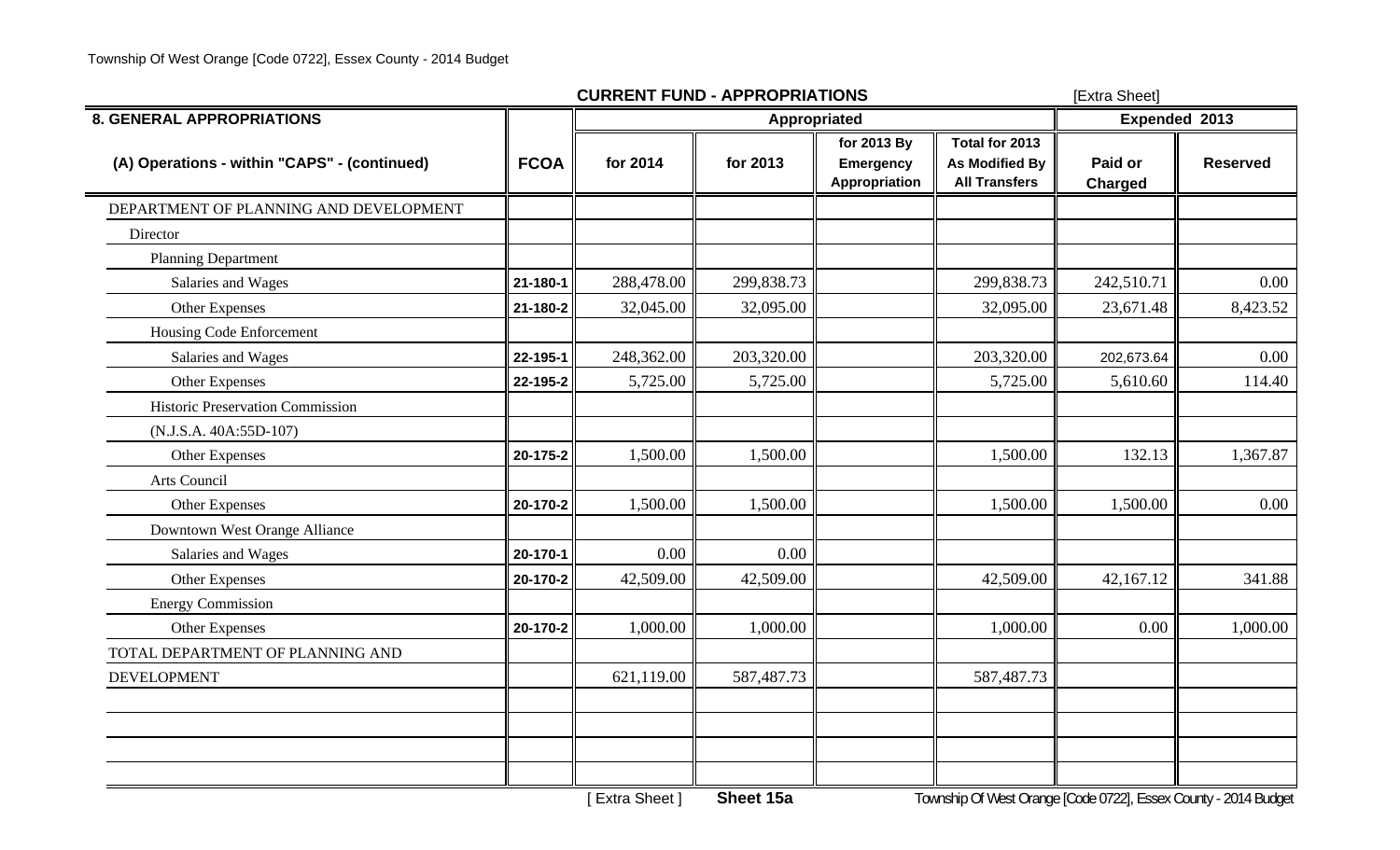|                                              |             | <b>CURRENT FUND - APPROPRIATIONS</b> | [Extra Sheet] |                                           |                                                          |                    |                 |
|----------------------------------------------|-------------|--------------------------------------|---------------|-------------------------------------------|----------------------------------------------------------|--------------------|-----------------|
| <b>8. GENERAL APPROPRIATIONS</b>             |             |                                      | Appropriated  |                                           |                                                          | Expended 2013      |                 |
| (A) Operations - within "CAPS" - (continued) | <b>FCOA</b> | for 2014                             | for 2013      | for 2013 By<br>Emergency<br>Appropriation | Total for 2013<br>As Modified By<br><b>All Transfers</b> | Paid or<br>Charged | <b>Reserved</b> |
| DEPARTMENT OF ASSESSMENT                     |             |                                      |               |                                           |                                                          |                    |                 |
| Assessor's Office                            |             |                                      |               |                                           |                                                          |                    |                 |
| Salaries and Wages                           | 20-150-1    | 214,652.60                           | 212,332.00    |                                           | 214,645.04                                               | 214,645.04         | 0.00            |
| Other Expenses                               | 20-150-2    | 10,600.00                            | 40,600.00     |                                           | 40,600.00                                                | 9,307.91           | 31,292.09       |
| TOTAL DEPARTMENT OF ASSESSMENT               | 25-240-2    | 225,252.60                           | 252,932.00    |                                           | 252,932.00                                               |                    |                 |
| DEPARTMENT OF POLICE                         |             |                                      |               |                                           |                                                          |                    |                 |
| Division of Police                           |             |                                      |               |                                           |                                                          |                    |                 |
| Salaries and Wages                           | 25-240-1    | 12,090,548.33                        | 11,621,554.70 |                                           | 11,548,501.29                                            | 11,402,291.13      | 146,210.16      |
| <b>Uniform Allowance</b>                     | 25-240-2    | 97,600.00                            | 94,900.00     |                                           | 94,900.00                                                | 84,225.00          | 10,675.00       |
| Other Expenses                               | 25-240-2    | 398,100.00                           | 398,100.00    |                                           | 398,100.00                                               | 280,222.43         | 117,877.57      |
| TOTAL DEPARTMENT OF POLICE                   |             | 12,586,248.33                        | 12,114,554.70 |                                           | 12,114,554.70                                            |                    |                 |
| DEPARTMENT OF FIRE                           |             |                                      |               |                                           |                                                          |                    |                 |
| Division of Fire                             |             |                                      |               |                                           |                                                          |                    |                 |
| Salaries and Wages                           | 25-265-1    | 8,439,205.61                         | 8,850,060.50  |                                           | 8,850,060.50                                             | 8,755,961.49       | 94,099.01       |
| Other Expenses                               | 25-265-2    | 122,200.00                           | 120,735.00    |                                           | 151,305.87                                               | 135,590.03         | 15,715.84       |
| Other Expenses Uniforms                      | 25-265-3    | 74,400.00                            | 74,400.00     |                                           | 74,400.00                                                | 72,688.86          | 1,711.14        |
| Uniform Fire Safety Act (C. 383, P.L. 1983)  |             |                                      |               |                                           |                                                          |                    |                 |
| Salaries and Wages                           | 25-265-1    | 28,250.00                            | 28,250.00     |                                           | 28,250.00                                                | 12,063.31          | 16,186.69       |
| Other Expenses                               | 25-265-2    | 33,772.00                            | 33,772.00     |                                           | 33,772.00                                                | 15,900.46          | 17,871.54       |
| <b>Emergency Management Service</b>          |             |                                      |               |                                           |                                                          |                    |                 |
| Salaries and Wages                           | 25-252-1    | 4,950.00                             | 4,500.00      |                                           | 4,500.00                                                 | 0.00               | 4,500.00        |
| Other Expenses                               | 25-252-2    | 5,800.00                             | 5,800.00      |                                           | 5,800.00                                                 | 4,035.01           | 1,764.99        |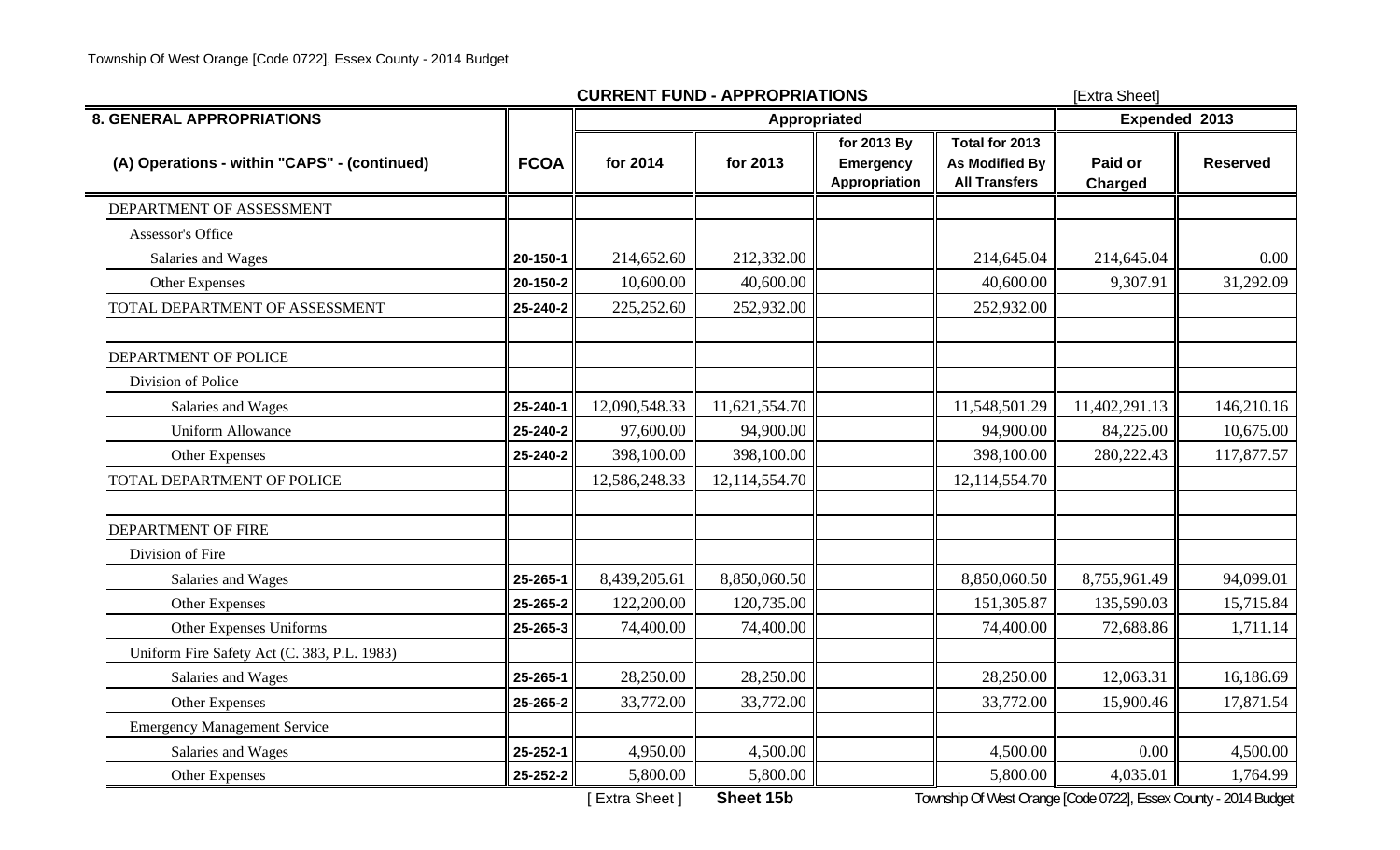|                                              |             | <b>CURRENT FUND - APPROPRIATIONS</b> | [Extra Sheet] |                                                  |                                                                 |                    |                 |
|----------------------------------------------|-------------|--------------------------------------|---------------|--------------------------------------------------|-----------------------------------------------------------------|--------------------|-----------------|
| <b>8. GENERAL APPROPRIATIONS</b>             |             | Appropriated                         |               |                                                  |                                                                 |                    | Expended 2013   |
| (A) Operations - within "CAPS" - (continued) | <b>FCOA</b> | for 2014                             | for 2013      | for 2013 By<br><b>Emergency</b><br>Appropriation | Total for 2013<br><b>As Modified By</b><br><b>All Transfers</b> | Paid or<br>Charged | <b>Reserved</b> |
| DEPARTMENT OF PUBLIC WORKS                   |             |                                      |               |                                                  |                                                                 |                    |                 |
| Division of Engineering                      |             |                                      |               |                                                  |                                                                 |                    |                 |
| Office of the Township Engineer              |             |                                      |               |                                                  |                                                                 |                    |                 |
| Salaries and Wages                           | 20-165-1    | 478,916.00                           | 554,112.75    |                                                  | 554,112.75                                                      | 482,300.55         | 71,812.20       |
| Other Expenses                               | 20-165-2    | 5,000.00                             | 4,600.00      |                                                  | 4,600.00                                                        | 2,760.16           | 1,839.84        |
| Division of Building and Property            |             |                                      |               |                                                  |                                                                 |                    |                 |
| Public Building Operations and Maintenance   |             |                                      |               |                                                  |                                                                 |                    |                 |
| Other Expenses                               | 26-310-2    | 387,100.00                           | 391,975.00    |                                                  | 391,975.00                                                      | 350,279.58         | 41,695.42       |
| Shade Tree Care and Pruning                  |             |                                      |               |                                                  |                                                                 |                    |                 |
| Other Expenses                               | 26-300-2    | 70,250.00                            | 70,250.00     |                                                  | 70,250.00                                                       | 64,892.86          | 5,357.14        |
| Parking Facilities, Maintenance and Repairs  |             |                                      |               |                                                  |                                                                 |                    |                 |
| Salaries and Wages                           | 26-300-1    | 2,200.00                             | 2,200.00      |                                                  | 2,200.00                                                        | 0.00               | 2,200.00        |
| Other Expenses                               | 26-300-2    | 2,970.00                             | 4,470.00      |                                                  | 4,470.00                                                        | 2,249.47           | 2,220.53        |
| Division of Public Works                     |             |                                      |               |                                                  |                                                                 |                    |                 |
| Salaries and Wages                           | 26-290-1    | 2,882,516.00                         | 2,770,928.14  |                                                  | 2,774,833.63                                                    | 2,774,833.63       | 0.00            |
| <b>Division of Street Services</b>           |             |                                      |               |                                                  |                                                                 |                    |                 |
| Street Service, Cleaning and Drainage        |             |                                      |               |                                                  |                                                                 |                    |                 |
| Salt, Chloride and Plowing                   | 26-290-2    | 520,000.00                           | 445,000.00    |                                                  | 445,000.00                                                      | 190,162.24         | 254,837.76      |
| Other Expenses                               | 26-290-2    | 48,600.00                            | 48,600.00     |                                                  | 48,600.00                                                       | 38,389.40          | 10,210.60       |
| <b>Street Repairs</b>                        |             |                                      |               |                                                  |                                                                 |                    |                 |
| Other Expenses                               | 26-290-2    | 70,350.00                            | 70,350.00     |                                                  | 70,350.00                                                       | 52,202.82          | 18,147.18       |
| <b>Street Services and Traffic</b>           |             |                                      |               |                                                  |                                                                 |                    |                 |
| Other Expenses                               | 26-300-2    | 13,100.00                            | 13,100.00     |                                                  | 13,100.00                                                       | 10,015.64          | 3,084.36        |
|                                              |             |                                      |               |                                                  |                                                                 |                    |                 |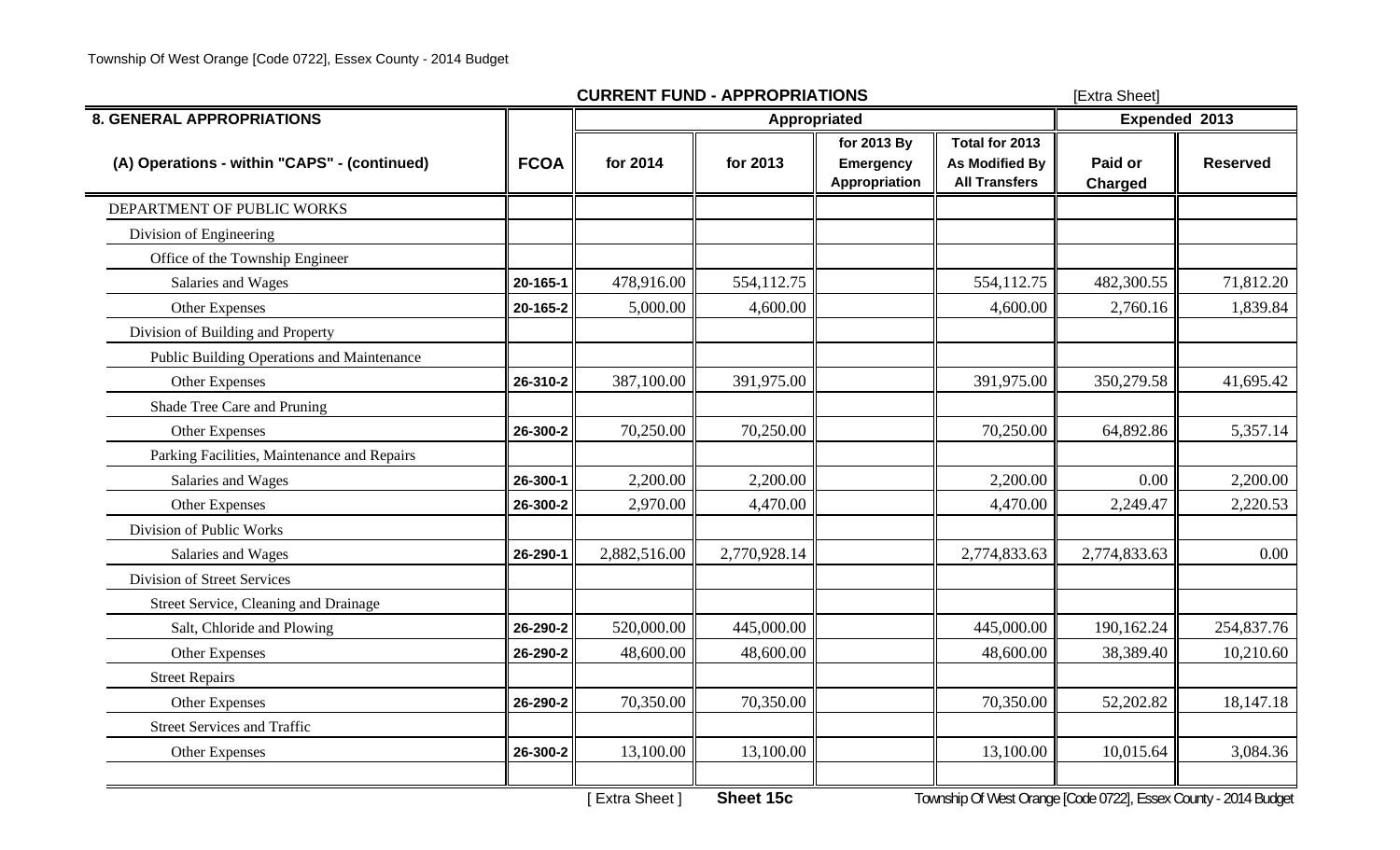|                                                   |             | <b>CURRENT FUND - APPROPRIATIONS</b> | [Extra Sheet] |                                                  |                                                          |                           |                 |
|---------------------------------------------------|-------------|--------------------------------------|---------------|--------------------------------------------------|----------------------------------------------------------|---------------------------|-----------------|
| <b>8. GENERAL APPROPRIATIONS</b>                  |             |                                      | Expended 2013 |                                                  |                                                          |                           |                 |
| (A) Operations - within "CAPS" - (continued)      | <b>FCOA</b> | for 2014                             | for 2013      | for 2013 By<br>Emergency<br><b>Appropriation</b> | Total for 2013<br>As Modified By<br><b>All Transfers</b> | Paid or<br><b>Charged</b> | <b>Reserved</b> |
| Division of Sewers and Sanitation                 |             |                                      |               |                                                  |                                                          |                           |                 |
| Sanitation and General Township Service Force     |             |                                      |               |                                                  |                                                          |                           |                 |
| Other Expenses                                    | 26-305-2    | 6,100.00                             | 6,100.00      |                                                  | 6,100.00                                                 | 2,360.00                  | 3,740.00        |
| Central Automotive                                |             |                                      |               |                                                  |                                                          |                           |                 |
| Other Expenses                                    | 26-315-2    | 546,700.00                           | 548,500.00    |                                                  | 548,500.00                                               | 547,252.84                | 1,247.16        |
| Sewage and Pumping Stations                       |             |                                      |               |                                                  |                                                          |                           |                 |
| Other Expenses                                    | 26-300-2    | 65,800.00                            | 57,800.00     |                                                  | 57,800.00                                                | 49,983.44                 | 7,816.56        |
| TOTAL DEPARTMENT OF PUBLIC WORKS                  |             | 5,099,602.00                         | 4,987,985.89  |                                                  | 4,987,985.89                                             |                           |                 |
| DEPARTMENT OF HEALTH AND WELFARE                  |             |                                      |               |                                                  |                                                          |                           |                 |
| Division of Health                                |             |                                      |               |                                                  |                                                          |                           |                 |
| Dental Health Program and Child Health Clinic     |             |                                      |               |                                                  |                                                          |                           |                 |
| Salaries and Wages                                | 27-330-1    | 0.00                                 | 0.00          |                                                  | 0.00                                                     |                           |                 |
| Other Expenses                                    | 27-330-2    | 0.00                                 | 0.00          |                                                  | 0.00                                                     |                           |                 |
| <b>General Health Services</b>                    |             |                                      |               |                                                  |                                                          |                           |                 |
| Salaries and Wages                                | 27-330-1    | 537,958.00                           | 534,113.63    |                                                  | 534,113.63                                               | 532,432.97                | 0.00            |
| Other Expenses                                    | 27-330-2    | 22,372.00                            | 22,372.00     |                                                  | 22,372.00                                                | 18,934.45                 | 3,437.55        |
| Senior Citizen's Transportation Program           |             |                                      |               |                                                  |                                                          |                           |                 |
| Salaries and Wages                                | 28-370-1    | 216,230.00                           | 218,854.16    |                                                  | 218,854.16                                               | 203,974.84                | 0.00            |
| Other Expenses                                    | 28-370-2    | 950.00                               | 950.00        |                                                  | 950.00                                                   | 298.05                    | 651.95          |
| Aid to Health Care Facilities (N.J.S.A. 44:5-2 as |             |                                      |               |                                                  |                                                          |                           |                 |
| Amended)                                          |             |                                      |               |                                                  |                                                          |                           |                 |
| Other Expenses                                    | 27-360-2    | 1,500.00                             | 1,500.00      |                                                  | 1,500.00                                                 | 1,500.00                  | 0.00            |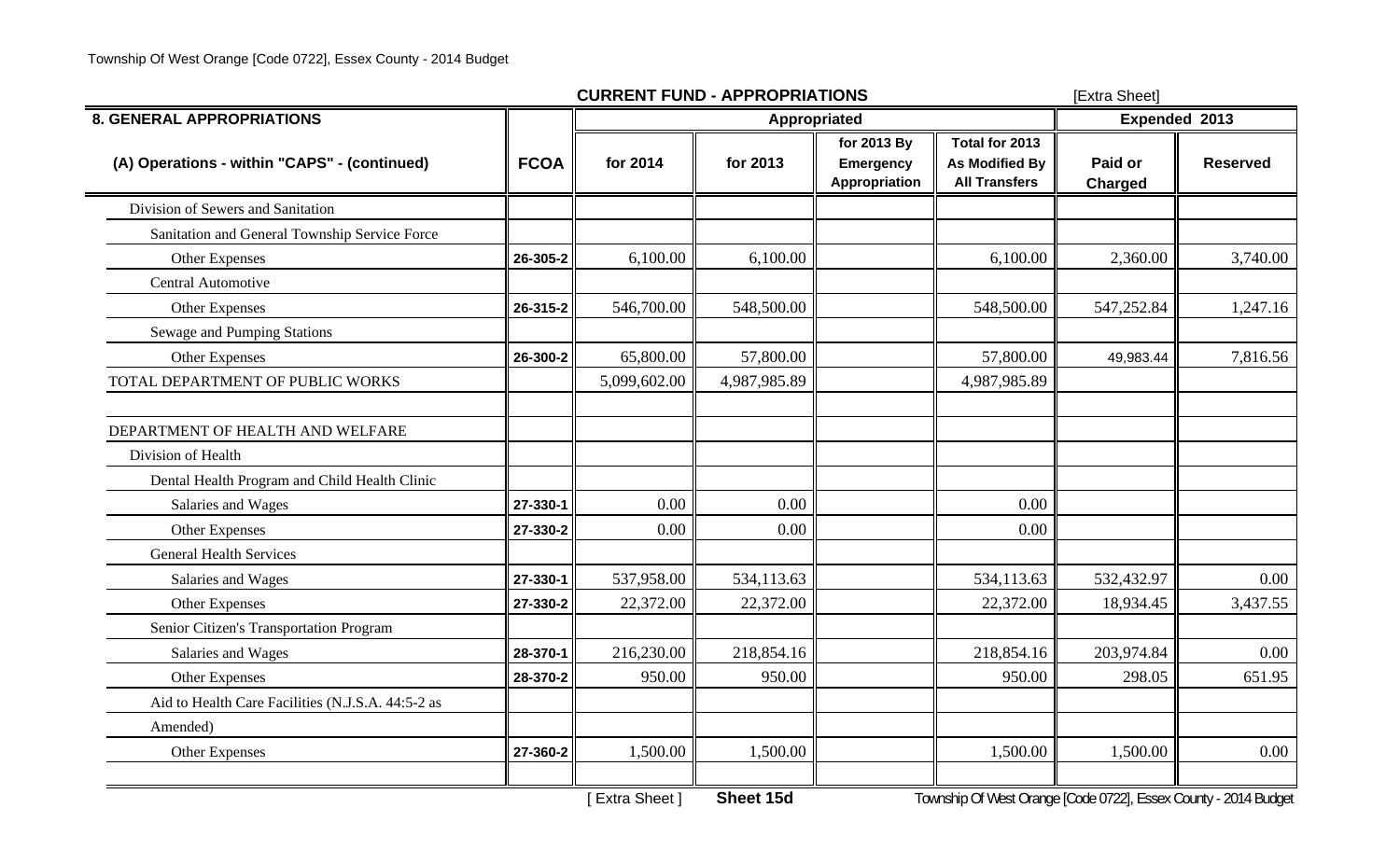|                                                   |             | <b>CURRENT FUND - APPROPRIATIONS</b> | [Extra Sheet] |                                                  |                                                          |                           |                 |
|---------------------------------------------------|-------------|--------------------------------------|---------------|--------------------------------------------------|----------------------------------------------------------|---------------------------|-----------------|
| <b>8. GENERAL APPROPRIATIONS</b>                  |             |                                      | Appropriated  |                                                  |                                                          | Expended 2013             |                 |
| (A) Operations - within "CAPS" - (continued)      | <b>FCOA</b> | for 2014                             | for 2013      | for 2013 By<br><b>Emergency</b><br>Appropriation | Total for 2013<br>As Modified By<br><b>All Transfers</b> | Paid or<br><b>Charged</b> | <b>Reserved</b> |
| Division of Welfare                               |             |                                      |               |                                                  |                                                          |                           |                 |
| <b>Administration of Public Assistance</b>        |             |                                      |               |                                                  |                                                          |                           |                 |
| Salaries and Wages                                | 27-345-1    | 131,034.00                           | 132,604.00    |                                                  | 132,604.00                                               | 128,549.38                | 0.00            |
| Other Expenses                                    | 27-345-2    | 5,050.00                             | 5,050.00      |                                                  | 5,050.00                                                 | 969.00                    | 4,081.00        |
| <b>Animal Control</b>                             |             |                                      |               |                                                  |                                                          |                           |                 |
| Salaries and Wages                                | 27-340-1    | 116,206.00                           | 129,131.98    |                                                  | 133,032.42                                               | 133,032.42                | 0.00            |
| Other Expenses                                    | 27-340-2    | 3,175.00                             | 3,175.00      |                                                  | 3,907.93                                                 | 3,829.93                  | 78.00           |
| Podiatry Clinic                                   |             |                                      |               |                                                  |                                                          |                           |                 |
| Salaries and Wages                                | 27-330-1    |                                      |               |                                                  |                                                          |                           |                 |
| Other Expenses                                    | 27-330-2    | 9,500.00                             | 14,500.00     |                                                  | 14,500.00                                                | 5,845.84                  | 8,654.16        |
| Senior Citizen Health Center                      |             |                                      |               |                                                  |                                                          |                           |                 |
| Salaries and Wages                                | 27-330-1    | 175,328.00                           | 177,213.19    |                                                  | 179,267.52                                               | 179,267.52                | 0.00            |
| Other Expenses                                    | 27-330-2    | 4,775.00                             | 4,775.00      |                                                  | 4,775.00                                                 | 2,821.20                  | 1,953.80        |
| <b>Health Day</b>                                 |             |                                      |               |                                                  |                                                          |                           |                 |
| Other Expenses                                    | 27-330-2    | 0.00                                 | 0.00          |                                                  | 0.00                                                     | 0.00                      |                 |
| Meals on Wheels-Contractural                      |             |                                      |               |                                                  |                                                          |                           |                 |
| Other Expenses                                    | 27-360-2    | 0.00                                 | 0.00          |                                                  | 0.00                                                     | 0.00                      |                 |
| Borough of Essex Fells Health Services-Interlocal |             |                                      |               |                                                  |                                                          |                           |                 |
| Contract                                          |             |                                      |               |                                                  |                                                          |                           |                 |
| Salaries and Wages                                | 42-330-1    |                                      |               |                                                  |                                                          |                           |                 |
| Child Health Clinic                               |             |                                      |               |                                                  |                                                          |                           |                 |
| Salaries and Wages                                | 27-330-1    | 3,000.00                             | 3,000.00      |                                                  | 3,000.00                                                 | 123.15                    | 0.00            |
| Other Expenses                                    | 27-330-2    | 4,150.00                             | 4,150.00      |                                                  | 4,150.00                                                 | 3,983.79                  | 166.21          |
| <b>Retired Citizens Program</b>                   | 27-330-2    | 20,850.00                            | 20,850.00     |                                                  | 20,850.00                                                | 16,738.57                 | 4,111.43        |

[ Extra Sheet ] **Sheet 15e** Township Of West Orange [Code 0722], Essex County - 2014 Budget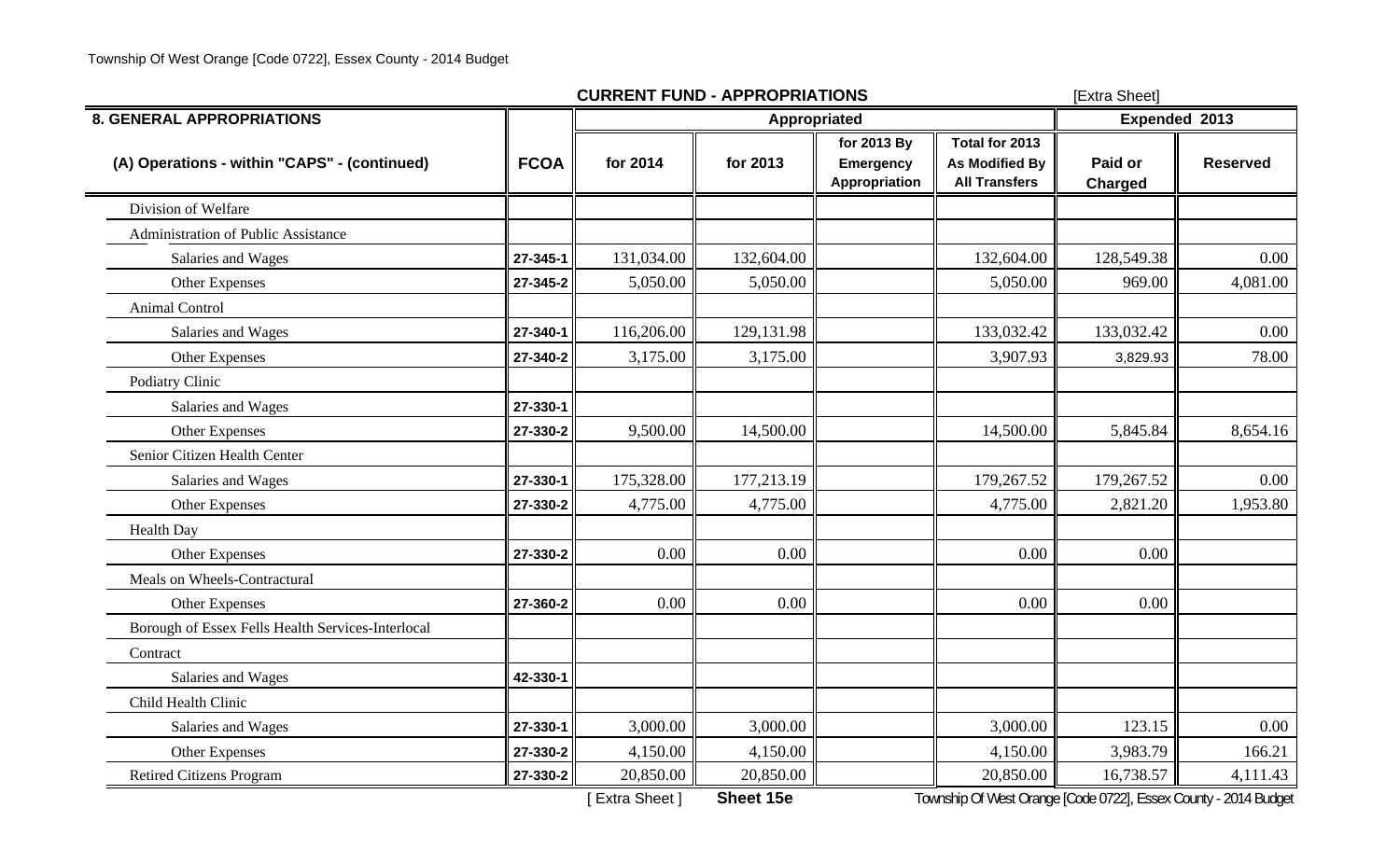|                                                      |             | <b>CURRENT FUND - APPROPRIATIONS</b> |              | [Extra Sheet]                                    |                                                                 |                    |                 |
|------------------------------------------------------|-------------|--------------------------------------|--------------|--------------------------------------------------|-----------------------------------------------------------------|--------------------|-----------------|
| <b>8. GENERAL APPROPRIATIONS</b>                     |             |                                      | Appropriated |                                                  |                                                                 | Expended 2013      |                 |
| (A) Operations - within "CAPS" - (continued)         | <b>FCOA</b> | for 2014                             | for 2013     | for 2013 By<br><b>Emergency</b><br>Appropriation | Total for 2013<br><b>As Modified By</b><br><b>All Transfers</b> | Paid or<br>Charged | <b>Reserved</b> |
| Right to Know Program (P.L. 1983, Ch. 315)           |             |                                      |              |                                                  |                                                                 |                    |                 |
| Salaries and Wages                                   | 27-330-1    | 4,850.00                             | 4,850.00     |                                                  | 4,853.00                                                        | 4,853.00           | 0.00            |
| Other Expenses                                       | 27-330-2    | 425.00                               | 425.00       |                                                  | 425.00                                                          | 388.00             | 37.00           |
| Garbage and Trash Removal Contract                   |             |                                      |              |                                                  |                                                                 |                    |                 |
| Other Expenses                                       | 26-305-2    | 3,220,400.00                         | 3,400,000.00 |                                                  | 3,400,000.00                                                    | 2,877,212.57       | 522,787.43      |
| TOTAL DEPARTMENT OF HEALTH AND WELFARE               |             | 4,477,753.00                         | 4,677,513.96 |                                                  | 4,677,513.96                                                    |                    |                 |
| DEPARTMENT OF RECREATION                             |             |                                      |              |                                                  |                                                                 |                    |                 |
| Community Services, Recreational and Civic Contracts |             |                                      |              |                                                  |                                                                 |                    |                 |
| Other Expenses                                       | 28-370-2    | 86,250.00                            | 75,250.00    |                                                  | 75,250.00                                                       | 69,000.00          | 6,250.00        |
| Parks and Playgrounds                                |             |                                      |              |                                                  |                                                                 |                    |                 |
| Salaries and Wages                                   | 28-370-1    | 613,475.00                           | 653,231.74   |                                                  | 653,231.74                                                      | 595,164.89         | 0.00            |
| Other Expenses                                       | 28-370-2    | 118,700.00                           | 126,200.00   |                                                  | 126,200.00                                                      | 101,763.34         | 24,436.66       |
| Programs for Retired Citizens                        |             |                                      |              |                                                  |                                                                 |                    |                 |
| Salaries and Wages                                   | 28-370-1    | 0.00                                 | 0.00         |                                                  | 0.00                                                            | 0.00               |                 |
| Other Expenses                                       | 28-370-2    | 0.00                                 | 0.00         |                                                  | 0.00                                                            | 0.00               |                 |
| Celebration of Public Events, Anniversary or Holiday |             |                                      |              |                                                  |                                                                 |                    |                 |
| Other Expenses                                       | 30-420-2    | 45,600.00                            | 46,400.00    |                                                  | 46,400.00                                                       | 41,218.87          | 5,181.13        |
|                                                      |             |                                      |              |                                                  |                                                                 |                    |                 |
| TOTAL DEPARTMENT OF RECREATION                       |             | 864,025.00                           | 901,081.74   |                                                  | 901,081.74                                                      |                    |                 |
|                                                      |             |                                      |              |                                                  |                                                                 |                    |                 |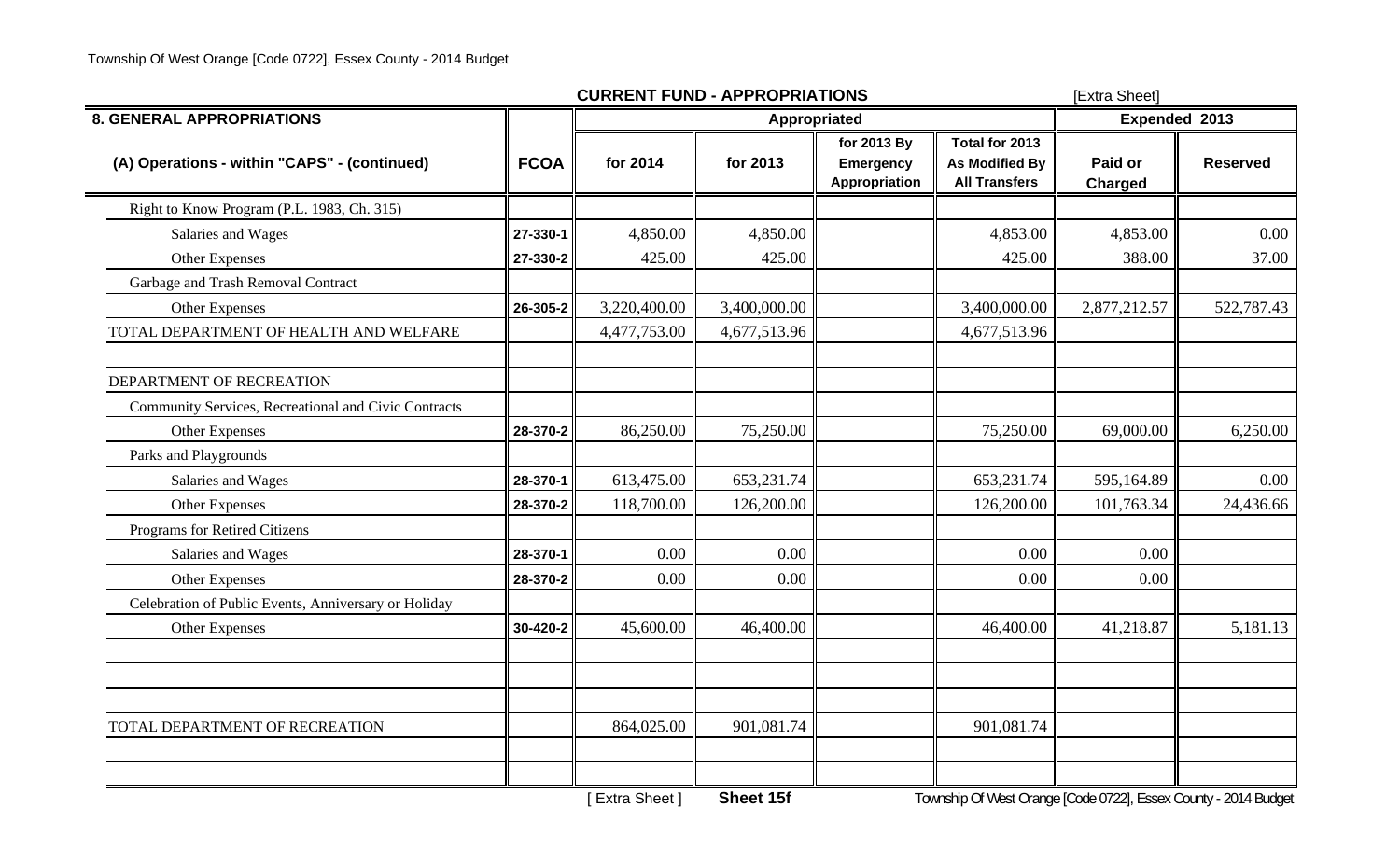| <b>8. GENERAL APPROPRIATIONS</b>                                           |               |                     | Appropriated        |                                                  |                                                                 | Expended 2013             |                     |
|----------------------------------------------------------------------------|---------------|---------------------|---------------------|--------------------------------------------------|-----------------------------------------------------------------|---------------------------|---------------------|
| (A) Operations - within "CAPS" - (continued)                               | <b>FCOA</b>   | for 2014            | for 2013            | for 2013 By<br><b>Emergency</b><br>Appropriation | Total for 2013<br><b>As Modified By</b><br><b>All Transfers</b> | Paid or<br><b>Charged</b> | <b>Reserved</b>     |
| <b>Uniform Construction Code-</b>                                          | <b>XXXXXX</b> | <b>XXXXXXXXX.XX</b> | <b>XXXXXXXXX.XX</b> | xxxxxxxxx.xx                                     | <b>XXXXXXXXX.XX</b>                                             | <b>XXXXXXXXX.XX</b>       | <b>XXXXXXXXX.XX</b> |
| <b>Appropriations Offset by Dedicated</b><br>Revenues (N.J.A.C. 5:23-4.17) | <b>XXXXXX</b> | <b>XXXXXXXXX.XX</b> | XXXXXXXXX.XX        | XXXXXXXX.XX                                      | <b>XXXXXXXXX.XX</b>                                             | XXXXXXXXX.XX              | xxxxxxxxx.xx        |
| <b>State Uniform Constuction Code</b>                                      |               |                     |                     |                                                  |                                                                 |                           |                     |
| <b>Construction Official</b>                                               | 22-195        |                     |                     |                                                  |                                                                 |                           |                     |
| Salaries and Wages                                                         | 22-195-1      | 425,702.00          | 427,440.00          |                                                  | 427,440.00                                                      | 405,179.08                | 0.00                |
| <b>Other Expenses</b>                                                      | 22-195-2      | 99,700.00           | 69,700.00           |                                                  | 69,700.00                                                       | 11,827.29                 | 57,872.71           |
| TOTAL UNIFORM CONSTRUCTION CODE                                            |               | 525,402.00          | 497,140.00          |                                                  | 497,140.00                                                      |                           |                     |
|                                                                            |               |                     |                     |                                                  |                                                                 |                           |                     |
|                                                                            |               |                     |                     |                                                  |                                                                 |                           |                     |
|                                                                            |               |                     |                     |                                                  |                                                                 |                           |                     |
|                                                                            |               |                     |                     |                                                  |                                                                 |                           |                     |
|                                                                            |               |                     |                     |                                                  |                                                                 |                           |                     |
|                                                                            |               |                     |                     |                                                  |                                                                 |                           |                     |
|                                                                            |               |                     |                     |                                                  |                                                                 |                           |                     |
|                                                                            |               |                     |                     |                                                  |                                                                 |                           |                     |
|                                                                            |               |                     |                     |                                                  |                                                                 |                           |                     |
|                                                                            |               |                     |                     |                                                  |                                                                 |                           |                     |
|                                                                            |               |                     |                     |                                                  |                                                                 |                           |                     |
|                                                                            |               |                     |                     |                                                  |                                                                 |                           |                     |
|                                                                            |               |                     |                     |                                                  |                                                                 |                           |                     |
|                                                                            |               |                     |                     |                                                  |                                                                 |                           |                     |
|                                                                            |               |                     |                     |                                                  |                                                                 |                           |                     |
|                                                                            |               |                     |                     |                                                  |                                                                 |                           |                     |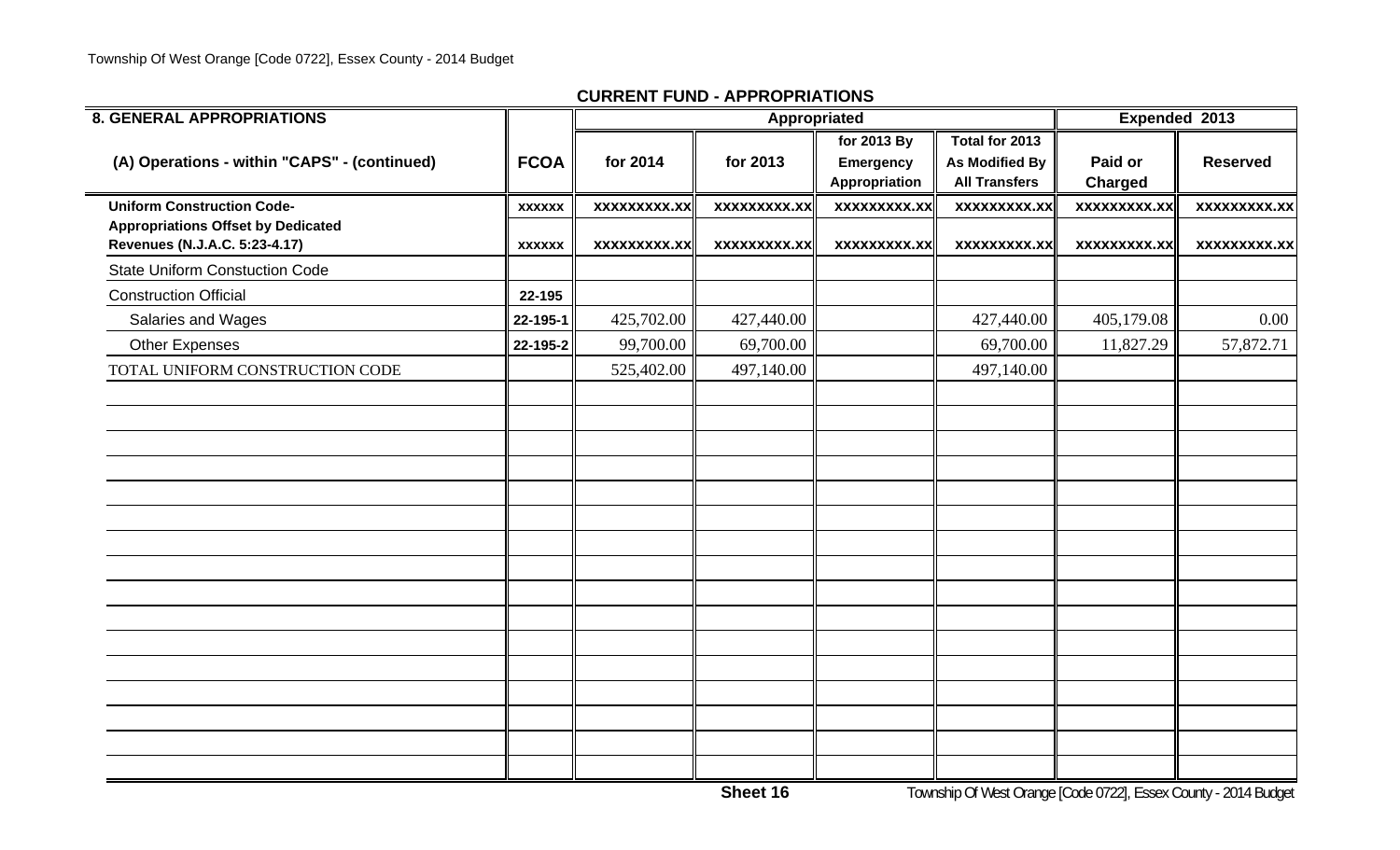| <b>8. GENERAL APPROPRIATIONS</b>                              |                |                     |                     | Appropriated                                     |                                                                 |                     | Expended 2013      |
|---------------------------------------------------------------|----------------|---------------------|---------------------|--------------------------------------------------|-----------------------------------------------------------------|---------------------|--------------------|
| (A) Operations - within "CAPS" - (continued)                  | <b>FCOA</b>    | for 2014            | for 2013            | for 2013 By<br><b>Emergency</b><br>Appropriation | Total for 2013<br><b>As Modified By</b><br><b>All Transfers</b> | Paid or<br>Charged  | <b>Reserved</b>    |
| <b>UNCLASSIFIED:</b>                                          | <b>XXXXXX</b>  | <b>XXXXXXXXX.XX</b> | <b>XXXXXXXXX.XX</b> | <b>XXXXXXXXX.XX</b>                              | <b>XXXXXXXXX.XX</b>                                             | <b>XXXXXXXXX.XX</b> | <b>XXXXXXXX.XX</b> |
| <b>UNCLASSIFIED</b>                                           |                |                     |                     |                                                  |                                                                 |                     |                    |
| <b>Utilities</b>                                              |                |                     |                     |                                                  |                                                                 |                     |                    |
| Gasoline                                                      | 31-430-2       | 713,460.00          | 713,460.00          |                                                  | 713,460.00                                                      | 473,898.89          | 239,561.11         |
| Fuel Oil                                                      | 31-430-2       | 0.00                | 2,500.00            |                                                  | 2,500.00                                                        | 0.00                | 2,500.00           |
| Electricity                                                   | 31-430-2       | 585,000.00          | 585,000.00          |                                                  | 585,000.00                                                      | 401,861.14          | 183,138.86         |
| <b>Street Lighting</b>                                        | 31-430-2       | 630,000.00          | 630,000.00          |                                                  | 630,000.00                                                      | 496,942.55          | 133,057.45         |
| Fire Hydrant Service                                          | 31-430-2       | 668,650.00          | 668,650.00          |                                                  | 668,650.00                                                      | 603,772.86          | 64,877.14          |
| Water                                                         | 31-430-2       | 38,000.00           | 38,000.00           |                                                  | 38,011.71                                                       | 37,688.00           | 323.71             |
| Membership-NJ League of Municipalities                        | 20-100-2       | 3,305.00            | 3,305.00            |                                                  | 3,305.00                                                        | 3,102.00            | 203.00             |
| <b>Challenge Grant Bus Shuttle</b>                            | 28-370-2       | 153,200.00          | 147,487.50          |                                                  | 147,487.50                                                      | 146,116.76          | 1,370.74           |
| <b>Compensated Absence Liability</b>                          | $31 - 441 - 1$ | 5,000.00            | 5,000.00            |                                                  | 5,000.00                                                        | 0.00                | 0.00               |
| <b>Medical Transport Billing Service</b>                      | 31-441-2       | 125,000.00          | 125,000.00          |                                                  | 125,965.36                                                      | 106,079.44          | 19,885.92          |
|                                                               |                |                     |                     |                                                  |                                                                 |                     |                    |
| <b>TOTAL UNCLASSIFIED</b>                                     |                |                     |                     |                                                  |                                                                 |                     |                    |
| Total Operations {Item 8(A)} within "CAPS"                    | 34-199         | 49,919,229.99       | 51,329,218.80       | 0.00                                             | 51,329,218.80                                                   | 47,447,284.98       | 3,372,228.41       |
| <b>B. Contingent</b>                                          | 35-470         | 1,000.00            | 1,000.00            |                                                  | 1,000.00                                                        | 0.00                | 1,000.00           |
| <b>Total Operations Including Contingent</b><br>within "CAPS" | 34-201         | 49,920,229.99       | 51,330,218.80       | 0.00                                             | 51,330,218.80                                                   | 47,447,284.98       | 3,373,228.41       |
| Detail:                                                       |                |                     |                     |                                                  |                                                                 |                     |                    |
| <b>Salaries &amp; Wages</b>                                   | 34-201-1       | 29,300,835.81       | 29,618,130.16       | 0.00                                             | 29,544,799.29                                                   | 28, 247, 566. 46    | 1,108,773.31       |
| <b>Other Expenses (Including Contingent)</b>                  | 34-201-2       | 20,619,394.18       | 21,712,088.64       | 0.00                                             | 21,785,419.51                                                   | 19,199,718.52       | 2,264,455.10       |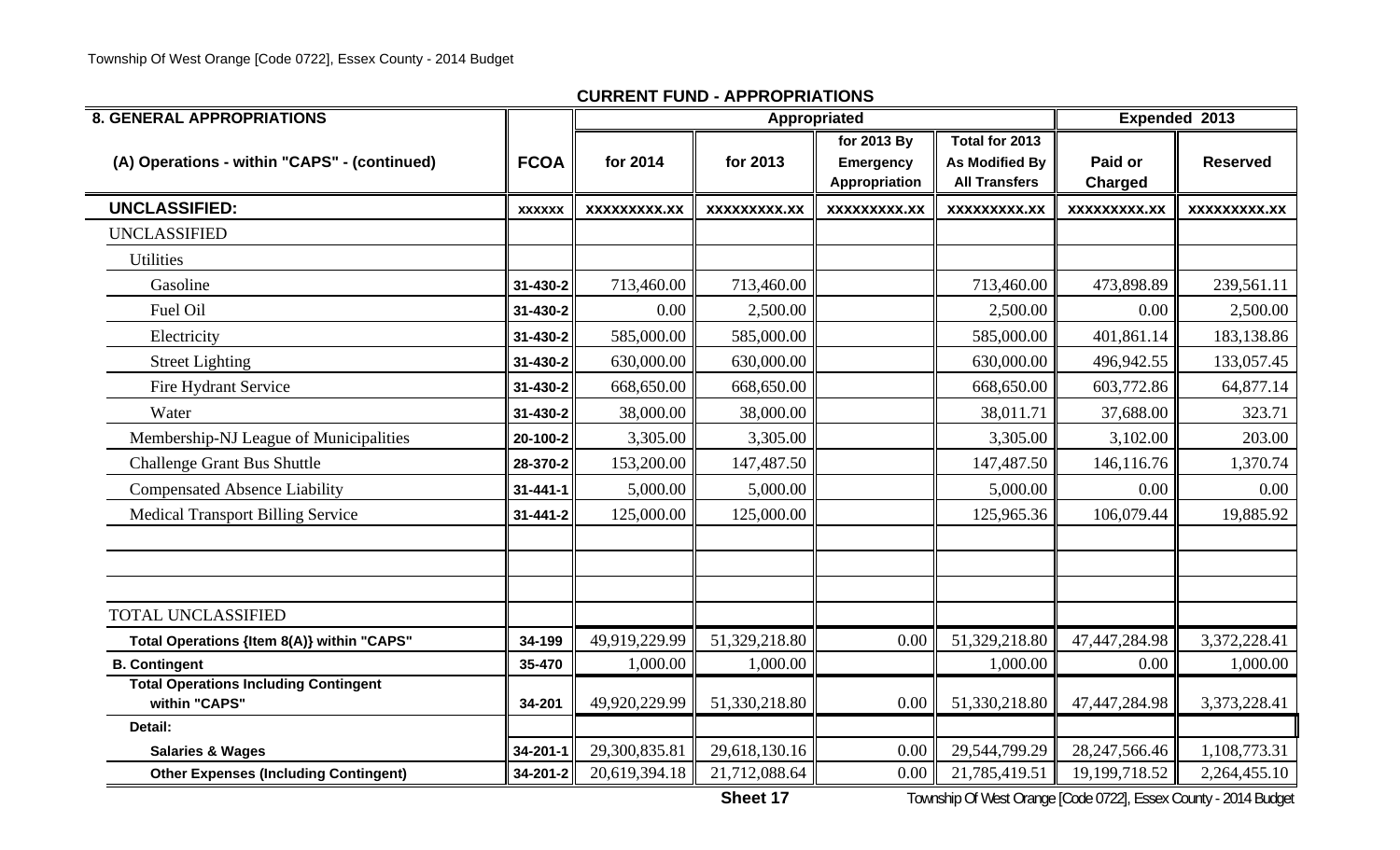| <b>8. GENERAL APPROPRIATIONS</b>                                                    |               |                     |                     | Appropriated                                            |                                                                 | Expended 2013       |                     |
|-------------------------------------------------------------------------------------|---------------|---------------------|---------------------|---------------------------------------------------------|-----------------------------------------------------------------|---------------------|---------------------|
|                                                                                     | <b>FCOA</b>   | for 2014            | for 2013            | for 2013 By<br><b>Emergency</b><br><b>Appropriation</b> | Total for 2013<br><b>As Modified By</b><br><b>All Transfers</b> | Paid or<br>Charged  | <b>Reserved</b>     |
| (E) Deferred Charges and Statutory Expenditures -<br><b>Municipal within "CAPS"</b> | <b>XXXXXX</b> | <b>XXXXXXXXX.XX</b> | XXXXXXXXX.XX        | <b>XXXXXXXXX.XX</b>                                     | <b>XXXXXXXXX.XX</b>                                             | <b>XXXXXXXXX.XX</b> | XXXXXXXXX.XX        |
| (1) DEFERRED CHARGES                                                                | <b>XXXXXX</b> | <b>XXXXXXXXX.XX</b> | <b>XXXXXXXXX.XX</b> | <b>XXXXXXXXX.XX</b>                                     | <b>XXXXXXXXX.XX</b>                                             | <b>XXXXXXXXX.XX</b> | <b>XXXXXXXXX.XX</b> |
| <b>Emergency Authorizations</b>                                                     | 46-870        |                     |                     | <b>XXXXXXXXX.XX</b>                                     |                                                                 |                     | XXXXXXXXX.XX        |
| Prior Years Bills                                                                   |               |                     |                     | <b>XXXXXXXXX.XX</b>                                     |                                                                 |                     | <b>XXXXXXXXX.XX</b> |
| <b>State of NJ Site Remediation Plan Review</b>                                     |               |                     | 709.21              | <b>XXXXXXXXX.XX</b>                                     | 709.21                                                          | 0.00                | <b>XXXXXXXXX.XX</b> |
| McManimon & Scotland - Master Plan Re-exam                                          |               |                     | 4,346.26            | <b>XXXXXXXXX.XX</b>                                     | 4,346.26                                                        | 0.00                | <b>XXXXXXXXX.XX</b> |
| O'Donnell McCord, P.C. - 2011 - Tax Appeal Litigation                               |               |                     | 8,760.00            | <b>XXXXXXXXX.XX</b>                                     | 8,760.00                                                        | 8,760.00            | <b>XXXXXXXXX.XX</b> |
| McManimon & Scotland - Master Plan Re-exam                                          |               |                     | 136.50              | <b>XXXXXXXXX.XX</b>                                     | 136.50                                                          | 0.00                | <b>XXXXXXXXX.XX</b> |
| South Jersey Energy                                                                 |               | 3,159.93            |                     | XXXXXXXXX.XX                                            |                                                                 |                     | XXXXXXXXX.XX        |
|                                                                                     |               |                     |                     | <b>XXXXXXXXX.XX</b>                                     |                                                                 |                     | XXXXXXXXX.XX        |
|                                                                                     |               |                     |                     | XXXXXXXXX.XX                                            |                                                                 |                     | XXXXXXXXX.XX        |
|                                                                                     |               |                     |                     | <b>XXXXXXXXX.XX</b>                                     |                                                                 |                     | XXXXXXXXX.XX        |
|                                                                                     |               |                     |                     | XXXXXXXXX.XX                                            |                                                                 |                     | XXXXXXXXX.XX        |
|                                                                                     |               |                     |                     | XXXXXXXXX.XX                                            |                                                                 |                     | XXXXXXXXX.XX        |
|                                                                                     |               |                     |                     | XXXXXXXXX.XX                                            |                                                                 |                     | XXXXXXXXX.XX        |
|                                                                                     |               |                     |                     | <b>XXXXXXXXX.XX</b>                                     |                                                                 |                     | <b>XXXXXXXXX.XX</b> |
|                                                                                     |               |                     |                     | XXXXXXXXX.XX                                            |                                                                 |                     | XXXXXXXXX.XX        |
|                                                                                     |               |                     |                     | <b>XXXXXXXXX.XX</b>                                     |                                                                 |                     | <b>XXXXXXXXX.XX</b> |
|                                                                                     |               |                     |                     | <b>XXXXXXXXX.XX</b>                                     |                                                                 |                     | <b>XXXXXXXXX.XX</b> |
|                                                                                     |               |                     |                     | <b>XXXXXXXXX.XX</b>                                     |                                                                 |                     | XXXXXXXXX.XX        |
|                                                                                     |               |                     |                     | <b>XXXXXXXXX.XX</b>                                     |                                                                 |                     | <b>XXXXXXXXX.XX</b> |
|                                                                                     |               |                     |                     | <b>XXXXXXXXX.XX</b>                                     |                                                                 |                     | XXXXXXXXX.XX        |
|                                                                                     |               |                     |                     | <b>XXXXXXXXX.XX</b>                                     |                                                                 |                     | XXXXXXXXX.XX        |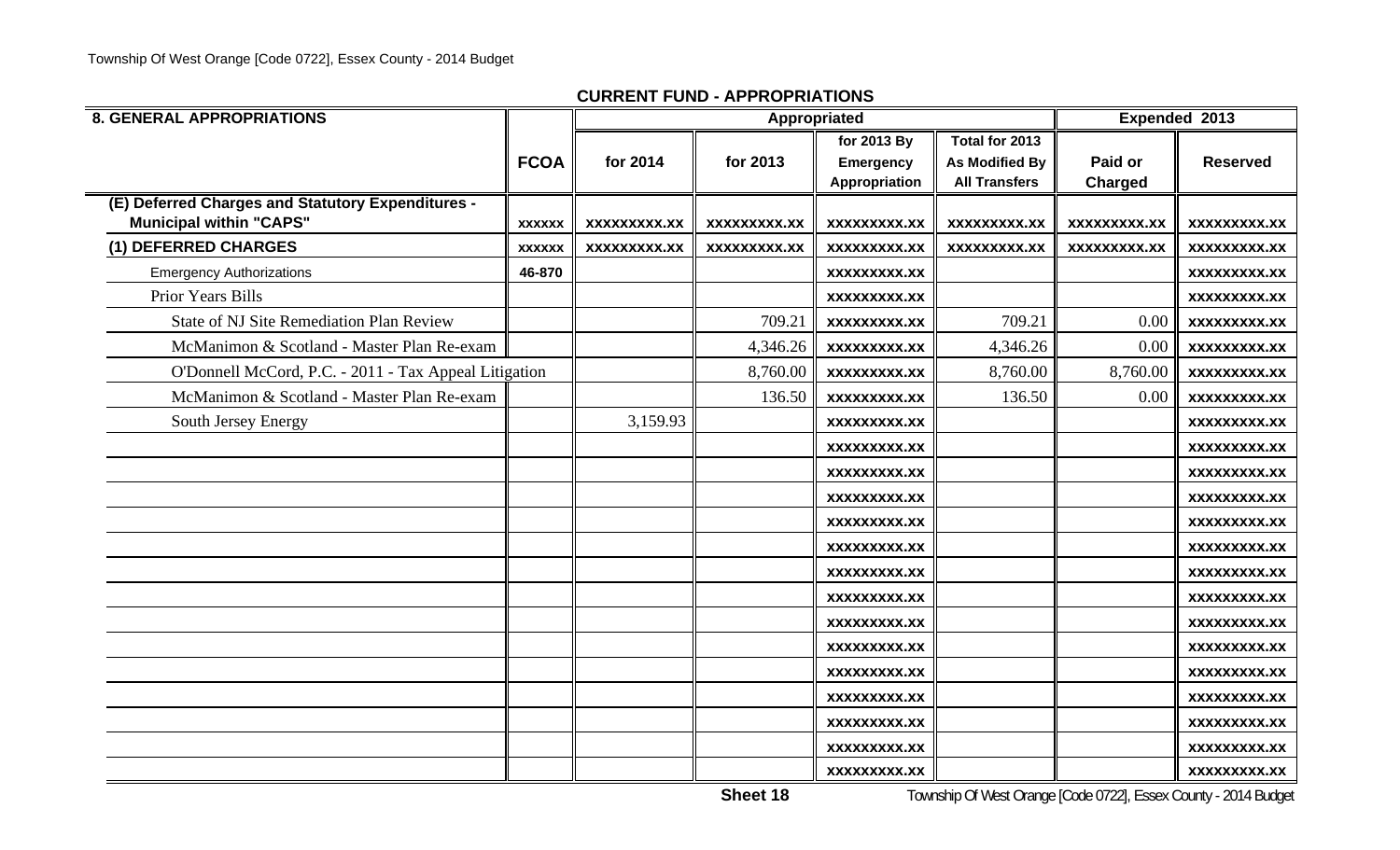| <b>8. GENERAL APPROPRIATIONS</b>                                                                |               |                     |                     | Appropriated                                     |                                                                 |                           | Expended 2013       |
|-------------------------------------------------------------------------------------------------|---------------|---------------------|---------------------|--------------------------------------------------|-----------------------------------------------------------------|---------------------------|---------------------|
|                                                                                                 | <b>FCOA</b>   | for 2014            | for 2013            | for 2013 By<br><b>Emergency</b><br>Appropriation | Total for 2013<br><b>As Modified By</b><br><b>All Transfers</b> | Paid or<br><b>Charged</b> | <b>Reserved</b>     |
| (E) Deferred Charges and Statutory Expenditures -<br><b>Municipal within "CAPS" (continued)</b> | <b>XXXXXX</b> | <b>XXXXXXXXX.XX</b> | <b>XXXXXXXXX.XX</b> | <b>XXXXXXXXX.XX</b>                              | <b>XXXXXXXXX.XX</b>                                             | <b>XXXXXXXXX.XX</b>       | <b>XXXXXXXXX.XX</b> |
| (2) STATUTORY EXPENDITURES:                                                                     | <b>XXXXXX</b> | <b>XXXXXXXXX.XX</b> | <b>XXXXXXXXX.XX</b> | <b>XXXXXXXXX.XX</b>                              | <b>XXXXXXXXX.XX</b>                                             | <b>XXXXXXXXX.XX</b>       | XXXXXXXXX.XX        |
| Contribution to:<br>Public Employees' Retirement System                                         | 36-471        | 953,794.00          | 915,268.00          |                                                  | 915,268.00                                                      | 905,517.87                | 9,750.13            |
| Social Security System (O.A.S.I.)                                                               | 36-472        | 1,069,085.26        | 1,077,979.00        |                                                  | 1,077,979.00                                                    | 1,015,558.79              | 62,420.21           |
| <b>Consolidated Police and Firemen's</b><br>Pension Fund                                        | 36-474        | 0.00                | 228.22              |                                                  | 228.22                                                          | 228.22                    | 0.00                |
| Police and Firemen's Retirement System<br>of N.J.                                               | 36-475        | 4,049,128.31        | 4,160,961.00        |                                                  | 4,160,961.00                                                    | 4,051,675.31              | 109,285.69          |
| Unemployment Insurance                                                                          | 23-225        |                     |                     |                                                  |                                                                 |                           |                     |
| Defined Contribution Retirement Program                                                         | 36-477        | 2,000.00            | 2,000.00            |                                                  | 2,000.00                                                        | 0.00                      | 2,000.00            |
| <b>PERS/PFRS Assessment</b>                                                                     |               | 0.00                | 17,502.17           |                                                  | 17,502.17                                                       | 17,502.17                 | 0.00                |
|                                                                                                 |               |                     |                     |                                                  |                                                                 |                           |                     |
|                                                                                                 |               |                     |                     |                                                  |                                                                 |                           |                     |
|                                                                                                 |               |                     |                     |                                                  |                                                                 |                           |                     |
|                                                                                                 |               |                     |                     |                                                  |                                                                 |                           |                     |
|                                                                                                 |               |                     |                     |                                                  |                                                                 |                           |                     |
|                                                                                                 |               |                     |                     |                                                  |                                                                 |                           |                     |
|                                                                                                 |               |                     |                     |                                                  |                                                                 |                           |                     |
| Total Deferred Charges and Statutory<br>Expenditures - Municipal within "CAPS"                  | 34-209        | 6,077,167.50        | 6,187,890.36        | 0.00                                             | 6,187,890.36                                                    | 5,999,242.36              | 183,456.03          |
|                                                                                                 |               |                     |                     |                                                  |                                                                 |                           |                     |
|                                                                                                 |               |                     |                     |                                                  |                                                                 |                           |                     |
| (G) Cash Deficit of Preceeding Year                                                             | 46-885        |                     |                     |                                                  |                                                                 |                           |                     |
|                                                                                                 |               |                     |                     |                                                  |                                                                 |                           |                     |
| (H-1) Total General Appropriations for Municipal<br><b>Purposes within "CAPS"</b>               | 34-299        | 55,997,397.49       | 57,518,109.16       | 0.00                                             | 57,518,109.16                                                   | 53,446,527.34             | 3,556,684.44        |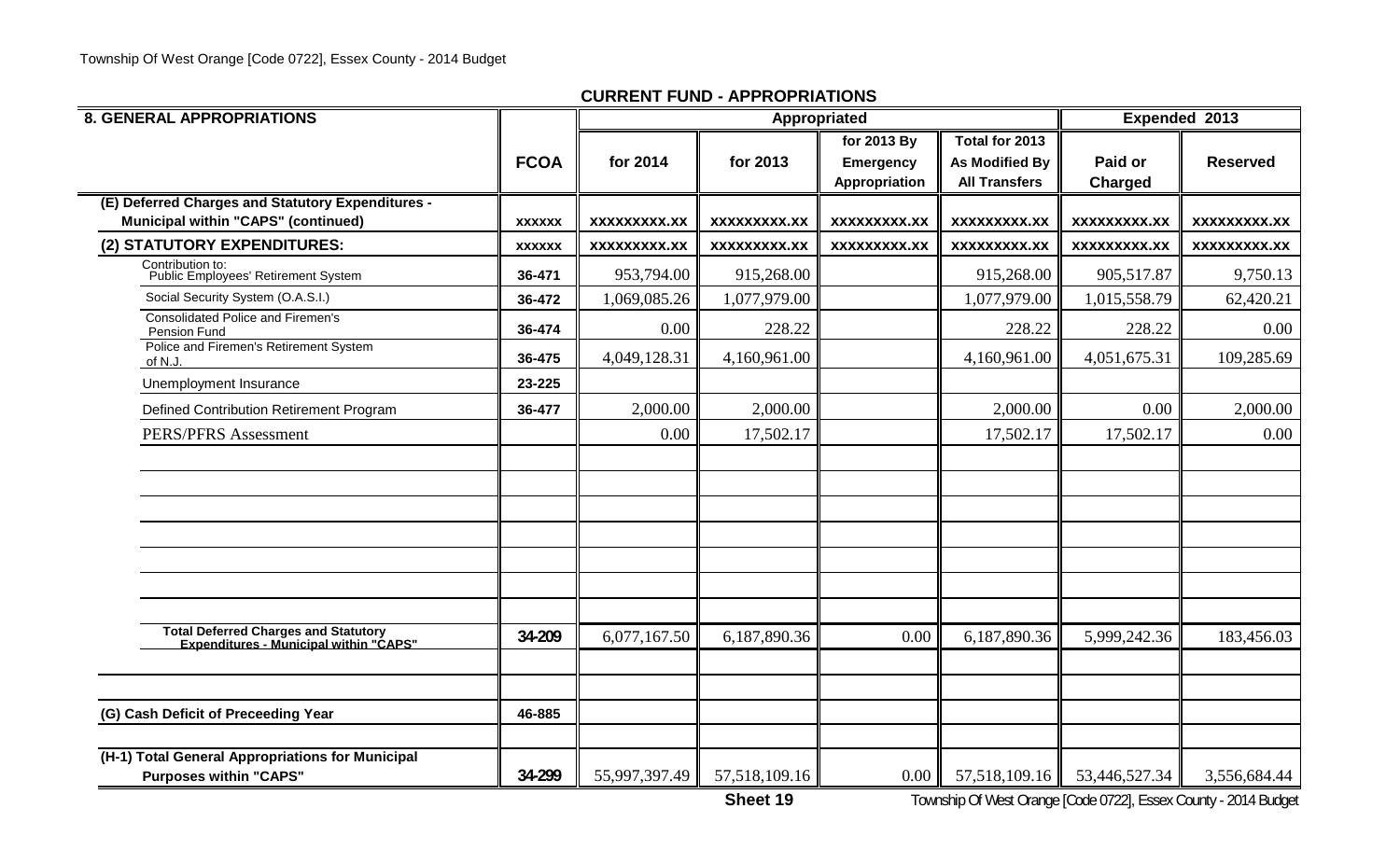#### Township Of West Orange [Code 0722], Essex County - 2014 Budget

| <b>8. GENERAL APPROPRIATIONS</b>                     |             |              |              | Appropriated                                     |                                                                 | Expended 2013      |                 |
|------------------------------------------------------|-------------|--------------|--------------|--------------------------------------------------|-----------------------------------------------------------------|--------------------|-----------------|
| (A) Operations - Excluded from "CAPS"                | <b>FCOA</b> | for 2014     | for 2013     | for 2013 By<br><b>Emergency</b><br>Appropriation | Total for 2013<br><b>As Modified By</b><br><b>All Transfers</b> | Paid or<br>Charged | <b>Reserved</b> |
|                                                      |             |              |              |                                                  |                                                                 |                    |                 |
| Police and Firemen's Retirement System               |             |              |              |                                                  |                                                                 |                    |                 |
| <b>Public Employees Retirement System</b>            | 36-471-2    |              |              |                                                  |                                                                 |                    |                 |
| Insurance                                            |             |              |              |                                                  |                                                                 |                    |                 |
| <b>Employee Group Health</b>                         | 23-220-2    | 0.00         | 33,425.86    |                                                  | 33,425.86                                                       | 33,425.86          | 0.00            |
| Chapter 10, P.L. 1977-Joint Outlet Sewer Maintenance | 31-455-2    | 2,603,842.73 | 2,656,336.30 |                                                  | 2,656,336.30                                                    | 2,650,362.82       | 5,973.48        |
| Maintenance of Free Public Library (Ch. 541-82, P.L. |             |              |              |                                                  |                                                                 |                    |                 |
| 1985)                                                | 29-390-2    | 1,932,696.59 | 1,989,172.65 |                                                  | 1,989,172.65                                                    | 1,989,172.65       | 0.00            |
| <b>Tax Appeal Refunds</b>                            | 30-426-2    | 650,000.00   | 650,000.00   |                                                  | 650,000.00                                                      | 350,000.00         | $0.00\,$        |
| <b>LOSAP-First Aid Pension Costs</b>                 | 30-476-2    | 0.00         | 0.00         |                                                  |                                                                 |                    |                 |
|                                                      |             |              |              |                                                  |                                                                 |                    |                 |
|                                                      |             |              |              |                                                  |                                                                 |                    |                 |
|                                                      |             |              |              |                                                  |                                                                 |                    |                 |
|                                                      |             |              |              |                                                  |                                                                 |                    |                 |
|                                                      |             |              |              |                                                  |                                                                 |                    |                 |
|                                                      |             |              |              |                                                  |                                                                 |                    |                 |
|                                                      |             |              |              |                                                  |                                                                 |                    |                 |
|                                                      |             |              |              |                                                  |                                                                 |                    |                 |
|                                                      |             |              |              |                                                  |                                                                 |                    |                 |
|                                                      |             |              |              |                                                  |                                                                 |                    |                 |
|                                                      |             |              |              |                                                  |                                                                 |                    |                 |
|                                                      |             |              |              |                                                  |                                                                 |                    |                 |
|                                                      |             |              |              |                                                  |                                                                 |                    |                 |
|                                                      |             |              |              |                                                  |                                                                 |                    |                 |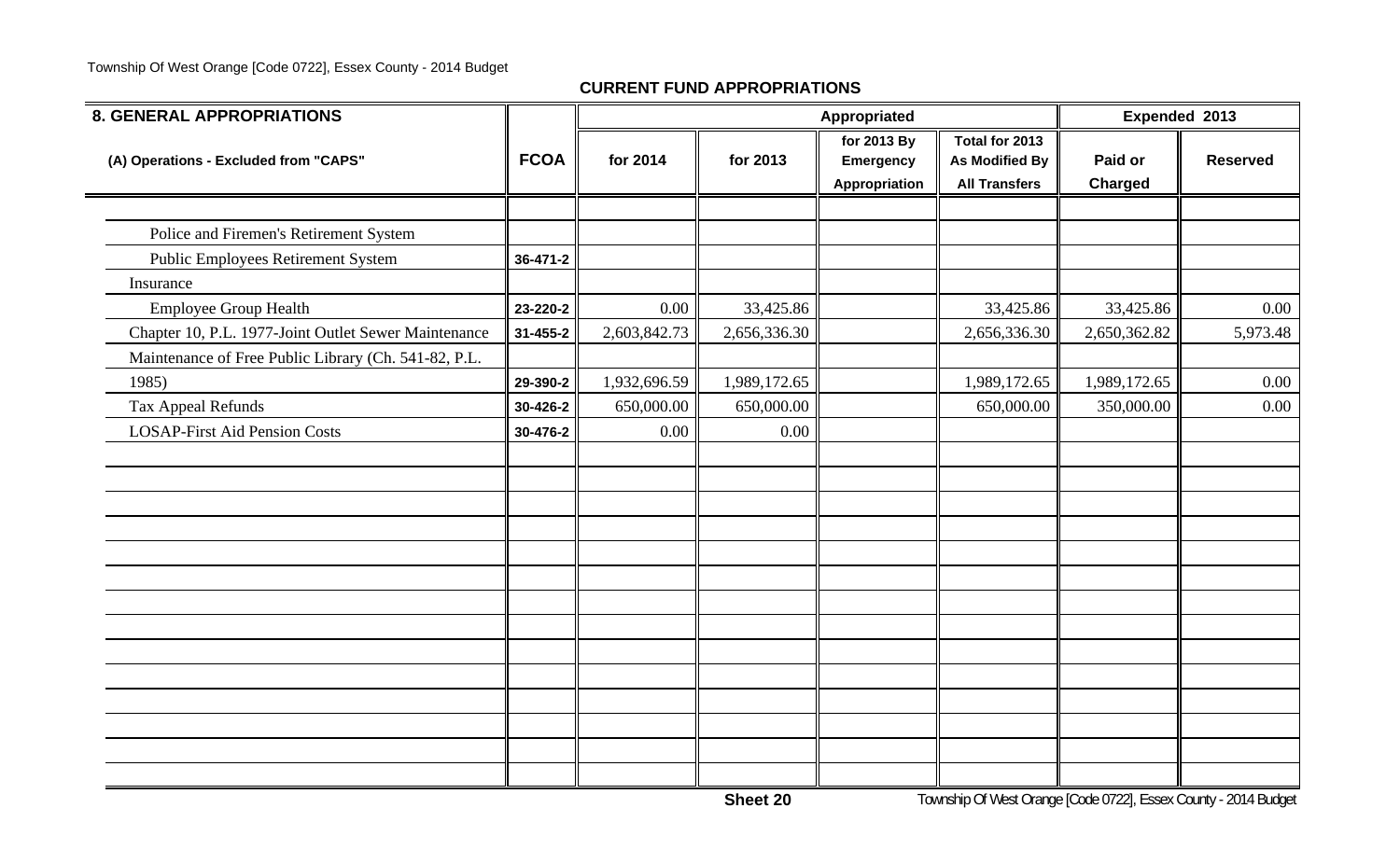| <b>8. GENERAL APPROPRIATIONS</b>                     |             |              |              | Appropriated                                     |                                                                 | Expended 2013             |                 |  |
|------------------------------------------------------|-------------|--------------|--------------|--------------------------------------------------|-----------------------------------------------------------------|---------------------------|-----------------|--|
| (A) Operations - Excluded from "CAPS"                | <b>FCOA</b> | for 2014     | for 2013     | for 2013 By<br><b>Emergency</b><br>Appropriation | Total for 2013<br><b>As Modified By</b><br><b>All Transfers</b> | Paid or<br><b>Charged</b> | <b>Reserved</b> |  |
|                                                      |             |              |              |                                                  |                                                                 |                           |                 |  |
|                                                      |             |              |              |                                                  |                                                                 |                           |                 |  |
|                                                      |             |              |              |                                                  |                                                                 |                           |                 |  |
|                                                      |             |              |              |                                                  |                                                                 |                           |                 |  |
|                                                      |             |              |              |                                                  |                                                                 |                           |                 |  |
|                                                      |             |              |              |                                                  |                                                                 |                           |                 |  |
|                                                      |             |              |              |                                                  |                                                                 |                           |                 |  |
|                                                      |             |              |              |                                                  |                                                                 |                           |                 |  |
|                                                      |             |              |              |                                                  |                                                                 |                           |                 |  |
|                                                      |             |              |              |                                                  |                                                                 |                           |                 |  |
|                                                      |             |              |              |                                                  |                                                                 |                           |                 |  |
|                                                      |             |              |              |                                                  |                                                                 |                           |                 |  |
|                                                      |             |              |              |                                                  |                                                                 |                           |                 |  |
|                                                      |             |              |              |                                                  |                                                                 |                           |                 |  |
|                                                      |             |              |              |                                                  |                                                                 |                           |                 |  |
|                                                      |             |              |              |                                                  |                                                                 |                           |                 |  |
|                                                      |             |              |              |                                                  |                                                                 |                           |                 |  |
|                                                      |             |              |              |                                                  |                                                                 |                           |                 |  |
|                                                      |             |              |              |                                                  |                                                                 |                           |                 |  |
|                                                      |             |              |              |                                                  |                                                                 |                           |                 |  |
|                                                      |             |              |              |                                                  |                                                                 |                           |                 |  |
|                                                      |             |              |              |                                                  |                                                                 |                           |                 |  |
| <b>Total Other Operations - Excluded from "CAPS"</b> | 34-300      | 5,186,539.32 | 5,328,934.81 | $0.00\,$                                         | 5,328,934.81                                                    | 5,022,961.33              | 5,973.48        |  |
|                                                      |             |              |              |                                                  |                                                                 |                           |                 |  |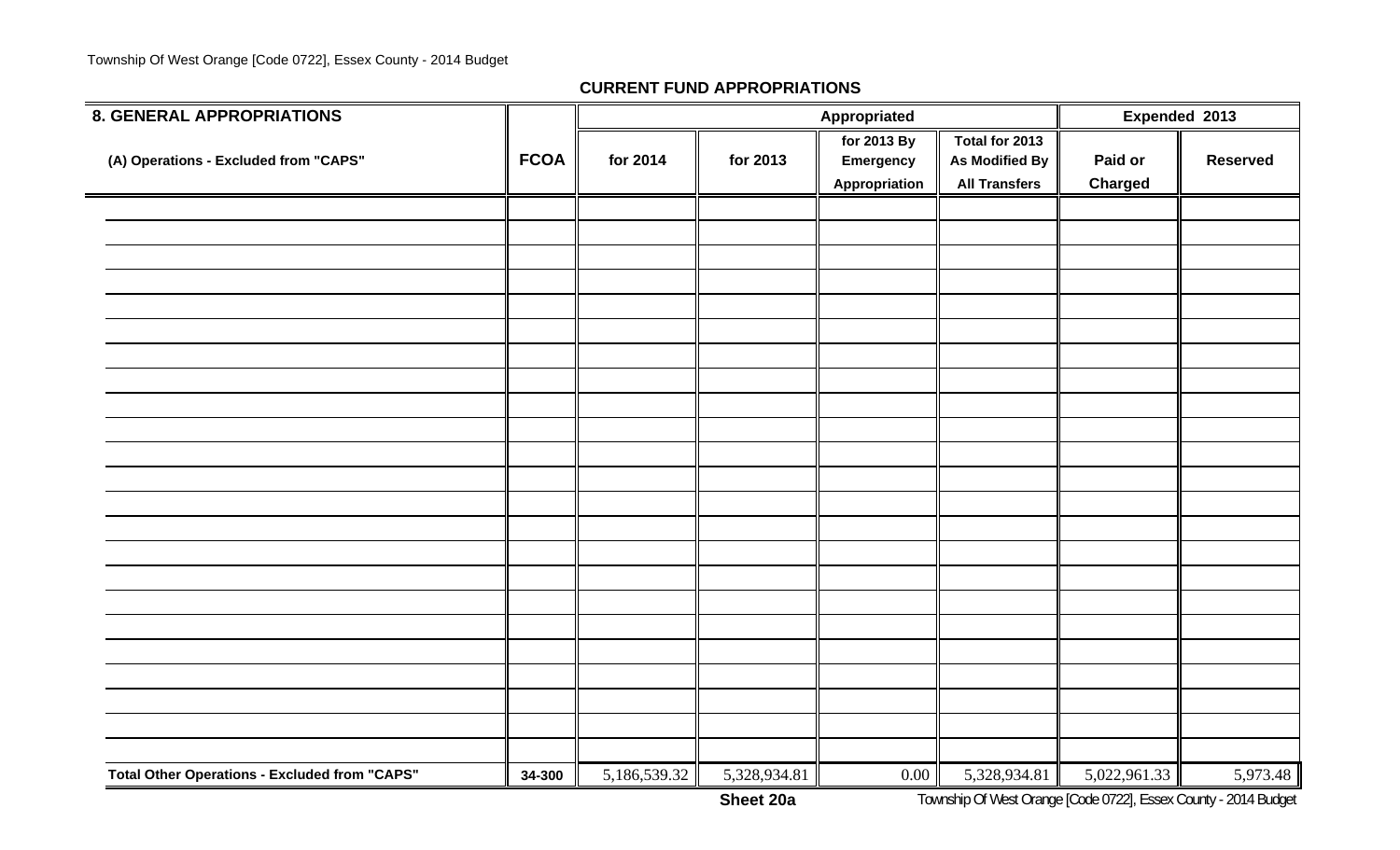| <b>8. GENERAL APPROPRIATIONS</b>                      |               |                    |                    | Appropriated                              |                                                          | Expended 2013             |                    |  |
|-------------------------------------------------------|---------------|--------------------|--------------------|-------------------------------------------|----------------------------------------------------------|---------------------------|--------------------|--|
| (A) Operations - Excluded from "CAPS"                 | <b>FCOA</b>   | for 2014           | for 2013           | for 2013 By<br>Emergency<br>Appropriation | Total for 2013<br>As Modified By<br><b>All Transfers</b> | Paid or<br><b>Charged</b> | <b>Reserved</b>    |  |
| <b>Uniform Construction Code</b>                      |               |                    |                    |                                           |                                                          |                           |                    |  |
| <b>Appropriations Offset by Increased</b>             | <b>XXXXXX</b> | <b>XXXXXXXXXXX</b> | <b>XXXXXXXXXXX</b> | <b>XXXXXXXXXXX</b>                        | <b>XXXXXXXXXXX</b>                                       | <b>XXXXXXXXXXX</b>        | <b>XXXXXXXXXXX</b> |  |
| Fee Revenues (N.J.A.C. 5:23-4.17)                     | <b>XXXXXX</b> | <b>XXXXXXXXXXX</b> | <b>XXXXXXXXXXX</b> | <b>XXXXXXXXXXX</b>                        | <b>XXXXXXXXXXX</b>                                       | <b>XXXXXXXXXXX</b>        | <b>XXXXXXXXXXX</b> |  |
|                                                       |               |                    |                    |                                           |                                                          |                           |                    |  |
|                                                       |               |                    |                    |                                           |                                                          |                           |                    |  |
|                                                       |               |                    |                    |                                           |                                                          |                           |                    |  |
|                                                       |               |                    |                    |                                           |                                                          |                           |                    |  |
|                                                       |               |                    |                    |                                           |                                                          |                           |                    |  |
|                                                       |               |                    |                    |                                           |                                                          |                           |                    |  |
|                                                       |               |                    |                    |                                           |                                                          |                           |                    |  |
|                                                       |               |                    |                    |                                           |                                                          |                           |                    |  |
|                                                       |               |                    |                    |                                           |                                                          |                           |                    |  |
|                                                       |               |                    |                    |                                           |                                                          |                           |                    |  |
|                                                       |               |                    |                    |                                           |                                                          |                           |                    |  |
|                                                       |               |                    |                    |                                           |                                                          |                           |                    |  |
|                                                       |               |                    |                    |                                           |                                                          |                           |                    |  |
|                                                       |               |                    |                    |                                           |                                                          |                           |                    |  |
|                                                       |               |                    |                    |                                           |                                                          |                           |                    |  |
|                                                       |               |                    |                    |                                           |                                                          |                           |                    |  |
|                                                       |               |                    |                    |                                           |                                                          |                           |                    |  |
|                                                       |               |                    |                    |                                           |                                                          |                           |                    |  |
|                                                       |               |                    |                    |                                           |                                                          |                           |                    |  |
|                                                       |               |                    |                    |                                           |                                                          |                           |                    |  |
| <b>Total Uniform Construction Code Appropriations</b> | 22-999        | 0.00               | 0.00               | 0.00                                      | $0.00\,$                                                 | 0.00                      | $0.00\,$           |  |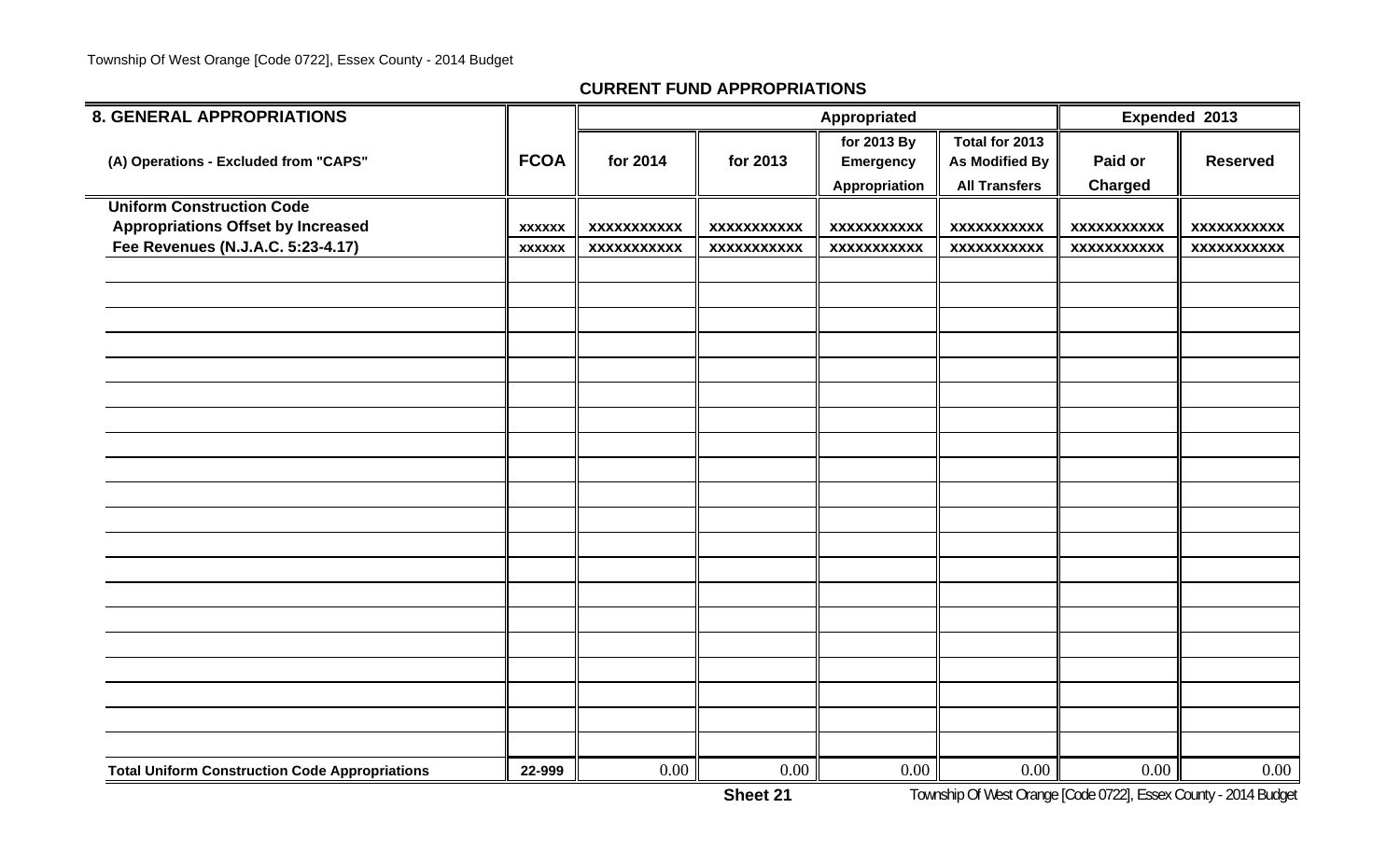| <b>8. GENERAL APPROPRIATIONS</b>       |               |                    |                    | Appropriated                                            |                                                                 | Expended 2013      |                    |  |
|----------------------------------------|---------------|--------------------|--------------------|---------------------------------------------------------|-----------------------------------------------------------------|--------------------|--------------------|--|
| (A) Operations - Excluded from "CAPS"  | <b>FCOA</b>   | for 2014           | for 2013           | for 2013 By<br><b>Emergency</b><br><b>Appropriation</b> | Total for 2013<br><b>As Modified By</b><br><b>All Transfers</b> | Paid or<br>Charged | <b>Reserved</b>    |  |
| <b>Shared Service Agreements</b>       | <b>XXXXXX</b> | <b>XXXXXXXXXXX</b> | <b>XXXXXXXXXXX</b> | <b>XXXXXXXXXXX</b>                                      | <b>XXXXXXXXXXX</b>                                              | <b>XXXXXXXXXXX</b> | <b>XXXXXXXXXXX</b> |  |
| <b>School Board Election</b>           |               |                    |                    |                                                         |                                                                 |                    |                    |  |
| Salaries and Wages                     | 42-120-1      | 0.00               | 0.00               |                                                         | 0.00                                                            |                    |                    |  |
| Other Expenses                         | 42-120-2      | 0.00               | 0.00               |                                                         | $0.00\,$                                                        |                    |                    |  |
| Borough of Roseland                    |               |                    |                    |                                                         |                                                                 |                    |                    |  |
| Salaries and Wages                     | 42-150-1      | 0.00               | 0.00               |                                                         | 0.00                                                            |                    |                    |  |
| <b>Essex Fells Health Ilsa</b>         |               |                    |                    |                                                         |                                                                 |                    |                    |  |
| Salaries and Wages                     |               | 10,269.00          | 10,068.00          |                                                         | 10,068.00                                                       | 0.00               | 10,068.00          |  |
| <b>Essex County CJIS Network</b>       |               |                    |                    |                                                         |                                                                 |                    |                    |  |
| <b>Other Expenses</b>                  |               | 5,018.53           | 5,018.53           |                                                         | 5,018.53                                                        | 0.00               | 5,018.53           |  |
|                                        |               |                    |                    |                                                         |                                                                 |                    |                    |  |
|                                        |               |                    |                    |                                                         |                                                                 |                    |                    |  |
|                                        |               |                    |                    |                                                         |                                                                 |                    |                    |  |
|                                        |               |                    |                    |                                                         |                                                                 |                    |                    |  |
|                                        |               |                    |                    |                                                         |                                                                 |                    |                    |  |
|                                        |               |                    |                    |                                                         |                                                                 |                    |                    |  |
|                                        |               |                    |                    |                                                         |                                                                 |                    |                    |  |
|                                        |               |                    |                    |                                                         |                                                                 |                    |                    |  |
|                                        |               |                    |                    |                                                         |                                                                 |                    |                    |  |
|                                        |               |                    |                    |                                                         |                                                                 |                    |                    |  |
|                                        |               |                    |                    |                                                         |                                                                 |                    |                    |  |
|                                        |               |                    |                    |                                                         |                                                                 |                    |                    |  |
|                                        |               |                    |                    |                                                         |                                                                 |                    |                    |  |
| <b>Total Shared Service Agreements</b> | 42-999        | 15,287.53          | 15,086.53          | 0.00                                                    | 15,086.53                                                       | 0.00               | 15,086.53          |  |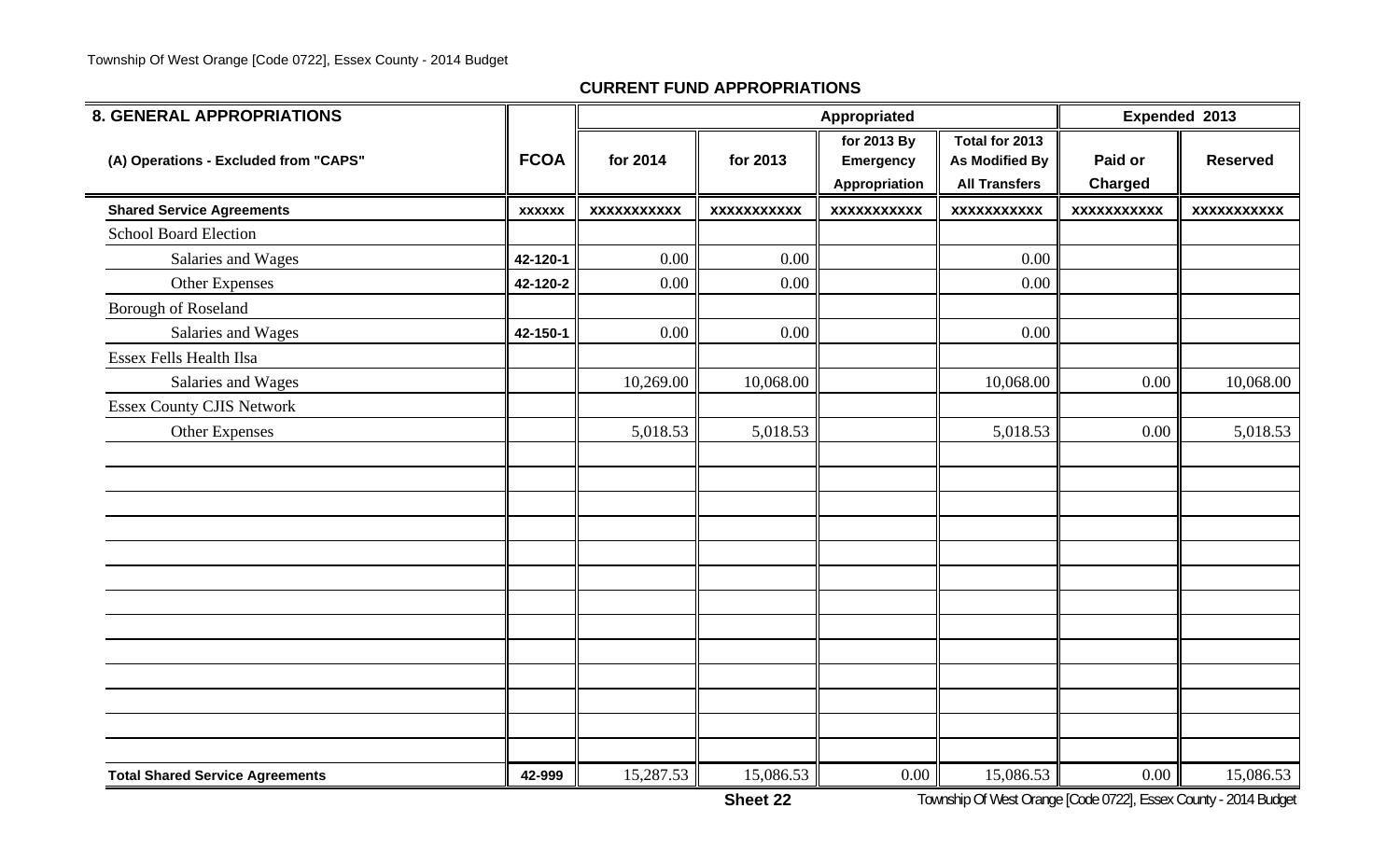| <b>8. GENERAL APPROPRIATIONS</b>                 |               |                    |                    | Appropriated                                     |                                                                 | Expended 2013             |                    |  |
|--------------------------------------------------|---------------|--------------------|--------------------|--------------------------------------------------|-----------------------------------------------------------------|---------------------------|--------------------|--|
| (A) Operations - Excluded from "CAPS"            | <b>FCOA</b>   | for 2014           | for 2013           | for 2013 By<br><b>Emergency</b><br>Appropriation | Total for 2013<br><b>As Modified By</b><br><b>All Transfers</b> | Paid or<br><b>Charged</b> | <b>Reserved</b>    |  |
| <b>Additional Appropriations Offset by</b>       |               |                    |                    |                                                  |                                                                 |                           |                    |  |
| Revenues (N.J.S. 40A:4-45.3h)                    | <b>XXXXXX</b> | <b>XXXXXXXXXXX</b> | <b>XXXXXXXXXXX</b> | <b>XXXXXXXXXXX</b>                               | <b>XXXXXXXXXXX</b>                                              | <b>XXXXXXXXXXX</b>        | <b>XXXXXXXXXXX</b> |  |
|                                                  |               |                    |                    |                                                  |                                                                 |                           |                    |  |
|                                                  |               |                    |                    |                                                  |                                                                 |                           |                    |  |
|                                                  |               |                    |                    |                                                  |                                                                 |                           |                    |  |
|                                                  |               |                    |                    |                                                  |                                                                 |                           |                    |  |
|                                                  |               |                    |                    |                                                  |                                                                 |                           |                    |  |
|                                                  |               |                    |                    |                                                  |                                                                 |                           |                    |  |
|                                                  |               |                    |                    |                                                  |                                                                 |                           |                    |  |
|                                                  |               |                    |                    |                                                  |                                                                 |                           |                    |  |
|                                                  |               |                    |                    |                                                  |                                                                 |                           |                    |  |
|                                                  |               |                    |                    |                                                  |                                                                 |                           |                    |  |
|                                                  |               |                    |                    |                                                  |                                                                 |                           |                    |  |
|                                                  |               |                    |                    |                                                  |                                                                 |                           |                    |  |
|                                                  |               |                    |                    |                                                  |                                                                 |                           |                    |  |
|                                                  |               |                    |                    |                                                  |                                                                 |                           |                    |  |
|                                                  |               |                    |                    |                                                  |                                                                 |                           |                    |  |
|                                                  |               |                    |                    |                                                  |                                                                 |                           |                    |  |
|                                                  |               |                    |                    |                                                  |                                                                 |                           |                    |  |
|                                                  |               |                    |                    |                                                  |                                                                 |                           |                    |  |
|                                                  |               |                    |                    |                                                  |                                                                 |                           |                    |  |
|                                                  |               |                    |                    |                                                  |                                                                 |                           |                    |  |
| <b>Total Additional Appropriations Offset by</b> |               |                    |                    |                                                  |                                                                 |                           |                    |  |
| Revenues (N.J.S. 40A:4-45.3h)                    | 34-303        | 0.00               | $0.00\,$           | 0.00                                             | $0.00\,$                                                        | 0.00                      | $0.00\,$           |  |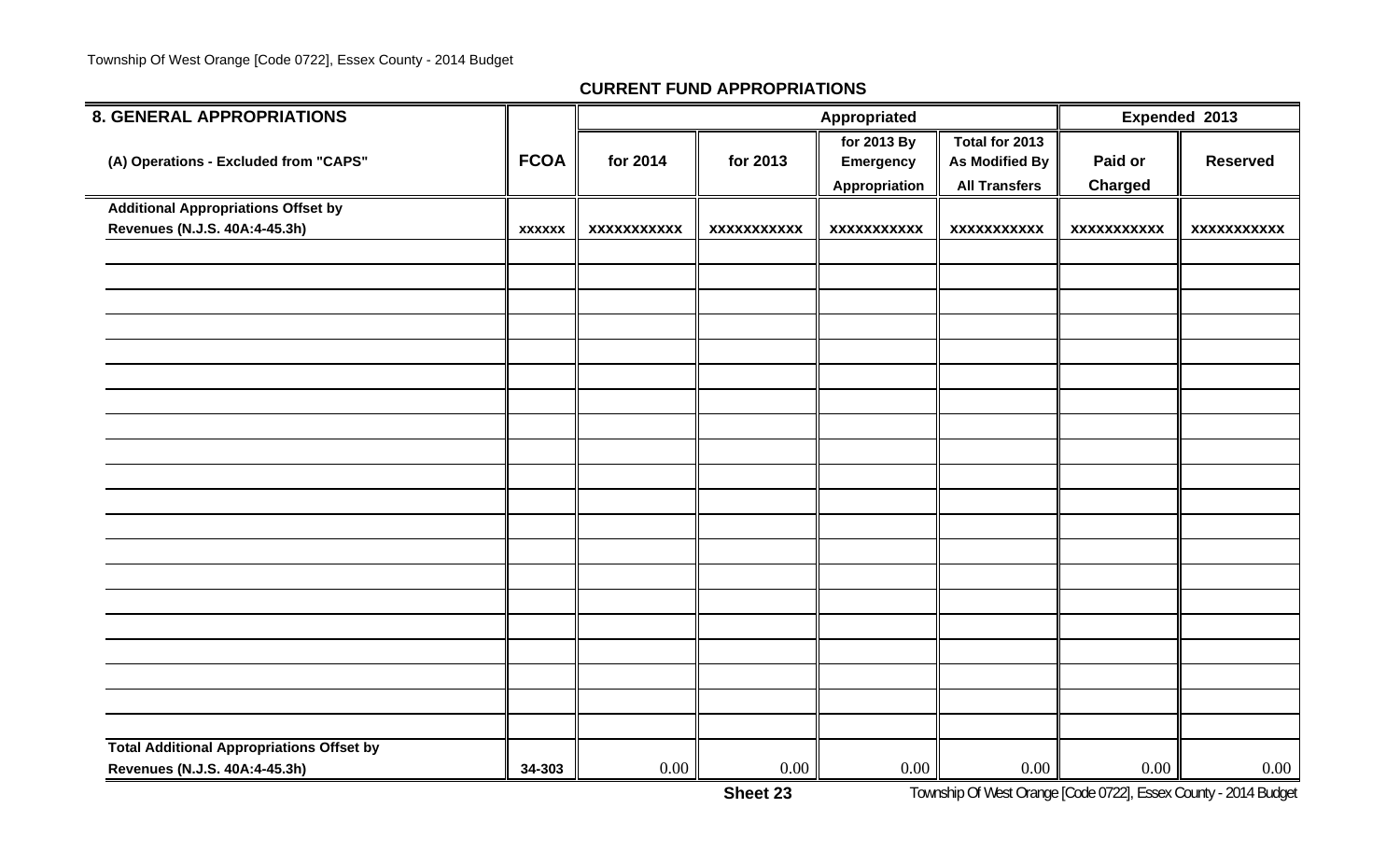| <b>8. GENERAL APPROPRIATIONS</b>                      |              |                    |                    | Appropriated                                     |                                                          |                           | Expended 2013      |
|-------------------------------------------------------|--------------|--------------------|--------------------|--------------------------------------------------|----------------------------------------------------------|---------------------------|--------------------|
| (A) Operations - Excluded from "CAPS"                 | <b>FCOA</b>  | for 2014           | for 2013           | for 2013 By<br><b>Emergency</b><br>Appropriation | Total for 2013<br>As Modified By<br><b>All Transfers</b> | Paid or<br><b>Charged</b> | <b>Reserved</b>    |
| <b>Public and Private Programs Offset by Revenues</b> | <b>XXXXX</b> | <b>XXXXXXXXXXX</b> | <b>XXXXXXXXXXX</b> | <b>XXXXXXXXXXX</b>                               | <b>XXXXXXXXXXX</b>                                       | <b>XXXXXXXXXXX</b>        | <b>XXXXXXXXXXX</b> |
| Public Health Priority Funding Act of 1977            | 41-785-2     |                    |                    |                                                  |                                                          |                           |                    |
| Drunk Driving Enforcement Fund                        | 41-745-1     |                    |                    |                                                  |                                                          |                           |                    |
| NJ Dept of Ennvironmental Protection                  |              |                    |                    |                                                  |                                                          |                           |                    |
| <b>Clean Communities Program</b>                      | 41-770-2     | 69,098.00          | 69,098.00          |                                                  | 69,098.00                                                | 69,098.00                 | 0.00               |
| NJ Dept of Solid Waste Administration                 |              |                    |                    |                                                  |                                                          |                           |                    |
| <b>Recycling Tonnage Grant</b>                        | 41-701-2     | 52,009.07          | 52,009.07          |                                                  | 52,009.07                                                | 52,009.07                 | 0.00               |
| <b>U.S. Department of Energy</b>                      |              |                    |                    |                                                  |                                                          |                           |                    |
| <b>Energy Efficiency and Conservation Block</b>       |              |                    |                    |                                                  |                                                          |                           |                    |
| Grant                                                 | 41-748-2     |                    |                    |                                                  |                                                          |                           |                    |
| <b>CTTEC Grant</b>                                    |              | 34,106.62          | 34,106.62          |                                                  | 34,106.62                                                | 34,106.62                 | 0.00               |
| <b>EMMA Assistance - Fire</b>                         | 41-747-2     | 5,000.00           | 5,000.00           |                                                  | 5,000.00                                                 | 5,000.00                  | 0.00               |
| Essex County Office on Aging-Title III Older          |              |                    |                    |                                                  |                                                          |                           |                    |
| Americans Act                                         | 41-709-2     | 17,171.00          | 17,171.00          |                                                  | 17,171.00                                                | 17,171.00                 | 0.00               |
| Essex County Office on Aging-Title III Older          |              |                    |                    |                                                  |                                                          |                           |                    |
| <b>Americans Act Match</b>                            |              | 164.00             | 164.00             |                                                  | 164.00                                                   | 164.00                    | 0.00               |
| West Orange Municipal Alliance                        | 41-703-2     | 59,800.00          | 59,800.00          |                                                  | 59,800.00                                                | 59,800.00                 | 0.00               |
| Safe and Secure Communities Program                   | 41-704-1     |                    |                    |                                                  |                                                          |                           |                    |
| <b>Clean Energy Program</b>                           |              |                    |                    |                                                  |                                                          |                           |                    |
| <b>SAFER Grant</b>                                    | 41-739-2     | 659,625.00         | 659,625.00         |                                                  | 659,625.00                                               | 659,625.00                | 0.00               |
| West Orange Municipal Alliance Match                  |              | 14,950.00          | 14,950.00          |                                                  | 14,950.00                                                | 14,950.00                 | 0.00               |
| <b>St. Cloud Historic Preservation Survey</b>         | 41-708-2     | 24,500.00          | 24,500.00          |                                                  | 24,500.00                                                | 24,500.00                 | 0.00               |
| NJ Transit-Commuter Shuttle                           | 41-739-2     |                    |                    |                                                  |                                                          |                           |                    |
| County of Essex-Delinquency Prevention Grant          | 41-743-2     | 18,563.00          | 18,563.00          |                                                  | 18,563.00                                                | 18,563.00                 | 0.00               |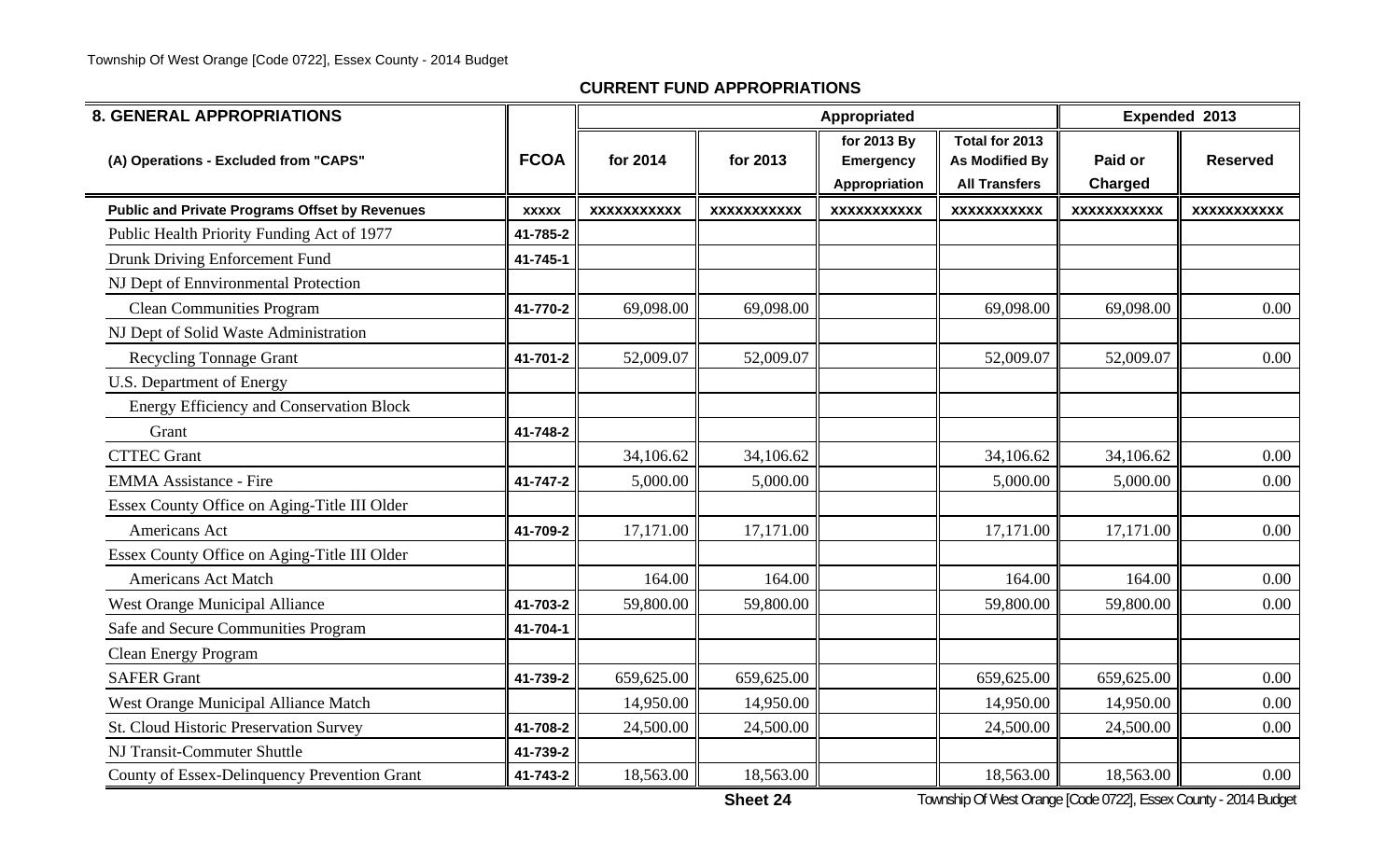| <b>8. GENERAL APPROPRIATIONS</b>                                     |               |                    |                    | Appropriated                                     |                                                          |                    | Expended 2013      |  |
|----------------------------------------------------------------------|---------------|--------------------|--------------------|--------------------------------------------------|----------------------------------------------------------|--------------------|--------------------|--|
| (A) Operations - Excluded from "CAPS" (continued)                    | <b>FCOA</b>   | for 2014           | for 2013           | for 2013 By<br><b>Emergency</b><br>Appropriation | Total for 2013<br>As Modified By<br><b>All Transfers</b> | Paid or<br>Charged | <b>Reserved</b>    |  |
| <b>Public and Private Programs Offset</b><br>by Revenues (continued) | <b>XXXXXX</b> | <b>XXXXXXXXXXX</b> | <b>XXXXXXXXXXX</b> | <b>XXXXXXXXXXX</b>                               | <b>XXXXXXXXXXX</b>                                       | <b>XXXXXXXXXXX</b> | <b>XXXXXXXXXXX</b> |  |
| New Jersey Department of Environmental Protection                    |               |                    |                    |                                                  |                                                          |                    |                    |  |
| No Net Loss Reforestation Act                                        | 41-725-2      |                    |                    |                                                  |                                                          |                    |                    |  |
| Cops In Shops                                                        | 41-746-2      |                    |                    |                                                  |                                                          |                    |                    |  |
| <b>Body Armor Replacement Fund</b>                                   |               | 8,641.61           | 8,641.61           |                                                  | 8,641.61                                                 | 8,641.61           | 0.00               |  |
| <b>Assistance to Firefighters Grant</b>                              | 41-710-2      |                    |                    |                                                  |                                                          |                    |                    |  |
| PSE&G Grant                                                          |               | 128,593.00         | 128,593.00         |                                                  | 128,593.00                                               | 128,593.00         | 0.00               |  |
| <b>ABC</b> Grant                                                     |               | 14,652.03          | 14,652.03          |                                                  | 14,652.03                                                | 14,652.03          | 0.00               |  |
| Property Acquisition-Parking Garage                                  | 41-727-2      |                    |                    |                                                  |                                                          |                    |                    |  |
| <b>Edward Byrne Memorial Justice Assistance Grant</b>                | 41-738-2      |                    |                    |                                                  |                                                          |                    |                    |  |
| NJHOA-H1N1 Corrective Action                                         | 41-716-2      |                    |                    |                                                  |                                                          |                    |                    |  |
| NJDHSS-Influenza H1N1 Virus                                          | 41-742-2      |                    |                    |                                                  |                                                          |                    |                    |  |
| NJ Dept. of Law and Public Safety                                    |               |                    |                    |                                                  |                                                          |                    |                    |  |
| <b>Pedestrain Safety Enforcement</b>                                 | 41-717-1      |                    |                    |                                                  |                                                          |                    |                    |  |
| County of Essex-ILEA Grant                                           |               |                    |                    |                                                  |                                                          |                    |                    |  |
| <b>Bullet Proof Vest Program Grant</b>                               |               | 14,875.00          | 14,875.00          |                                                  | 14,875.00                                                | 14,875.00          | 0.00               |  |
| <b>Total Public and Private Programs Offset</b><br>by Revenue        | 40-999        | 1,121,748.33       | 1,121,748.33       | 0.00                                             | 1,121,748.33                                             | 1,121,748.33       | 0.00               |  |
| <b>Total Operations - Excluded from "CAPS"</b>                       | 34-305        | 6,323,575.18       | 6,465,769.67       | 0.00                                             | 6,465,769.67                                             | 6,144,709.66       | 21,060.01          |  |
| Detail:                                                              |               |                    |                    |                                                  |                                                          |                    |                    |  |
| <b>Salaries &amp; Wages</b>                                          | 34-305-1      | 27,604.00          | 27,403.00          | 0.00                                             | 27,403.00                                                | 17,335.00          | 10,068.00          |  |
| <b>Other Expenses</b>                                                | 34-305-2      | 6,295,971.18       | 6,438,366.67       | 0.00                                             | 6,438,366.67                                             | 6,127,374.66       | 10,992.01          |  |

**Sheet 25**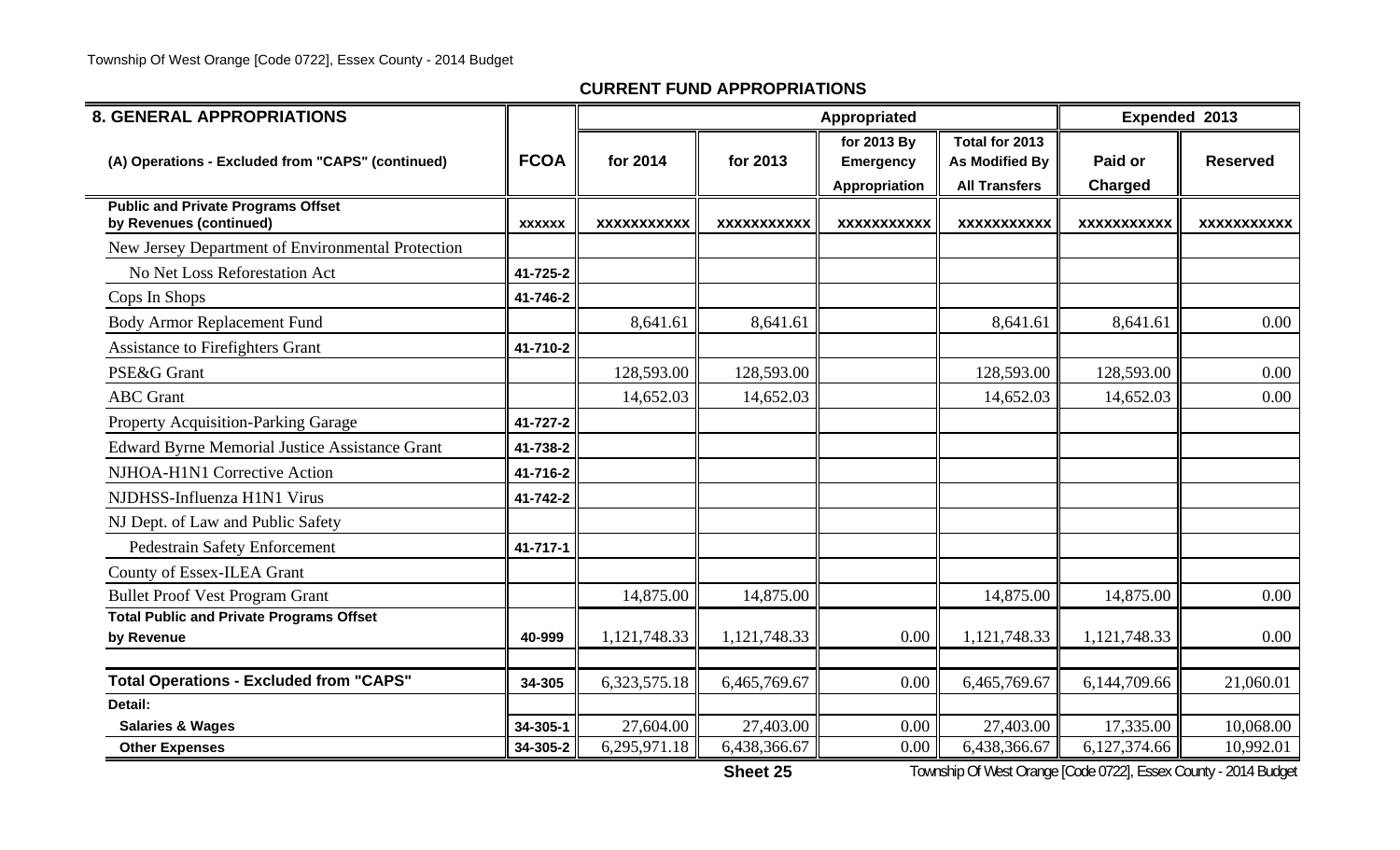| <b>8. GENERAL APPROPRIATIONS</b>                |             |            |           | Appropriated                    |                                         | Expended 2013  |                 |
|-------------------------------------------------|-------------|------------|-----------|---------------------------------|-----------------------------------------|----------------|-----------------|
| (C) Capital Improvements - Excluded from "CAPS" | <b>FCOA</b> | for 2014   | for 2013  | for 2013 By<br><b>Emergency</b> | Total for 2013<br><b>As Modified By</b> | Paid or        | <b>Reserved</b> |
|                                                 |             |            |           | Appropriation                   | <b>All Transfers</b>                    | <b>Charged</b> |                 |
| <b>Down Payments on Improvements</b>            | 44-902      |            |           |                                 |                                         |                |                 |
| <b>Capital Improvement Fund</b>                 | 44-901      | 150,000.00 | 50,000.00 | <b>XXXXXXXXXX</b>               | 50,000.00                               | 50,000.00      | $0.00\,$        |
|                                                 |             |            |           |                                 |                                         |                |                 |
|                                                 |             |            |           |                                 |                                         |                |                 |
|                                                 |             |            |           |                                 |                                         |                |                 |
|                                                 |             |            |           |                                 |                                         |                |                 |
|                                                 |             |            |           |                                 |                                         |                |                 |
|                                                 |             |            |           |                                 |                                         |                |                 |
|                                                 |             |            |           |                                 |                                         |                |                 |
|                                                 |             |            |           |                                 |                                         |                |                 |
|                                                 |             |            |           |                                 |                                         |                |                 |
|                                                 |             |            |           |                                 |                                         |                |                 |
|                                                 |             |            |           |                                 |                                         |                |                 |
|                                                 |             |            |           |                                 |                                         |                |                 |
|                                                 |             |            |           |                                 |                                         |                |                 |
|                                                 |             |            |           |                                 |                                         |                |                 |
|                                                 |             |            |           |                                 |                                         |                |                 |
|                                                 |             |            |           |                                 |                                         |                |                 |
|                                                 |             |            |           |                                 |                                         |                |                 |
|                                                 |             |            |           |                                 |                                         |                |                 |
|                                                 |             |            |           |                                 |                                         |                |                 |
|                                                 |             |            |           |                                 |                                         |                |                 |
|                                                 |             |            |           |                                 |                                         |                |                 |
|                                                 |             |            |           |                                 |                                         |                |                 |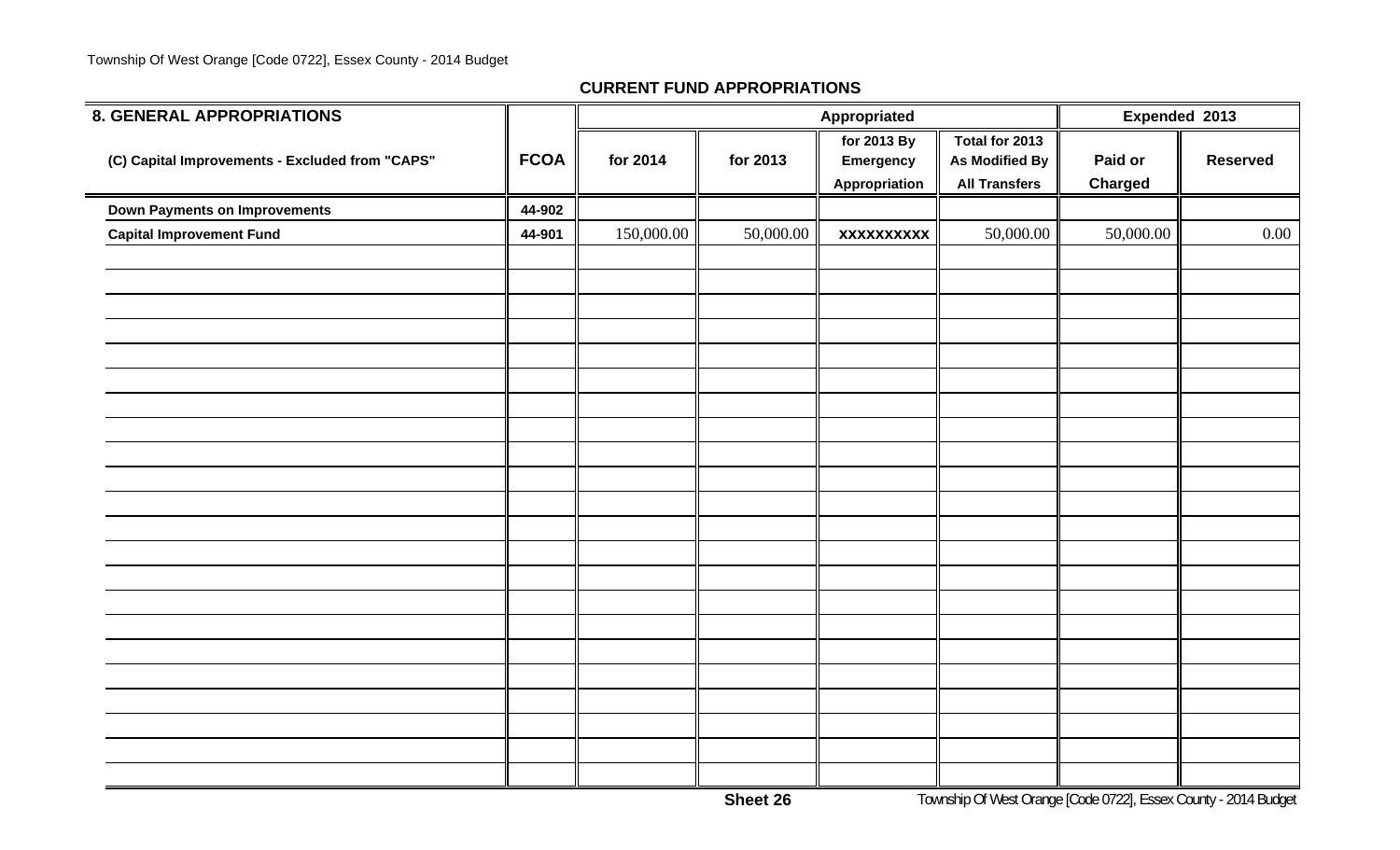| <b>8. GENERAL APPROPRIATIONS</b>                         |               |                    |                    | Appropriated                                     |                                                                 | Expended 2013             |                    |
|----------------------------------------------------------|---------------|--------------------|--------------------|--------------------------------------------------|-----------------------------------------------------------------|---------------------------|--------------------|
| (C) Capital Improvements - Excluded from "CAPS"          | <b>FCOA</b>   | for 2014           | for 2013           | for 2013 By<br><b>Emergency</b><br>Appropriation | Total for 2013<br><b>As Modified By</b><br><b>All Transfers</b> | Paid or<br><b>Charged</b> | <b>Reserved</b>    |
|                                                          |               |                    |                    |                                                  |                                                                 |                           |                    |
|                                                          |               |                    |                    |                                                  |                                                                 |                           |                    |
| <b>Public and Private Programs Offset by Revenues:</b>   | <b>XXXXXX</b> | <b>XXXXXXXXXXX</b> | <b>XXXXXXXXXXX</b> | <b>XXXXXXXXXXX</b>                               | <b>XXXXXXXXXXX</b>                                              | <b>XXXXXXXXXXX</b>        | <b>XXXXXXXXXXX</b> |
| New Jersey DOT Trust Fund Authority Act                  | 41-865        |                    |                    |                                                  |                                                                 |                           |                    |
| Belle Terre Road and Roosevelt Ave.                      |               |                    |                    |                                                  |                                                                 |                           |                    |
| NJDOT - Misc Streets - 2013                              |               | 200,715.00         | 200,715.00         |                                                  | 200,715.00                                                      | 200,715.00                | 0.00               |
|                                                          |               |                    |                    |                                                  |                                                                 |                           |                    |
|                                                          |               |                    |                    |                                                  |                                                                 |                           |                    |
|                                                          |               |                    |                    |                                                  |                                                                 |                           |                    |
|                                                          |               |                    |                    |                                                  |                                                                 |                           |                    |
|                                                          |               |                    |                    |                                                  |                                                                 |                           |                    |
|                                                          |               |                    |                    |                                                  |                                                                 |                           |                    |
|                                                          |               |                    |                    |                                                  |                                                                 |                           |                    |
|                                                          |               |                    |                    |                                                  |                                                                 |                           |                    |
|                                                          |               |                    |                    |                                                  |                                                                 |                           |                    |
|                                                          |               |                    |                    |                                                  |                                                                 |                           |                    |
|                                                          |               |                    |                    |                                                  |                                                                 |                           |                    |
|                                                          |               |                    |                    |                                                  |                                                                 |                           |                    |
|                                                          |               |                    |                    |                                                  |                                                                 |                           |                    |
| <b>Total Capital Improvements - Excluded from "CAPS"</b> | 44-999        | 350,715.00         | 250,715.00         | 0.00                                             | 250,715.00                                                      | 250,715.00                | 0.00               |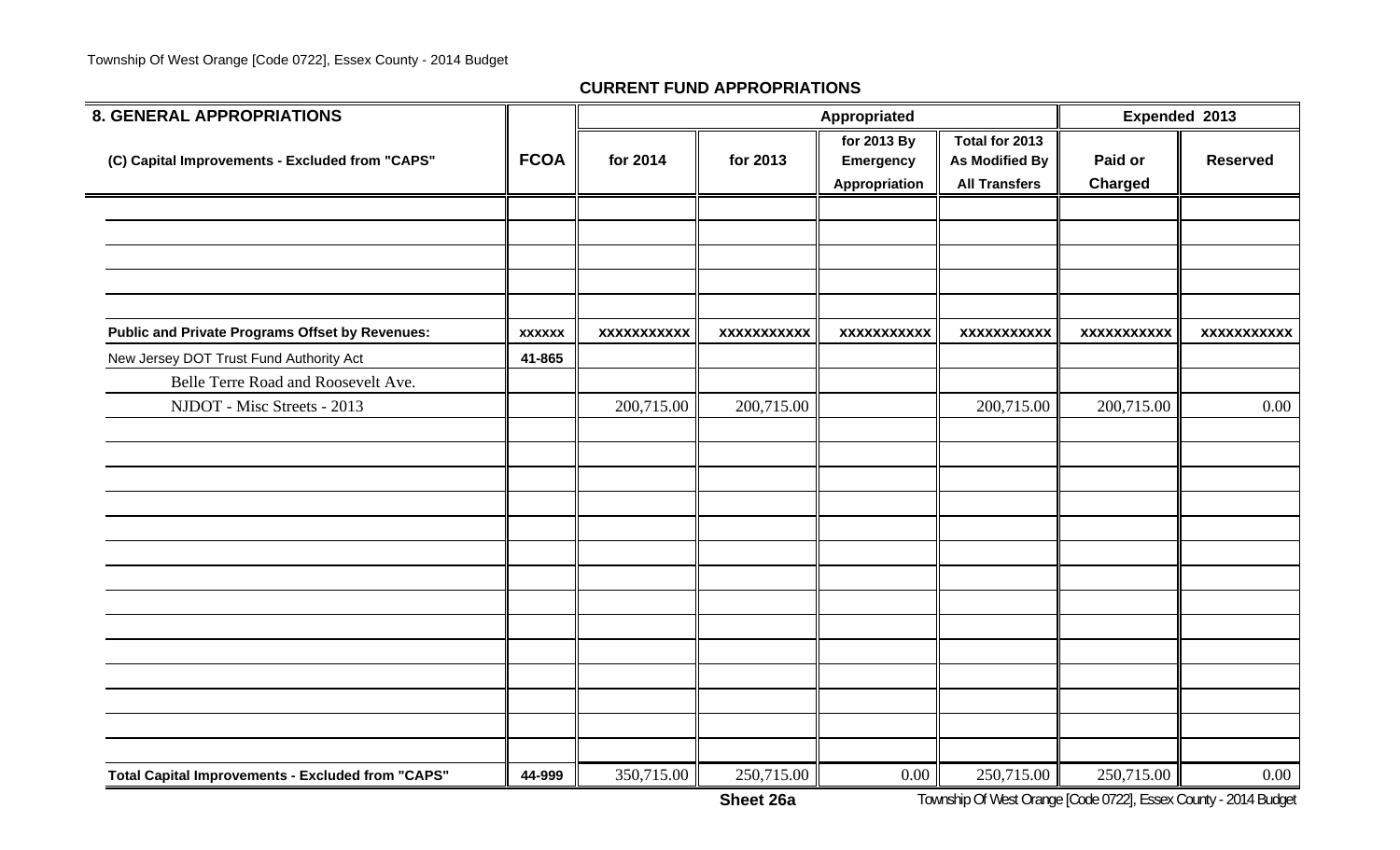| <b>8. GENERAL APPROPRIATIONS</b>                           |               |                    |                    | Appropriated       |                       | Expended 2013      |                    |
|------------------------------------------------------------|---------------|--------------------|--------------------|--------------------|-----------------------|--------------------|--------------------|
|                                                            |               |                    |                    | for 2013 By        | Total for 2013        |                    |                    |
| (D) Municipal Debt Service - Excluded from "CAPS"          | <b>FCOA</b>   | for 2014           | for 2013           | <b>Emergency</b>   | <b>As Modified By</b> | Paid or            | <b>Reserved</b>    |
|                                                            |               |                    |                    | Appropriation      | <b>All Transfers</b>  | Charged            |                    |
| Payment of Bond Principal                                  | 45-920        | 3,530,000.00       | 3,345,000.00       |                    | 3,345,000.00          | 3,345,000.00       | <b>XXXXXXXXXXX</b> |
| Payment of Bond Anticipation Notes and Capital Notes       | 45-925        | 1,148,089.18       | 916,274.09         |                    | 944,310.12            | 944,310.12         | <b>XXXXXXXXXXX</b> |
| Interest on Bonds                                          | 45-930        | 1,163,752.50       | 1,188,913.00       |                    | 1,160,876.97          | 1,131,301.27       | <b>XXXXXXXXXXX</b> |
| <b>Interest on Notes</b>                                   | 45-935        | 280,844.26         | 206,909.56         |                    | 206,909.56            | 206,624.76         | <b>XXXXXXXXXXX</b> |
| <b>Green Trust Loan Program:</b>                           | <b>XXXXXX</b> | <b>XXXXXXXXXXX</b> | <b>XXXXXXXXXXX</b> | <b>XXXXXXXXXXX</b> | <b>XXXXXXXXXXX</b>    | <b>XXXXXXXXXXX</b> | <b>XXXXXXXXXXX</b> |
| Loan Repayments for Principal and Interest                 | 45-940        |                    |                    |                    |                       |                    | <b>XXXXXXXXXXX</b> |
|                                                            |               |                    |                    |                    |                       |                    | <b>XXXXXXXXXXX</b> |
| NJ Environmental Infrastructure Trust and Fund Loans       |               |                    |                    |                    |                       |                    | <b>XXXXXXXXXXX</b> |
| Principal                                                  | 45-945        | 258,664.11         | 233,743.00         |                    | 233,743.00            | 221,874.06         | <b>XXXXXXXXXXX</b> |
| Interest                                                   | 45-950        | 69,343.76          | 74,448.00          |                    | 74,448.00             | 74,448.00          | <b>XXXXXXXXXXX</b> |
|                                                            |               |                    |                    |                    |                       |                    | <b>XXXXXXXXXXX</b> |
|                                                            |               |                    |                    |                    |                       |                    | <b>XXXXXXXXXXX</b> |
|                                                            |               |                    |                    |                    |                       |                    | <b>XXXXXXXXXXX</b> |
|                                                            |               |                    |                    |                    |                       |                    | <b>XXXXXXXXXXX</b> |
|                                                            |               |                    |                    |                    |                       |                    | <b>XXXXXXXXXXX</b> |
|                                                            |               |                    |                    |                    |                       |                    | <b>XXXXXXXXXXX</b> |
|                                                            |               |                    |                    |                    |                       |                    | <b>XXXXXXXXXXX</b> |
| Capital Lease Obligations Approved Prior to 7/1/2007       |               |                    |                    |                    |                       |                    | <b>XXXXXXXXXXX</b> |
| Principal                                                  | 45-941        |                    |                    |                    |                       |                    | <b>XXXXXXXXXXX</b> |
| Interest                                                   | 45-941        |                    |                    |                    |                       |                    | <b>XXXXXXXXXXX</b> |
| Capital Lease Obligations Approved After 7/1/2007          |               |                    |                    |                    |                       |                    | <b>XXXXXXXXXXX</b> |
| Principal                                                  | 45-941        |                    |                    |                    |                       |                    | <b>XXXXXXXXXXX</b> |
| Interest                                                   | 45-941        |                    |                    |                    |                       |                    | <b>XXXXXXXXXXX</b> |
| <b>Total Municipal Debt Service - Excluded from "CAPS"</b> | 45-999        | 6,450,693.81       | 5,965,287.65       | 0.00               | 5,965,287.65          | 5,923,558.21       | <b>XXXXXXXXXXX</b> |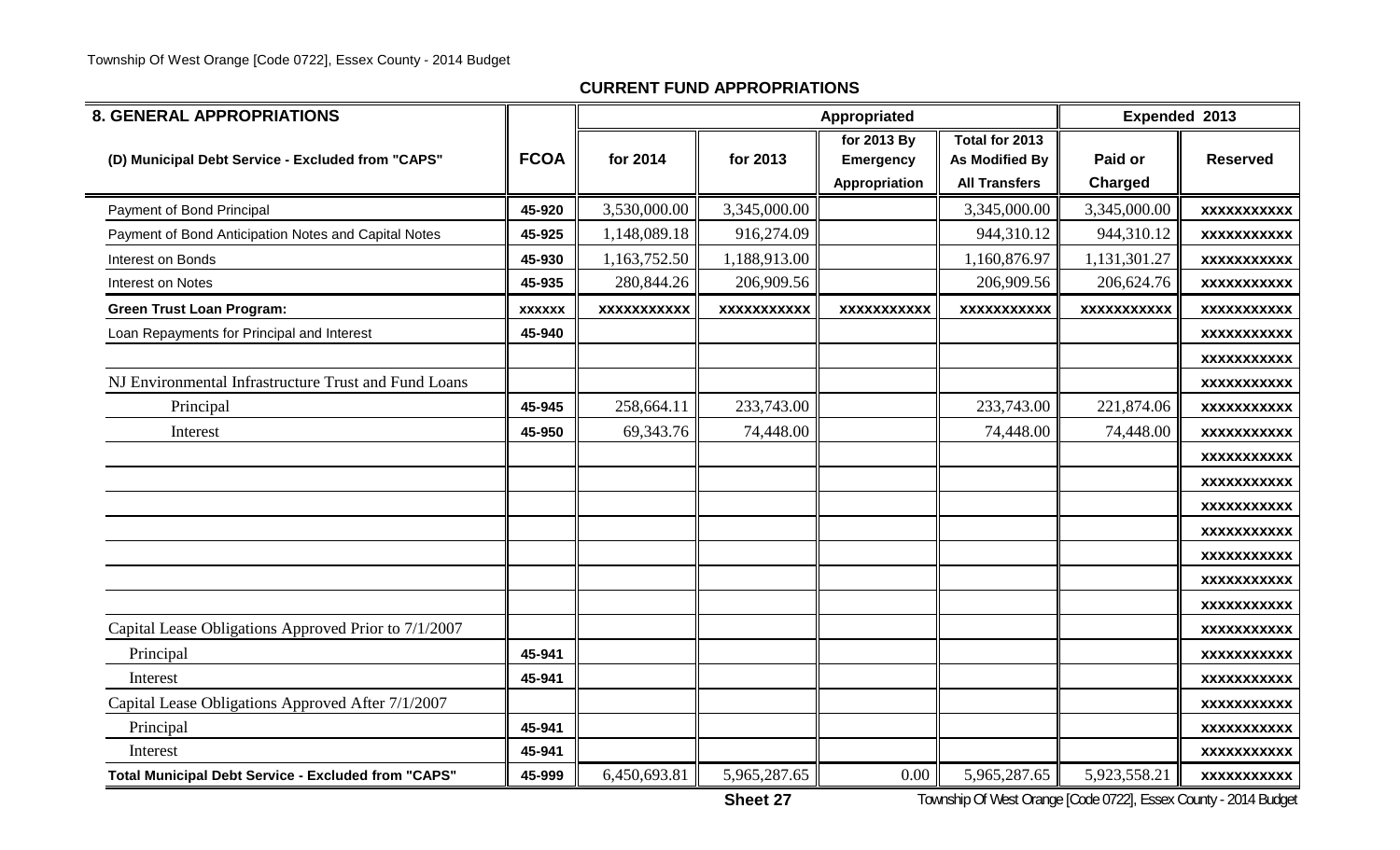| <b>8. GENERAL APPROPRIATIONS</b>                                                               |              |                    |               | Appropriated                     |                      | Expended 2013 |                                   |
|------------------------------------------------------------------------------------------------|--------------|--------------------|---------------|----------------------------------|----------------------|---------------|-----------------------------------|
|                                                                                                |              |                    |               | for 2013 By                      | Total for 2013       |               |                                   |
| (E) Deferred Charges - Municipal -                                                             | <b>FCOA</b>  | for 2014           | for 2013      | <b>Emergency</b>                 | As Modified By       | Paid or       | <b>Reserved</b>                   |
| <b>Excluded from "CAPS"</b>                                                                    |              |                    |               | Appropriation                    | <b>All Transfers</b> | Charged       |                                   |
| (1) DEFERRED CHARGES:                                                                          | <b>XXXXX</b> | <b>XXXXXXXXXXX</b> | XXXXXXXXXX    | <b>XXXXXXXXXXX</b>               | XXXXXXXXXXX          | XXXXXXXXXX    | XXXXXXXXXX                        |
| <b>Emergency Authorizations</b>                                                                | 46-870       |                    |               | XXXXXXXXXXX                      |                      |               | XXXXXXXXXXX                       |
| Special Emergency Authorizations-<br>5 Years (N.J.S. 40A:4-55)                                 | 46-875       |                    |               | XXXXXXXXXXX                      |                      |               | XXXXXXXXXXX                       |
| Special Emergency Authorizations-<br>3 Years (N.J.S. 40A:4-55.1 & 40A:4-55.13)                 | 46-871       |                    |               | <b>XXXXXXXXXXX</b>               |                      |               | XXXXXXXXXXX                       |
| Deferred Charges to Future Taxation-Unfunded                                                   |              |                    |               | XXXXXXXXXXX                      |                      |               | XXXXXXXXXXX                       |
| ORD#2322-11 Severnce Liabilities                                                               | 46-880-2     | 89,780.00          | 89,780.00     | <b>XXXXXXXXXXX</b>               | 89,780.00            | 89,780.00     | XXXXXXXXXX                        |
| Hurricane Sandy                                                                                |              | 120,000.00         | 120,000.00    | <b>XXXXXXXXXXX</b>               | 120,000.00           | 120,000.00    | XXXXXXXXXXX                       |
| 2013 Severance Liabilities                                                                     |              | 240,000.00         |               | XXXXXXXXXXX                      |                      |               | XXXXXXXXXXX                       |
| 2013 Tax Appeal Liabilities                                                                    |              | 837,500.00         |               | <b>XXXXXXXXXXX</b>               |                      |               | <b>XXXXXXXXXXX</b>                |
|                                                                                                |              |                    |               | <b>XXXXXXXXXXX</b>               |                      |               | XXXXXXXXXX                        |
|                                                                                                |              |                    |               | <b>XXXXXXXXXXX</b>               |                      |               | <b>XXXXXXXXXXX</b>                |
|                                                                                                |              |                    |               | <b>XXXXXXXXXXX</b>               |                      |               | XXXXXXXXXXX                       |
|                                                                                                |              |                    |               | <b>XXXXXXXXXXX</b>               |                      |               | XXXXXXXXXXX                       |
|                                                                                                |              |                    |               | <b>XXXXXXXXXXX</b>               |                      |               | <b>XXXXXXXXXXX</b>                |
| <b>Total Deferred Charges - Municipal -</b><br><b>Excluded from "CAPS"</b>                     | 46-999       | 1,287,280.00       | 209,780.00    | <b>XXXXXXXXXXX</b>               | 209,780.00           | 209,780.00    | XXXXXXXXXXX                       |
| (F) Judgements (N.J.S. 40A:4-45.3cc)                                                           | 37-480       |                    |               |                                  |                      |               |                                   |
| (N) Transferred to Board of Education for Use of<br>Local Schools (N.J.S.A. 40:48-17.1 & 17.3) | 29-405       |                    |               | XXXXXXXXXXX                      |                      |               | XXXXXXXXXXX                       |
|                                                                                                |              |                    |               | XXXXXXXXXXX                      |                      |               | XXXXXXXXXXX                       |
| (G) With Prior Consent of Local Finance Board:                                                 |              |                    |               |                                  |                      |               |                                   |
| <b>Cash Deficit of Preceeding Year</b>                                                         | 46-885       |                    |               | <b>XXXXXXXXXXX</b><br>XXXXXXXXXX |                      |               | <b>XXXXXXXXXXX</b><br>xxxxxxxxxxx |
| (H-2) Total General Appropriations for Municipal                                               |              |                    |               |                                  |                      |               |                                   |
| <b>Purposes Excluded from "CAPS"</b>                                                           | 34-309       | 14,412,263.99      | 12,891,552.32 | 0.00                             | 12,891,552.32        | 12,528,762.87 | 21,060.01                         |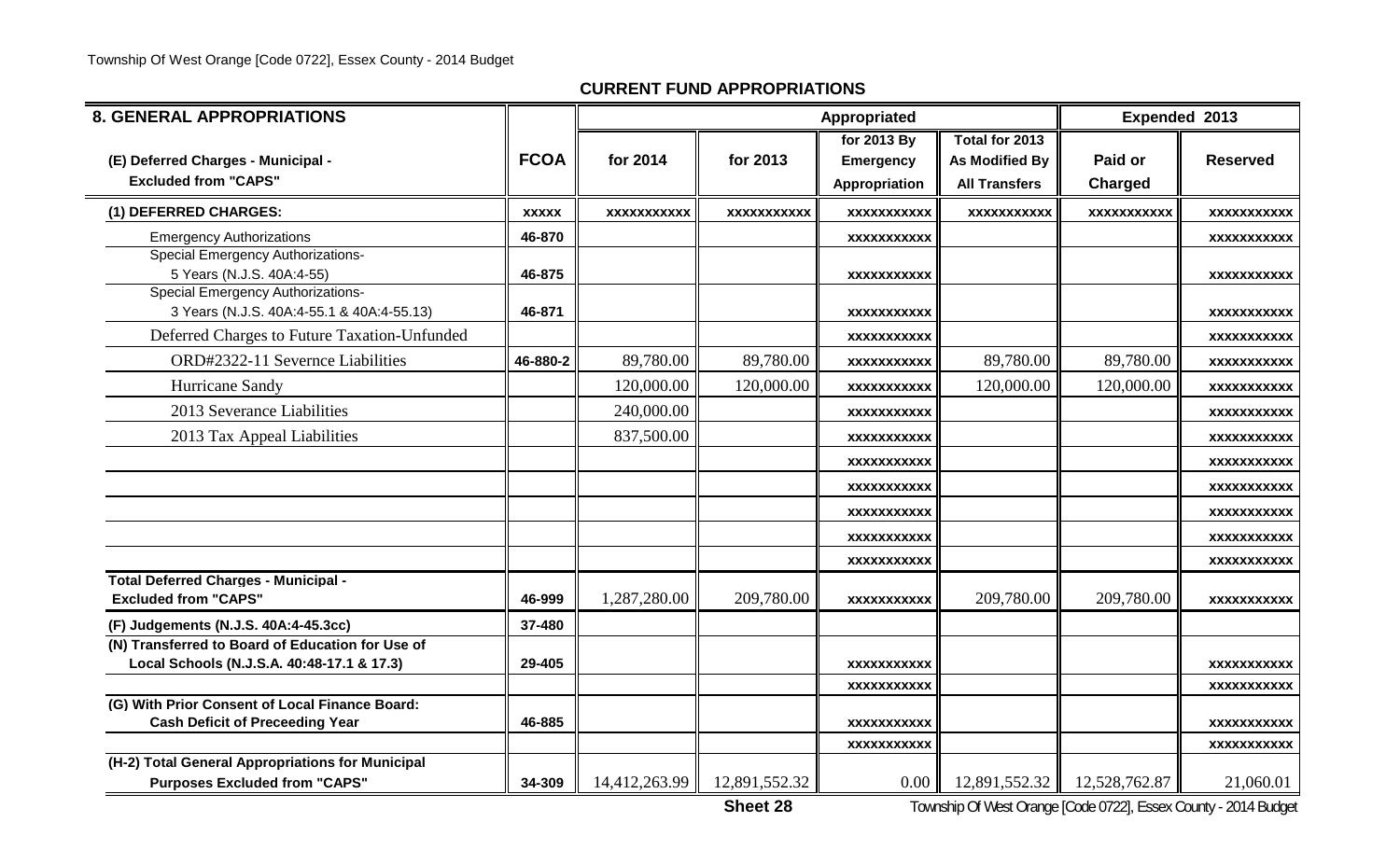| <b>8. GENERAL APPROPRIATIONS</b>                                                                |               |                    |               |                    | Expended 2013        |               |                    |
|-------------------------------------------------------------------------------------------------|---------------|--------------------|---------------|--------------------|----------------------|---------------|--------------------|
|                                                                                                 |               |                    |               | for 2013 By        | Total for 2013       |               |                    |
|                                                                                                 | <b>FCOA</b>   | for 2014           | for 2013      | <b>Emergency</b>   | As Modified By       | Paid or       | <b>Reserved</b>    |
|                                                                                                 |               |                    |               | Appropriation      | <b>All Transfers</b> | Charged       |                    |
| For Local District School Purposes -<br><b>Excluded from "CAPS"</b>                             | <b>XXXXXX</b> | <b>XXXXXXXX.XX</b> | XXXXXXXX.XX   | <b>XXXXXXXX.XX</b> | XXXXXXXX.XX          | XXXXXXXX.XX   | XXXXXXXX.XX        |
|                                                                                                 |               |                    |               |                    |                      |               |                    |
| (I) Type 1 District School Debt Service                                                         | <b>XXXXXX</b> | XXXXXXXX.XX        | XXXXXXXX.XX   | XXXXXXXX.XX        | XXXXXXXX.XX          | XXXXXXXX.XX   | XXXXXXXX.XX        |
| Payment of Bond Principal                                                                       | 48-920        |                    |               |                    |                      |               | XXXXXXXX.XX        |
| Payment of Bond Anticipation Notes                                                              | 48-925        |                    |               |                    |                      |               | XXXXXXXX.XX        |
| Interest on Bonds                                                                               | 48-930        |                    |               |                    |                      |               | XXXXXXXX.XX        |
| Interest on Notes                                                                               | 48-935        |                    |               |                    | 0.00                 |               | XXXXXXXX.XX        |
|                                                                                                 |               |                    |               |                    |                      |               | XXXXXXXX.XX        |
|                                                                                                 |               |                    |               |                    |                      |               | <b>XXXXXXXX.XX</b> |
| <b>Total of Type 1 District School Debt Service</b>                                             |               |                    |               |                    |                      |               |                    |
| - Excluded from "CAPS"                                                                          | 48-999        | 0.00               | 0.00          | 0.00               | 0.00                 | 0.00          | <b>XXXXXXXX.XX</b> |
| (J) Deferred Charges and Statutory Expenditures -<br><b>Local School - Excluded from "CAPS"</b> | <b>XXXXXX</b> | XXXXXXXX.XX        | XXXXXXXX.XX   | XXXXXXXX.XX        | XXXXXXXX.XX          | XXXXXXXX.XX   | XXXXXXXX.XX        |
| <b>Emergency Authorizations - Schools</b>                                                       | 29-406        |                    |               | XXXXXXXX.XX        |                      |               | XXXXXXXX.XX        |
| Capital Project for Land, Building or Equipment<br>N.J.S. 18A:22-20                             | 29-407        |                    |               |                    |                      |               |                    |
| <b>Total of Deferred Charges and Statutory Expen-</b>                                           |               |                    |               |                    |                      |               | XXXXXXXX.XX        |
| ditures-Local School - Excluded from "CAPS"                                                     | 29-409        | 0.00               | 0.00          | 0.00               | 0.00                 | 0.00          | XXXXXXXX.XX        |
| (K) Total Municipal Appropriations for Local District School                                    |               |                    |               |                    |                      |               |                    |
| Purposes {Item (I) and (J)} - Excluded from "CAPS"                                              | 29-410        | 0.00               | 0.00          | 0.00               | 0.00                 | 0.00          | <b>XXXXXXXX.XX</b> |
| (O) Total General Appropriations - Excluded from<br>"CAPS"                                      | 34-399        | 14,412,263.99      | 12,891,552.32 | 0.00               | 12,891,552.32        | 12,528,762.87 | 21,060.01          |
|                                                                                                 |               |                    |               |                    |                      |               |                    |
| (L) Subtotal General Appropriations<br>${Items (H-1) and (O)}$                                  | 34-400        | 70,409,661.48      | 70,409,661.48 | 0.00               | 70,409,661.48        | 65,975,290.21 | 3,577,744.45       |
| (M) Reserve for Uncollected Taxes                                                               | 50-899        | 2,887,057.99       | 2,887,057.99  | <b>XXXXXXXX.XX</b> | 2,887,057.99         | 2,887,057.99  | <b>XXXXXXXX.XX</b> |
| 9. Total General Appropriations                                                                 | 34-499        | 73,296,719.47      | 73,296,719.47 | 0.00               | 73,296,719.47        | 68,862,348.20 | 3,577,744.45       |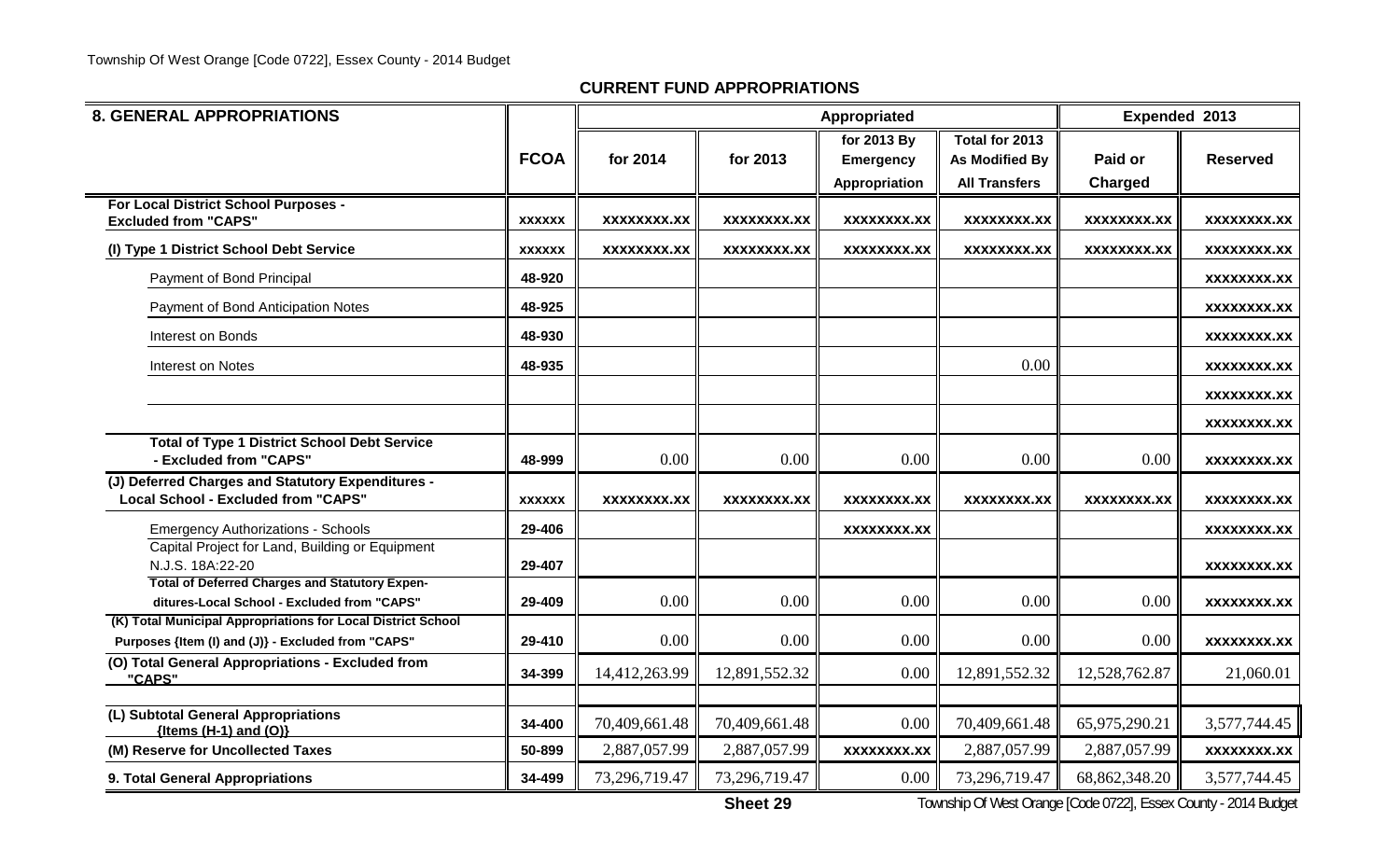| <b>8. GENERAL APPROPRIATIONS</b>                      |               |                    |                    | Appropriated                                     |                                                          | Expended 2013             |                    |
|-------------------------------------------------------|---------------|--------------------|--------------------|--------------------------------------------------|----------------------------------------------------------|---------------------------|--------------------|
| <b>Summary of Appropriations</b>                      | <b>FCOA</b>   | for 2014           | for 2013           | for 2013 By<br><b>Emergency</b><br>Appropriation | Total for 2013<br>As Modified By<br><b>All Transfers</b> | Paid or<br><b>Charged</b> | <b>Reserved</b>    |
| (H-1) Total General Appropriations for                |               |                    |                    |                                                  |                                                          |                           |                    |
| <b>Municipal Purposes within "CAPS"</b>               | 34-299        | 55,997,397.49      | 57,518,109.16      | 0.00                                             | 57, 518, 109. 16                                         | 53,446,527.34             | 3,556,684.44       |
|                                                       | <b>XXXXXX</b> |                    |                    | <b>XXXXXXXX.XX</b>                               |                                                          |                           | <b>XXXXXXXX.XX</b> |
| <b>Operations - Excluded from "CAPS"</b><br>(A)       | <b>XXXXXX</b> | <b>XXXXXXXX.XX</b> | <b>XXXXXXXX.XX</b> | <b>XXXXXXXX.XX</b>                               | <b>XXXXXXXX.XX</b>                                       | <b>XXXXXXXX.XX</b>        | <b>XXXXXXXX.XX</b> |
| <b>Other Operations</b>                               | 34-300        | 5,186,539.32       | 5,328,934.81       | 0.00                                             | 5,328,934.81                                             | 5,022,961.33              | 5,973.48           |
| <b>Uniform Construction Code</b>                      | 22-999        | 0.00               | 0.00               | 0.00                                             | $0.00\,$                                                 | 0.00                      | 0.00               |
| <b>Shared Service Agreements</b>                      | 42-999        | 15,287.53          | 15,086.53          | 0.00                                             | 15,086.53                                                | 0.00                      | 15,086.53          |
| <b>Additional Appropriations Offset by Revs.</b>      | 34-303        | 0.00               | 0.00               | 0.00                                             | $0.00\,$                                                 | 0.00                      | 0.00               |
| Public & Private Progs Offset by Revs.                | 40-999        | 1,121,748.33       | 1,121,748.33       | 0.00                                             | 1,121,748.33                                             | 1,121,748.33              | 0.00               |
| <b>Total Operations - Excluded from "CAPS"</b>        | 34-305        | 6,323,575.18       | 6,465,769.67       | 0.00                                             | 6,465,769.67                                             | 6,144,709.66              | 21,060.01          |
| <b>Capital Improvements</b><br>(C)                    | 44-999        | 350,715.00         | 250,715.00         | 0.00                                             | 250,715.00                                               | 250,715.00                | 0.00               |
| <b>Municipal Debt Service</b><br>(D)                  | 45-999        | 6,450,693.81       | 5,965,287.65       | 0.00                                             | 5,965,287.65                                             | 5,923,558.21              | <b>XXXXXXX.XX</b>  |
| <b>Total Deferred Charges (Sheets 28 only)</b><br>(E) | 46-999        | 1,287,280.00       | 209,780.00         | XXXXXXX.XX                                       | 209,780.00                                               | 209,780.00                | <b>XXXXXXXXXXX</b> |
| (F)<br><b>Judgements</b>                              | 37-480        | 0.00               | $0.00\,$           | 0.00                                             | 0.00                                                     | 0.00                      | 0.00               |
| <b>Cash Deficit</b><br>(G)                            | 46-885        | 0.00               | 0.00               | <b>XXXXXXX.XX</b>                                | 0.00                                                     | 0.00                      | <b>XXXXXXX.XX</b>  |
| <b>Local District School Purposes</b><br>(K)          | 29-410        | 0.00               | 0.00               | 0.00                                             | 0.00                                                     | 0.00                      | <b>XXXXXXX.XX</b>  |
| <b>Transferred to Board of Education</b><br>(N)       | 29-405        | 0.00               | 0.00               | <b>XXXXXXX.XX</b>                                | 0.00                                                     | 0.00                      | <b>XXXXXXX.XX</b>  |
| (M) Reserve for Uncollected Taxes                     | 50-899        | 2,887,057.99       | 2,887,057.99       | <b>XXXXXXX.XX</b>                                | 2,887,057.99                                             | 2,887,057.99              | <b>XXXXXXX.XX</b>  |
| <b>Total General Appropriations</b>                   | 34-499        | 73,296,719.47      | 73,296,719.47      | 0.00                                             | 73,296,719.47                                            | 68,862,348.20             | 3,577,744.45       |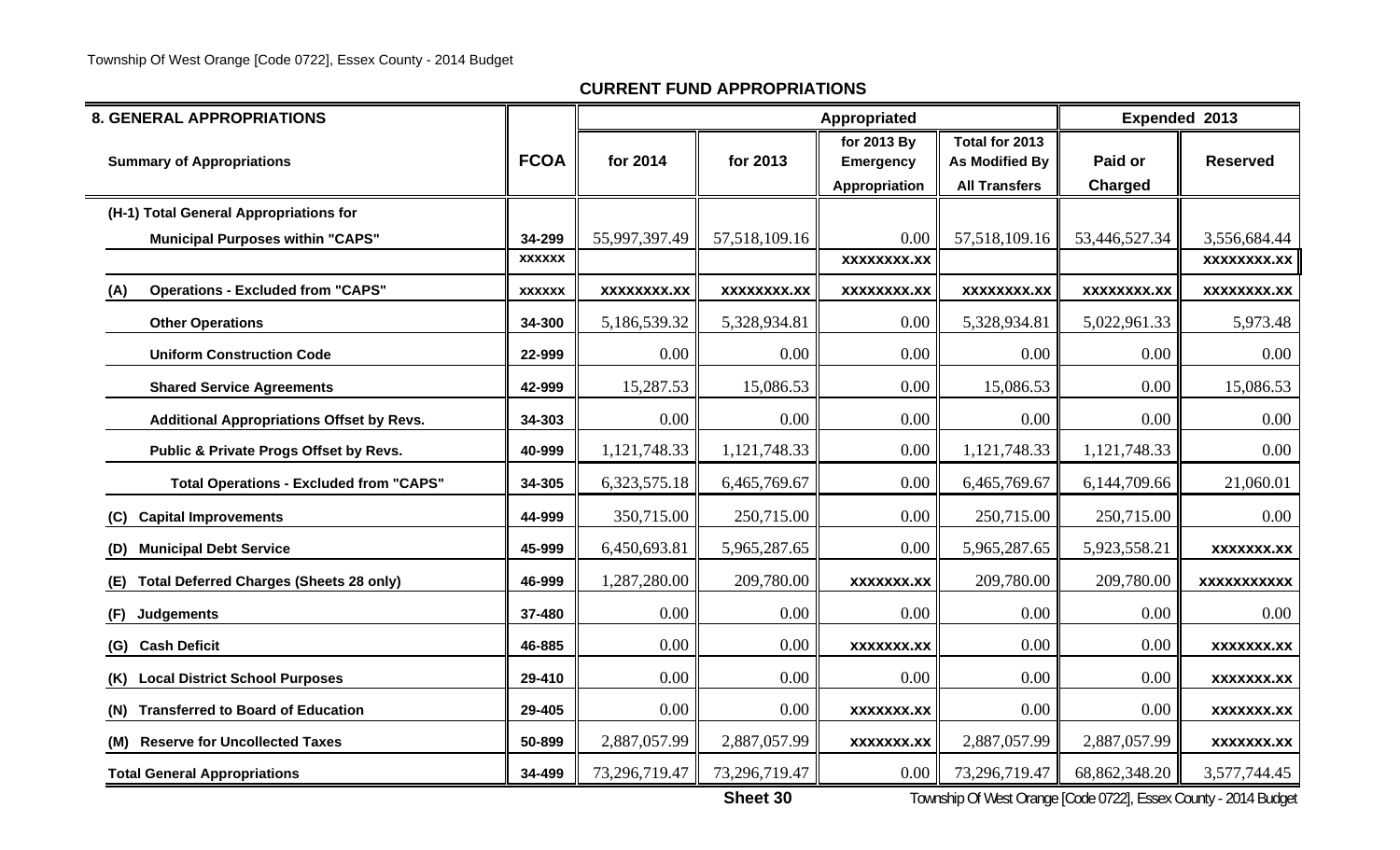Township Of West Orange [Code 0722], Essex County - 2014 Budget **NOT APPLICABLE** 

#### **DEDICATED FIRST UTILITY BUDGET**

| 10. DEDICATED REVENUES FROM FIRST UTILITY                                                                          | <b>FCOA</b>   | Anticipated         |                     | <b>Realized in</b>  |             |
|--------------------------------------------------------------------------------------------------------------------|---------------|---------------------|---------------------|---------------------|-------------|
|                                                                                                                    |               | 2014                | 2013                | <b>Cash in 2013</b> |             |
| <b>Operating Surplus Anticipated</b>                                                                               | 08-501        |                     |                     |                     |             |
| <b>Operating Surplus Anticipated with Prior Written</b><br><b>Consent of Director of Local Government Services</b> | 08-502        |                     |                     |                     |             |
| <b>Total Operating Surplus Anticipated</b>                                                                         | 08-500        | 0.00                | 0.00                | 0.00                | * Note: Us  |
| Rents                                                                                                              | 08-503        |                     |                     |                     | for Water I |
| Fire Hydrant Service                                                                                               | 08-504        |                     |                     |                     | All other u |
| Miscellaneous                                                                                                      | 08-505        |                     |                     |                     | 35 and 36.  |
|                                                                                                                    |               |                     |                     |                     |             |
|                                                                                                                    |               |                     |                     |                     |             |
|                                                                                                                    |               |                     |                     |                     |             |
|                                                                                                                    |               |                     |                     |                     |             |
|                                                                                                                    |               |                     |                     |                     |             |
| Special Items of General Revenue Anticipated with Prior                                                            |               |                     |                     |                     |             |
| Written Consent of Director of Local Government Services                                                           | <b>XXXXXX</b> | <b>XXXXXXXXX.XX</b> | <b>XXXXXXXXX.XX</b> | <b>XXXXXXXXX.XX</b> |             |
|                                                                                                                    |               |                     |                     |                     |             |
|                                                                                                                    |               |                     |                     |                     |             |
|                                                                                                                    |               |                     |                     |                     |             |
|                                                                                                                    |               |                     |                     |                     |             |
|                                                                                                                    |               |                     |                     |                     |             |
|                                                                                                                    |               |                     |                     |                     |             |
| <b>Deficit (General Budget)</b>                                                                                    | 08-549        |                     |                     |                     |             |
| <b>Total First Utility Revenues</b>                                                                                | 08-599        | 0.00                | 0.00                | 0.00                |             |

**Total Operating Surplus Anticipated 08-500** 0.00 0.00 0.00 **\*** *Note:* **Use Pages 31, 32 and 33 for Water Utility only.**

Fire Hydrant Service **08-504 All other utilities use sheets 34,**

Township Of West Orange [Code 0722], Essex County - 2014 Budget **NOT APPLICABLE**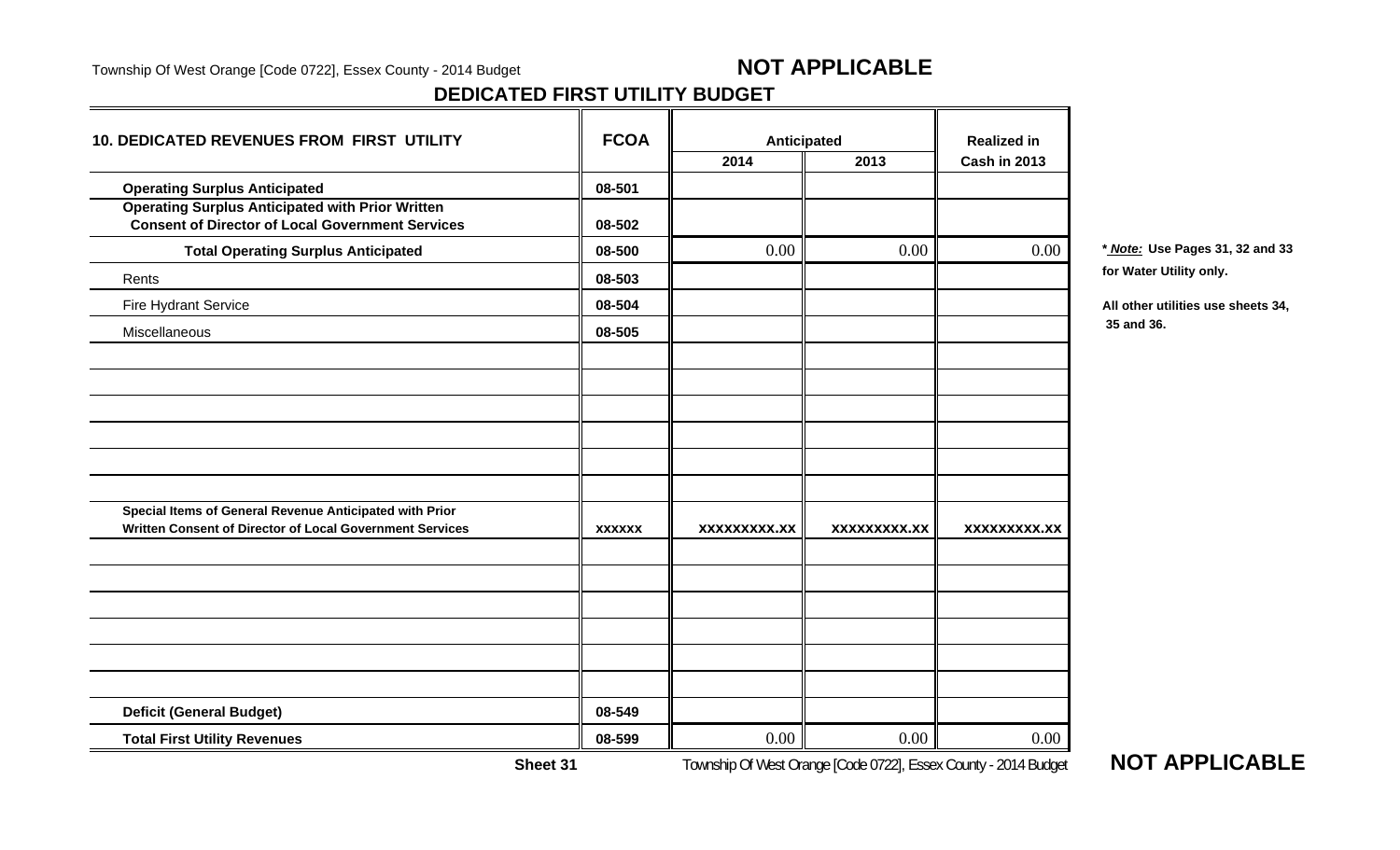## **DEDICATED FIRST UTILITY BUDGET - (Continued) the above that if all the Sheet 32 for Water Utility only.**

|                                        |               |                     | Appropriated        |                     |                        | <b>Expended 2013</b> |                     |
|----------------------------------------|---------------|---------------------|---------------------|---------------------|------------------------|----------------------|---------------------|
| <b>11. APPROPRIATIONS FOR</b>          |               |                     |                     | for 2013 by         | Total for 2013 as      | Paid or              |                     |
| <b>FIRST UTILITY</b>                   | <b>FCOA</b>   | for 2014            | for 2013            | Emergency           | <b>Modified By All</b> | Charged              | <b>Reserved</b>     |
|                                        |               |                     |                     | Appropriation       | <b>Transfers</b>       |                      |                     |
| <b>Operating:</b>                      | <b>XXXXXX</b> | <b>XXXXXXXXX.XX</b> | <b>XXXXXXXXX.XX</b> | <b>XXXXXXXXX.XX</b> | <b>XXXXXXXXX.XX</b>    | <b>XXXXXXXXX.XX</b>  | <b>XXXXXXXXX.XX</b> |
| Salaries & Wages                       | 55-501        |                     |                     |                     |                        |                      |                     |
| Other Expenses                         | 55-502        |                     |                     |                     |                        |                      |                     |
|                                        |               |                     |                     |                     |                        |                      |                     |
|                                        |               |                     |                     |                     |                        |                      |                     |
|                                        |               |                     |                     |                     |                        |                      |                     |
|                                        |               |                     |                     |                     |                        |                      |                     |
| <b>Capital Improvements:</b>           | <b>XXXXXX</b> | <b>XXXXXXXXX.XX</b> | <b>XXXXXXXXX.XX</b> | <b>XXXXXXXXX.XX</b> | <b>XXXXXXXXX.XX</b>    | <b>XXXXXXXXX.XX</b>  | <b>XXXXXXXXX.XX</b> |
| Down Payment on Improvements           | 55-510        |                     |                     |                     |                        |                      |                     |
| Capital Improvement Fund               | 55-511        |                     |                     | <b>XXXXXXXXX.XX</b> |                        |                      |                     |
| <b>Capital Outlay</b>                  | 55-512        |                     |                     |                     |                        |                      |                     |
|                                        |               |                     |                     |                     |                        |                      |                     |
|                                        |               |                     |                     |                     |                        |                      |                     |
|                                        |               |                     |                     |                     |                        |                      |                     |
| <b>Debt Service:</b>                   | <b>XXXXXX</b> | <b>XXXXXXXXX.XX</b> | <b>XXXXXXXXX.XX</b> | <b>XXXXXXXXX.XX</b> | XXXXXXXXX.XX           | <b>XXXXXXXXX.XX</b>  | <b>XXXXXXXXX.XX</b> |
| Payment of Bond Principal              | 55-520        |                     |                     |                     |                        |                      | <b>XXXXXXXXX.XX</b> |
| Payment of Bond Anticipation Notes and |               |                     |                     |                     |                        |                      |                     |
| <b>Capital Notes</b>                   | 55-521        |                     |                     |                     |                        |                      | <b>XXXXXXXXX.XX</b> |
| Interest on Bonds                      | 55-522        |                     |                     |                     |                        |                      | <b>XXXXXXXXX.XX</b> |
| Interest on Notes                      | 55-523        |                     |                     |                     |                        |                      | <b>XXXXXXXXX.XX</b> |
|                                        |               |                     |                     |                     |                        |                      | <b>XXXXXXXXX.XX</b> |
|                                        |               |                     |                     |                     |                        |                      | <b>XXXXXXXXX.XX</b> |

**NOT APPLICABLE**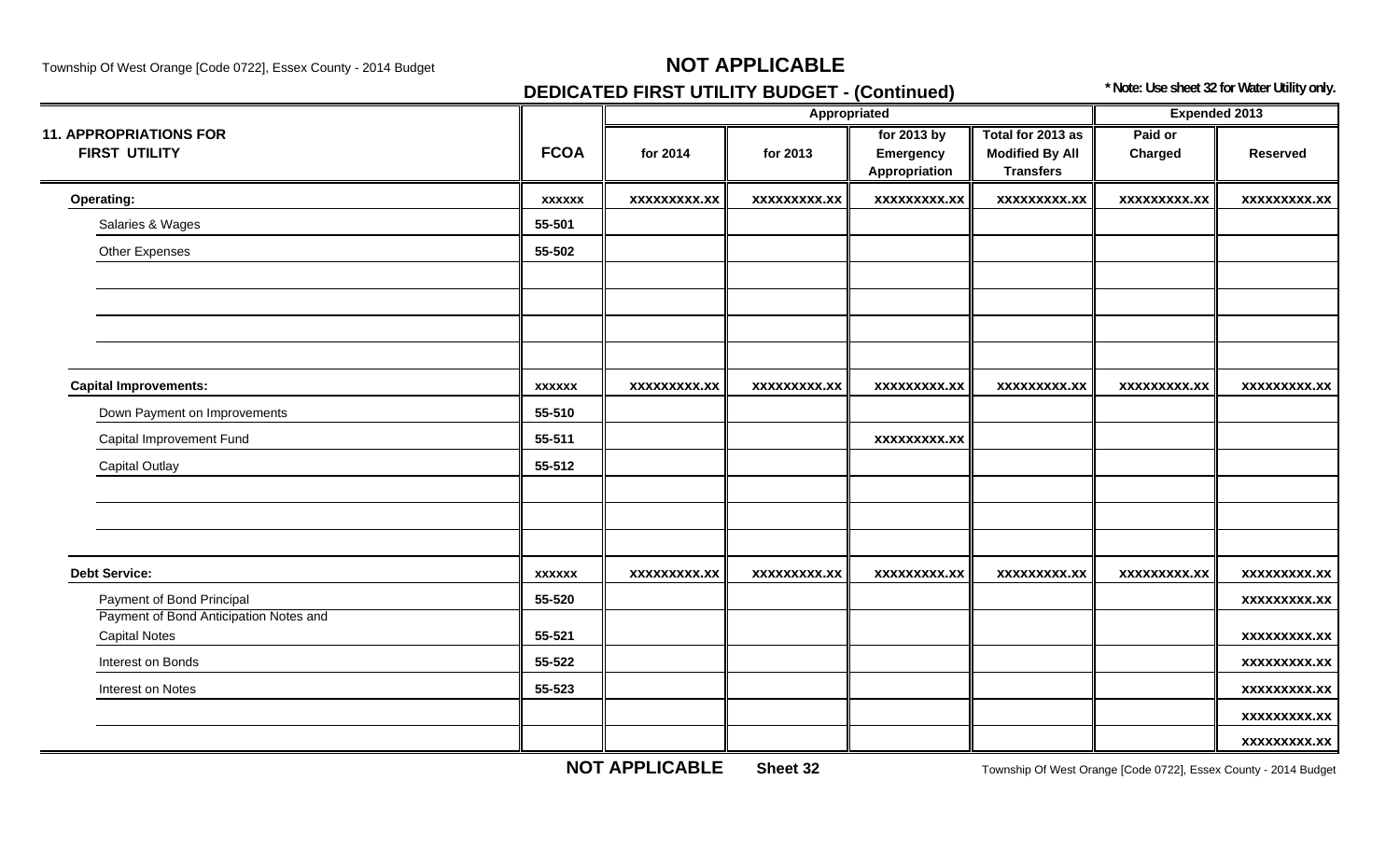Township Of West Orange [Code 0722], Essex County - 2014 Budget **NOT APPLICABLE** 

## **DEDICATED FIRST UTILITY BUDGET - (Continued)** NOTE: Use sheet 33 for Water Utility only.

|                                                                           |               |                     | Appropriated        |                            |                                                | Expended 2013       |                     |
|---------------------------------------------------------------------------|---------------|---------------------|---------------------|----------------------------|------------------------------------------------|---------------------|---------------------|
| <b>11. APPROPRIATIONS FOR FIRST UTILITY</b>                               |               |                     |                     | for 2013 by                | Total for 2013 as                              | Paid or             |                     |
|                                                                           | <b>FCOA</b>   | for 2014            | for 2013            | Emergency<br>Appropriation | <b>Modified By All</b><br><b>All Transfers</b> | Charged             | <b>Reserved</b>     |
| <b>Deferred Charges and Statutory Expenditures:</b>                       | <b>XXXXXX</b> | <b>XXXXXXXXX.XX</b> | <b>XXXXXXXXX.XX</b> | <b>XXXXXXXXX.XX</b>        | <b>XXXXXXXXX.XX</b>                            | <b>XXXXXXXXX.XX</b> | <b>XXXXXXXXX.XX</b> |
| <b>DEFERRED CHARGES:</b>                                                  | <b>XXXXXX</b> | <b>XXXXXXXXX.XX</b> | <b>XXXXXXXXX.XX</b> | <b>XXXXXXXXX.XX</b>        | <b>XXXXXXXXX.XX</b>                            | <b>XXXXXXXXX.XX</b> | <b>XXXXXXXXX.XX</b> |
| <b>Emergency Authorizations</b>                                           | 55-530        |                     |                     | <b>XXXXXXXXX.XX</b>        |                                                |                     | <b>XXXXXXXXX.XX</b> |
|                                                                           |               |                     |                     | <b>XXXXXXXXX.XX</b>        |                                                |                     | <b>XXXXXXXXX.XX</b> |
|                                                                           |               |                     |                     | <b>XXXXXXXXX.XX</b>        |                                                |                     | <b>XXXXXXXXX.XX</b> |
|                                                                           |               |                     |                     | <b>XXXXXXXXX.XX</b>        |                                                |                     | <b>XXXXXXXXX.XX</b> |
|                                                                           |               |                     |                     | <b>XXXXXXXXX.XX</b>        |                                                |                     | XXXXXXXXX.XX        |
|                                                                           |               |                     |                     | <b>XXXXXXXXX.XX</b>        |                                                |                     | <b>XXXXXXXXX.XX</b> |
| <b>STATUTORY EXPENDITURES:</b>                                            | <b>XXXXXX</b> | <b>XXXXXXXXX.XX</b> | XXXXXXXXX.XX        | <b>XXXXXXXXX.XX</b>        | <b>XXXXXXXXX.XX</b>                            | <b>XXXXXXXXX.XX</b> | <b>XXXXXXXXX.XX</b> |
| Contribution To:                                                          |               |                     |                     |                            |                                                |                     |                     |
| Public Employees' Retirement System                                       | 55-540        |                     |                     |                            |                                                |                     |                     |
| Social Security System (O.A.S.I.)                                         | 55-541        |                     |                     |                            |                                                |                     |                     |
| <b>Unemployment Compensation Insurance</b><br>(N.J.S.A. 43:21-3 et. seq.) | 55-542        |                     |                     |                            |                                                |                     |                     |
|                                                                           |               |                     |                     |                            |                                                |                     |                     |
|                                                                           |               |                     |                     |                            |                                                |                     |                     |
|                                                                           |               |                     |                     |                            |                                                |                     |                     |
|                                                                           |               |                     |                     |                            |                                                |                     |                     |
| <b>Judgements</b>                                                         | 55-531        |                     |                     |                            |                                                |                     |                     |
| <b>Deficit in Operations in Prior Years</b>                               | 55-532        |                     |                     | XXXXXXXXX.XX               |                                                |                     | XXXXXXXXX.XX        |
| <b>Surplus (General Budget)</b>                                           | 55-545        |                     |                     | <b>XXXXXXXXX.XX</b>        |                                                |                     | <b>XXXXXXXXX.XX</b> |
| TOTAL FIRST UTILITY APPROPRIATIONS                                        | 55-599        | 0.00                | 0.00                | 0.00                       | 0.00                                           | 0.00                | 0.00                |

**NOT APPLICABLE**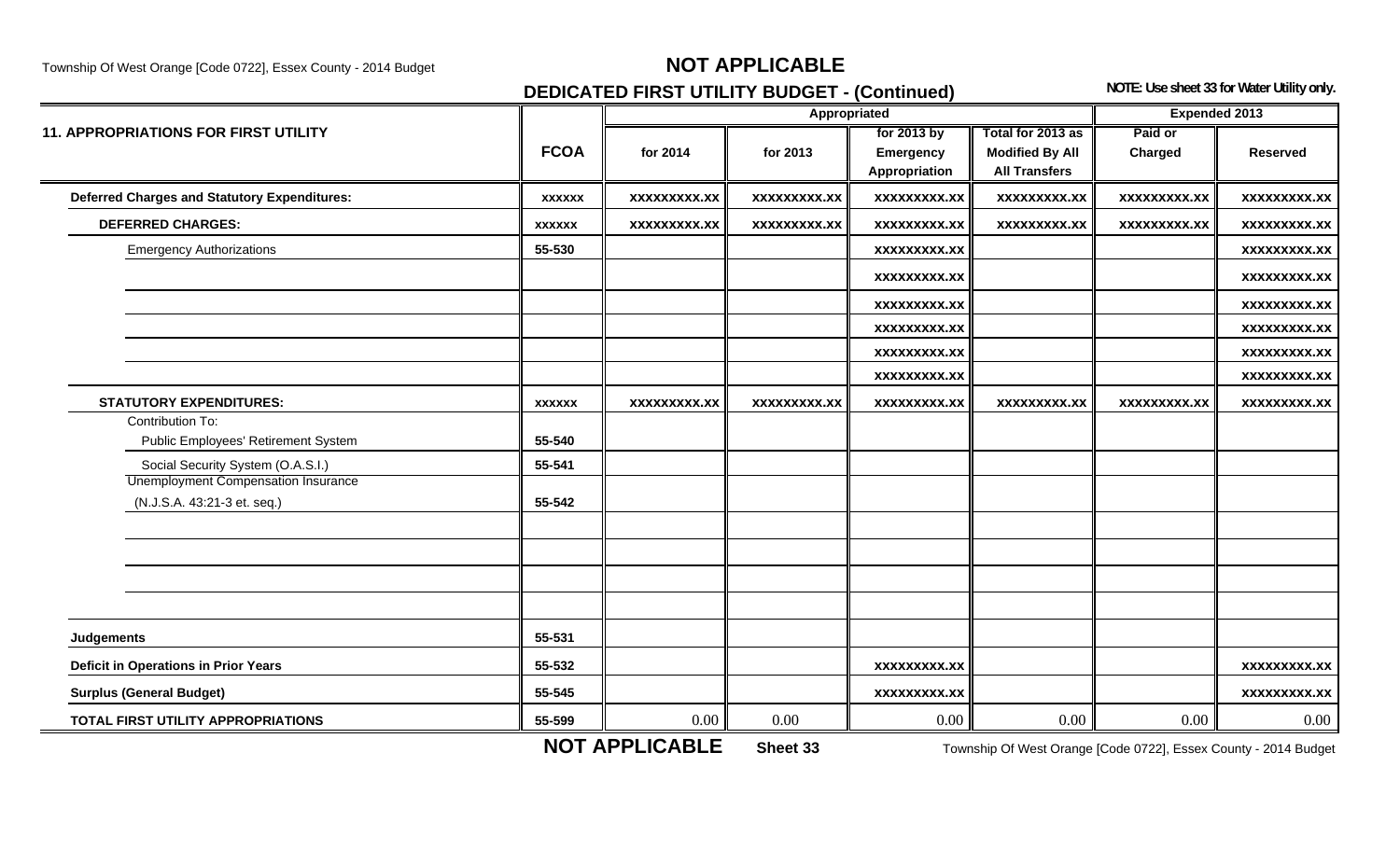### **DEDICATED SWIMMING POOL UTILITY BUDGET**

| <b>10. DEDICATED REVENUES FROM</b>                                                                                  | <b>FCOA</b>   | Anticipated         |                     | <b>Realized in</b>  |
|---------------------------------------------------------------------------------------------------------------------|---------------|---------------------|---------------------|---------------------|
| <b>SWIMMING POOL UTILITY</b>                                                                                        |               | 2014                | 2013                | <b>Cash in 2013</b> |
| <b>Operating Surplus Anticipated</b>                                                                                | 08-501        | 3,536.58            | 1,037.00            | 1,037.00            |
| <b>Operating Surplus Anticipated with Prior Written</b><br><b>Consent of Director of Local Government Services</b>  | 08-502        |                     |                     |                     |
| <b>Total Operating Surplus Anticipated</b>                                                                          | 08-500        | 3,536.58            | 1,037.00            | 1,037.00            |
| Membership Fees                                                                                                     | 08-503        | 178,975.00          | 193,400.00          | 178,975.00          |
| Miscellaneous                                                                                                       | 08-505        | 58,900.00           | 58,900.00           | 46,381.52           |
|                                                                                                                     |               |                     |                     |                     |
| <b>Current Fund Balance</b>                                                                                         |               | 26,130.42           |                     |                     |
| Special Items of General Revenue Anticipated with Prior<br>Written Consent of Director of Local Government Services | <b>XXXXXX</b> | <b>XXXXXXXXX.XX</b> | <b>XXXXXXXXX.XX</b> | <b>XXXXXXXXX.XX</b> |
|                                                                                                                     |               |                     |                     |                     |
|                                                                                                                     |               |                     |                     |                     |
| <b>Deficit (General Budget)</b>                                                                                     | 08-549        |                     |                     |                     |
| <b>Total Swimming Pool Utility Revenues</b>                                                                         | 08-599        | 267,542.00          | 253,337.00          | 226,393.52          |

**Use a separate set of sheets for each separate Utility.**

**Sheet 34**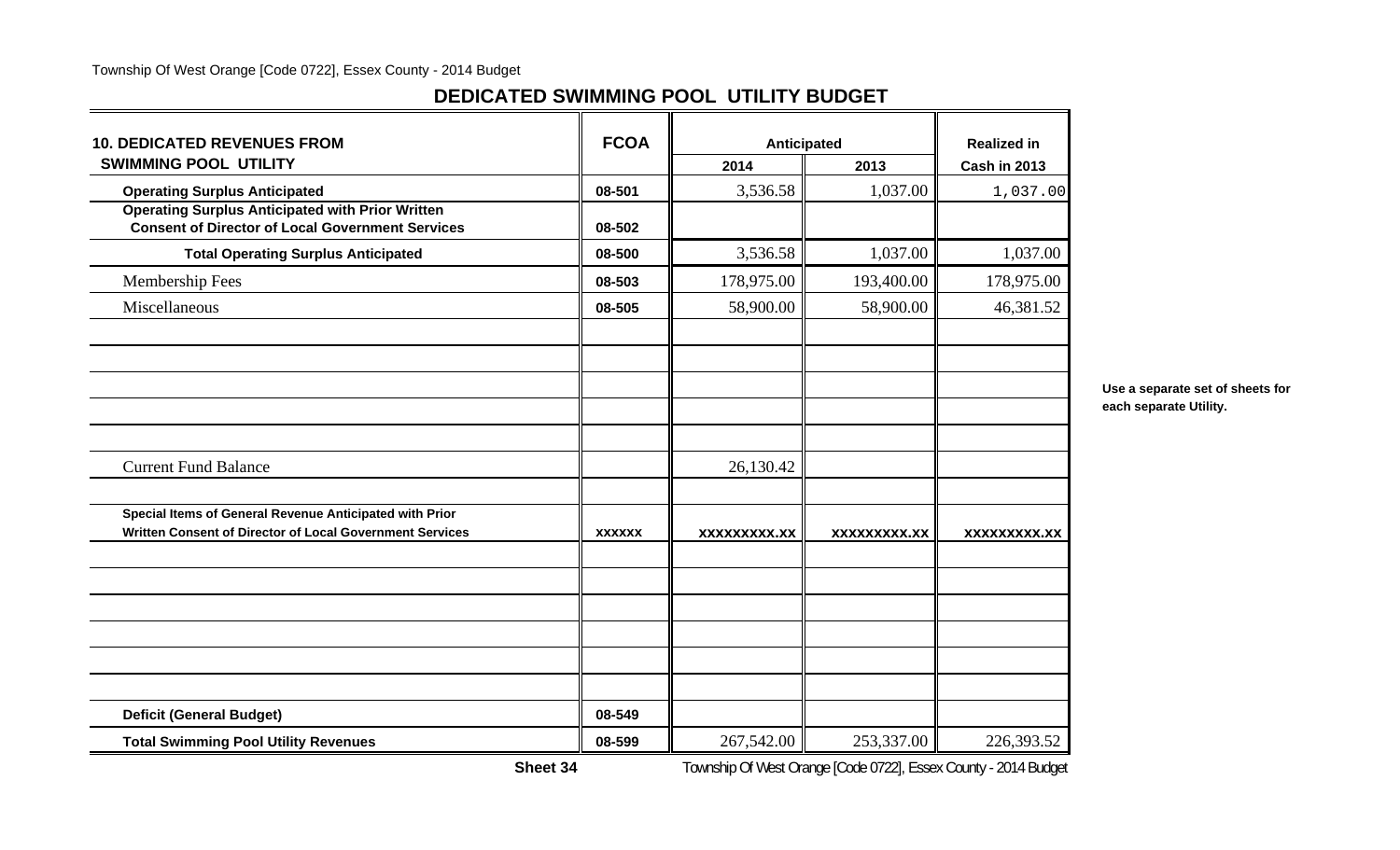Township Of West Orange [Code 0722], Essex County - 2014 Budget

### **DEDICATED SWIMMING POOL UTILITY BUDGET - (Continued)** \* Note: Use sheet 32 for Water Utility only.

|                                                               |               |                     | Appropriated        |                                                  |                                                                 | <b>Expended 2013</b> | $\overline{y}$      |
|---------------------------------------------------------------|---------------|---------------------|---------------------|--------------------------------------------------|-----------------------------------------------------------------|----------------------|---------------------|
| <b>11. APPROPRIATIONS FOR</b><br><b>SWIMMING POOL UTILITY</b> | <b>FCOA</b>   | for 2014            | for 2013            | for 2013 by<br><b>Emergency</b><br>Appropriation | Total for 2013 as<br><b>Modified By All</b><br><b>Transfers</b> | Paid or<br>Charged   | <b>Reserved</b>     |
| <b>Operating:</b>                                             | <b>XXXXXX</b> | <b>XXXXXXXXX.XX</b> | xxxxxxxxx.xx        | <b>XXXXXXXXX.XX</b>                              | <b>XXXXXXXXX.XX</b>                                             | <b>XXXXXXXXX.XX</b>  | <b>XXXXXXXXX.XX</b> |
| Salaries & Wages                                              | 55-501        | 160,990.00          | 160,990.00          |                                                  | 160,990.00                                                      | 152,566.76           | 8,423.24            |
| Other Expenses                                                | 55-502        | 95,265.00           | 81,060.00           |                                                  | 81,060.00                                                       | 66,806.21            | 14,253.79           |
|                                                               |               |                     |                     |                                                  |                                                                 |                      |                     |
|                                                               |               |                     |                     |                                                  |                                                                 |                      |                     |
| <b>Capital Improvements:</b>                                  | <b>XXXXXX</b> | <b>XXXXXXXXX.XX</b> | <b>XXXXXXXXX.XX</b> | <b>XXXXXXXXX.XX</b>                              | <b>XXXXXXXXX.XX</b>                                             | <b>XXXXXXXXX.XX</b>  | <b>XXXXXXXXX.XX</b> |
| Down Payment on Improvements                                  | 55-510        |                     |                     |                                                  |                                                                 |                      |                     |
| Capital Improvement Fund                                      | 55-511        |                     |                     | <b>XXXXXXXXX.XX</b>                              |                                                                 |                      |                     |
| <b>Capital Outlay</b>                                         | 55-512        |                     |                     |                                                  |                                                                 |                      |                     |
|                                                               |               |                     |                     |                                                  |                                                                 |                      |                     |
| <b>Debt Service:</b>                                          | <b>XXXXXX</b> | <b>XXXXXXXXX.XX</b> | <b>XXXXXXXXX.XX</b> | <b>XXXXXXXXX.XX</b>                              | <b>XXXXXXXXX.XX</b>                                             | <b>XXXXXXXXX.XX</b>  | <b>XXXXXXXXX.XX</b> |
| Payment of Bond Principal                                     | 55-520        |                     |                     |                                                  |                                                                 |                      | <b>XXXXXXXXX.XX</b> |
| Payment of Bond Anticipation Notes and                        |               |                     |                     |                                                  |                                                                 |                      |                     |
| <b>Capital Notes</b>                                          | 55-521        |                     |                     |                                                  |                                                                 |                      | <b>XXXXXXXXX.XX</b> |
| Interest on Bonds                                             | 55-522        |                     |                     |                                                  |                                                                 |                      | <b>XXXXXXXXX.XX</b> |
| Interest on Notes                                             | 55-523        |                     |                     |                                                  |                                                                 |                      | xxxxxxxxx.xx        |
|                                                               |               |                     |                     |                                                  |                                                                 |                      | XXXXXXXX.XX         |
|                                                               |               |                     |                     |                                                  |                                                                 |                      | <b>XXXXXXXXX.XX</b> |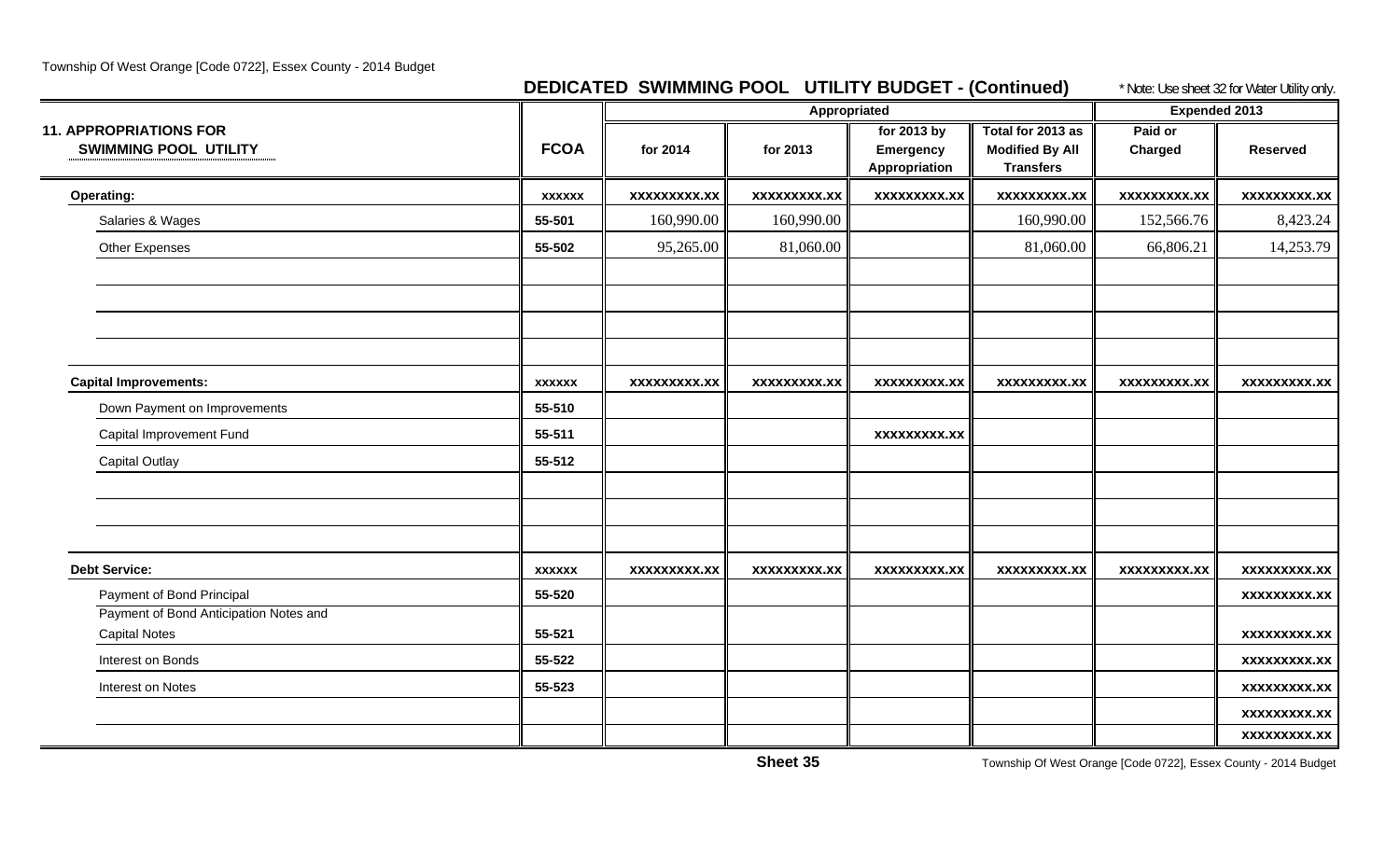## **DEDICATED SWIMMING POOL UTILITY BUDGET - (Continued)**

|                                                                           |               |                     |                     | Appropriated                                     |                                                                     | <b>Expended 2013</b> |                     |
|---------------------------------------------------------------------------|---------------|---------------------|---------------------|--------------------------------------------------|---------------------------------------------------------------------|----------------------|---------------------|
| <b>11. APPROPRIATIONS FOR</b><br><b>SWIMMING POOL UTILITY</b>             | <b>FCOA</b>   | for 2014            | for 2013            | for 2013 by<br><b>Emergency</b><br>Appropriation | Total for 2013 as<br><b>Modified By All</b><br><b>All Transfers</b> | Paid or<br>Charged   | <b>Reserved</b>     |
| <b>Deferred Charges and Statutory Expenditures:</b>                       | <b>XXXXXX</b> | <b>XXXXXXXXX.XX</b> | <b>XXXXXXXXX.XX</b> | <b>XXXXXXXXX.XX</b>                              | <b>XXXXXXXXX.XX</b>                                                 | <b>XXXXXXXXX.XX</b>  | <b>XXXXXXXXX.XX</b> |
| <b>DEFERRED CHARGES:</b>                                                  | <b>XXXXXX</b> | <b>XXXXXXXXX.XX</b> | <b>XXXXXXXXX.XX</b> | <b>XXXXXXXXX.XX</b>                              | <b>XXXXXXXXX.XX</b>                                                 | XXXXXXXXX.XX         | <b>XXXXXXXXX.XX</b> |
| <b>Emergency Authorizations</b>                                           | 55-530        |                     |                     | <b>XXXXXXXXX.XX</b>                              |                                                                     |                      | <b>XXXXXXXXX.XX</b> |
| Deficit in Operations                                                     |               |                     |                     | <b>XXXXXXXXX.XX</b>                              |                                                                     |                      | <b>XXXXXXXXX.XX</b> |
|                                                                           |               |                     |                     | <b>XXXXXXXXX.XX</b>                              |                                                                     |                      | <b>XXXXXXXX.XX</b>  |
|                                                                           |               |                     |                     | <b>XXXXXXXXX.XX</b>                              |                                                                     |                      | <b>XXXXXXXXX.XX</b> |
|                                                                           |               |                     |                     | <b>XXXXXXXXX.XX</b>                              |                                                                     |                      | <b>XXXXXXXX.XX</b>  |
|                                                                           |               |                     |                     | XXXXXXXXX.XX                                     |                                                                     |                      | <b>XXXXXXXXX.XX</b> |
| <b>STATUTORY EXPENDITURES:</b>                                            | <b>XXXXXX</b> | <b>XXXXXXXXX.XX</b> | XXXXXXXXX.XX        | <b>XXXXXXXXX.XX</b>                              | <b>XXXXXXXXX.XX</b>                                                 | <b>XXXXXXXXX.XX</b>  | <b>XXXXXXXXX.XX</b> |
| Contribution To:<br>Public Employees' Retirement System                   | 55-540        |                     |                     |                                                  |                                                                     |                      |                     |
| Social Security System (O.A.S.I.)                                         | 55-541        | 11,286.00           | 11,286.00           |                                                  | 11,286.00                                                           | 0.00                 | 11,286.00           |
| <b>Unemployment Compensation Insurance</b><br>(N.J.S.A. 43:21-3 et. seq.) | 55-542        | 1.00                | 1.00                |                                                  | 1.00                                                                | 0.00                 | 1.00                |
|                                                                           |               |                     |                     |                                                  |                                                                     |                      |                     |
|                                                                           |               |                     |                     |                                                  |                                                                     |                      |                     |
| <b>Judgements</b>                                                         | 55-531        |                     |                     |                                                  |                                                                     |                      |                     |
| <b>Deficit in Operations in Prior Years</b>                               | 55-532        |                     |                     | <b>XXXXXXXXX.XX</b>                              |                                                                     |                      | <b>XXXXXXXXX.XX</b> |
| <b>Surplus (General Budget)</b>                                           | 55-545        |                     |                     | <b>XXXXXXXXX.XX</b>                              |                                                                     |                      | <b>XXXXXXXXX.XX</b> |
| TOTAL SWIMMING POOL UTILITY APPROPRIATIONS                                | 55-599        | 267,542.00          | 253,337.00          | 0.00                                             | 253,337.00                                                          | 219,372.97           | 33,964.03           |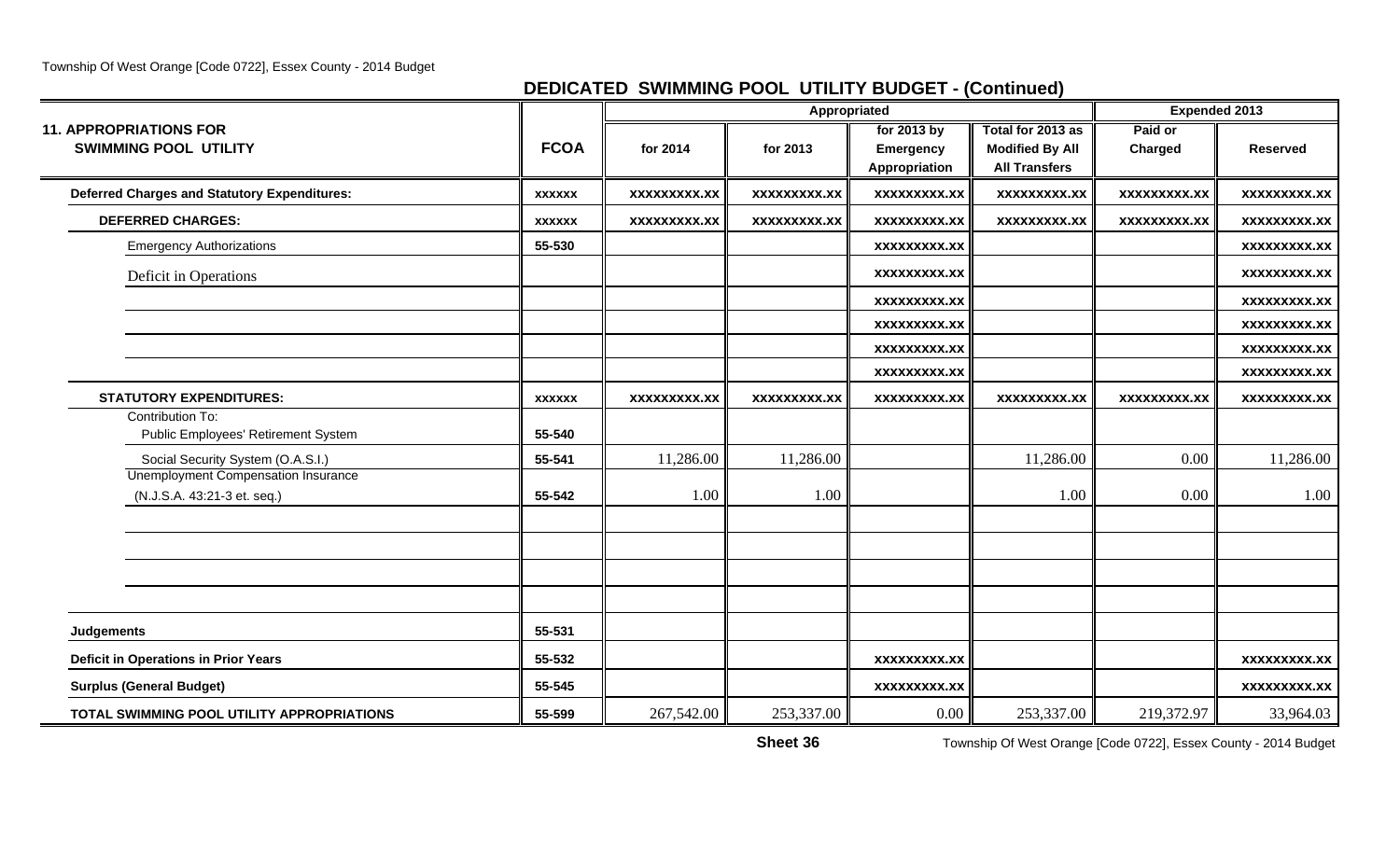## **DEDICATED ASSESSMENT BUDGET**

|                                               |             |      | <b>Anticipated</b> | <b>Realized in</b>     |  |
|-----------------------------------------------|-------------|------|--------------------|------------------------|--|
| <b>14. DEDICATED REVENUES FROM</b>            | <b>FCOA</b> | 2014 | 2013               | <b>Cash in 2013</b>    |  |
| <b>Assessment Cash</b>                        | 51-101      |      |                    |                        |  |
|                                               |             |      |                    |                        |  |
| <b>Deficit (General Budget)</b>               | 51-885      |      |                    |                        |  |
| <b>Total Assessment Revenues</b>              | 51-899      | 0.00 | 0.00               | $0.00\,$               |  |
| <b>15. APPROPRIATIONS FOR ASSESSMENT DEBT</b> |             |      | Appropriated       | Expended 2013          |  |
|                                               |             | 2014 | 2013               | <b>Paid or Charged</b> |  |
| <b>Payment of Bond Principal</b>              | 51-920      |      |                    |                        |  |
| <b>Payment of Bond Anticipation Notes</b>     | 51-925      |      |                    |                        |  |
| <b>Total Assessment Appropriations</b>        | 51-999      | 0.00 | 0.00               | 0.00                   |  |

## **DEDICATED FIRST UTILITY ASSESSMENT BUDGET**

## **WATER UTILITY NOT APPLICABLE**

|                                                                |             |      | Anticipated<br><b>Realized in</b> |                        |
|----------------------------------------------------------------|-------------|------|-----------------------------------|------------------------|
| <b>14. DEDICATED REVENUES FROM</b>                             | <b>FCOA</b> | 2014 | 2013                              | <b>Cash in 2013</b>    |
| <b>Assessment Cash</b>                                         | 52-101      |      |                                   |                        |
|                                                                |             |      |                                   |                        |
| <b>Deficit First Utility Budget</b>                            | 52-885      |      |                                   |                        |
| <b>Total First Utility Assessment Revenues</b>                 | 52-899      | 0.00 | 0.00                              | 0.00                   |
| <b>15. APPROPRIATIONS FOR ASSESSMENT DEBT</b>                  |             |      | Appropriated                      | Expended 2013          |
|                                                                |             | 2014 | 2013                              | <b>Paid or Charged</b> |
| <b>Payment of Bond Principal</b>                               | 52-920      |      |                                   |                        |
| <b>Payment of Bond Anticipation Notes</b>                      | 52-925      |      |                                   |                        |
| <b>Total First Utility Assessment</b><br><b>Appropriations</b> | 52-999      | 0.00 | 0.00                              | 0.00                   |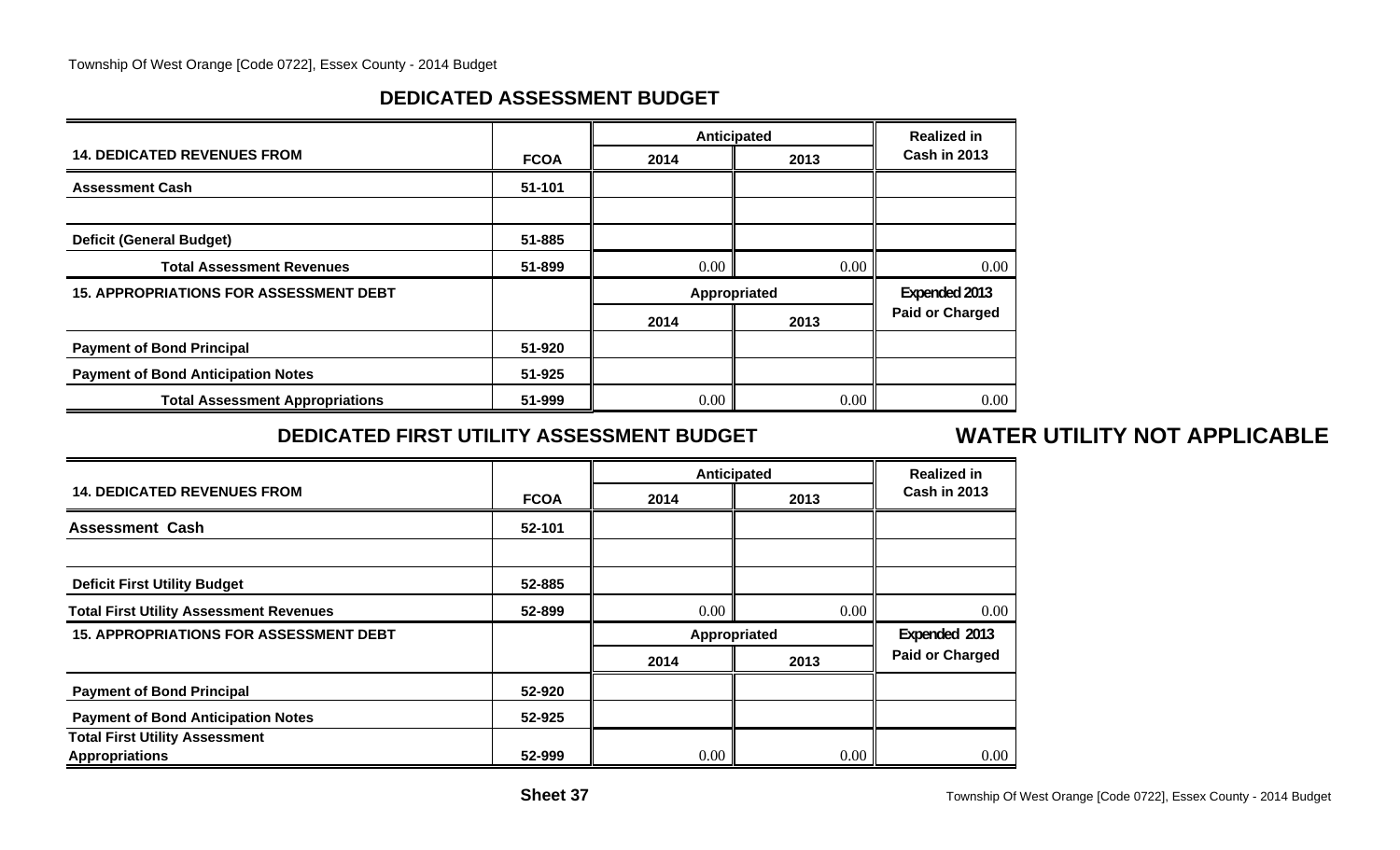## **DEDICATED ASSESSMENT BUDGET SWIMMING POOL UTILITY**

|                                                        |             | Anticipated  |      | <b>Realized in</b>  |
|--------------------------------------------------------|-------------|--------------|------|---------------------|
| <b>14. DEDICATED REVENUES FROM</b>                     | <b>FCOA</b> | 2014         | 2013 | <b>Cash in 2013</b> |
| <b>Assessment Cash</b>                                 | 53-101      |              |      |                     |
|                                                        |             |              |      |                     |
| <b>Deficit (Swimming Pool Utility Budget)</b>          | 53-885      |              |      |                     |
| <b>Total Swimming Pool Utility Assessment Revenues</b> | 53-899      | 0.00         | 0.00 | 0.00                |
|                                                        |             |              |      |                     |
| <b>15. APPROPRIATIONS FOR ASSESSMENT DEBT</b>          |             | Appropriated |      | Expended 2013       |
|                                                        |             | 2014         | 2013 | Paid or Charged     |
| <b>Payment of Bond Principal</b>                       | 53-920      |              |      |                     |
| <b>Payment of Bond Anticipation Notes</b>              | 53-925      |              |      |                     |
| <b>Total Swimming Pool Utility</b>                     |             |              |      |                     |

**Dedication by Rider - (N.J.S. 40A:4-39) "The dedicated revenues anticipated during the year 2013 from Animal Control, State or Federal Aid for Maintenance of Libraries,**

**Bequest, Escheat; Construction Code Fees Due Hackensak Meadowlands Development Commission; Outside Employment of Off-Duty Municipal Police**

**Officers; Unemployment Compensation Insurance; Reimbursement of Sale of Gasoline to State Automobiles; State Training Fees - Uniform Construction Code Act;**

**Older Americans Act - Program Contributions; Municipal Alliance on Alcoholism and Drug Abuse - Program Income;**

Dedication by Rider - (N.J.S. 40A:4-39) "The dedicated revenues anticipated during the year 2011 are from Animal Control, State or Federal Aid for Maintenance of Libraries,

Fire Prevention Penalties, Recycling Program, Community Development Block Grant, Parking Offenses Adjusication Acxt, Disposal of Forfeited Propoerty, Neighborhood Preservation

Program, Public Defender Application Fees, Developers Fees, Developer Application Escrow Fees, Recreation Trust Fund, Open Space Trust Funds, Snow Removal Trust Funds,

Accumliuated Absences Trust Fund, Sale of Recyclable Materials and Self Insurance Fund.

**are hereby anticipated as revenue and are hereby appropriated for the purposes to which said revenue is dedicated by statute or other legal requirement."**

*(Insert additional, appropriate titles in space above when applicable, if resolution for rider has been approved by the Director)*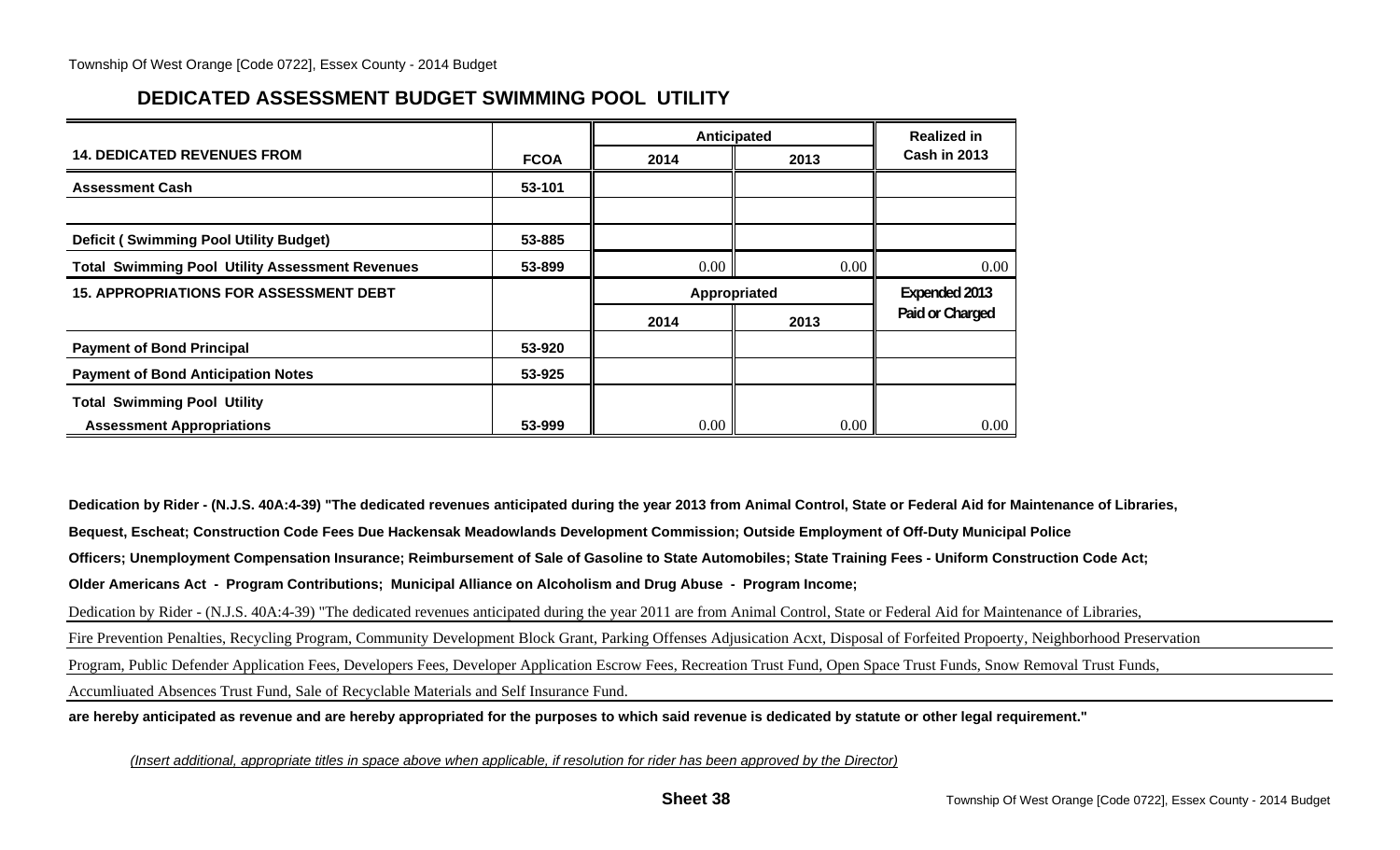|                                    | 2014<br><b>CAPITAL BUDGET AND CAPITAL IMPROVEMENT PROGRAM</b>                                                                                                                                                                                                                                                                                                                                                                                                                                                                                                             |  |  |  |  |
|------------------------------------|---------------------------------------------------------------------------------------------------------------------------------------------------------------------------------------------------------------------------------------------------------------------------------------------------------------------------------------------------------------------------------------------------------------------------------------------------------------------------------------------------------------------------------------------------------------------------|--|--|--|--|
|                                    | This section is included with the Annual Budget pursuant to N.J.A.C. 5:30-4. It does not in itself confer any authorization to raise or expend funds.<br>Rather it is a document used as part of the local unit's planning and management program. Specific authorization to expend funds for purposes described<br>in this section must be granted elsewhere, by a separate bond ordinance, by inclusion of a line item in the Capital Improvement Section of this budget, by an<br>ordinance taking the money from the Capital Improvement Fund, or other lawful means. |  |  |  |  |
| <b>CAPITAL BUDGET</b>              | - A plan for all capital expenditures for the current fiscal year.<br>If no Capital Budget is included, check the reason why:                                                                                                                                                                                                                                                                                                                                                                                                                                             |  |  |  |  |
|                                    | Total capital expenditures this year do not exceed \$25,000, including appropriations for Capital Improvement Fund,<br>Capital Line Items and Down Payments on Improvements.                                                                                                                                                                                                                                                                                                                                                                                              |  |  |  |  |
|                                    | No bond ordinances are planned this year.                                                                                                                                                                                                                                                                                                                                                                                                                                                                                                                                 |  |  |  |  |
| <b>CAPITAL IMPROVEMENT PROGRAM</b> | - A multi-year list of planned capital projects, including the current year.<br>Check appropriate box for number of years covered, including current year:                                                                                                                                                                                                                                                                                                                                                                                                                |  |  |  |  |
|                                    | 3 years. (Population under 10,000)                                                                                                                                                                                                                                                                                                                                                                                                                                                                                                                                        |  |  |  |  |
|                                    | 6 years. (Over 10,000 and all county governments)                                                                                                                                                                                                                                                                                                                                                                                                                                                                                                                         |  |  |  |  |
|                                    | years. (Exceeding minimum time period)                                                                                                                                                                                                                                                                                                                                                                                                                                                                                                                                    |  |  |  |  |
|                                    | Check if municipality is under 10,000, has not expended more than \$25,000 annually for capital purposes in immediately<br>previous three years, and is not adopting CIP.                                                                                                                                                                                                                                                                                                                                                                                                 |  |  |  |  |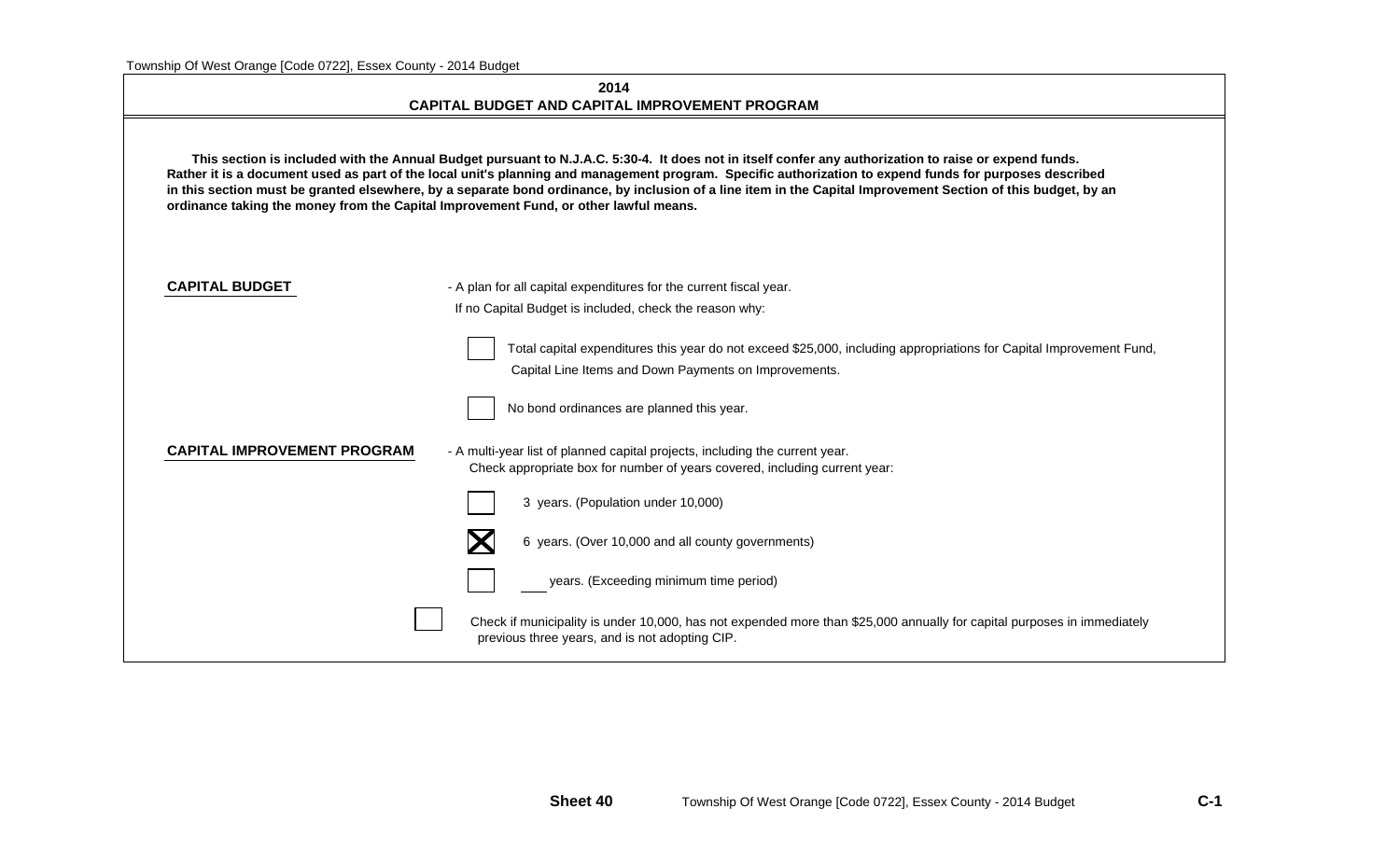**1**

#### **NARRATIVE FOR CAPITAL IMPROVEMENT PROGRAM**

The Toiwnship will make the following improvements/purchases

Equipment Facilities Infrastructure IT Streets & Sewers Vehicles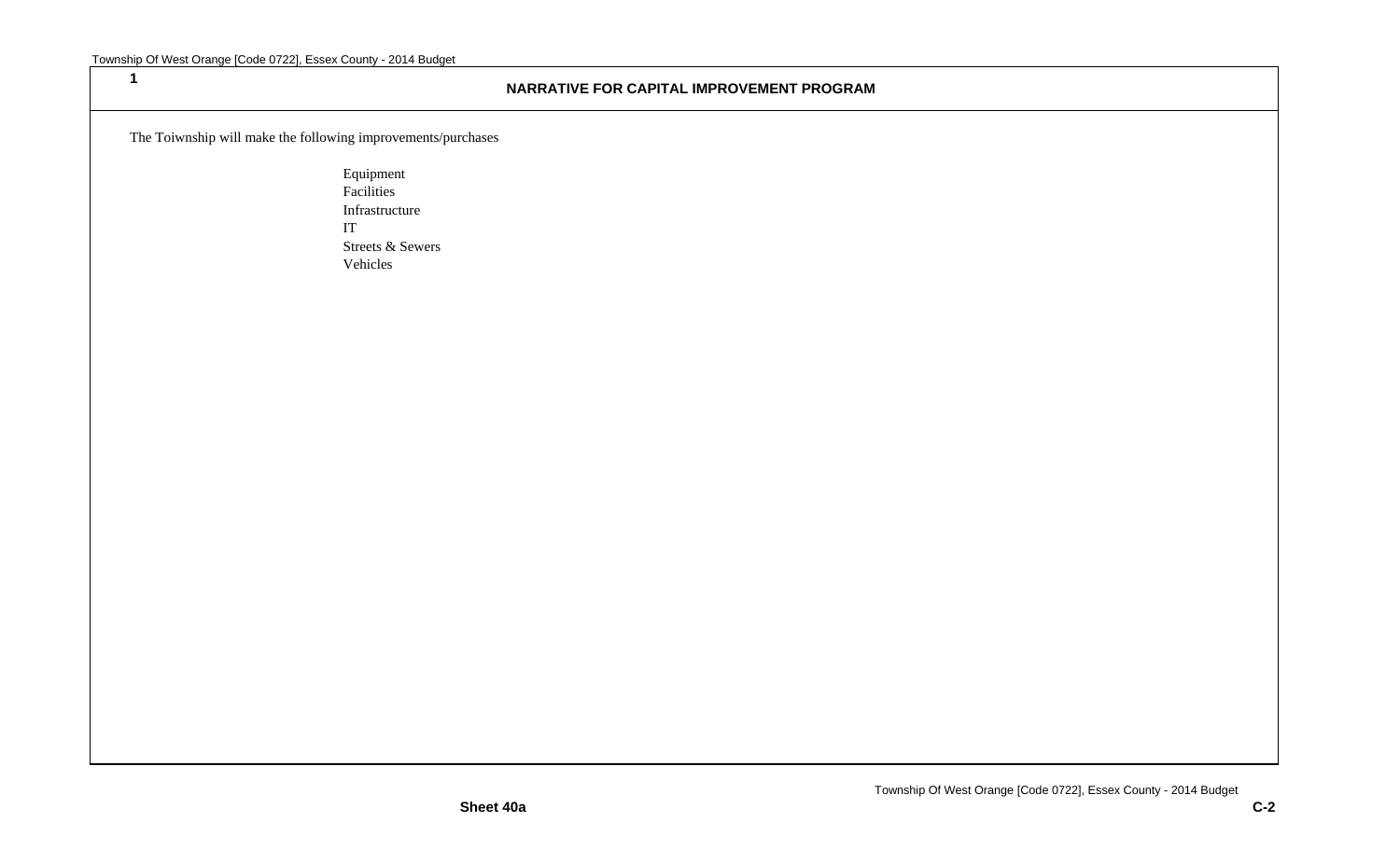## **CAPITAL BUDGET (Current Year Action)**

**2014**

|                              | Local Unit: Township of West Orange |                  |                 |                |                |                |                                                  |              |                              |  |  |
|------------------------------|-------------------------------------|------------------|-----------------|----------------|----------------|----------------|--------------------------------------------------|--------------|------------------------------|--|--|
| 1                            | $\mathbf{2}$                        | $\mathbf{3}$     | 4               |                |                |                | PLANNED FUNDING SERVICES FOR CURRENT YEAR - 2014 |              | 6                            |  |  |
|                              |                                     |                  | <b>AMOUNTS</b>  | 5a             | 5 <sub>b</sub> | 5c             | 5d                                               | 5e           | TO BE                        |  |  |
| <b>PROJECT TITLE</b>         | <b>PROJECT</b>                      | <b>ESTIMATED</b> | <b>RESERVED</b> | 2014 Budget    | Capital Im-    | Capital        | <b>Grants in Aid</b>                             | Debt         | <b>FUNDED IN</b>             |  |  |
|                              | <b>NUMBER</b>                       | <b>TOTAL</b>     | <b>IN PRIOR</b> | Appropriations | provement      | <b>Surplus</b> | and Other                                        | Authorized   | <b>FUTURE</b>                |  |  |
|                              |                                     | <b>COST</b>      | <b>YEARS</b>    |                | Fund           |                | <b>Funds</b>                                     |              | <b>YEARS</b>                 |  |  |
|                              |                                     |                  |                 |                |                |                |                                                  |              | 0.00                         |  |  |
| Equipment                    |                                     | 1,051,357.00     | 0.00            | 0.00           | 16,567.85      | 0.00           | 0.00                                             | 314,789.15   | 720,000.00                   |  |  |
| Facilities                   |                                     | 2,614,840.00     | 0.00            | 0.00           | 46,250.00      | 0.00           | 0.00                                             | 878,750.00   | 1,689,840.00                 |  |  |
| Infrastructure               |                                     | 350,000.00       | 0.00            | 0.00           | 3,750.00       | 0.00           | 0.00                                             | 71,250.00    | 275,000.00                   |  |  |
| lΤ                           |                                     | 1,773,426.71     | 0.00            | 0.00           | 40,465.09      | 0.00           | 0.00                                             | 768,836.62   | 964,125.00                   |  |  |
| <b>Streets &amp; Sewers</b>  |                                     | 18,842,800.00    | 0.00            | 0.00           | 142,140.00     | 0.00           | 0.00                                             | 2,700,660.00 | 16,000,000.00                |  |  |
| Vehicles                     |                                     | 6,379,667.00     | 0.00            | 0.00           | 69,041.55      | 0.00           | 0.00                                             | 1,311,789.45 | 4,998,836.00                 |  |  |
|                              |                                     |                  |                 |                |                |                |                                                  |              | 0.00                         |  |  |
|                              |                                     |                  |                 |                |                |                |                                                  |              | 0.00                         |  |  |
|                              |                                     |                  |                 |                |                |                |                                                  |              | 0.00                         |  |  |
|                              |                                     |                  |                 |                |                |                |                                                  |              | 0.00                         |  |  |
|                              |                                     |                  |                 |                |                |                |                                                  |              | 0.00                         |  |  |
|                              |                                     |                  |                 |                |                |                |                                                  |              | 0.00                         |  |  |
|                              |                                     |                  |                 |                |                |                |                                                  |              | 0.00                         |  |  |
|                              |                                     |                  |                 |                |                |                |                                                  |              | 0.00                         |  |  |
|                              |                                     |                  |                 |                |                |                |                                                  |              | 0.00                         |  |  |
|                              |                                     |                  |                 |                |                |                |                                                  |              | 0.00                         |  |  |
|                              |                                     |                  |                 |                |                |                |                                                  |              | 0.00                         |  |  |
|                              |                                     |                  |                 |                |                |                |                                                  |              | 0.00                         |  |  |
| <b>TOTALS - ALL PROJECTS</b> | 33-199                              | 31,012,090.71    | 0.00            | 0.00           | 318,214.49     | 0.00           | 0.00                                             |              | $6,046,075.22$ 24,647,801.00 |  |  |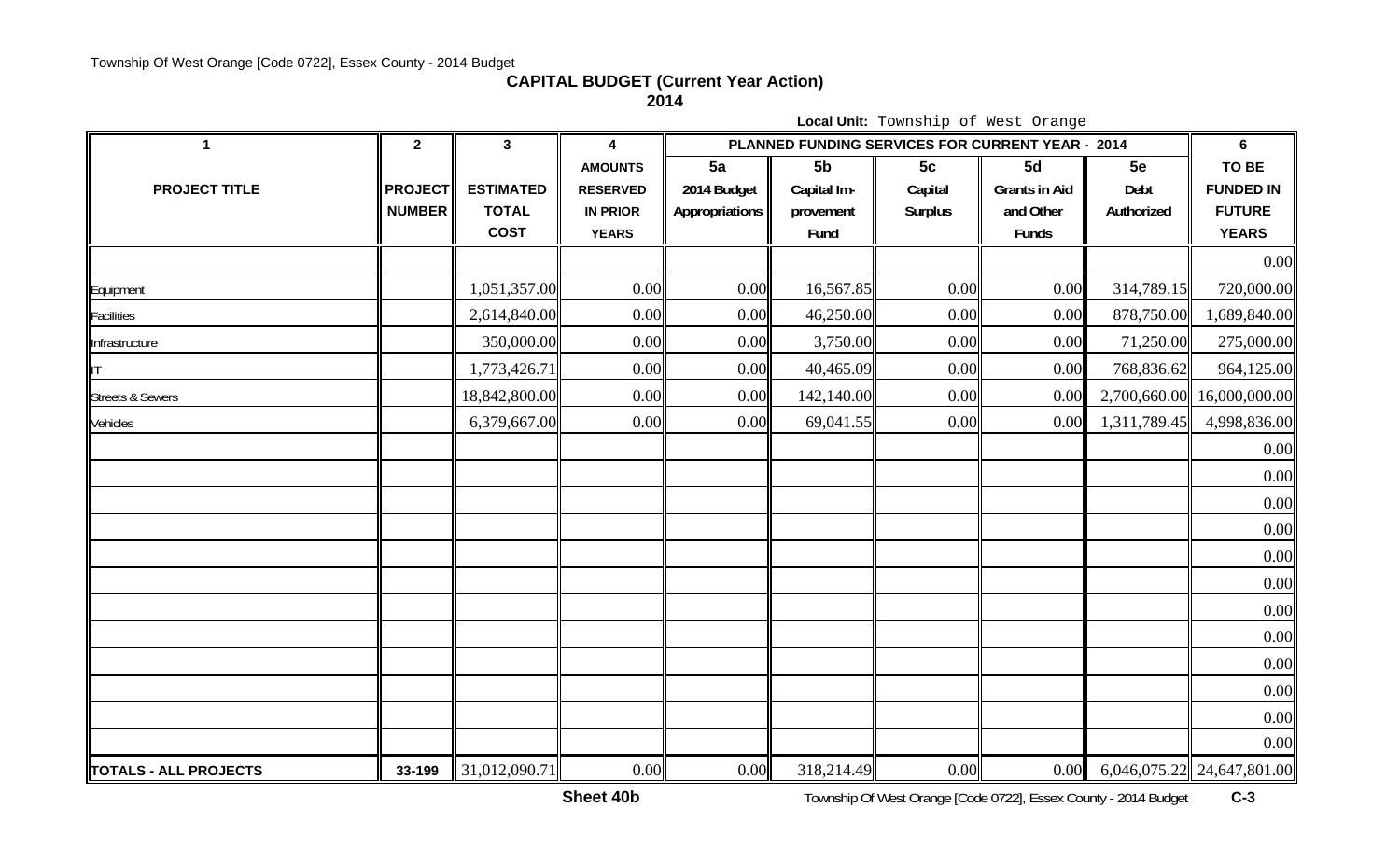#### **6 YEAR CAPITAL PROGRAM 2014 - 2019**

**Anticipated Project Schedule and Funding Requirements** 

**Local Unit** Township of West Orange

| $\mathbf{1}$                 | $\mathbf{2}$                    | $\mathbf{3}$                                    | 4                                                    | <b>FUNDING AMOUNTS PER BUDGET YEAR</b> |                        |                        |                                                     |              |              |  |  |  |
|------------------------------|---------------------------------|-------------------------------------------------|------------------------------------------------------|----------------------------------------|------------------------|------------------------|-----------------------------------------------------|--------------|--------------|--|--|--|
| <b>PROJECT TITLE</b>         | <b>PROJECT</b><br><b>NUMBER</b> | <b>ESTIMATED</b><br><b>TOTAL</b><br><b>COST</b> | <b>ESTIMATED</b><br><b>COMPLETION</b><br><b>TIME</b> | 5a<br>2014                             | 5 <sub>b</sub><br>2015 | 5 <sub>c</sub><br>2016 | 5d<br>2017                                          | 5e<br>2018   | 5f<br>2019   |  |  |  |
|                              | $\ldots$                        | $\ldots$                                        |                                                      |                                        |                        |                        |                                                     |              | $0.00\,$     |  |  |  |
| Equipment                    | $\ldots$                        | 1,051,357.00                                    | 6 years                                              | 331,357.00                             | 70,000.00              | 340,000.00             | 110,000.00                                          | 160,000.00   | 40,000.00    |  |  |  |
| <b>Facilities</b>            | $\ldots$                        | 2,614,840.00                                    | 6 years                                              | 925,000.00                             | 1,534,840.00           | 65,000.00              | 55,000.00                                           | $\cdots$     | 35,000.00    |  |  |  |
| Infrastructure               | $\ldots$                        | 350,000.00                                      | 2 years                                              | 75,000.00                              | 275,000.00             | $\cdots$               |                                                     | $\cdots$     | $\cdots$     |  |  |  |
|                              | $\ldots$                        | 1,773,426.71                                    | 3 years                                              | 809,301.71                             | 405,000.00             | 281,625.00             | 277,500.00                                          | $\ldots$     | $\cdots$     |  |  |  |
| <b>Streets &amp; Sewers</b>  | $\ldots$                        | 18,842,800.00                                   | 6 years                                              | 2,842,800.00                           | 2,500,000.00           | 3,000,000.00           | 3,000,000.00                                        | 3,500,000.00 | 4,000,000.00 |  |  |  |
| Vehicles                     | $\ldots$                        | 6,379,667.00                                    | 6 years                                              | 1,380,831.00                           | 3,413,836.00           | 815,000.00             | 30,000.00                                           | 30,000.00    | 710,000.00   |  |  |  |
|                              | $\ldots$                        | $\cdots$                                        |                                                      |                                        |                        |                        |                                                     |              | $0.00\,$     |  |  |  |
|                              | $\cdots$                        | $\cdots$                                        |                                                      |                                        |                        |                        |                                                     |              | 0.00         |  |  |  |
|                              | $\cdots$                        | $\cdots$                                        |                                                      |                                        |                        |                        |                                                     |              | 0.00         |  |  |  |
|                              | $\ldots$                        | $\cdots$                                        |                                                      |                                        |                        |                        |                                                     |              | 0.00         |  |  |  |
|                              | $\ldots$                        | $\cdots$                                        |                                                      |                                        |                        |                        |                                                     |              | 0.00         |  |  |  |
|                              | $\ldots$                        | $\cdots$                                        |                                                      |                                        |                        |                        |                                                     |              | 0.00         |  |  |  |
|                              | $\ldots$                        | $\cdots$                                        |                                                      |                                        |                        |                        |                                                     |              | 0.00         |  |  |  |
|                              | $\cdots$                        | $\cdots$                                        |                                                      |                                        |                        |                        |                                                     |              | 0.00         |  |  |  |
|                              | $\cdots$                        | $\cdots$                                        |                                                      |                                        |                        |                        |                                                     |              | 0.00         |  |  |  |
|                              | $\ldots$                        | $\cdots$                                        |                                                      |                                        |                        |                        |                                                     |              | 0.00         |  |  |  |
|                              | $\ldots$                        | $\ldots$                                        |                                                      |                                        |                        |                        |                                                     |              | 0.00         |  |  |  |
|                              | $\ldots$                        | $\ldots$                                        |                                                      |                                        |                        |                        |                                                     |              | $0.00\,$     |  |  |  |
| <b>TOTALS - ALL PROJECTS</b> | 33-299                          | 31,012,090.71                                   |                                                      | 6,364,289.71                           |                        |                        | 8,198,676.00 4,501,625.00 3,472,500.00 3,690,000.00 |              | 4,785,000.00 |  |  |  |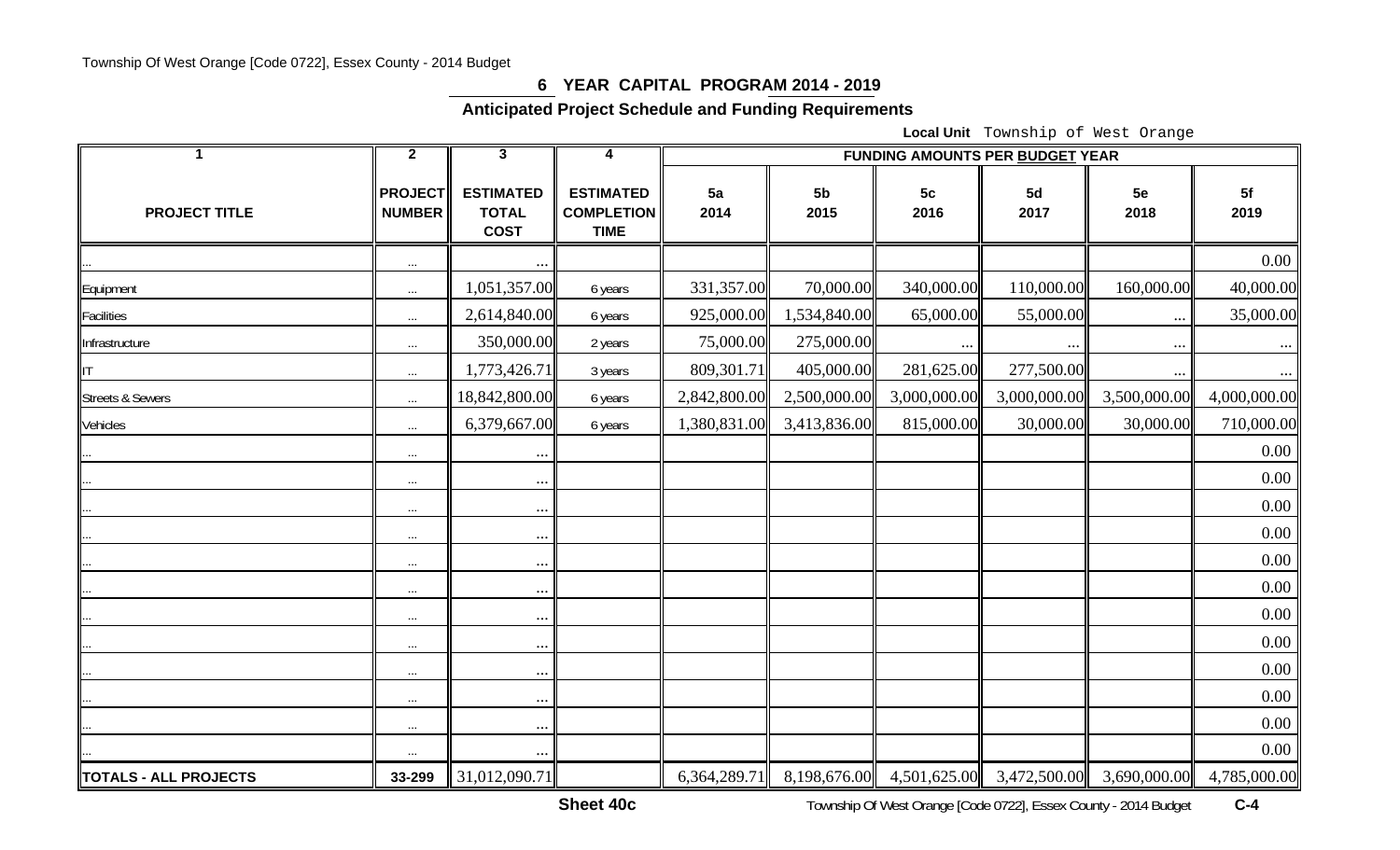### **6 YEAR CAPITAL PROGRAM 2014 - 2019 SUMMARY OF ANTICIPATED FUNDING SOURCES AND AMOUNTS**

**Local Unit:** Township of West Orange

| $\blacktriangleleft$        | $\overline{2}$         |                     | <b>BUDGET APPROPRIATIONS</b> | $\overline{\mathbf{4}}$ | $5\phantom{.0}$ | $6\phantom{1}$     | <b>BONDS AND NOTES</b> |             |                   |               |  |
|-----------------------------|------------------------|---------------------|------------------------------|-------------------------|-----------------|--------------------|------------------------|-------------|-------------------|---------------|--|
|                             |                        | 3a                  | 3 <sub>b</sub>               | Capital                 | <b>Capital</b>  | Grants-In-         | $\overline{7a}$        | 7b          | 7c                | 7d            |  |
| <b>Project Title</b>        | <b>Estimated</b>       | <b>Current Year</b> | <b>Future Years</b>          | Improve-                | <b>Surplus</b>  | Aid and            |                        | Self        |                   |               |  |
|                             | <b>Total Cost</b>      | 2014                |                              | ment Fund               |                 | <b>Other Funds</b> | General                | Liquidating | <b>Assessment</b> | <b>School</b> |  |
|                             |                        |                     |                              |                         |                 |                    |                        |             |                   |               |  |
|                             |                        | $\cdots$            |                              |                         |                 |                    |                        |             |                   |               |  |
| Equipment                   | 1,051,357.00           | $\ldots$            | 1,051,357.00                 | 52,567.85               | 0.00            | 0.00               | 998,789.15             |             |                   |               |  |
| <b>Facilities</b>           | 2,614,840.00           | $\ldots$            | 2,614,840.00                 | 130,742.00              | $0.00\,$        | 0.00               | 2,484,098.00           |             |                   |               |  |
| Infrastructure              | 350,000.00             | $\cdots$            | 350,000.00                   | 17,500.00               | 0.00            | 0.00               | 332,500.00             |             |                   |               |  |
| <b>II</b>                   | 1,773,426.71           | $\cdots$            | 1,773,426.71                 | 88,671.34               | $0.00\,$        | 0.00               | 1,684,755.37           |             |                   |               |  |
| <b>Streets &amp; Sewers</b> | 19,315,000.00          | $\cdots$            | 19,315,000.00                | 965,750.00              | 0.00            | 0.00               | 18,349,250.00          |             |                   |               |  |
| Vehicles                    | 6,379,667.00           | $\cdots$            | 6,379,667.00                 | 318,983.35              | 0.00            | 0.00               | 6,060,683.65           |             |                   |               |  |
|                             | $\ddots$               | $\ddotsc$           |                              |                         |                 |                    |                        |             |                   |               |  |
|                             | $\cdots$               | $\ddotsc$           |                              |                         |                 |                    |                        |             |                   |               |  |
|                             | $\cdots$               | $\cdots$            |                              |                         |                 |                    |                        |             |                   |               |  |
|                             | $\cdots$               | $\cdots$            |                              |                         |                 |                    |                        |             |                   |               |  |
|                             | $\cdots$               | $\cdots$            |                              |                         |                 |                    |                        |             |                   |               |  |
|                             | $\cdots$               | $\ddotsc$           |                              |                         |                 |                    |                        |             |                   |               |  |
|                             | $\cdots$               | $\cdots$            |                              |                         |                 |                    |                        |             |                   |               |  |
|                             | $\ddots$               | $\cdots$            |                              |                         |                 |                    |                        |             |                   |               |  |
|                             | $\cdots$               | $\ddotsc$           |                              |                         |                 |                    |                        |             |                   |               |  |
|                             | $\cdots$               | $\cdots$            |                              |                         |                 |                    |                        |             |                   |               |  |
|                             | $\cdots$               | $\cdots$            |                              |                         |                 |                    |                        |             |                   |               |  |
|                             | $\ldots$               | $\cdots$            |                              |                         |                 |                    |                        |             |                   |               |  |
| TOTALS - ALL PROJECTS       | 33-399 $31,484,290.71$ | 0.00                | 31,484,290.71 1,574,214.54   |                         | 0.00            | 0.00               | 29,910,076.17          | 0.00        | 0.00              | 0.00          |  |

**Sheet 40d**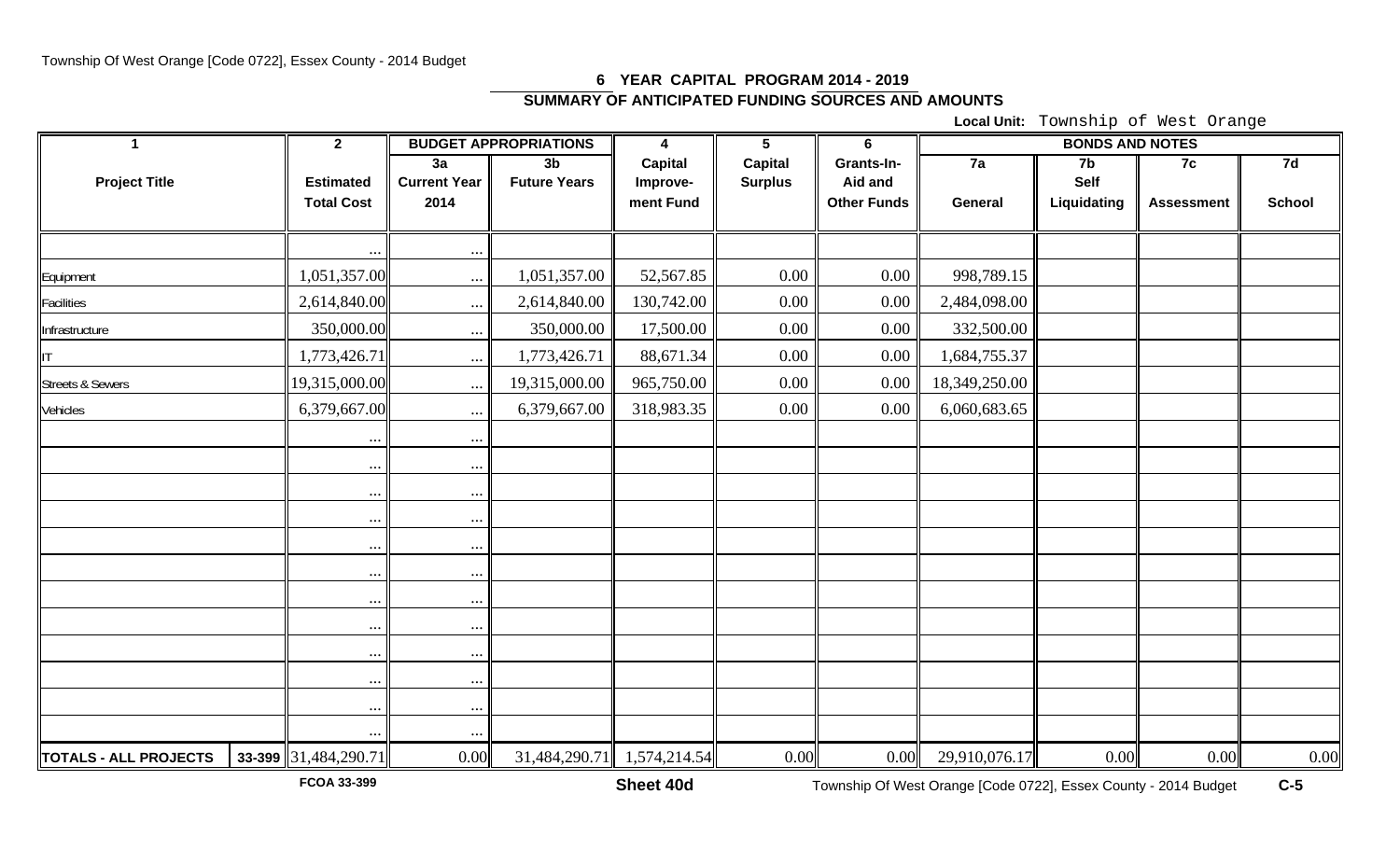#### **SECTION 2 - UPON ADOPTION FOR YEAR 2014**

**(Only to be included in the Budget as Finally Adopted)**

#### **RESOLUTION**

| Be it Resolved by the Township Council    |                                                                                                                                                            |                                                                                                     | of the                           | Township |                  |      |                |    |               |
|-------------------------------------------|------------------------------------------------------------------------------------------------------------------------------------------------------------|-----------------------------------------------------------------------------------------------------|----------------------------------|----------|------------------|------|----------------|----|---------------|
| of West Orange                            | , County of Essex                                                                                                                                          | that the budget hereinbefore set forth is hereby                                                    |                                  |          |                  |      |                |    |               |
|                                           | adopted and shall constitute an appropriation for the purposes stated of the sums therein set forth as appropriations, and authorization of the amount of: |                                                                                                     |                                  |          |                  |      |                |    |               |
| $(a)$ \$                                  | 49,895,482.90 (Item 2 below) for municipal purposes, and                                                                                                   |                                                                                                     |                                  |          |                  |      |                |    |               |
| $(b)$ \$                                  | 0.00 (Item 3 below) for school purposes in Type I School Districts only (N.J.S. 18A:9-2) to be raised by taxation and,                                     |                                                                                                     |                                  |          |                  |      |                |    |               |
| $0.00\,$<br>$(c)$ \$                      | (Item 4 below) to be added to the certificate of amount to be raised by taxation for local school purposes in                                              |                                                                                                     |                                  |          |                  |      |                |    |               |
|                                           |                                                                                                                                                            | Type II School Districts only (N.J.S. 18A:9-3) and certification to the County Board of Taxation of |                                  |          |                  |      |                |    |               |
|                                           |                                                                                                                                                            | the following summary of general revenues and appropriations.                                       |                                  |          |                  |      |                |    |               |
| (d) \$                                    | 145,437.00 (Sheet 43) Open Space, Recreation, Farmland and Historic Preservation Trust Fund Levy                                                           |                                                                                                     |                                  |          |                  |      |                |    |               |
| (e)\$                                     | 1,932,696.59 (Sheet 38) Minimum Library Levy                                                                                                               |                                                                                                     |                                  |          |                  |      |                |    |               |
|                                           | * fill in name                                                                                                                                             |                                                                                                     |                                  |          |                  |      | * fill in name |    |               |
|                                           | * fill in name                                                                                                                                             |                                                                                                     | * fill in name                   |          | <b>Abstained</b> |      | * fill in name |    |               |
| <b>RECORDED VOTE</b>                      | * fill in name<br>* fill in name                                                                                                                           |                                                                                                     |                                  |          |                  |      | * fill in name |    |               |
| (Insert last name)                        | * fill in name<br>Ayes                                                                                                                                     | Nays                                                                                                |                                  |          |                  |      |                |    |               |
|                                           | * fill in name                                                                                                                                             |                                                                                                     | * fill in name<br>* fill in name |          |                  |      | * fill in name |    |               |
|                                           | * fill in name                                                                                                                                             |                                                                                                     | $\hspace{0.1mm}^*$ fill in name  |          | <b>Absent</b>    |      | * fill in name |    |               |
|                                           |                                                                                                                                                            |                                                                                                     |                                  |          |                  |      | * fill in name |    |               |
| 1. General Revenues                       |                                                                                                                                                            | <b>SUMMARY OF REVENUES</b>                                                                          |                                  |          |                  |      |                |    |               |
| <b>Surplus Anticipated</b>                |                                                                                                                                                            |                                                                                                     |                                  |          |                  |      | 08-100         | \$ | 2,898,302.12  |
| <b>Miscellaneous Revenues Anticipated</b> |                                                                                                                                                            |                                                                                                     |                                  |          |                  |      | 13-099         | \$ | 16,382,159.00 |
| <b>Receipts from Delinquent Taxes</b>     |                                                                                                                                                            |                                                                                                     |                                  |          |                  |      | 15-499         | \$ | 2,188,078.86  |
|                                           | 2. AMOUNT TO BE RAISED BY TAXATION FOR MUNICIPAL PURPOSES (Item 6(a), Sheet 11)                                                                            |                                                                                                     |                                  |          |                  |      | 07-190         | \$ | 49,895,482.90 |
|                                           | 3. AMOUNT TO BE RAISED BY TAXATION FOR SCHOOLS IN TYPE I SCHOOL DISTRICTS ONLY:                                                                            |                                                                                                     |                                  |          |                  |      |                |    |               |
| Item 6, Sheet 42                          |                                                                                                                                                            |                                                                                                     |                                  | 07-195   | \$               | 0.00 |                |    |               |
| Item 6(b), sheet 11 (N.J.S. 40A:4-14)     |                                                                                                                                                            |                                                                                                     |                                  | 07-191   | \$               | 0.00 |                |    |               |
|                                           | <b>Total Amount to be Raised by Taxation for School:</b>                                                                                                   | 5                                                                                                   |                                  |          |                  |      |                |    | 0.00          |
|                                           | 4. To Be Added TO THE CERTIFICATE FOR AMOUNT TO BE RAISED BY TAXATION FOR SCHOOLS IN TYPE II SCHOOL DISTRICTS ONLY:                                        |                                                                                                     |                                  |          |                  |      |                |    |               |
| Item 6(b), Sheet 11 (N.J.S. 40A:4-14)     |                                                                                                                                                            |                                                                                                     |                                  |          |                  |      |                |    | 0.00          |
|                                           | 5. AMOUNT TO BE RAISED BY TAXATION MINIMUM LIBRARY LEVY                                                                                                    |                                                                                                     |                                  |          |                  |      | 07-192         |    | 1,932,696.59  |
| <b>Total Revenues</b>                     |                                                                                                                                                            |                                                                                                     |                                  |          |                  |      | 13-299         | \$ | 73,296,719.47 |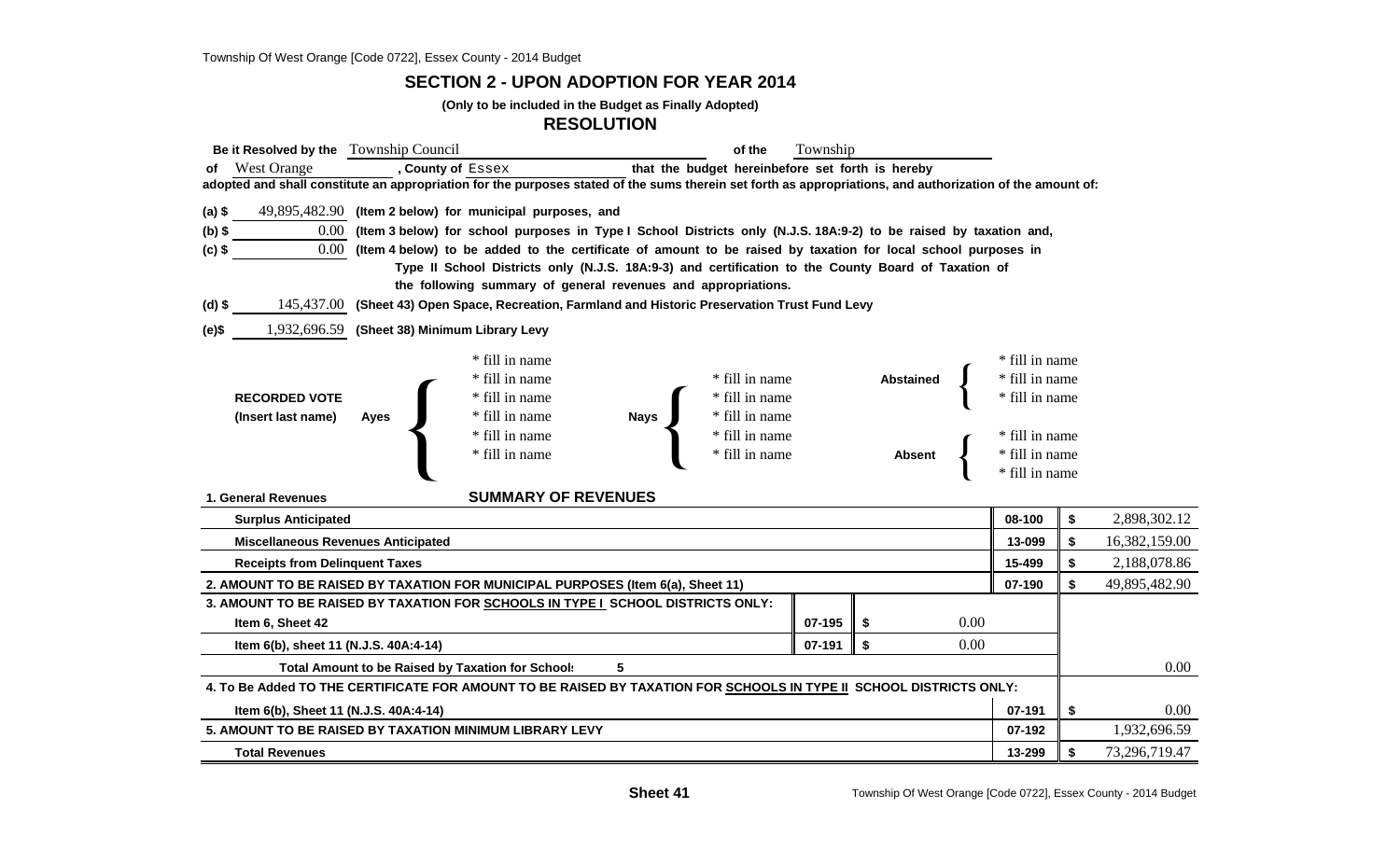#### **SUMMARY OF APPROPRIATIONS**

|                                                                                           |                 | 2014                 |
|-------------------------------------------------------------------------------------------|-----------------|----------------------|
| <b>5. GENERAL APPROPRIATIONS</b>                                                          | <b>XXXXXXXX</b> | <b>XXXXXXXXXX.XX</b> |
| <b>Within "CAPS"</b>                                                                      | <b>XXXXXXXX</b> | xxxxxxxxxx.xx        |
| (a&b) Operations Including Contingent                                                     | 34-201          | 49,920,229.99<br>\$  |
| (e) Deferred Charges and Statutory Expenditures - Municipal                               | 34-209          | 6,077,167.50<br>\$   |
| (g) Cash Deficit                                                                          | 46-885          | 0.00<br>\$           |
| <b>Excluded from "CAPS"</b>                                                               | <b>XXXXXXXX</b> | <b>XXXXXXXXXX.XX</b> |
| (a) Operations - Total Operations Excluded from "CAPS"                                    | 34-305          | 6,323,575.18<br>\$   |
| (c) Capital Improvements                                                                  | 44-999          | 350,715.00<br>\$     |
| (d) Municipal Debt Service                                                                | 45-999          | 6,450,693.81<br>\$   |
| (e) Deferred Charges - Municipal                                                          | 46-999          | 1,287,280.00<br>\$   |
| (f) Judgements                                                                            | 37-480          | 0.00<br>\$           |
| (n) Transferred to Board of Education for Use of Local Schools (N.J.S. 40:48-17.1 & 17.3) | 29-405          | 0.00<br>\$           |
| (g) Cash Deficit                                                                          | 46-885          | 0.00<br>\$           |
| (k) For Local District School Purposes                                                    | 29-410          | 0.00<br>\$           |
| (m) Reserve for Uncollected Taxes (Include Other Reserves if Any)                         | 50-899          | 2,887,057.99<br>\$   |
| 6. SCHOOL APPROPRIATIONS - TYPE I SCHOOL DISTRICTS ONLY (N.J.S. 40A:4-13)                 | 07-195          | 0.00<br>\$           |
| <b>Total Appropriations</b>                                                               | 34-499          | 73,296,719.47<br>\$  |

It is hereby certified that the within budget is a true copy of the budget finally adopted by resolution of the Governing Body on the the the day of January, 1900 **. It is further certified that each item of revenue and appropriation is set forth in the same amount and by the same title as appeared in the 2014 approved budget and all amendments thereto, if any, which have been previously approved by the Director of Local Government Services.**

**Certified by me this** th **day of** January, 1900 **, Clerk.**

**2014**